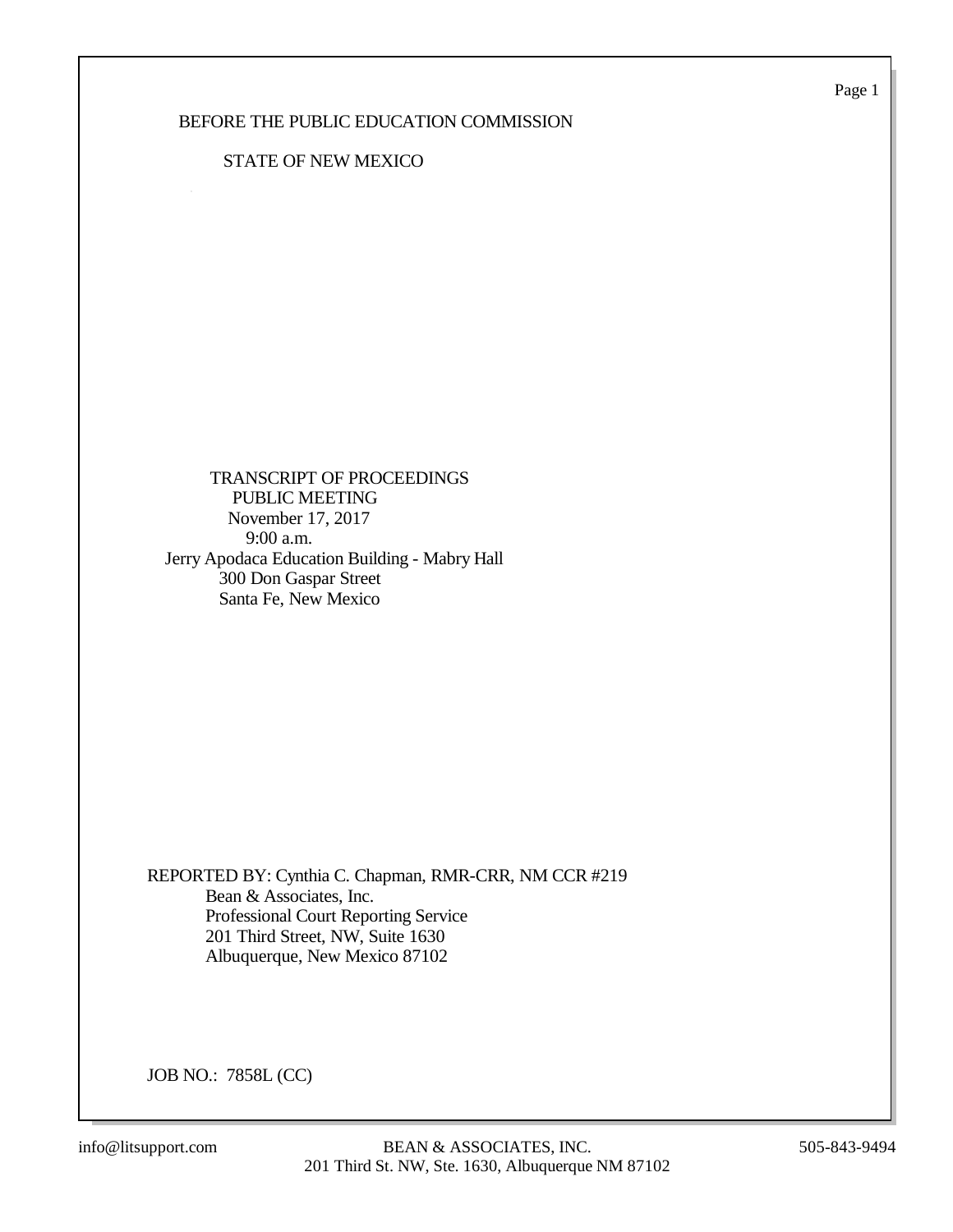## 2 (Pages 2 to 5)

| Page 2                                                                                                                                                                                                                                                                                                                                                                                                                                                                                                                                                                                                                                                                                                                                                                                                                                                                                                                                                                                                                                                                                                                                                                                                                                                                                                                            | Page 4                                                                                                                                                                                                                                                                                                                                                                                                                                                                                                                                                                                                                                                                                                                                                                                                                                                                                                                                                                                                                                                                                                                                                                                                                                                  |
|-----------------------------------------------------------------------------------------------------------------------------------------------------------------------------------------------------------------------------------------------------------------------------------------------------------------------------------------------------------------------------------------------------------------------------------------------------------------------------------------------------------------------------------------------------------------------------------------------------------------------------------------------------------------------------------------------------------------------------------------------------------------------------------------------------------------------------------------------------------------------------------------------------------------------------------------------------------------------------------------------------------------------------------------------------------------------------------------------------------------------------------------------------------------------------------------------------------------------------------------------------------------------------------------------------------------------------------|---------------------------------------------------------------------------------------------------------------------------------------------------------------------------------------------------------------------------------------------------------------------------------------------------------------------------------------------------------------------------------------------------------------------------------------------------------------------------------------------------------------------------------------------------------------------------------------------------------------------------------------------------------------------------------------------------------------------------------------------------------------------------------------------------------------------------------------------------------------------------------------------------------------------------------------------------------------------------------------------------------------------------------------------------------------------------------------------------------------------------------------------------------------------------------------------------------------------------------------------------------|
| APPEARANCES<br>1<br>$\overline{\mathbf{c}}$<br><b>COMMISSIONERS:</b><br>3<br>MS. PATRICIA GIPSON, Chair<br>MR. GILBERT PERALTA, Vice Chair<br>4<br>MS. KARYL ANN ARMBRUSTER, Secretary<br>MR. R. CARLOS CABALLERO, Member<br>5<br>MR. JAMES CONYERS, Member<br>MR. TIM CRONE, Member<br>6<br>MR. DAVID ROBBINS, Member<br>MS. TRISH RUIZ, Member<br>7<br>MS. CARMIE TOULOUSE, Member<br>8<br>STAFF:<br>9<br>MS. KATIE POULOS, Director, Charter School Division<br>10<br>DR. ICELA PELAYO, Deputy Director,<br><b>Options for Parents and Families</b><br>11<br>MR. DAVID STEVENS, Assistant Attorney General<br>12<br>Counsel to the PEC<br>13<br>MS. BEVERLY FRIEDMAN, NMPED Custodian of Records,<br>Liaison to the PEC<br>14<br>15<br>16<br>17<br>18<br>19<br>20<br>21<br>22<br>23<br>24<br>25                                                                                                                                                                                                                                                                                                                                                                                                                                                                                                                                | 1<br>THE CHAIR: I'm going to bring to order<br>$\boldsymbol{2}$<br>this meeting of the Public Education Commission. It<br>3<br>is Friday, November 17th, and it is 9:06 a.m. So<br>$\overline{4}$<br>I'm going to ask -- I'm going to ask everyone -- or<br>5<br>remind everyone -- to please mute your electronic<br>6<br>devices during this meeting. And if you are coming<br>$\tau$<br>up to speak, if you will please remember to identify<br>8<br>yourself and spell your last name for the record.<br>9<br>Thank you.<br>10<br>So we are going to open with the Pledge of<br>11<br>Allegiance led by Commissioner Toulouse. And I will<br>12<br>do the New Mexico Flag salute.<br>13<br>(Pledge of Allegiance and Salute to the<br>14<br>New Mexico Flag conducted.)<br>15<br>THE CHAIR: And I will ask Commissioner<br>16<br>Armbruster to do roll call, please.<br>17<br>COMMISSIONER ARMBRUSTER: Okay. Sorry.<br>18<br><b>Commissioner Robbins.</b><br>19<br><b>COMMISSIONER ROBBINS: Present.</b><br>20<br><b>COMMISSIONER ARMBRUSTER: Commissioner</b><br>21<br>Toulouse.<br>22<br><b>COMMISSIONER TOULOUSE: Present.</b><br>23<br><b>COMMISSIONER ARMBRUSTER: Commissioner</b><br>24<br>Armbruster is here.<br>25<br>Commissioner Conyers. |
|                                                                                                                                                                                                                                                                                                                                                                                                                                                                                                                                                                                                                                                                                                                                                                                                                                                                                                                                                                                                                                                                                                                                                                                                                                                                                                                                   |                                                                                                                                                                                                                                                                                                                                                                                                                                                                                                                                                                                                                                                                                                                                                                                                                                                                                                                                                                                                                                                                                                                                                                                                                                                         |
| Page 3<br>INDEX TO PROCEEDINGS<br>1<br>$\overline{c}$<br>PAGE<br>1 Call to Order, Roll Call, Pledge<br>3<br>4<br>of Allegiance and Salute to the<br>New Mexico Flag<br>4<br>5<br>5<br>2 Approval of Agenda<br>$\tau$<br>Approval of Minutes and Transcript<br>6<br>3<br>7<br>Open Forum<br>4<br>Discussion and Possible Action on<br>9<br>8<br>5<br><b>Charter School Amendments</b><br>9<br>9<br>B Health Leadership High School<br>12<br>10<br>D Mission Achievement and Success<br><b>Charter School</b><br>11<br>Report from Options for Parents and<br>60<br>6<br>the Charter School Division - Discussion<br>12<br>and Possible Action<br>13<br>7 Discussion and Possible Action on Schools 74<br>14<br>Required to Provide Monthly Financial<br>Reporting<br>15<br>8 Discussion and Possible Action on the<br>69<br>2018 Notice of Intent for New Charter Schools<br>16<br>17<br>Discussion and Possible Action on the<br>9<br>126<br>Roll-Out of the Performance Framework<br>18<br>134<br>10 PEC Meeting Calendar<br>19<br>11 Report from the Chair<br>142<br>20<br>12 PEC Comments<br>152<br>21<br>13 Executive Session: Discussion of Pending 157<br>Litigation in which PEC is a Participant,<br>22<br>Pursuant to NMSA 1978, Section 10-15-1(H)(7)<br>23<br>14 Adjourn<br>160<br>REPORTER'S CERTIFICATE<br>161<br>24 | Page 5<br>1<br><b>COMMISSIONER CONYERS: Present.</b><br>2<br>COMMISSIONER ARMBRUSTER: Commissioner<br>3<br>Peralta.<br>$\overline{4}$<br>COMMISSIONER PERALTA: Here.<br>5<br>COMMISSIONER ARMBRUSTER: Commissioner<br>6<br>Gipson.<br>7<br>THE CHAIR: Here.<br>8<br>COMMISSIONER ARMBRUSTER: Commissioner<br>9<br>Johnston is not here.<br>10<br>Commissioner Crone.<br>11<br>COMMISSIONER CRONE: Here.<br>12<br>COMMISSIONER ARMBRUSTER: Commissioner<br>13<br>Ruiz.<br>14<br><b>COMMISSIONER RUIZ: Present.</b><br>15<br><b>COMMISSIONER ARMBRUSTER: Commissioner</b><br>16<br>Caballero.<br>17<br>Did I not just see him?<br>18<br>THE CHAIR: He is -- yes, I've seen him.<br>19<br>So we'll recognize his presence when he enters for<br>20<br>the record.<br>21<br>COMMISSIONER ARMBRUSTER: Okay. We have a<br>22<br>quorum of eight today; so we are able to do<br>23<br>business.<br>24<br>THE CHAIR: Thank you.<br>25<br>Next item on the agenda, No. 2, is the                                                                                                                                                                                                                                                                                 |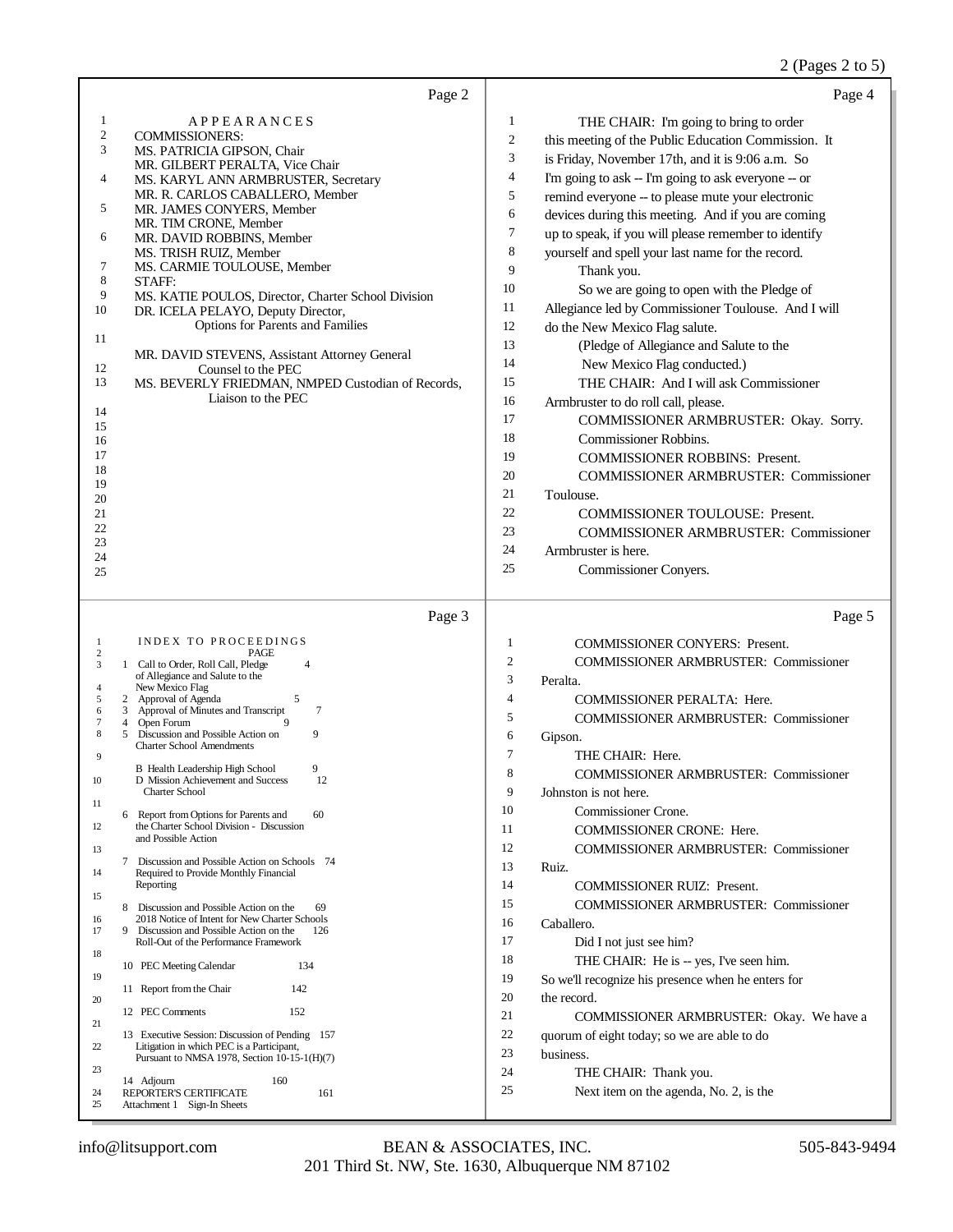### 3 (Pages 6 to 9)

|                          | Page 6                                             |                | Page 8                                              |
|--------------------------|----------------------------------------------------|----------------|-----------------------------------------------------|
| $\mathbf{1}$             | Approval of the Agenda.                            | $\mathbf{1}$   | COMMISSIONER RUIZ: (Indicates.)                     |
| $\overline{c}$           | Do we have any changes to the agenda?              | $\overline{c}$ | THE CHAIR: A second by Commissioner Ruiz.           |
| 3                        | If we do not, I'll entertain -- oh, I'm            | 3              | All in favor?                                       |
| $\overline{\mathcal{L}}$ | sorry.                                             | $\overline{4}$ | (Commissioners so indicate.)                        |
| 5                        | MS. POULOS: Madam Chairwoman and                   | 5              | THE CHAIR: Opposed?                                 |
| 6                        | Commissioners, two of the schools have withdrawn   | 6              | (No response.)                                      |
| 7                        | from this month. That's Dream Diné and J. Paul     | 7              | THE CHAIR: Hearing no opposition, the               |
| 8                        | Taylor.                                            | $\,$ 8 $\,$    | motion passes.                                      |
| 9                        | THE CHAIR: And J. Paul Taylor; right?              | 9              | 3C, Approval of PEC DEAP Hearing,                   |
| 10                       | That's No. 5C and A.                               | 10             | Continued, the transcript for October 24th of 2017. |
| 11                       | So I will entertain a motion to approve            | 11             | <b>COMMISSIONER ROBBINS: So move.</b>               |
| 12                       | the agenda with the modification of removing Items | 12             | THE CHAIR: There a motion by Commissioner           |
| 13                       | 5A and 5C.                                         | 13             | Robbins.                                            |
| 14                       | COMMISSIONER CONYERS: (Indicates.)                 | 14             | <b>COMMISSIONER CONYERS:</b> (Indicates.)           |
| 15                       | THE CHAIR: There's a motion by                     | 15             | THE CHAIR: A second by Commissioner                 |
| 16                       | <b>Commissioner Convers?</b>                       | 16             | Conyers.                                            |
| 17                       | COMMISSIONER CONYERS: Yes, I move that --          | 17             | All in favor?                                       |
| 18                       | COMMISSIONER RUIZ: (Indicates.)                    | 18             | (Commissioners so indicate.)                        |
| 19                       | THE CHAIR: And there's a second by                 | 19             | THE CHAIR: Approved unanimously.                    |
| 20                       | Commissioner Ruiz.                                 | 20             | Opposed?                                            |
| 21                       | All in favor?                                      | 21             | (No response.)                                      |
| 22                       | (Commissioners so indicate.)                       | 22             | THE CHAIR: Hearing no opposition, the               |
| 23                       | THE CHAIR: Opposed?                                | 23             | motion passes.                                      |
| 24                       | (No response.)                                     | 24             | And finally, 3D, Approval of the Summary            |
| 25                       | THE CHAIR: Hearing for opposition, the             | 25             | Minutes for the October 12th, 2017, PEC Meeting.    |
|                          |                                                    |                |                                                     |
|                          | Page 7                                             |                | Page 9                                              |
| $\mathbf{1}$             | motion passes.                                     | 1              | COMMISSIONER ROBBINS: So moved.                     |
| 2                        | We are on to Item No. 3A, Approval of              | $\overline{c}$ | THE CHAIR: Hearing no changes, there's a            |
| 3                        | Minutes and Transcript, and the PEC transcript for | 3              | motion by Commissioner Robbins.                     |
| 4                        | October 12th of 2017.                              | $\overline{4}$ | <b>COMMISSIONER TOULOUSE:</b> (Indicates.)          |
| 5                        | If there are no changes, I will entertain          | 5              | THE CHAIR: A second by Commissioner                 |
| 6                        | a motion for approval.                             | 6              | Toulouse.                                           |
| 7                        | COMMISSIONER RUIZ: So moved.                       | 7              | All in favor?                                       |
| 8                        | THE CHAIR: There's a motion by                     | 8              | (Commissioners so indicate.)                        |

| (Commissioners so indicate.) |
|------------------------------|
|                              |

- 9 THE CHAIR: Opposed?<br>10 (No response.)
- 10 (No response.)<br>11 THE CHAIR:
- THE CHAIR: Hearing no opposition, the motion passes. 13 We are now on to Item No. 4, which is the Open Forum.
- 15 MS. FRIEDMAN: No one's signed up. 16 THE CHAIR: There is no one? Thank you 17 very much. very much. 18 So we will move on to Item No. 5.<br>19 Oh. I'm sorry. I didn't even see that Oh, I'm sorry. I didn't even see that you 20 had put the Public Comment thing here.<br>21 And now, the first on the agenda i 21 And now, the first on the agenda is B,<br>22 Health Leadership High School.
- 22 Health Leadership High School.<br>23 MS. POULOS: Madam C
- 23 MS. POULOS: Madam Chairwoman,<br>24 Commissioners. Health Leadershin High Sch
	- Commissioners, Health Leadership High School --
- sorry, give me a minute -- has submitted an

Commissioner Ruiz.

(No response.)

the change of the date.

by Commissioner Crone.

motion passes.

 (Commissioners so indicate.) THE CHAIR: Opposed?

17 THE CHAIR: Hearing no opposition, the

 3B, Approval of PEC DEAP Hearing Transcript for October 13th of -- and actually, that should be "2017." I just noticed that. Outside of

 COMMISSIONER CRONE: So moved. THE CHAIR: There is a motion to approve

 Armbruster. All in favor?

 COMMISSIONER ARMBRUSTER: (Indicates.) THE CHAIR: A second by Commissioner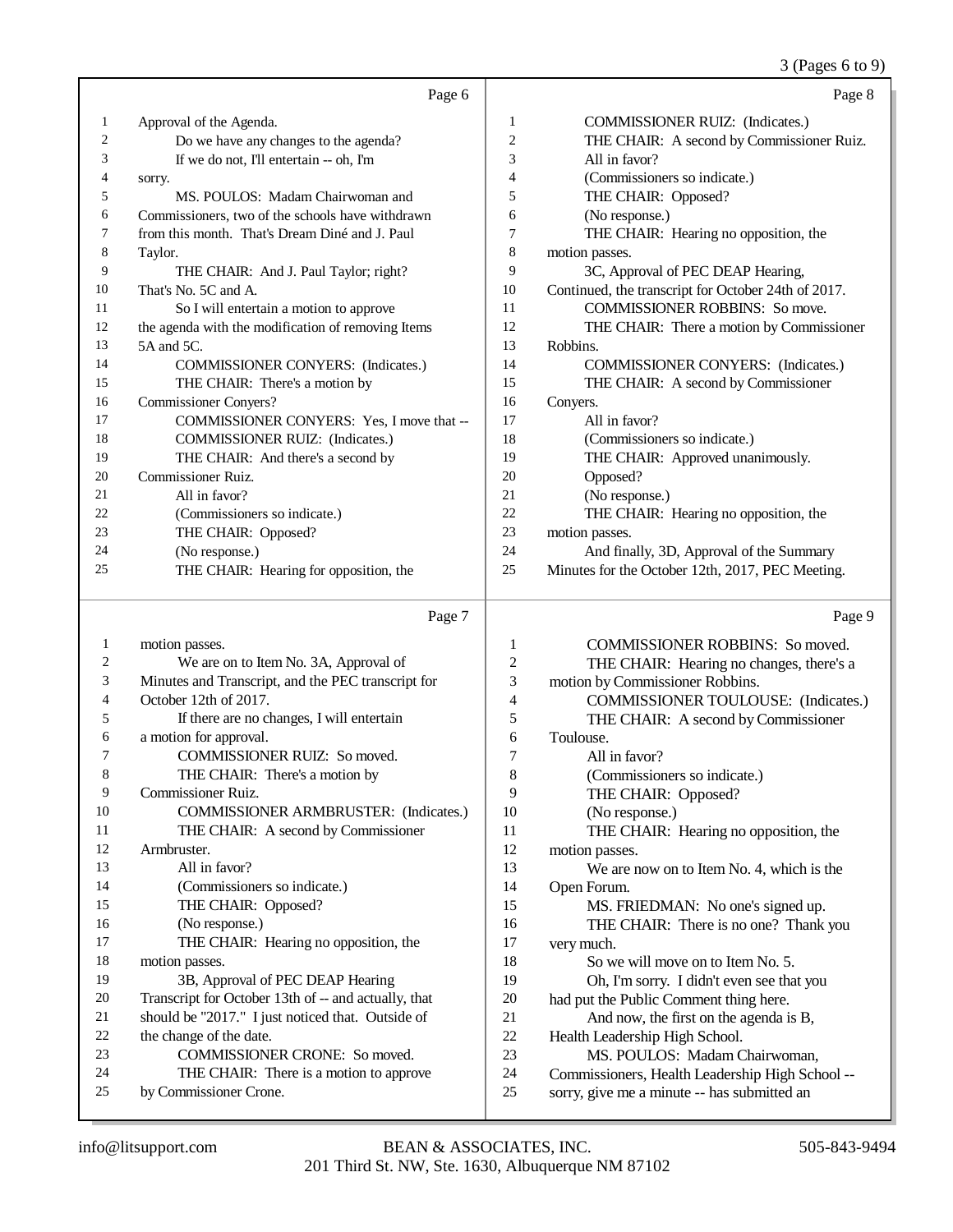(Pages 10 to 13)

|    |                                                     |    | $4$ (F ages TV tO TJ)                                |
|----|-----------------------------------------------------|----|------------------------------------------------------|
|    | Page 10                                             |    | Page 12                                              |
| 1  | anticipated request. And that request, they are     | 1  | THE CHAIR: Well -- and the only thing                |
| 2  | seeking to -- there are two amendment requests.     | 2  | I'll add is if there's something about your school   |
| 3  | Both requests are requests to amend their           | 3  | that's coming up before us, whether you've been      |
| 4  | performance framework indicators. And they are      | 4  | given information yay or nay, it would behoove you   |
| 5  | seeking to change the targets and the expectations. | 5  | to be here to answer any questions that we may have  |
| 6  | You can see through our materials that we           | 6  | about the amendment request.                         |
| 7  | have recommended that the Commission not approve    | 7  | MS. ABBY LEWIS: Yes, ma'am. Madam Chair,             |
| 8  | this. And our rationale for this is that this       | 8  | members of the Commission, then I'd like to withdraw |
| 9  | school has applied for renewal with Albuquerque     | 9  | the amendment and just take it off your table, and   |
| 10 | Public Schools. They have not sought renewal with   | 10 | don't worry about it.                                |
| 11 | the Public Education Commission. They are in their  | 11 | THE CHAIR: I'm fine with that.                       |
| 12 | final year. And I don't believe that the Commission | 12 | <b>COMMISSIONER RUIZ: Yes.</b>                       |
| 13 | would be well-served to change their goals in their | 13 | THE CHAIR: Anyone -- all right. Thank                |
| 14 | final year of their contract.                       | 14 | you very much.                                       |
| 15 | THE CHAIR: Is there anyone from Health              | 15 | MS. ABBY LEWIS: Thank you, ma'am.                    |
| 16 | Leadership here?                                    | 16 | THE CHAIR: So we are quickly on to 5D,               |
| 17 | Okay. Come on down.                                 | 17 | which is Mission Achievement and Success.            |
| 18 | MS. ABBY LEWIS: Hi. Abby Lewis, attorney            | 18 | MS. POULOS: Madam Chairwoman,                        |
| 19 | for Health Leadership. L-E-W-I-S.                   | 19 | Commissioners, before you, you have an amendment     |
| 20 | Thank you so much for just giving me --             | 20 | request from Mission Achievement and Success Charter |
| 21 | THE CHAIR: Excuse me. Is the green                  | 21 | School to add a school site. The school is seeking   |
| 22 | light -- now, it is.                                | 22 | to operate a second school site in Albuquerque. It   |
| 23 | MS. ABBY LEWIS: These are much fancier              | 23 | would be under the same charter. Currently, the      |
| 24 | than they were in my day. You used to have to hold  | 24 | charter doesn't operate only one school.             |
| 25 | the button down with a binder clip.                 | 25 | The school has provided its rationale for            |
|    | Page 11                                             |    | Page 13                                              |

### Director Poulos said. She had actually communicated be recommended for approval. It might have been one school's proposed amendments. And that information 1 its request, which is that they are an "A"-rated<br>2 school for three consecutive vears, and, thus, a 2 school for three consecutive years, and, thus, are<br>3 seeking to open a site based on demand, and base seeking to open a site based on demand, and based on 4 their belief that the school is ready to replicate<br>5 and expand their offering of high-quality education 5 and expand their offering of high-quality education<br>6 options for families. 6 options for families.<br>7 As you'll see 1 7 As you'll see, the school has been<br>8 operating since 2012. It was recently 1 operating since 2012. It was recently, last December, granted a renewal of five years. And you 10 can see the academic achievement of the school over<br>11 time on Page 3, where they have achieved a letter time on Page 3, where they have achieved a letter grade of an "A" over the three years. In addition, on Page 2, you can see that the school has experienced, since 2013, growing enrollment, from 107 students in 2013 to 785 16 students in 2017.<br>17 In addition. In addition, we've also given you the 18 retention of the students. On the fourth page,<br>19 vou<sup>'ll</sup> see that you have comparative -- sorry you'll see that you have comparative -- sorry --20 over time, proficiency rates in reading and math.<br>21 And I apologize that these aren't in color: so you

21 And I apologize that these aren't in color; so you<br>22 don't get the full picture. 22 don't get the full picture.<br>23 Reading is first: m

Reading is first; math is second in each

- year.
- And as you can see, the school has seen

1 I just wanted to speak a little to what

 something differently to my client prior to this moment right here; and that is, unfortunately, why my head administrator is not here with me today. It was communicated to her that this would

of your Staff members. I don't know if you had a

 was provided to the school leader. No one on our staff would tell a school leader that we were going to recommend something that would be contrary to

 MS. ABBY LEWIS: And I would just submit you've seen Blanca here at every PEC meeting. And she's very good about attending. She couldn't be here today. If she had gotten information that they weren't going to recommend, she would have found a

 MS. POULOS: Madam Chairwoman, Commissioners, that indication is, I have to say, incorrect. We provided our recommendation in writing. And as you will see, our recommendation is that the PED cannot recommend approval of the

direct conversation with her.

what we put in writing.

way to be here, hell or high water.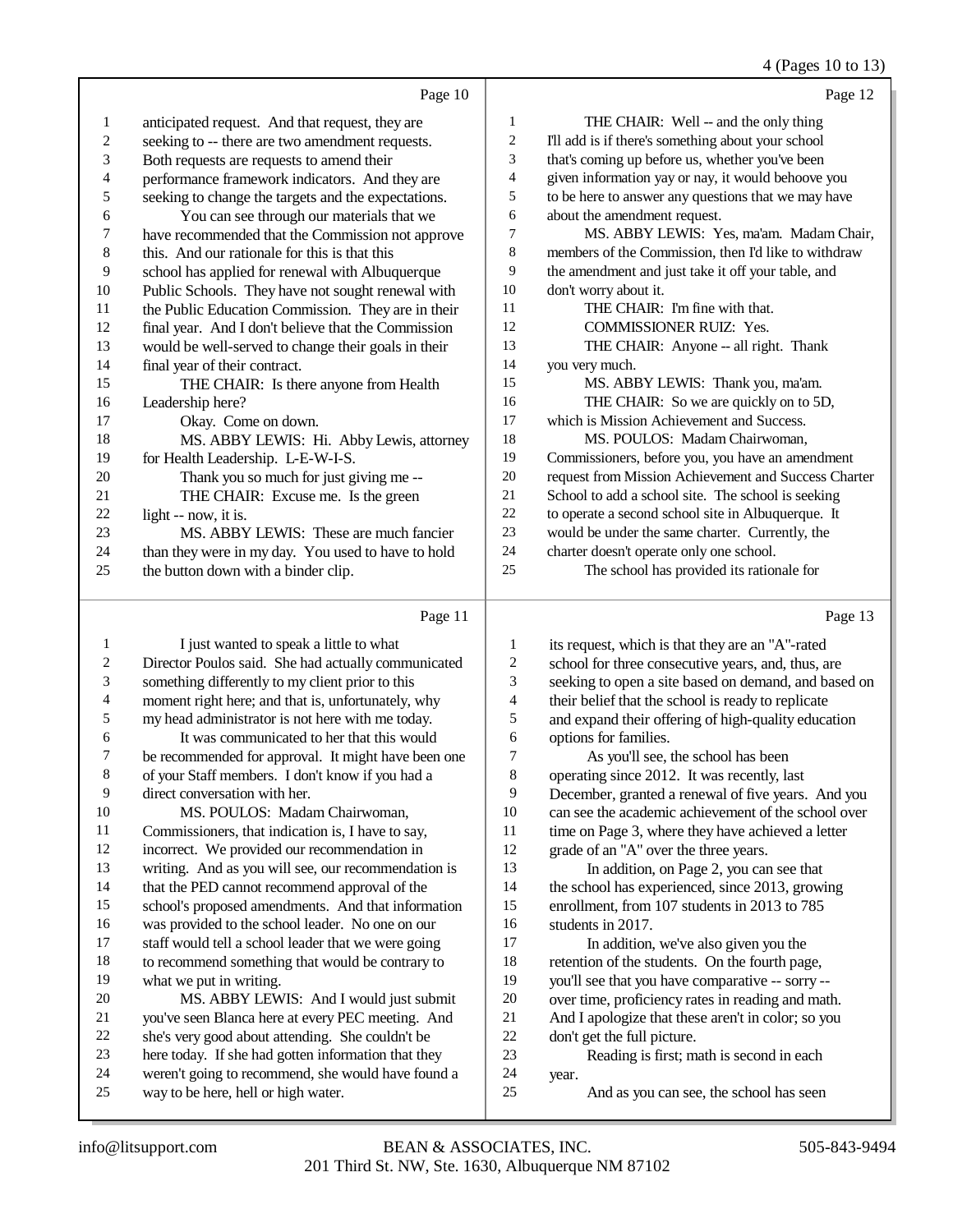## 5 (Pages 14 to 17)

|                | Page 14                                              |                | Page 16                                              |
|----------------|------------------------------------------------------|----------------|------------------------------------------------------|
| 1              | improvement in reading over time, and their math has | 1              | process may happen between -- if there is a decision |
| $\overline{c}$ | seen slight improvement from 2015 to 2017.           | $\overline{c}$ | to approve this and the opening of a school site.    |
| 3              | In addition, you do see the school's                 | 3              | Currently, our new schools that recently             |
| 4              | demographics on that page, which show that the       | 4              | received approval are all going through a planning   |
| 5              | school is serving a pretty comparable population to  | 5              | year process, or what we're calling the              |
| 6              | that that's in the local district. They do have a    | 6              | "Implementation Year." I would recommend that we     |
| 7              | slightly larger percentage of Hispanic students;     | 7              | could do that in an abbreviated form with this       |
| 8              | but, otherwise, their demographics are fairly        | 8              | school to make sure they meet those targets and are  |
| 9              | similar.                                             | 9              | prepared and ready to receive students on day one.   |
| 10             | But when you look on Page 5, you do see              | 10             | And I think we could pretty easily adapt             |
| 11             | that they do serve a population that many might call | 11             | that. There's a lot that, as a already operating     |
| 12             | "at risk"; so a population that's more economically  | 12             | entity, they wouldn't need to redo. And so we could  |
| 13             | disadvantaged than the local district, a population  | 13             | pretty quickly adapt that to make sure that they are |
| 14             | of students -- students with disabilities that is    | 14             | ready to receive those kiddos on day one.            |
| 15             | slightly larger than the local population, and then, | 15             | You do have, in your materials, in                   |
| 16             | certainly, a population of English Language Learners | 16             | addition to everything I just shared with you, their |
| 17             | that is larger than the local district.              | 17             | school report cards for the last three years, as     |
| 18             | In addition, you'll see our analysis on              | 18             | well as the request itself and the information that  |
| 19             | Pages 5 and 6. And in that analysis, we did look at  | 19             | the school provided, the narratives that the school  |
| 20             | the school's submissions, which are provided in your | $20\,$         | provided behind that, and a lot of other information |
| 21             | materials. In those submissions, the school did      | 21             | that the school did provide to support their         |
| 22             | take a look at the Commission's draft policies       | 22             | request.                                             |
| 23             | related to adding a school site and sought to        | 23             | THE CHAIR: Thank you.                                |
| 24             | address those proactively. In that, they do let us   | 24             | COMMISSIONER TOULOUSE: Madam Chair, I                |
| 25             | know how they are planning on serving those          | 25             | believe this school has not been renewed. They're    |
|                |                                                      |                |                                                      |
|                | Page 15                                              |                | Page 17                                              |
| 1              | students.                                            | 1              | still in their first charter, first --               |
| 2              | They've done a market study that shows the           | 2              | THE CHAIR: No, we renewed. I was sitting             |
| 3              | demand and a market analysis. They've also provided  | 3              | on the Commission when we -- we renewed two years -- |
| 4              | a pretty robust description of how they're going to  | 4              | MS. JoANN MITCHELL: Last year.                       |
| 5              | meet their enrollment targets and the actions that   | 5              | MS. POULOS: They are in the very first               |
| 6              | they take to do that every year at their current     | 6              | year of their second charter. That began on          |
| 7              | site. They've also provided information about wait   | 7              | July 1st, 2017, this year.                           |
| 8              | lists from 2016, '17, and '18.                       | 8              | COMMISSIONER TOULOUSE: 'Cause we --                  |
| 9              | And you will see that we have recommended            | 9              | sorry -- because we didn't do the contract           |
| 10             | approval of this addition of a school site. The      | 10             | negotiation. That's why. Okay.                       |
| 11             | school has been renewed at least once. They've       | 11             | THE CHAIR: Right. Yeah. But, no, I                   |
| 12             | earned no grade lower than a "B" within the last     | 12             | remember the renewal.                                |
| 13             | three years and nothing lower than a "C" on any      | 13             | COMMISSIONER TOULOUSE: Yeah. Okay.                   |
| 14             | indicator on their report card.                      | 14             | Excuse me. I'm used to tying them up with doing the  |
| 15             | They have received unmodified audit                  | 15             | contract negotiation.                                |
| 16             | opinions in each of the last three years. Their      | 16             | THE CHAIR: Good morning.                             |
| 17             | 2016 audit did include two compliance findings; but  | 17             | MS. JoANN MITCHELL: Good morning. Want               |
| 18             | neither of those were a repeat. They were not        | 18             | us to start?                                         |
| 19             | significant, and there were no major weaknesses.     | 19             | THE CHAIR: Whenever you're ready?                    |
| 20             | They are not on monthly reporting and have student   | 20             | MS. JOANN MITCHELL: Good morning. Thank              |
| 21             | retention of 86.4 percent during the school year and | 21             | you. I'm JoAnn Mitchell. I'm principal and founder   |
| 22             | over 80 between the school years.                    | 22             | of MAS Charter School.                               |
| 23             | And as a result, we are excited to                   | 23             | MR. BRUCE LANGSTON: Hi. I'm Bruce                    |
| 24             | recommend approval I do think one of the things      | 24             | Langston. I'm the board chairman at Mission          |

- 24 recommend approval. I do think one of the things<br>25 that the Commission may want to consider is what that the Commission may want to consider is what
- 24 Langston. I'm the board chairman at Mission<br>25 Achievement and Success Charter School. Achievement and Success Charter School.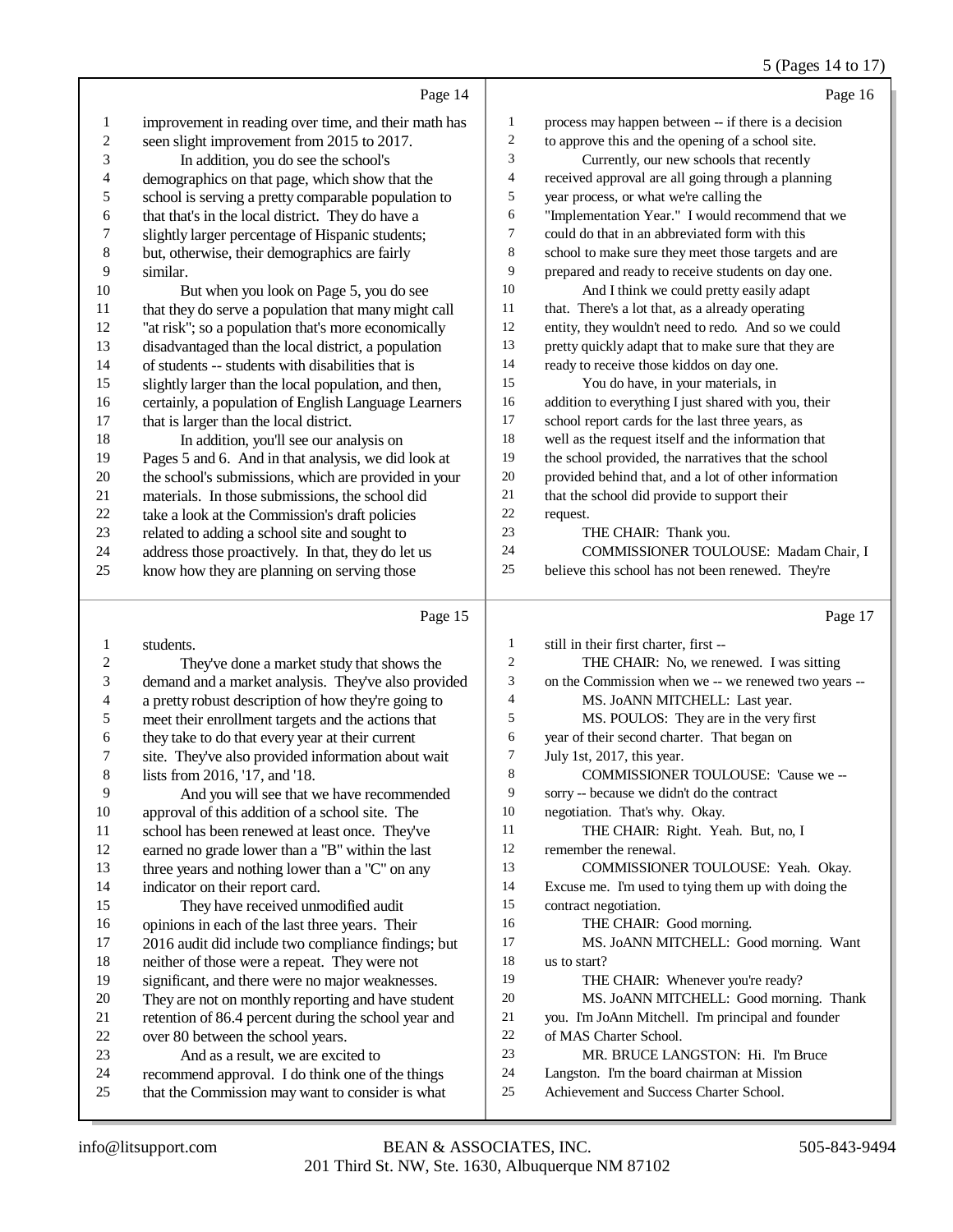|    |                                                      |    | 6 (Pages 18 to 21)                                  |
|----|------------------------------------------------------|----|-----------------------------------------------------|
|    | Page 18                                              |    | Page 20                                             |
|    | MS. JoANN MITCHELL: We had parent                    |    | that -- because I think that there's a lot of       |
|    | conferences last night; so we're tired. Got home at  |    | questions that need to be answered. And I'm not     |
| 3  | maybe 10:00; seven conferences at 8:40.              | 3  | sure at this point in time if I'm ready to go       |
| 4  | So thank you for the introduction and for            |    | forward with this for August.                       |
| 5  | the description. We appreciate you all listening     |    | I think we, as a Commission, have to have           |
| 6  | and hearing us this morning. And as Ms. Poulos       | 6  | the process in place, not as a draft, but as a      |
|    | said, we are here to request to duplicate, replicate |    | known, what we are going to do to help support.     |
| 8  | our site and to open a second school.                | 8  | (Commissioner Caballero enters meeting.)            |
| 9  | I think what's probably unique with what             | 9  | THE CHAIR: I'm sure you have spent hours            |
| 10 | we're doing is that we're not looking just to expand | 10 | in looking into this to get yourself ready. We need |
| 11 | grades into -- you know, open a second site with a   | 11 | to do the same thing, so that we know that we're    |
| 12 | different set of grades; but we're looking to open a | 12 | ready so that we can best support you and make sure |

 that you're as successful as you can be because we have the pieces in place. And we didn't know this was happening until Monday. So we haven't had a chance to really take a look; because we started to look at the process, and then we enveloped ourself in the performance framework project, not really with any indication that there was a -- there was any school coming forward soon; so that maybe this is something 22 that we need to expedite the conversation on. So<br>23 that I'm not comfortable in making a decision toda that I'm not comfortable in making a decision today because we don't have the processes in place. And

that's where I'm coming from.

e 21

|                | Page 19                                              |                | Page 2                                               |
|----------------|------------------------------------------------------|----------------|------------------------------------------------------|
| 1              | results. And we recognize, and we strive to          | 1              | I have no issue with voting "yes" on a new           |
| 2              | continue to do better than what we're doing now; but | $\overline{c}$ | location; but I am uncomfortable with it not being   |
| 3              | at the same time, we know we're providing a very     | 3              | in place right now to make sure that everyone is     |
| $\overline{4}$ | high-quality option for kids.                        | 4              | going to have a positive experience out of this. So  |
| 5              | And part of our overarching vision is to             | 5              | that's where I stand at this moment in time.         |
| 6              | be able to offer this and expand this opportunity to | 6              | Commissioner Toulouse?                               |
| 7              | others.                                              | 7              | COMMISSIONER TOULOUSE: Madam Chair, I                |
| 8              | MR. BRUCE LANGSTON: Very well said.                  | 8              | think all of you at MAS know how strongly I have     |
| $\overline{9}$ | THE CHAIR: Okay. I'll start. I want you              | 9              | supported you. This hit me as a surprise, too. You   |
| 10             | to know I wholeheartedly support this; but I'm going | 10             | know, you've talked about other changes with me      |
| 11             | to counsel with my "however" now.                    | 11             | beforehand. I wish one of you, Mr. Langston or       |
| 12             | MS. JoANN MITCHELL: Oh, yes. Of course.              | 12             | Ms. Mitchell, had talked to me about this earlier;   |
| 13             | THE CHAIR: I believe you're a model that             | 13             | because I could have escalated this through also. I  |
| 14             | many schools should look at, not just as an exact    | 14             | didn't know until I'm sending our chair a text,      |
| 15             | model, but for many -- you can serve as an example   | 15             | because Senator Lopez sent me an e-mail saying,      |
| 16             | in many areas for what a school does right.          | 16             | "What's this going on," when she was contacted to    |
| 17             | What we had was, as was mentioned, a                 | 17             | see if she could be here today. That was the first   |
| 18             | draft, a very, very rough draft of what would --     | 18             | I knew about it.                                     |
| 19             | what would potentially happen if we were going to    | 19             | I'm not ready, either, to go ahead. But I            |
| 20             | open another school site. And it was a fairly brief  | 20             | have some other concerns. One, I want to make sure   |
| 21             | conversation; so that we don't have a full process   | 21             | you have your K through 12 all in place, all         |
| 22             | in place for this.                                   | 22             | working. Because I know you can do high school.      |
| 23             | I think if we had known that this was                | 23             | I'm not sure yet -- I'm sure you can. But I don't    |
| 24             | coming before us, we might have been able to squeeze | 24             | personally know how well you can do grade school yet |
| 25             | in, at a work session, a full conversation, so       | 25             | and how well it transitions.                         |
|                |                                                      |                |                                                      |

 second site with a full span of grades. Obviously, we wouldn't open -- in our proposal, we look to open with just -- starting with K and 1 and then build

But we do feel like there's a huge need.

 We brought signatures from over 600 families that we currently have to demonstrate that while their kids wouldn't change schools and go to a new site, that we do feel like there's a strong need in the State of New Mexico and the City of Albuquerque. And as Ms. Poulos said, we provided all types of demographic information to demonstrate the need. We feel like our school has proven our

up.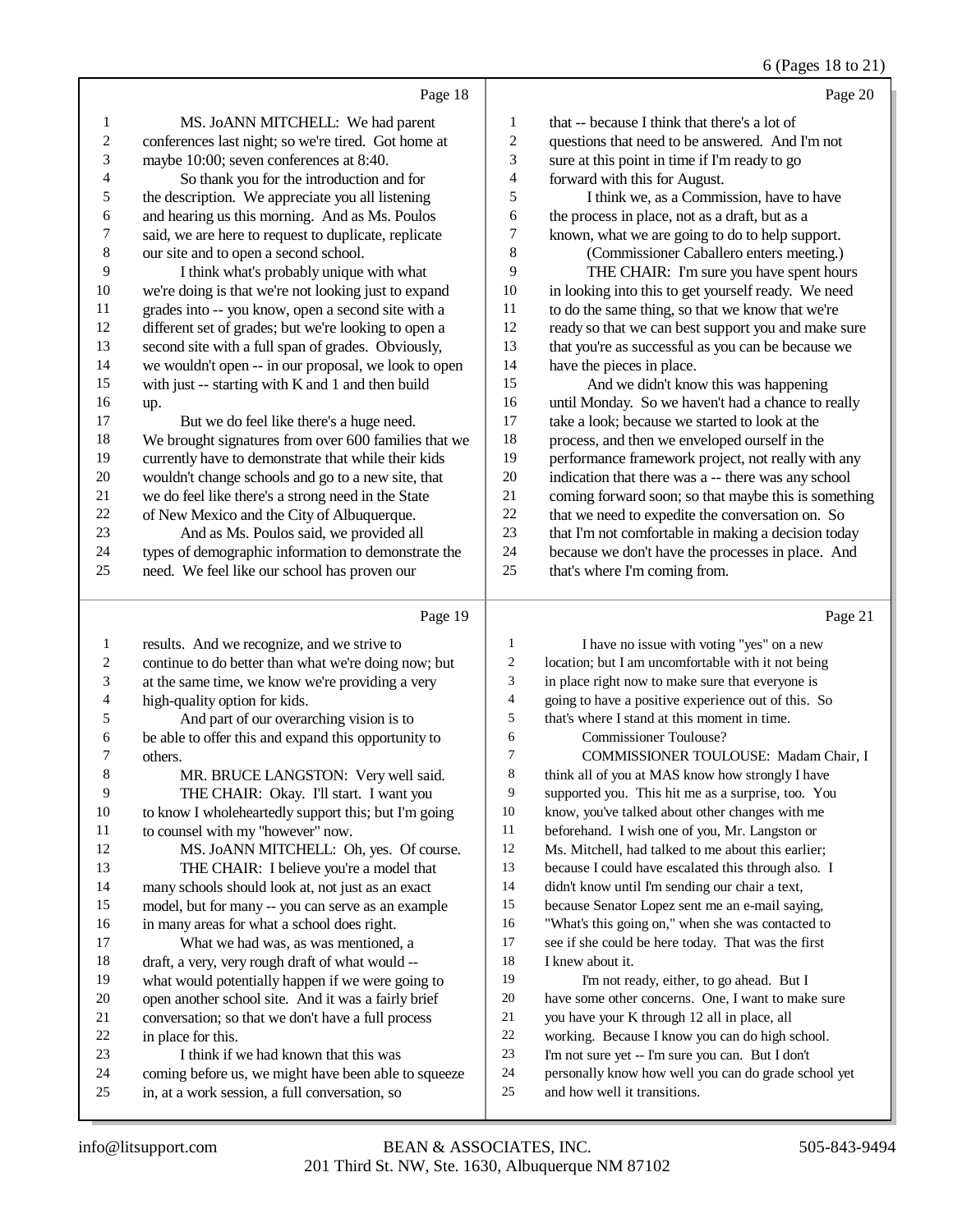|                  | Page 22                                              |                | Page 24                                              |
|------------------|------------------------------------------------------|----------------|------------------------------------------------------|
| $\mathbf{1}$     | My other concern is, JoAnn, you're the               | 1              | THE CHAIR: Okay. Thank you.                          |
| $\boldsymbol{2}$ | heart of that school. And that is your energy that   | $\sqrt{2}$     | Will the record please note that                     |
| 3                | does -- you have a fantastic staff where I know you  | 3              | Commissioner Caballero is present? Thank you.        |
| $\overline{4}$   | do a fantastic job. You have other people. But       | $\overline{4}$ | <b>Commissioner Peralta?</b>                         |
| 5                | when it comes to then starting a new location, is    | 5              | COMMISSIONER PERALTA: Thank you,                     |
| 6                | this school ready for your energy to go to a new     | 6              | Madam Chair.                                         |
| 7                | location, and this other continue through?           | $\tau$         | I totally agree with what's been said by             |
| $\,8\,$          | I want to see your first class graduate.             | 8              | Commissioner -- or Chair Gipson and Commissioner     |
| 9                | I hope I get invited to your graduation. I do get    | 9              | Toulouse. It's evident your school is doing a great  |
| 10               | invited to several, and I do try to go. I'm looking  | 10             | job. Your success, you know, should be commended,    |
| 11               | forward to your first graduation class. I'm looking  | 11             | and I see no reason why we shouldn't, you know,      |
| 12               | forward to having all -- because I also don't want   | 12             | expand on a similar model, or the model that you've  |
| 13               | you to bite off more than you can chew and mess it   | 13             | put forth.                                           |
| 14               | up; because you're doing too good a job, and I brag  | 14             | Do you have an idea where this site may              |
| 15               | on your school all the time.                         | 15             | be? A location? A building? Anything of the sort?    |
| 16               | But I'm like Chair Gipson. We don't have             | 16             | MR. BRUCE LANGSTON: We've been doing a               |
| 17               | the procedures yet to give you the help, too, or     | $17\,$         | lot of research. And we have about ten sites that    |
| 18               | give us the idea of what you're doing, when to do    | 18             | we're primarily looking at in the southwest of       |
| 19               | it. And I really do wish I had known, because we     | 19             | Albuquerque. Obviously, we haven't committed to      |
| 20               | could have talked and maybe gotten something         | $20\,$         | anything in anticipation of arriving here. But we    |
| 21               | underway quicker, if you had just given me a call,   | 21             | are researching the best site available. And right   |
| 22               | as you do on so many other things.                   | 22             | now, it appears it's going to be somewhere in the    |
| 23               | So I'm going to have to say right now, I             | 23             | southwest of Albuquerque.                            |
| 24               | want to table this until we have those procedures    | 24             | <b>COMMISSIONER PERALTA: And</b>                     |
| 25               | down. But I absolutely agree. You have a perfect     | 25             | approximately -- the furthest site might be from the |
|                  | Page 23                                              |                | Page 25                                              |
| $\mathbf{1}$     | model to move somewhere else. But I also want to     | $\mathbf{1}$   | current school location?                             |
| 2                | know then how you're going to take your energy and   | $\overline{c}$ | MR. BRUCE LANGSTON: I'm sorry, sir.                  |
| $\mathfrak{Z}$   | put it in both places, or what's your succession     | 3              | COMMISSIONER PERALTA: About approximately            |
| 4                | plan so you don't lose that energy.                  | $\overline{4}$ | how many miles from that furthest site that you --   |
| 5                | This whole school can't always continue to           | 5              | MR. BRUCE LANGSTON: I'd be guessing --               |
| 6                | be you. And you're not the only one I'm saying this  | 6              | just from living in Albuquerque, I'm guessing about  |
| 7                | to; I've said this to a couple of other people, too. | $\tau$         | seven-and-a-half to eight, nine miles is the         |
| 8                | We need to make sure. And I don't want you           | 8              | furthest site, with the other one being just         |
| 9                | splitting yourself, and then neither group doing as  | 9              | underneath that, at about six miles, heading         |
| 10               | well.                                                | 10             | directly west from the location that we're at now,   |
| 11               | I am so excited about your school as it              | 11             | sir.                                                 |
| 12               | is. I just -- you know, I couldn't be happier with   | 12             | COMMISSIONER PERALTA: Yeah. And, you                 |
| 13               | my cousin, who's there, and how well he has done and | 13             | know, the model that you have at your school,        |
| 14               | the different young man he is now. And I want other  | 14             | academically, and the process that you have there    |
| 15               | kids to have that opportunity.                       | 15             | and the operation that's going on at your school     |
| 16               | So I want you to have your other facility.           | 16             | currently, that all seems to be fine and in order.   |
| 17               | So, I mean, I -- because I have family there, I      | 17             | To me, it seems like, and from my perspective from   |
| 18               | can't vote. And I'm discussing this only because of  | 18             | where I sit on in coordination with PSFA, that the   |
| 19               | the procedural piece of this, that I think we're not | 19             | site location and the building that you plan on      |
| 20               | ready procedurally to do.                            | 20             | occupying is -- is going to be important. That's     |
| 21               | But I can't vote one way or the other                | 21             | something that I will, you know, keep an eye on.     |
| 22               | because of the family connection there. But I        | 22             | But, again, I think definitely, it                   |
| 23               | just -- I wanted you to understand that we need our  | 23             | should -- we should have a plan and a process in     |

- 23 just -- I wanted you to understand that we need our<br>24 procedure in place; because that's for your benefit,
- 24 procedure in place; because that's for your benefit,<br>25 too.
- too.

place before making such a quick leap to August. So

## 7 (Pages 22 to 25)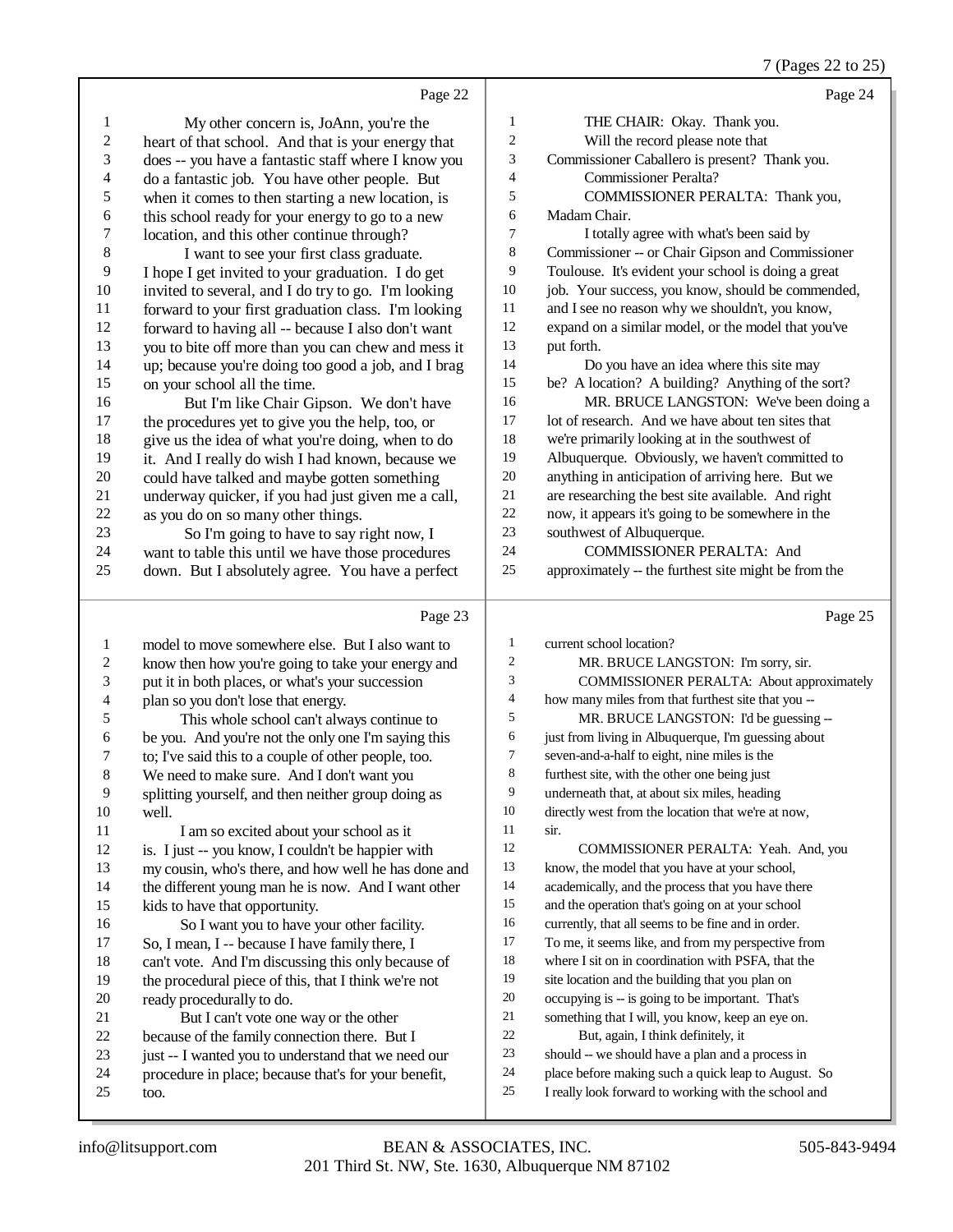8 (Pages 26 to 29)

|                         |                                                                                                 |                          | 8 (Pages 26 to 29)                                   |
|-------------------------|-------------------------------------------------------------------------------------------------|--------------------------|------------------------------------------------------|
|                         | Page 26                                                                                         |                          | Page 28                                              |
| $\mathbf{1}$            | the Commission as a whole to try to get this thing                                              | 1                        | children. I believe that, since you are not          |
| $\boldsymbol{2}$        | in a good place, but in a proper timeline.                                                      | $\sqrt{2}$               | changing the curriculum, you are not changing        |
| 3                       | Thank you, Madam Chair.                                                                         | 3                        | anything other than getting new teachers to start    |
| 4                       | THE CHAIR: Thank you.                                                                           | $\overline{\mathcal{L}}$ | the new school, that I believe that you can be       |
| 5                       | Commissioner Armbruster?                                                                        | 5                        | successful, because nothing is really changing.      |
| 6                       | COMMISSIONER ARMBRUSTER: Thank you,                                                             | 6                        | And I think I checked before to see how              |
| 7                       | Madam Chair. I -- I actually see clearly what my                                                | $\sqrt{ }$               | your -- I guess they must be K-1-2s now? -- were     |
| 8                       | three other Commissioners are saying in terms of                                                | 8                        | doing relative to others. I don't know if I read     |
| 9                       | procedure.                                                                                      | 9                        | this or I'm dreaming it at this point in my life.    |
| 10                      | However, my -- I do know a little bit                                                           | 10                       | But because of all that Katie has just               |
| 11                      | about the school. I was invited out one time, and I                                             | 11                       | said, and because of my experience being at the      |
| 12                      | attended. And in my estimation, which is a pretty                                               | 12                       | school, because of my -- you know, I -- just having  |
| 13                      | unbelievable statement coming from me -- I could not                                            | 13                       | been a teacher for a long time, I'm always looking   |
| 14                      | think of a single other thing that I could offer                                                | 14                       | to see what else I can add to what someone else is   |
| 15                      | your school that maybe if you just did this, it                                                 | 15                       | saying. And I can't. So I think that for us to       |
| 16                      | would make a huge difference. And because I'm so                                                | 16                       | deny a very successful school the ability to         |
| 17                      | impressed with what you did and all this research,                                              | 17                       |                                                      |
| 18                      | when I had nothing to do but read, I would vote to                                              | 18                       | replicate that in another place would be not doing   |
| 19                      | allow you to do this.                                                                           | 19                       | our duty.                                            |
| 20                      |                                                                                                 |                          | I totally understand what they are saying.           |
| 21                      | I think that your program is in place. I<br>think that Ms. Mitchell is obsessive-compulsive and | $20\,$                   | But my point on this is I cannot think of another    |
| $22\,$                  |                                                                                                 | 21                       | possible thing that we would require, except         |
| 23                      | has energy that she should be selling on the open                                               | $22\,$                   | maybe -- I don't know -- if you had brown hair or    |
| 24                      | market. And so I believe that she can do that.                                                  | 23                       | something -- that we could even add that would make  |
|                         | The other reason I truly believe it is                                                          | 24                       | me change my mind for your school.                   |
| 25                      | because I've seen other people -- Jenn, for one --                                              | 25                       | I will -- I'm not so sure on other                   |
|                         | Page 27                                                                                         |                          | Page 29                                              |
| $\mathbf{1}$            | and a couple other names -- who can work at that                                                | $\mathbf{1}$             | schools, because I haven't seen that quality. I      |
| $\overline{\mathbf{c}}$ | school and can take over.                                                                       | 2                        | haven't seen that degree of success that your school |
| 3                       | I will agree with the concern, and will                                                         | 3                        | has had, and your governing council going out, the   |
| 4                       | always agree with the concern that when someone                                                 | 4                        | students being very well behaved there.              |
| 5                       | opens a school, it's like your child. Can someone                                               | 5                        | So my vote would be to do that. And I'd              |
| 6                       | take over for that child?                                                                       | 6                        | like to move to approve if it doesn't close down     |
| 7                       | And we have seen on the Commission just in                                                      | 7                        | discussion.                                          |
| 8                       | the short time that I've been here that oftentimes                                              | 8                        | THE CHAIR: I don't know.                             |
| 9                       | schools who lose a leader lose the school. And that                                             | 9                        | COMMISSIONER ARMBRUSTER: Can I make the              |
| 10                      | may happen. I mean, I can't predict that at all;                                                | 10                       | motion now?                                          |
| 11                      | although I think there's enough leaders in                                                      | 11                       | THE CHAIR: If that's what you want.                  |
| 12                      | contention, so to speak, who would be able to take                                              | 12                       | COMMISSIONER ARMBRUSTER: Okay. Well, I               |
| 13                      | over.                                                                                           | 13                       | would do that.                                       |
| 14                      | In addition, if that occurred, then it                                                          | 14                       | MS. JoANN MITCHELL: Could we make comment            |
| 15                      | occurs. And I can't predict the future. But what I                                              | 15                       | before you guys do this, just because I'd like to    |
| 16                      | can see from my feeling right now is that the school                                            | 16                       | respond to the things? I don't know if the order --  |
| 17                      | has operated in a way that we would hope all schools                                            | 17                       | if we're out of order here.                          |
| 18                      | could operate. They -- you do have a "C" in the                                                 | 18                       | COMMISSIONER PERALTA: My question was                |
| 19                      | first little thing on the report cards, because that                                            | 19                       | answered.                                            |
| $20\,$                  | represents proficiency as well as growth. But in                                                | 20                       | THE CHAIR: Commissioner Peralta's                    |
| 21                      | all the other areas -- and you know how I am; I'm                                               | 21                       | question at this point was answered; so at this      |
|                         |                                                                                                 |                          |                                                      |

- question at this point was answered; so at this
- point, no.
- MS. JoANN MITCHELL: Okay. Okay.
- COMMISSIONER ARMBRUSTER: So I'd like to
- move the request of Mission Achievement and Success

21 all the other areas -- and you know how I am; I'm<br>22 this little. like, lowest quartile person over here. 22 this little, like, lowest quartile person over here.<br>23 You have a "B" and have consistently had a "B." 23 You have a "B" and have consistently had a "B," as well as an "A" in the highest quartile.

So to me, you are serving all of the

24 well as an "A" in the highest quartile.<br>25 So to me, you are serving all of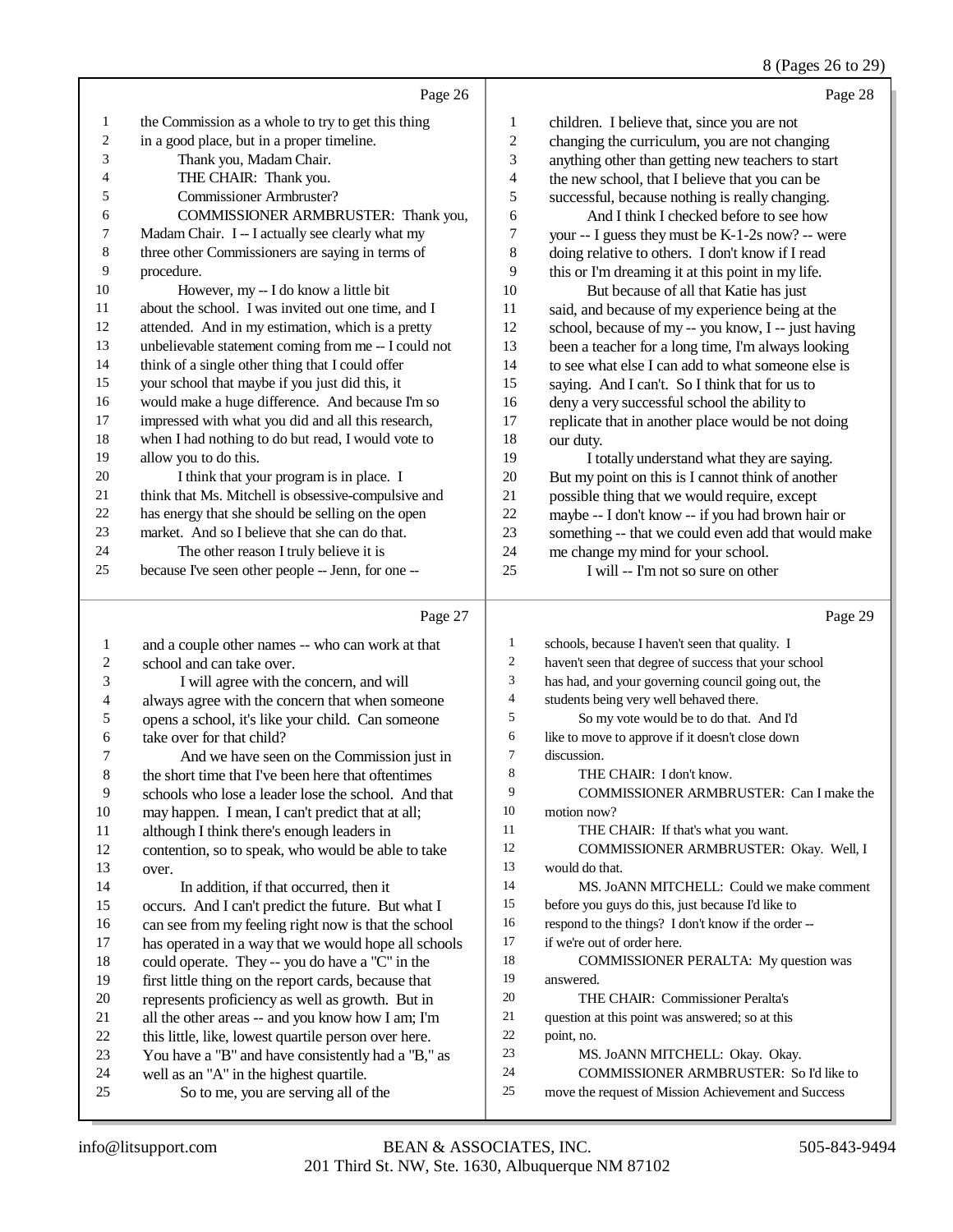# 9 (Pages 30 to 33)

|    | Page 30                                              |                | Page 32                                              |
|----|------------------------------------------------------|----------------|------------------------------------------------------|
| 1  | Charter School to operate a second school site to    | 1              | THE CHAIR: I just want to make myself                |
| 2  | serve Grades K through 12, where it will replicate   | 2              | clear; because I'm concerned that maybe I was        |
| 3  | its current program, because the school has          | 3              | misunderstood. If I vote "No," it's not for you not  |
| 4  | demonstrated the success of its academic program     | $\overline{4}$ | to be able to expand. My "no" -- because I fully     |
| 5  | through the A-through-F letter grading system,       | 5              | support that. My "no" vote is because I think, as a  |
| 6  | community demand and satisfaction, acceptable        | 6              | Commission, we have an obligation to have our        |
| 7  | financial and organizational performance, and a      | 7              | policies and practices in place before we go         |
| 8  | well-developed and rigorous plan to support the      | 8              | forward; because if we do this with one school, we   |
| 9  | success of this expansion.                           | 9              | can't do something else with other schools. That     |
| 10 | THE CHAIR: Do I have a second?                       | 10             | would be inappropriate for us.                       |
| 11 | <b>COMMISSIONER CRONE: Second.</b>                   | 11             | So that's why -- that's my concern. I                |
| 12 | THE CHAIR: Second by Commissioner Crone.             | 12             | have no issue with voting "yes" for an expansion.    |
| 13 | Motion by Commissioner Armbruster.                   | 13             | And I don't want to be misconstrued with that.       |
| 14 | Discussion?                                          | 14             | MS. JOANN MITCHELL: Can I comment on a               |
| 15 | Commissioner Robbins.                                | 15             | couple -- is this the appropriate time?              |
| 16 | <b>COMMISSIONER ROBBINS:</b> You talked about a      | 16             | THE CHAIR: No.                                       |
| 17 | long waiting list. What is the waiting list at your  | 17             | MS. JOANN MITCHELL: No? Okay. I'll stop              |
| 18 | current site?                                        | 18             | talking.                                             |
| 19 | MS. JoANN MITCHELL: Well, flipping                   | 19             | THE CHAIR: Commissioner Conyers?                     |
| 20 | through the 120-page document, we have about -- from | 20             | COMMISSIONER CONYERS: My comments are                |
| 21 | elementary through eighth grade, we have, on         | 21             | kind of thinking out loud more than anything. But    |
| 22 | average, about 50 kids per grade level. It may not   | 22             | as I try to visualize how this would work, you know, |
| 23 | sound excessive high. We take 60 per grade level in  | 23             | the nuts and bolts of it, I'm not so clear.          |
| 24 | elementary. We take 120 per grade level in grades    | 24             | And I know you're -- you're replicating;             |
| 25 | six through eight.                                   | 25             | you're going to have a different school, a different |
|    | Page 31                                              |                | Page 33                                              |
| 1  | So relatively speaking, we have a fair               | 1              | site.                                                |
|    |                                                      |                |                                                      |

|    | So relatively speaking, we have a fair               | 1              | site.                                                |
|----|------------------------------------------------------|----------------|------------------------------------------------------|
| 2  | number. We don't anticipate, though, the kids        | 2              | Will it have its own identity? I mean,               |
| 3  | necessarily coming from -- we don't anticipate we're | 3              | it's -- I'm just kind of fuzzy on how I would see    |
| 4  | going to be drawing from the exact same area. In     | $\overline{4}$ | that, how that works, you know.                      |
| 5  | fact, we're not trying to compete with ourselves.    | 5              | MS. JoANN MITCHELL: So great questions.              |
| 6  | We're trying to provide this opportunity far enough  | 6              | I believe that it will -- it will have its own       |
| 7  | away where it's maybe closer for some kids that come | 7              | identity, in that it's its own school. But it's the  |
| 8  | to the site; but it may be able to pull from another | 8              | same. Really, we intend -- that's where we feel      |
| 9  | area that it's difficult to pull from. Because       | 9              | with the start-up stuff -- and Ms. Poulos kind of    |
| 10 | while we do pull from all parts of Albuquerque, part | 10             | addressed this when she commented about most schools |
| 11 | of the reason when we do lose students, it tends to  | 11             | have a year of planning.                             |
| 12 | be the transportation issue; that despite busing,    | 12             | Our school is planned. We're not planning            |
| 13 | it's still a long commute for kids or a long day for | 13             | on making the school different in that we're going   |
| 14 | parents to pick them up, even in the after-school    | 14             | to have a different culture, a different feel. It    |
| 15 | program and things of that nature.                   | 15             | will just be more available to serve more kids.      |
| 16 | COMMISSIONER ROBBINS: So you're saying               | 16             | That's how we see it.                                |
| 17 | roughly 50 students per class grade?                 | 17             | It'll have the same feel, the same                   |
| 18 | MS. JoANN MITCHELL: Correct.                         | 18             | culture. It's just now, you'll have over time,       |
| 19 | COMMISSIONER ROBBINS: On a waiting list              | 19             | 1,000 more kids that are not being served that are   |
| 20 | right now?                                           | 20             | being served someplace else now.                     |
| 21 | MS. JoANN MITCHELL: Correct.                         | 21             | So that's really how we see it. It'll                |
| 22 | COMMISSIONER ROBBINS: So you have                    | 22             | have the exact same feel. I'm sure it'll have some   |
| 23 | 400 students on a waiting list right now?            | 23             | of its own personality; but our intention as far as  |
| 24 | MS. JoANN MITCHELL: Correct.                         | 24             | curriculum and how we structure our day and our      |
| 25 | COMMISSIONER ROBBINS: Thank you.                     | 25             | procedures and rules, what we do works right now.    |
|    |                                                      |                |                                                      |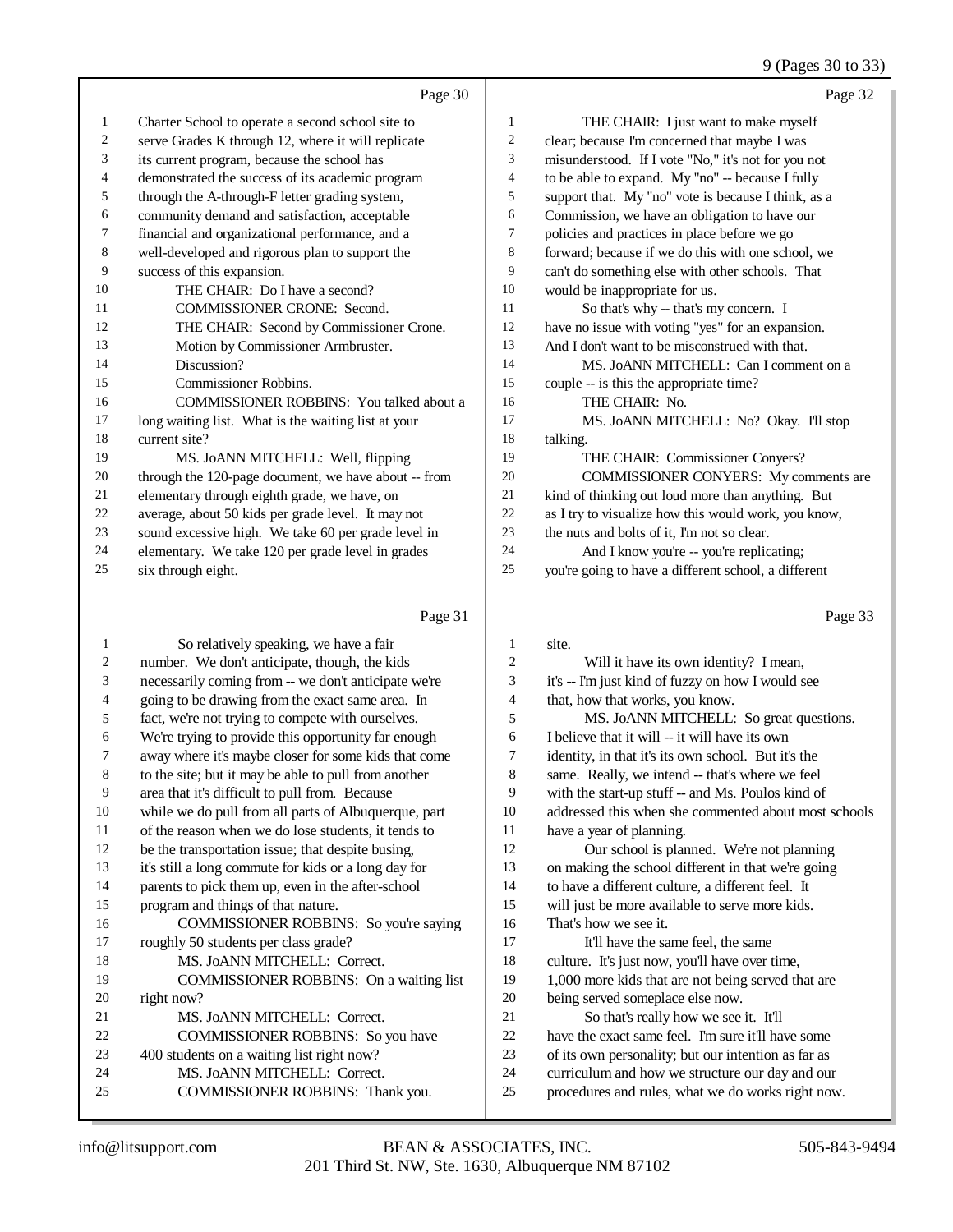## 10 (Pages 34 to 37)

|                         | Page 34                                                     |                         | Page 36                                                                                            |
|-------------------------|-------------------------------------------------------------|-------------------------|----------------------------------------------------------------------------------------------------|
| $\mathbf{1}$            | And we're always looking at this continuous                 | 1                       | council and same business management and everything?                                               |
| 2                       | improvement cycle of how do we find out one little          | 2                       | You're just doing the same thing at a different                                                    |
| 3                       | thing to do better. So that will certainly evolve           | 3                       | place, basically?                                                                                  |
| $\overline{\mathbf{4}}$ | over time at both locations.                                | 4                       | MS. JoANN MITCHELL: Correct. And our                                                               |
| 5                       | Our intention is that structurally, like,                   | 5                       | understanding -- maybe Ms. Poulos, you want to                                                     |
| 6                       | it's going to be -- it'll be the same, like, because        | 6                       | address this -- our understanding is it would be the                                               |
| 7                       | we really feel like the model we have right now             | 7                       | same board, that it is the exact same board. And                                                   |
| $8\,$                   | works.                                                      | 8                       | then as far as, like, vendors, whether it's our                                                    |
| 9                       | And I do. I recognize that -- I                             | 9                       | business manager, our food services company, our,                                                  |
| 10                      | appreciate the concerns; because we've had many             | 10                      | you know, copier company, I can tell you guys from                                                 |
| 11                      | dialogues. And I'm sorry we didn't come sooner to           | 11                      | being at the school, from the ground up, thinking of                                               |
| 12                      | say that we are talking about this. But we've had,          | 12                      | this idea and being the one who wrote the                                                          |
| 13                      | with our board and our leadership, many dialogues           | 13                      | application, is that that is some of the hardest                                                   |
| 14                      | about what does this look like? Is it too soon?             | 14                      | stuff is trying to figure out all these things and                                                 |
| 15                      | Will we be different one year from now if we wait?          | 15                      | get relationships with your vendors and things.                                                    |
| 16                      | We don't feel like we will be. We feel                      | 16                      | We have all those, like, operational type                                                          |
| 17                      | like one year won't make us any different of a              | 17                      | things in place. So to me, a lot of that legwork                                                   |
| 18                      | school. Sure, we'll learn year's worth more of              | 18                      | that actually you wouldn't think is the consumption                                                |
| 19                      | lessons. But we feel like the longer we we wait,            | 19                      | of a leader's time is in the start-up year. It's                                                   |
| $20\,$                  | it's one more year kids are underserved; because we         | $20\,$                  | the hard stuff of trying to figure out, you know,                                                  |
| 21                      | feel we have an opportunity to do this.                     | 21                      | when you don't have a company to come clean the                                                    |
| $22\,$                  | We recognize we're the trailblazers here                    | $22\,$                  | building, you're, like, "Who's taking the trash out                                                |
| 23                      | if we do something like this. And we're okay with           | 23                      | today?"                                                                                            |
| 24                      | that; because we're ready to do it.                         | 24                      | I mean, those truly become issues that you                                                         |
| 25                      | This wasn't a decision we made overnight.                   | 25                      | grapple with instead of thinking of the instruction                                                |
|                         | Page 35                                                     |                         | Page 37                                                                                            |
| $\mathbf{1}$            | I regret it's coming as a surprise and stuff. It's          | $\mathbf{1}$            | that's happening in the classroom. So, yes. Long                                                   |
| 2                       | something we didn't make overnight. We had many             | $\overline{\mathbf{c}}$ | answer to your question, yes, we would use the same                                                |
| 3                       | conversations.                                              | 3                       | people. I don't know if Patty or Katie, you guys                                                   |
| 4                       | Are we ready? Are we ready to do this?                      | 4                       | have anything to add about the board part.                                                         |
| 5                       | Do we feel like we can do this?                             | 5                       | MS. PATTY MATTHEWS: And you can chime in,                                                          |
| 6                       | I appreciate the comment about me. We've                    | 6                       | Ms. Poulos. Sorry. I'm just -- I think,                                                            |
| 7                       | had conversation about the leadership. The second           | 7                       | Mr. Conyers -- and Patricia Matthews for Mission                                                   |
| 8                       | site won't be JoAnn. The school really isn't me. I          | 8                       | Achievement.                                                                                       |
| 9                       | appreciate that; but it -- we have an amazing team.         | 9                       | I think that -- I think you're asking                                                              |
| 10                      | I think that I'm a huge part, not, you know, trying         | 10                      | essentially, legally, how does this thing look? Is                                                 |
| 11                      | to sound modest. I'm a huge part of what brought            | 11                      | that perhaps what you're asking?                                                                   |
| 12                      | that team. But the energy and the synergy we have           | 12                      | COMMISSIONER CONYERS: Maybe.                                                                       |
| 13                      | in our building, it's not just me. That exists.             | 13                      | MS. PATTY MATTHEWS: Because charter                                                                |
| 14                      | That's why I'm able to come up here with a team of          | 14                      | schools are their own separate legal public schools;                                               |
| 15                      | seven of our staff members and take 40 kids out of          | 15                      | right? They all are identified as a unit, with a                                                   |
| 16                      | the school; because the school will run without me          | 16                      | number from the Department. That's the structure                                                   |
| 17                      | inside the school.                                          | 17                      | here that would continue to be School 745. And the                                                 |
| 18                      | And so I do recognize that we're                            | 18                      | governing -- I don't know which one it is. The                                                     |
| 19                      | trailblazers, the first doing something like this,          | 19                      | governing council would remain the same. They would                                                |
| 20                      | if approved. And we wouldn't come before you if we          | 20                      | remain -- they'd have a budget that would include                                                  |
| 21                      | didn't feel we were ready, because we wouldn't set          | 21                      | both sites.                                                                                        |
| 22<br>23                | ourselves up, or the kids that we serve, for any            | 22<br>23                | So that's how it would function. It's                                                              |
| 24                      | type of failure.<br>COMMISSIONER CONYERS: And just a little | 24                      | just -- it's just another site. And there are a<br>couple of schools that operate on two different |
|                         |                                                             |                         |                                                                                                    |

sites. Some of them have grade-level splits. But

follow-up. You would have the same governing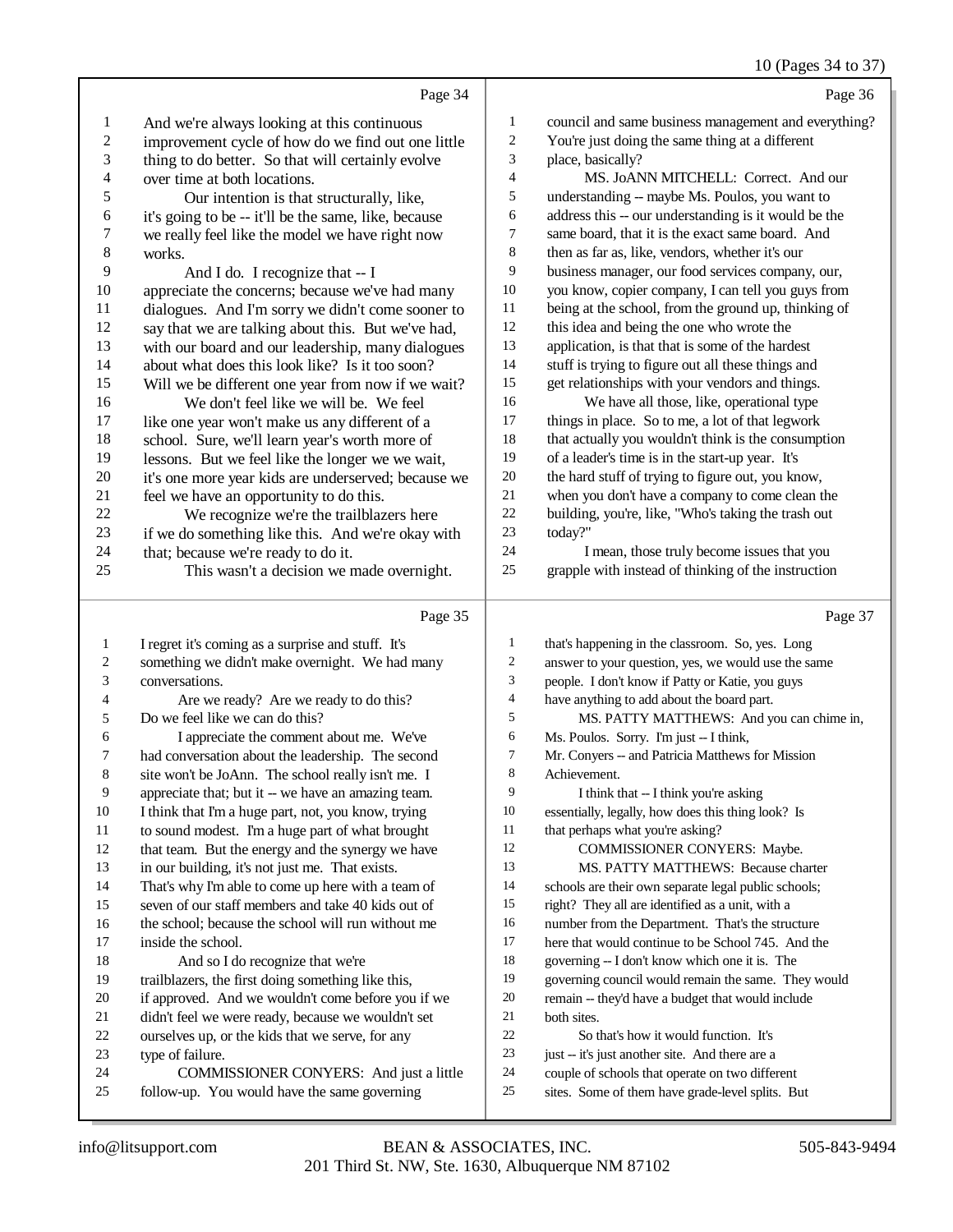### 11 (Pages 38 to 41)

|    | Page 38                                              |                | Page 40                                              |
|----|------------------------------------------------------|----------------|------------------------------------------------------|
| 1  | this one would be essentially -- it's not            | 1              | COMMISSIONER CONYERS: Okay. Yeah. Well,              |
| 2  | essentially -- it is replicating itself at another   | $\overline{2}$ | this discussion is like often, I feel strongly both  |
| 3  | site. And, Ms. Poulos, is that how you see it?       | 3              | ways on this, you know, so -- anyway, thank you.     |
| 4  | MS. POULOS: (Indicates.)                             | $\overline{4}$ | THE CHAIR: Commissioner Armbruster?                  |
| 5  | MS. MATTHEWS: By law, they can do that               | 5              | <b>COMMISSIONER ARMBRUSTER:</b> This is a            |
| 6  | within the same geographic boundaries of the         | 6              | difficult decision, because being first is always    |
| 7  | district. So I hope that helps.                      | $\overline{7}$ | that way. I maintain a couple of thoughts.           |
| 8  | <b>COMMISSIONER CONYERS:</b> Yes. And that           | 8              | One is I think people would be crazy to              |
| 9  | other question maybe for the Chair or someone, it's  | 9              | say, "Oh, wait. I'm going to a 'C' school, and look  |
| 10 | been said that this opens up things -- so I'm not    | 10             | at this school. They've become an 'A' school for     |
| 11 | sure what the implications of that are. What does    | 11             | three or four years, whatever it is, and, even in    |
| 12 | that mean, that if someone else comes, we can't deny | 12             | the smaller indicators, have shown that they can     |
| 13 | them, or what?                                       | 13             | work with their students who are struggling the most |
| 14 | THE CHAIR: What I am saying is that                  | 14             | and the kids who are struggling the least."          |
| 15 | our -- we should have the correct practices and      | 15             | And that's what, to me, is always                    |
| 16 | policies in place so that what we do with this       | 16             | important, is always my platform.                    |
| 17 | school, we continue with every other school.         | 17             | I don't think that we can ask kids to wait           |
| 18 | Right now, we don't have any policies in             | 18             | another year. Basically, I would like to know why    |
| 19 | place in terms of do we vote in June for             | 19             | other schools, charter and traditional schools, are  |
| 20 | commencement of operation, like we do with a new     | 20             | not looking at this model to say, "Why are they      |
| 21 | school? We've got issues with the fact that they     | 21             | successful? How is it -- what are they doing?"       |
| 22 | don't have a building in place.                      | 22             | Because we're not looking at the                     |
| 23 | I think there's -- there had been                    | 23             | super-rich children of multi-billionaires who are    |
| 24 | conversation about, early on, whether or not, if a   | 24             | all going to this school. Nor am I one of those, by  |
| 25 | school does want to move to a new location, should   | 25             | the way.                                             |
|    | Page 39                                              |                | Page 41                                              |

## Page |

| 1              | they have a public input hearing, a community input |
|----------------|-----------------------------------------------------|
| $\overline{c}$ | hearing, to see if the -- if the area that they're  |
| 3              | moving to -- so they've designated an area; there's |
| 4              | many questions that are unanswered at this point in |
| 5              | time.                                               |
| 6              | And I think it would be -- you know,                |
| 7              | personally, I think we have to have those practices |
| 8              | and policies in place so that we have a consistency |
| 9              | and that we're doing it in a thoughtful manner for  |
| 10             | all schools.                                        |
| 11             | COMMISSIONER CONYERS: Okay. Do you have             |
| 12             | any sense of a timeline for that?                   |
| 13             | THE CHAIR: I would -- I would -- I would            |
| 14             | see that we could potentially, in January and       |
| 15             | February, do work sessions on -- on this. I -- you  |
| 16             | know, in my own mind, I think -- as I've stated, I  |
| 17             | think August of 2018 is too soon; but August of     |
| 18             | 2019, I don't see a problem with at all. I think we |
| 19             | could easily -- and I think that would give them    |
| 20             | time to have a location, so that they could come to |
| 21             | us, and we would be able to then have the -- if we  |
| 22             | chose to have a community meeting to get the sense  |
| 23             | of that area, I think it's in the best interests    |
| 24             | also to be able to get input from APS on it. It's   |
| 25             | within -- as we do with a new school.               |

 So we're looking at regular folk, just like we have all over New Mexico. And we see a school who's done an extraordinary job at educating, at maintaining their numbers, at getting more people to come; I mean, we have 400 on a waiting list. So I believe that this school -- if I even were to look into the future, and we had a community meeting, why would anybody in the community say, "Oh, no, no, no. We don't want this good school in our community." I don't believe that will happen. 11 In addition, although I -- I'm not against what my fellow Commissioners have said regarding policy, we have also done other policies. We're always changing and updating and making policy more rigorous. It's part of what we should be doing. It's -- something that worked 20 years ago, it doesn't mean that it would be the same now. So we've changed the renewal requirements. We've changed information if your finances are -- a school's finances are not okay. So I don't think that we cannot -- I don't think that we shouldn't go ahead and look at a

- fuller policy. But with this school, I cannot
- imagine, unless suddenly kids just don't come to
- school next year, why you would be any different.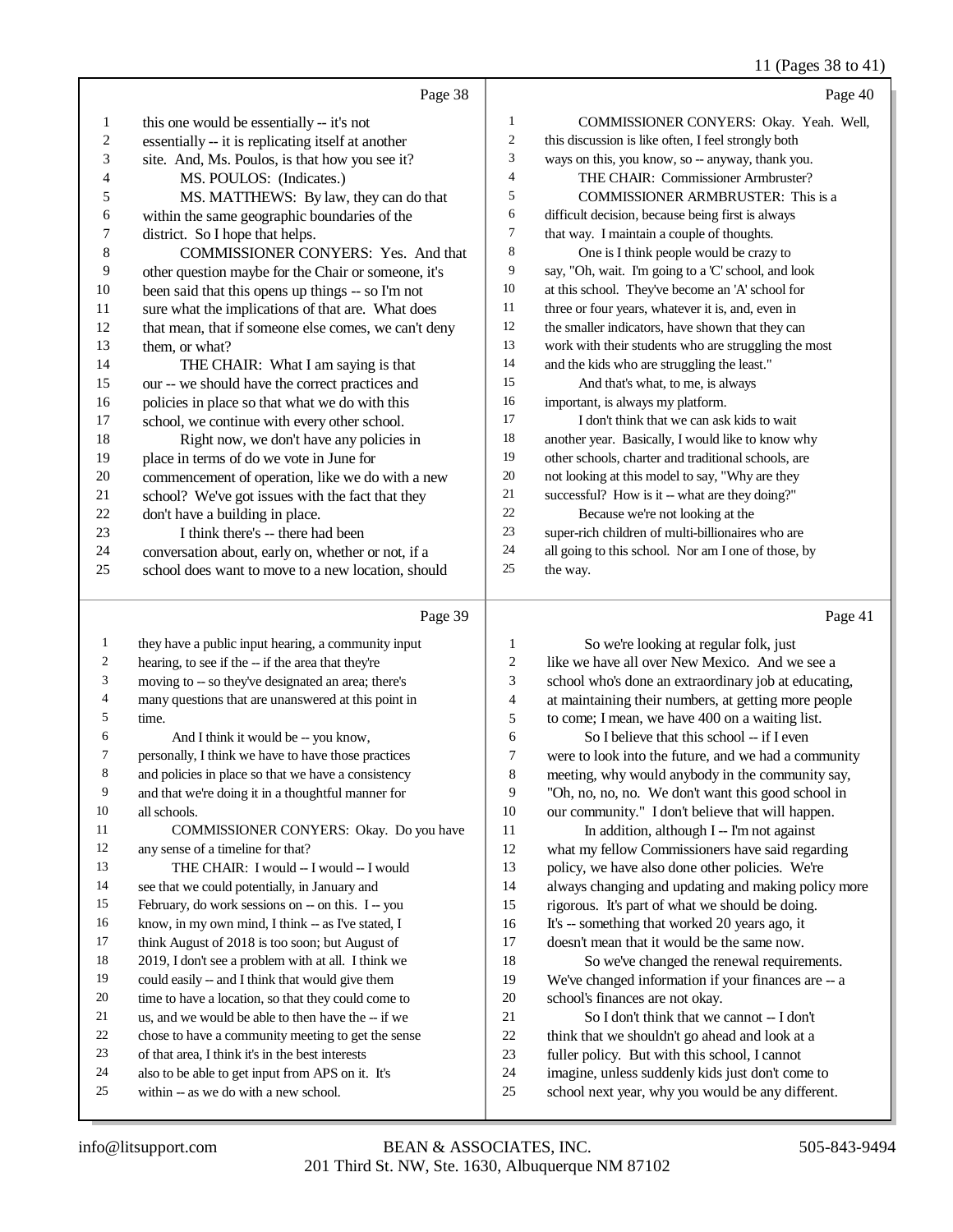## 12 (Pages 42 to 45)

|    | Page 42                                              |                | Page 44                                              |
|----|------------------------------------------------------|----------------|------------------------------------------------------|
| 1  | You've shown consistency. And for me, that is what   | 1              | Because once the word is out there, other            |
| 2  | it's about.                                          | $\overline{c}$ | people are going to come. Do we have other people    |
| 3  | And for that reason, I still maintain that           | 3              | looking at this? Are we opening the floodgates       |
| 4  | we can try and change our policy. But you're the     | 4              | without any procedures that then leave us for        |
| 5  | first. Well, then, the second one might have a       | 5              | people? But I -- right now, I'm looking at the       |
| 6  | harder time. And, by the way, I don't think we have  | 6              | financial piece of this. Where is the money going    |
| 7  | a lot of schools with your grades.                   | 7              | to come from?                                        |
| 8  | THE CHAIR: I just want to remind the                 | 8              | MS. POULOS: So, Madam Chairwoman,                    |
| 9  | Commissioners that we do not have a policy in place. | 9              | Commissioner Toulouse, my understanding is the       |
| 10 | We're not changing the policy. There is no policy    | 10             | school has done this work. And then the other thing  |
| 11 | in place for this.                                   | 11             | that I will add, any school that was coming in front |
| 12 | COMMISSIONER ARMBRUSTER: Then create it.             | 12             | of you would need to have done that work.            |
| 13 | THE CHAIR: Commissioner Caballero?                   | 13             | But I do know one of the other things --             |
| 14 | COMMISSIONER CABALLERO: Yes. I don't see             | 14             | and there is no guarantee -- is that there is a      |
| 15 | the problem going forward approving the school or    | 15             | federal grant now in this state. And there is the    |
| 16 | approving it, going forward. Yes, there's no         | 16             | availability to support growth of schools, both by   |
| 17 | building. Yes, there's stuff to be done. You         | 17             | adding sites, but also by adding grade levels. And   |
| 18 | probably have to come back with that for final       | 18             | that federal fund -- that federal grant fund is      |
| 19 | approval of building and occupation and so forth.    | 19             | intended to support the challenges that are faced    |
| 20 | I just hate that the good school's not               | 20             | by -- by starting a new building.                    |
| 21 | being helped at all. And if the school is            | 21             | And I don't think this school would be               |
| 22 | succeeding, as Commissioners, we should do whatever  | 22             | coming forward if they didn't have a plan and know   |
| 23 | it needs to be done. Okay. So the ones that are      | 23             | that if they didn't get the funds they needed, they  |
| 24 | not doing -- the people that are not up to par, it's | 24             | can't do this. And I think they would say the same   |
| 25 | over here on this side. "We don't have this. We      | 25             | to you. And you can ask them that question, if you   |
|    | Page 43                                              |                | Page 45                                              |

## Page 43  $\vert$

| 1  | don't have that."                                    | 1  | would like.                                          |
|----|------------------------------------------------------|----|------------------------------------------------------|
| 2  | But I think that we should go forward,               | 2  | COMMISSIONER TOULOUSE: I'm trying, after             |
| 3  | because all the schools that we have are not         | 3  | having had my one say that was more procedural --    |
| 4  | stopping from teaching and progress because we don't | 4  | because I really have to recuse myself from this     |
| 5  | have stuff ready. They're doing what they need to    | 5  | situation -- is I was trying to get at would this    |
| 6  | do under old regs or no policy. They keep on trying  | 6  | come out of that grant? And then, would it be        |
| 7  | to succeed.                                          | 7  | continuing after the grant was over?                 |
| 8  | And so I'm one to support success and face           | 8  | Plus, I don't understand how the grant is            |
| 9  | the challenges, as a Commission, with what we don't  | 9  | being administered, how you apply to it, any of that |
| 10 | have and work with that.                             | 10 | stuff, because we weren't a part of when you did it. |
| 11 | So I'm with Commissioner Armbruster, that,           | 11 | We just got notified when you got it.                |
| 12 | to me, it's a go. And the other stuff, yes, it's     | 12 | So are the procedures in place for that?             |
| 13 | concerning. But I think we -- we, as Commission --   | 13 | And then, again, with continuing expenses, would     |
|    |                                                      | 14 |                                                      |
| 14 | we, as the State, need to face that challenge and    |    | they come out of it?                                 |
| 15 | deal with it.                                        | 15 | MS. POULOS: Madam Chairwoman,                        |
| 16 | THE CHAIR: Commissioner Toulouse?                    | 16 | Commissioner Toulouse, continuing expenses -- again, |
| 17 | <b>COMMISSIONER TOULOUSE: Madam Chair, I</b>         | 17 | when you start up a new site, when you have a new    |
| 18 | have a couple of questions of Director Poulos.       | 18 | site, yeah, the beginning years, probably the        |
| 19 | You know, when we start doing this,                  | 19 | toughest, because you've got to do all the start-up. |
| 20 | there's going to be a much larger fiscal impact.     | 20 | And you don't have your SEGs, and you don't have the |
| 21 | Has anybody looked at how it's going to impact a     | 21 | clarity on where that's coming from.                 |
| 22 | budget for a school to have a whole second facility, | 22 | All continuing expenses are operating out            |
| 23 | all of those things, to -- you know, where is the    | 23 | like a regular school. That school generates their   |
| 24 | money going to come from with the tight budget years | 24 | SEG funds. That school is able to get growth units   |
| 25 | that there are? Have we looked at those things?      | 25 | as they are growing and predicting growth. And so    |
|    |                                                      |    |                                                      |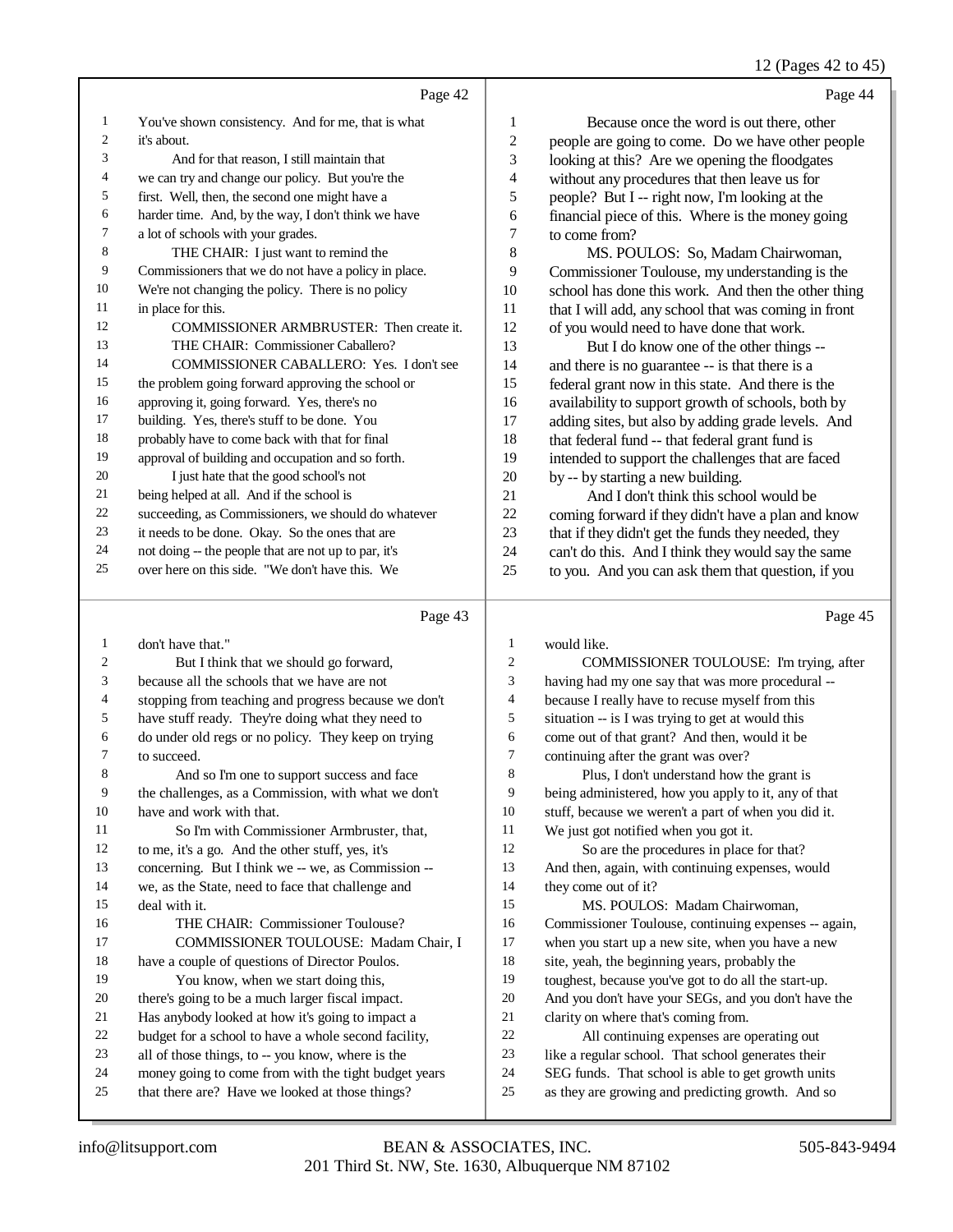## 13 (Pages 46 to 49)

|              | Page 46                                              |                | Page 48                                              |
|--------------|------------------------------------------------------|----------------|------------------------------------------------------|
| 1            | all of that would come out of that.                  | 1              | Madam Chair.                                         |
| 2            | As far as the federal grant funds, again,            | $\overline{c}$ | THE CHAIR: Commissioner Robbins?                     |
| 3            | there's no guarantee on that end. I think -- this    | 3              | COMMISSIONER ROBBINS: Just a couple of               |
| 4            | school, I'm sure, has its plans. The federal         | 4              | more thoughts, because I share the thoughts of       |
| 5            | government has all our documentation. And that       | 5              | Chairman -- not "Chairman" -- but Commissioner       |
| 6            | includes all of our policies and procedures. And     | 6              | Armbruster and Conyers and --                        |
| 7            | they're finalizing it and deciding whether they're   | 7              | <b>COMMISSIONER CRONE: Crone.</b>                    |
| 8            | going to approve it or send it back for more work.   | 8              | <b>COMMISSIONER ROBBINS: -- Crone -- excuse</b>      |
| 9            | That work mostly is done at 2:00 or 3:00             | 9              | me -- in that I think this is a very positive        |
| 10           | in the morning. There's not a lot of people here to  | 10             | charter school. It has demonstrated performance      |
| 11           | do that work; but we're getting it done.             | 11             | exceeding that of other public schools in its        |
| 12           | So, again, I think we shouldn't be looking           | 12             | service area, in the Southeast, and probably also in |
| 13           | forward and saying, "Is this going to have to be     | 13             | the Southwest portion of Albuquerque. And for that   |
| 14           | funded differently than any other school?" This      | 14             | reason, I'm strongly favoring this.                  |
| 15           | would be like any other school.                      | 15             | I have a couple of questions: One, you               |
| 16           | And I know that this school has done the             | 16             | talk about the number of sites that you're           |
| 17           | work to understand the financial impact and how that | 17             | potentially looking at. If the Commission were to    |
| 18           | looks going forward.                                 | 18             | vote not to proceed at this time and do a work       |
| 19           | COMMISSIONER TOULOUSE: So you don't have             | 19             | session later on, and that were to delay the         |
| 20           | any arrangements, then, in place, for applying for   | 20             | approval of this from the '18-'19 school year until  |
| 21           | that grant money yet?                                | 21             | the '19-'20 school year, how will that affect the    |
| 22           | MS. POULOS: I am not allowed to until the            | 22             | siting? Because if there are vacant sites now, they  |
| 23           | federal government gives me a green light on the     | 23             | may not be available 18 months from now.             |
| 24           | document.                                            | 24             | That's going to be a big issue, that if              |
| 25           | COMMISSIONER TOULOUSE: Madam Chair -- to             | 25             | you're on a time schedule working with these         |
|              | Page 47                                              |                | Page 49                                              |
|              |                                                      |                |                                                      |
| $\mathbf{1}$ | me, I think we've got everything the cart before the | 1<br>2         | potential sites, if you could maybe elaborate a      |
| 2            | horse before this stuff comes in here. And I am      | 3              | little bit about that, how the -- and I don't need   |
| 3            | just really concerned that we're opening floodgates. | 4              | to know individuals, obviously, or the specifics.    |
| 4            | MS. POULOS: Madam Chair, Commissioner                | 5              | But how are the negotiations going? Is it            |
| 5            | Toulouse, the documents, the procedures are ready.   |                | pending an approval here so you can move forward     |
| 6<br>7       | They have to be approved. So we cannot put them up   | 6<br>$\tau$    | with consummating a site location?                   |
|              | on a web site until the federal government says,     |                | MR. BRUCE LANGSTON: Madam, Commissioner,             |
| 8<br>9       | "Okay." They are ready to go.                        | 8<br>9         | yes and no. The -- the fear that we have as a board  |
|              | I don't know that this school is even                | 10             | is, is that, you know, you know, real estate is real |
| 10           | relying on that. I don't think that they are. I      |                | estate. We have a site that we like. There are       |
| 11           | think that they probably have that in their sights   | 11             | several sites that we're still looking at. We want   |
| 12           | as a potential source of funding; but I think you    | 12             | to make sure that we give them the best geographical |
| 13           | may want to let them have the opportunity to share   | 13             | location in Albuquerque to serve the most kids.      |
| 14           | that work with you.                                  | 14             | Will it be available in 2018? I don't                |
| 15           | COMMISSIONER TOULOUSE: And, Madam Chair              | 15             | know. So it would mean going back and going through  |
| 16           | and Director, why weren't those procedures shared    | 16             | this process again to see what's still available,    |
| 17           | with us before you sent them to the feds, since it   | 17<br>18       | under what price. It has a tendency to fluctuate,    |
| 18           | is Charter Schools?                                  | 19             | and sometimes you get some really good properties at |
| 19           | MS. POULOS: Madam Chair, Commissioner                |                | a very reasonable value. Sometimes they skyrocket,   |
| 20<br>21     | Toulouse, the federal government is administering an | 20<br>21       | you can't figure out why, and then a mall pops up    |
|              | SEA grant with the State Education Agency. We        |                | somewhere.                                           |

- submitted those as soon as possible to get them in.
- They were part of the application. They are
- publicly available to everyone.
- COMMISSIONER TOULOUSE: Thank you,
- 201 Third St. NW, Ste. 1630, Albuquerque NM 87102 info@litsupport.com BEAN & ASSOCIATES, INC. 505-843-9494

 So it would have an impact. We would have to go back to the drawing board and look again to make sure that nothing significant has changed or nothing prohibitive has popped up with the sites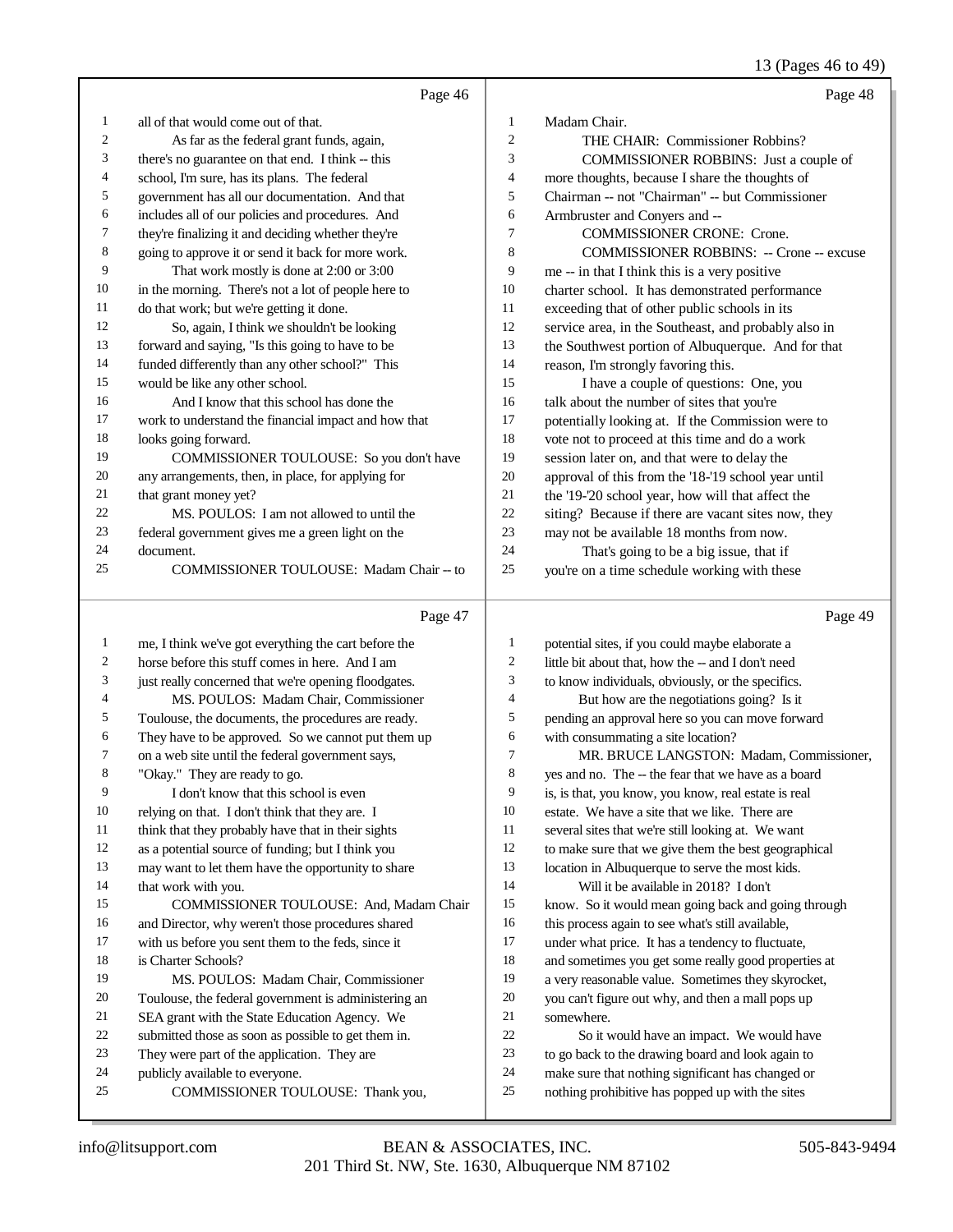# 14 (Pages 50 to 53)

|                         | Page 50                                                                                            |                | Page 52                                                                                               |
|-------------------------|----------------------------------------------------------------------------------------------------|----------------|-------------------------------------------------------------------------------------------------------|
| $\mathbf{1}$            | that we are zeroing in on now.                                                                     | $\mathbf{1}$   | there's going to be a big shift and change in that.                                                   |
| $\overline{\mathbf{c}}$ | COMMISSIONER ROBBINS: Thank you.                                                                   | $\overline{c}$ | MS. JoANN MITCHELL: Right. We                                                                         |
| 3                       | THE CHAIR: Commissioner Conyers?                                                                   | $\mathfrak{Z}$ | understand.                                                                                           |
| 4                       | COMMISSIONER CONYERS: Just questions for                                                           | $\overline{4}$ | COMMISSIONER PERALTA: You might be in a                                                               |
| 5                       | the Director.                                                                                      | 5              | much more difficult process through the Council to                                                    |
| 6                       | And -- and I know I do value, you know,                                                            | 6              | try and get that. And I'm assuming you're going to                                                    |
| 7                       | the Department's recommendation, even though I don't                                               | 7              | want to fund your second facility in that similar                                                     |
| 8                       | always follow it.                                                                                  | $\,8\,$        | manner.                                                                                               |
| 9                       | But having heard the discussion so far,                                                            | 9              | So -- and, again, if -- you know, if you                                                              |
| 10                      | has that given you any other thoughts or concerns or                                               | 10             | come with me and say, "You know what? We've got a                                                     |
| 11                      | issues? Or are you still totally behind the                                                        | 11             | place already locked in. We just need to get the                                                      |
| 12                      | replication?                                                                                       | 12             | PSFA and get everything all solidified," you might                                                    |
| 13                      | MS. POULOS: Commissioner --                                                                        | 13             | have me more to saying yes than where I'm at                                                          |
| 14                      | Madam Chairwoman, Commissioner Conyers, we are still                                               | 14             | currently. That's all I've got to say. Thank you.                                                     |
| 15                      | behind this. I do think it's essential that this                                                   | 15             | MS. JOANN MITCHELL: And I understand the                                                              |
| 16                      | Commission have policies in place. I don't think                                                   | 16             | concern about facilities.                                                                             |
| 17                      | that we can allow students to wait another year                                                    | 17             | COMMISSIONER PERALTA: No, thank you.                                                                  |
| 18                      | because we don't have those in place. And I think                                                  | 18             | MS. JOANN MITCHELL: Oh, I can't? Sorry.                                                               |
| 19                      | this just shows the urgency. We have a lot of work                                                 | 19             | They need to ask me questions.                                                                        |
| 20                      | to do. And it is hard. But we have to work,                                                        | 20             | THE CHAIR: Any further comments?                                                                      |
| 21                      | because there is so much to do for the kids of this                                                | 21             | COMMISSIONER ARMBRUSTER: (Indicates.)                                                                 |
| 22                      | state.                                                                                             | 22             | THE CHAIR: Commissioner Armbruster?                                                                   |
| 23                      | COMMISSIONER CONYERS: Okay. Thank you.                                                             | 23             | COMMISSIONER ARMBRUSTER: I just need to                                                               |
| 24                      | THE CHAIR: Commissioner Peralta?                                                                   | 24             | get some things straight. And may need help from                                                      |
| 25                      | COMMISSIONER PERALTA: Thank you,                                                                   | 25             | some other people out here.                                                                           |
|                         |                                                                                                    |                |                                                                                                       |
|                         | Page 51                                                                                            |                | Page 53                                                                                               |
| 1                       | Madam Chair.                                                                                       | $\mathbf{1}$   | So when we have new schools that we                                                                   |
| 2                       |                                                                                                    | 2              |                                                                                                       |
| 3                       | One last thing. And, again, going back                                                             | 3              | approve, they don't necessarily -- I meant a brand                                                    |
| 4                       | to, you know, the -- I guess coming to the<br>Commission on such short notice and kind of catching | 4              | new application, not like you are -- they don't                                                       |
| 5                       |                                                                                                    | 5              | necessarily have a facility right there. And                                                          |
| 6                       | us by somewhat of surprise. But you had mentioned<br>that you and your governing council and       | 6              | certainly, their opening would depend on the fact                                                     |
| 7                       | administration and everyone involved, all                                                          | 7              | that they actually had a place and that it met<br>E-Occupancy. But we've approved them anyway to open |
| 8                       | stakeholders involved, have put a long and thorough                                                | 8              | a school; is that much correct?                                                                       |
| 9                       | process and thought to this potential move.                                                        | 9              | THE CHAIR: They do that during an entire                                                              |
| 10                      | And, again, I want to just remind my                                                               | 10             | planning year, or getting-ready year, which this                                                      |
| 11                      | fellow Commissioners about how the -- had you                                                      | 11             | isn't a -- and then we do a Commencement of                                                           |
| 12                      | already had a facility identified and written on                                                   | 12             | Operation vote in June, for them.                                                                     |
| 13                      | here, I might be able to support and expedite this                                                 | 13             | COMMISSIONER ARMBRUSTER: Right. But --                                                                |
| 14                      | whole process. But because of the fact that you                                                    | 14             | and I guess I'm asking you, MAS, if you had a -- the                                                  |
| 15                      | don't have a place, you've got ten places you think                                                | 15             | greatest plans, and you're ready to go, and this                                                      |
| 16                      | might. I just want to caution the Commissioners                                                    | 16             | school location that you're looking at, whichever                                                     |
| 17                      | again about facilities and the process that -- and                                                 | 17             | one, fell through, then you would just not do it? I                                                   |
| 18                      | the time that it takes. And, of course, you're                                                     | 18             | mean, isn't that what would happen?                                                                   |
| 19                      | dealing with different landlords and a school and                                                  | 19             | MS. JoANN MITCHELL: Correct. Our plan                                                                 |
| 20                      | funding and whatever.                                                                              | 20             | was that if -- assuming we were approved, if we                                                       |
| 21                      | In your current school, are you on a lease                                                         | 21             | couldn't secure a building by March -- like, that,                                                    |
| 22                      | assistance funding program.                                                                        | $22\,$         | to us, was the latest date, like, literally                                                           |
| 23                      | MS. JoANN MITCHELL: We are.                                                                        | 23             | secure -- we weren't comfortable with moving                                                          |
| 24<br>25                | COMMISSIONER PERALTA: I might add and<br>remind you that come January, that's going to be --       | 24<br>25       | forward. But we can't secure a building. We can't<br>enter any type of negotiation, we can't start    |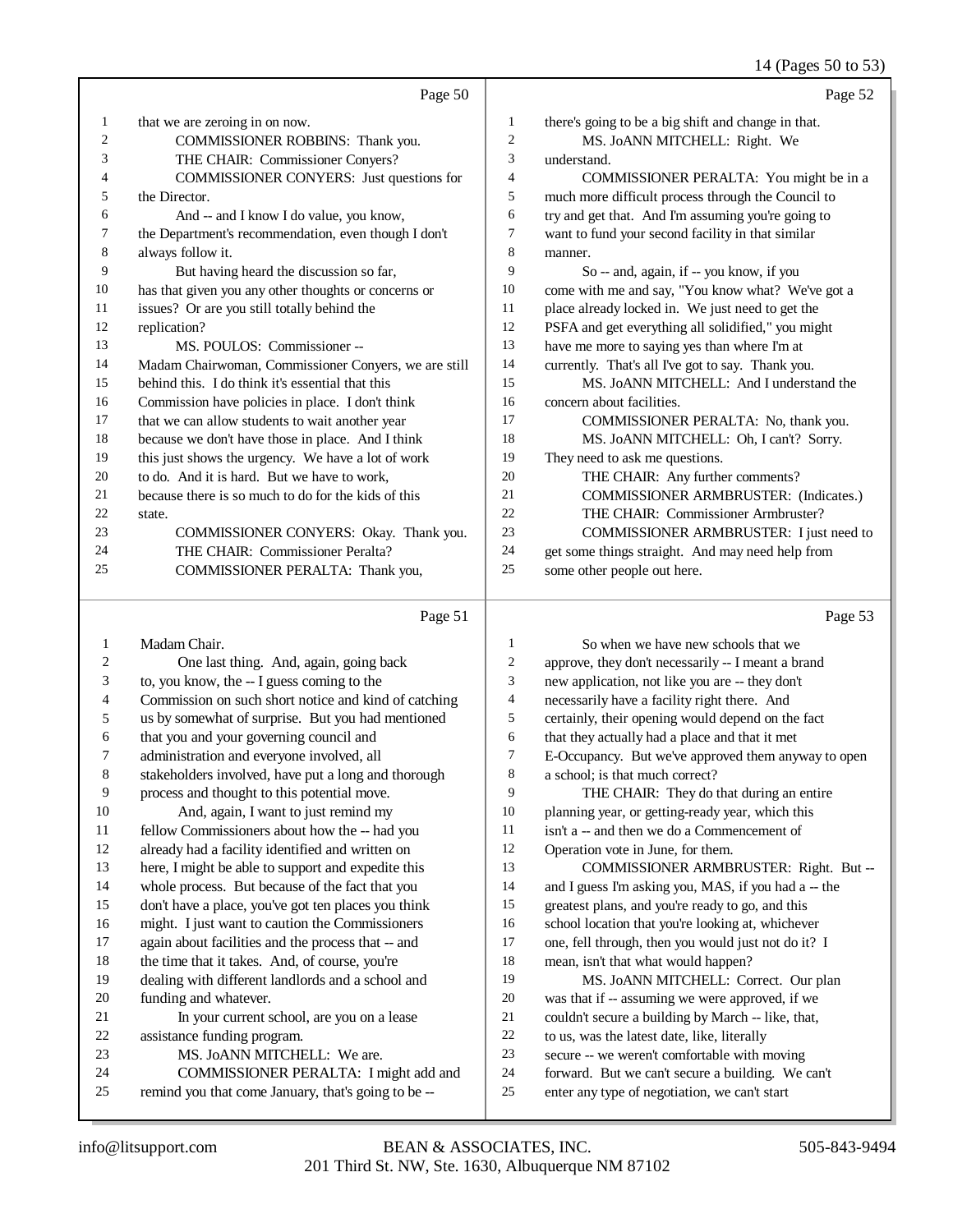|                         |                                                      |                  | 15 (Pages 54 to 57)                                  |
|-------------------------|------------------------------------------------------|------------------|------------------------------------------------------|
|                         | Page 54                                              |                  | Page 56                                              |
| 1                       | talking anything till we know we have approval to    | 1                | anything. It's really hard to walk in here and say   |
| $\overline{\mathbf{c}}$ | open.                                                | $\boldsymbol{2}$ | to you, "Here's the facility." We wanted to walk in  |
| 3                       | So I completely understand the concerns              | 3                | with some information for you; but we can't come in  |
| 4                       | that are being brought forward. They're our          | 4                | with a commitment to a facility when we don't have a |
| 5                       | concerns, too, because we can't do much, because as  | 5                | commitment that we have a school that's going to     |
| 6                       | we talk and we have conversations, we can't commit   | 6                | produce funding eventually that's going to be able   |
| $\overline{7}$          | to anything with anybody we're talking to because    | 7                | to pay for that facility.                            |
| $\,$ 8 $\,$             | we're not even approved to move forward yet.         | 8                | So just to kind of -- you know, I                    |
| 9                       | As far as this opportunity for funding,              | 9                | completely get the concern; but I want to add the    |
| 10                      | I'd like to add to this opportunity for funding,     | 10               | other end of it, as well.                            |
| 11                      | we're looking at a number of different funding       | 11               | COMMISSIONER ARMBRUSTER: So it sounds                |
| 12                      | sources, because 100 percent correct. Those          | 12               | like, if I can -- I think I can summarize all that   |
| 13                      | starting years are hard for any school, any school   | 13               | that you just said -- you're looking for a school.   |
| 14                      | at all. That's why some schools you'll find will     | 14               | You have several places as possibilities. And you    |
| 15                      | try to do super-high enrollments, which is a         | 15               | understand all the PSFA --                           |
| 16                      | mistake, I'll tell you, I think, because you can't   | 16               | MS. JoANN MITCHELL: Correct.                         |
| 17                      | open a school with 500, 600 kids and set culture and | 17               | <b>COMMISSIONER ARMBRUSTER: -- E-Occupancy</b>       |
| 18                      | do what you need to do. So you have to have a good   | 18               | and all of that. And you have possible funding.      |
| 19                      | fiscal plan.                                         | 19               | But someone's not going to give you funding if you   |
| 20                      | We made it through our first years.                  | $20\,$           | don't have approval to -- it's like, "Stop the       |
| 21                      | They'll tell you, if you look at the research on     | 21               | world, I want to get off."                           |
| 22                      | charters -- nationwide research -- they'll tell you  | 22               | If we don't approve that you can do this,            |
| 23                      | if you don't start off strong, you're not going to   | 23               | then you're not going to get the funding; but if we  |
| 24                      | finish strong. You have to start off strong.         | 24               | approve it, you might get the funding, as well as    |
| 25                      | We knew that, and I think that we made it.           | 25               | our federal grant that Katie wrote, to do that.      |
|                         | Page 55                                              |                  | Page 57                                              |
|                         |                                                      |                  |                                                      |
| 1                       | We proved ourselves through those first few years    | 1                | And if all that is in place, and you are             |
| $\overline{\mathbf{c}}$ | and stuff when it's the hardest. We're in a great    | 2                | approved, and you don't get a -- an adequate         |
| 3                       | position right now; because, yes, we do intend to    | 3                | location, then you will put this on hold for another |
| 4                       | apply for the federal grant.                         | 4                | year.                                                |
| 5                       | But we actually are very fortunate. We               | 5                | MS. JoANN MITCHELL: That's correct.                  |
| 6                       | have been working with a group, Charter School       | 6                | Because we will not possibly be able to serve        |
| 7                       | Growth Fund, out of Denver, Colorado. We stand to    | 7                | children probably if we didn't have -- we wouldn't   |
| 8                       | receive a half-a-million dollars in funding right    | 8                | do recruitment, hire people, only to say, "Sorry,    |
| 9                       | now, if we're approved. We're a couple of weeks      | 9                | it's not really going to happen." We would never do  |
| 10                      | away from official notification on that. We can't    | 10               | that.                                                |
| 11                      | guarantee it. We will be the first school in the     | 11               | COMMISSIONER ARMBRUSTER: And March is                |
| 12                      | State of New Mexico that has been funded by this     | 12               | kind of your --                                      |
| 13                      | group.                                               | 13               | MS. JoANN MITCHELL: Our drop-dead. We                |
| 14                      | We wouldn't have to have that money. We              | 14               | feel like with recruitment and things like that that |
| 15                      | did it before with no money. We did it before with   | 15               | if we don't have this solidified by that date, we    |
| 16                      | just the operating dollars that we had, grants that  | 16               | can't probably recruit, staff, have the building     |
| 17                      | we wrote and things like that.                       | 17               | ready and prepared.                                  |
| 18                      | We're prepared to do it that way. But                | 18               | We've been doing this -- not forever, but            |
| 19                      | we'd sure like to do it the other way. But I feel,   | 19               | for six years now. So we feel like we have great     |
| 20                      | as we've gotten past those hurdles that exist in the | 20               | solid plans on how to do it. But we also know our    |
| 21                      | opening years of knowing how do you juggle all that, | 21               | drop-dead date of when this is not going to be       |
| $22\,$                  | we did that. Like, that -- I think that those are    | 22               | practical and we are no longer going to be serving   |

- 23 challenges for new schools.<br>24 So back to your quest
- 24 So back to your question about the<br>25 facility? Absolutely. We really can't lock
- facility? Absolutely. We really can't lock into
- back-up/catch-up work for too long. So we'd come back and say, "Can we please put this on hold for a

properly, because we're going to be doing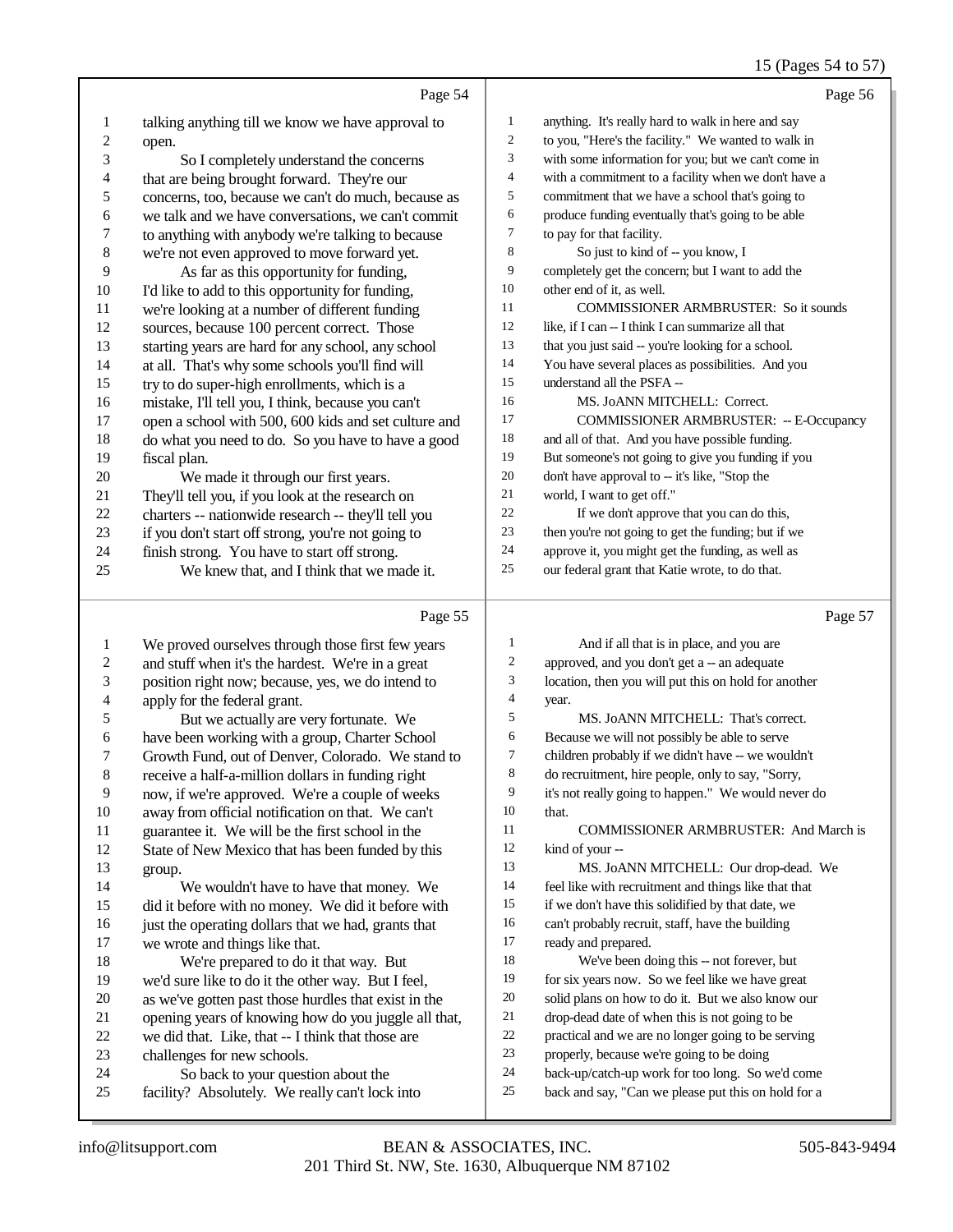## 61)

|  | 16 (Pages 58 to |  |
|--|-----------------|--|
|  |                 |  |

|    | Page 58                                      |                | Page 60                                              |
|----|----------------------------------------------|----------------|------------------------------------------------------|
|    | bit?"                                        | 1              | have a whole lot more to do -- the delay. And I'll   |
| 2  | COMMISSIONER ARMBRUSTER: Thank you.          | $\overline{c}$ | publicly remind everyone that this is Aggies-Lobo    |
| 3  | THE CHAIR: Commissioner Armbruster, roll     | 3              | basketball game tonight; so I'm hoping to be there.  |
| 4  | call vote, please.                           | 4              | So -- and I'll say, "Go Aggies."                     |
| 5  | COMMISSIONER TOULOUSE: Madam Chair, I        | 5              | So we are now on to Item No. 6, which is             |
| 6  | abstain.                                     | 6              | Report from Options for Parents and Discussion on    |
|    | THE CHAIR: Remember abstentions.             | $\tau$         | Possible Actions on governance changes. And I        |
| 8  | COMMISSIONER ARMBRUSTER: My understanding    | 8              | guess -- governance changes would be all we would be |
| 9  | is we have one abstention from Commissioner  | 9              | taking action on.                                    |
| 10 | Toulouse.                                    | 10             | MS. POULOS: No action, Madam Chairwoman,             |
| 11 | Is there another abstention?                 | 11             | Commissioners. Just on our update.                   |
| 12 | Hearing none, Commissioner Peralta?          | 12             | I did want to introduce one of our new               |
| 13 | <b>COMMISSIONER PERALTA: No.</b>             | 13             | team members. Ken Ukadike joined us on Monday. He    |
| 14 | <b>COMMISSIONER ARMBRUSTER: Commissioner</b> | 14             | will be doing site visits and evaluations. So we're  |
| 15 | Armbruster votes "Yes."                      | 15             | excited to have him.                                 |
| 16 | Commissioner Robbins?                        | 16             | On Monday, we will have another new                  |
| 17 | <b>COMMISSIONER ROBBINS: Yes.</b>            | 17             | employee -- these are my new positions that I've     |
| 18 | <b>COMMISSIONER ARMBRUSTER: Commissioner</b> | 18             | been advocating for for some time, and we are        |
| 19 | Gipson?                                      | 19             | excited to have the opportunity to fill them.        |
| 20 | THE CHAIR: No.                               | 20             | Another new employee that will be                    |
| 21 | <b>COMMISSIONER ARMBRUSTER: Commissioner</b> | 21             | supporting the support side of our work, the         |
| 22 | Crone?                                       | 22             | technical assistance and support side of our work,   |
| 23 | <b>COMMISSIONER CRONE: Yes.</b>              | 23             | LaKiesha Cotton, will be starting on Monday.         |
| 24 | <b>COMMISSIONER ARMBRUSTER: Commissioner</b> | 24             | And then the following Monday after the              |
| 25 | Ruiz?                                        | 25             | holidays, Karen Boulanger will be joining us, also,  |
|    | $\sim$<br>$\sim$ $\sim$                      |                |                                                      |

# Page 59

| 1              | <b>COMMISSIONER RUIZ: No.</b>                |
|----------------|----------------------------------------------|
| $\overline{c}$ | <b>COMMISSIONER ARMBRUSTER: Commissioner</b> |
| 3              | Caballero?                                   |
| 4              | COMMISSIONER CABALLERO: Yes.                 |
| 5              | COMMISSIONER ARMBRUSTER: Who did I           |
| 6              | forget?                                      |
| 7              | THE CHAIR: Commissioner Conyers?             |
| 8              | COMMISSIONER ARMBRUSTER: Oh, sorry.          |
| 9              | Sorry. I'm sorry.                            |
| 10             | Commissioner Conyers?                        |
| 11             | COMMISSIONER CONYERS: Very tense right       |
| 12             | now.                                         |
| 13             | Yes.                                         |
| 14             | COMMISSIONER ARMBRUSTER: Then this will      |
| 15             | pass with a five-to-three vote.              |
| 16             | THE CHAIR: The motion passes                 |
| 17             | five-to-three with one abstention.           |
| 18             | Thank you very much.                         |
| 19             | MS. JOANN MITCHELL: Thank you so much.       |
| 20             | THE CHAIR: Good luck.                        |
| 21             | Commissioners, can we take a ten-minute.     |
| 22             | hreak?                                       |
| 23             | <b>COMMISSIONERS: Yes.</b>                   |
| 24             | (Recess taken, 11:10 a.m. to 11:30 a.m.)     |
| 25             | THE CHAIR: I apologize for -- we don't       |
|                |                                              |

Page 61

| 1              | not on the support side, but on the evaluation side  |
|----------------|------------------------------------------------------|
| 2              | of our work: Site visits, evaluations, monitoring.   |
| 3              | And then a fourth person will be joining             |
| $\overline{4}$ | our team in December, on December 18th. Her name is  |
| 5              | Megan Shannon, two first names. And so we're really  |
| 6              | excited for that.                                    |
| 7              | We have one remaining -- and actually,               |
| 8              | Dolores, Dolores Archuleta, joined us October 30th.  |
| 9              | She is filling the admin role that we lost -- well,  |
| 10             | that Linda retired back in July.                     |
| 11             | So a lot of new faces; but we're really              |
| 12             | excited to be filling out the team with people who   |
| 13             | are excited about this work.                         |
| 14             | Our last position is the financial                   |
| 15             | position. And we are still screening candidates and  |
| 16             | working hard to find somebody who can really support |
| 17             | that work and add value to the team. So my hope is   |
| 18             | by next month, we'll have another update on          |
| 19             | staffing, to be able to share with you that we have  |
| 20             | a full team. So fingers crossed on that.             |
| 21             | The other thing that I did want to give              |
| 22             | you an update on is that the team has been           |
| 23             | continuing our renewal visits. And we are            |
| 24             | finalizing with those. We have sent out reports to   |
| 25             | all of our schools based on the site visit           |
|                |                                                      |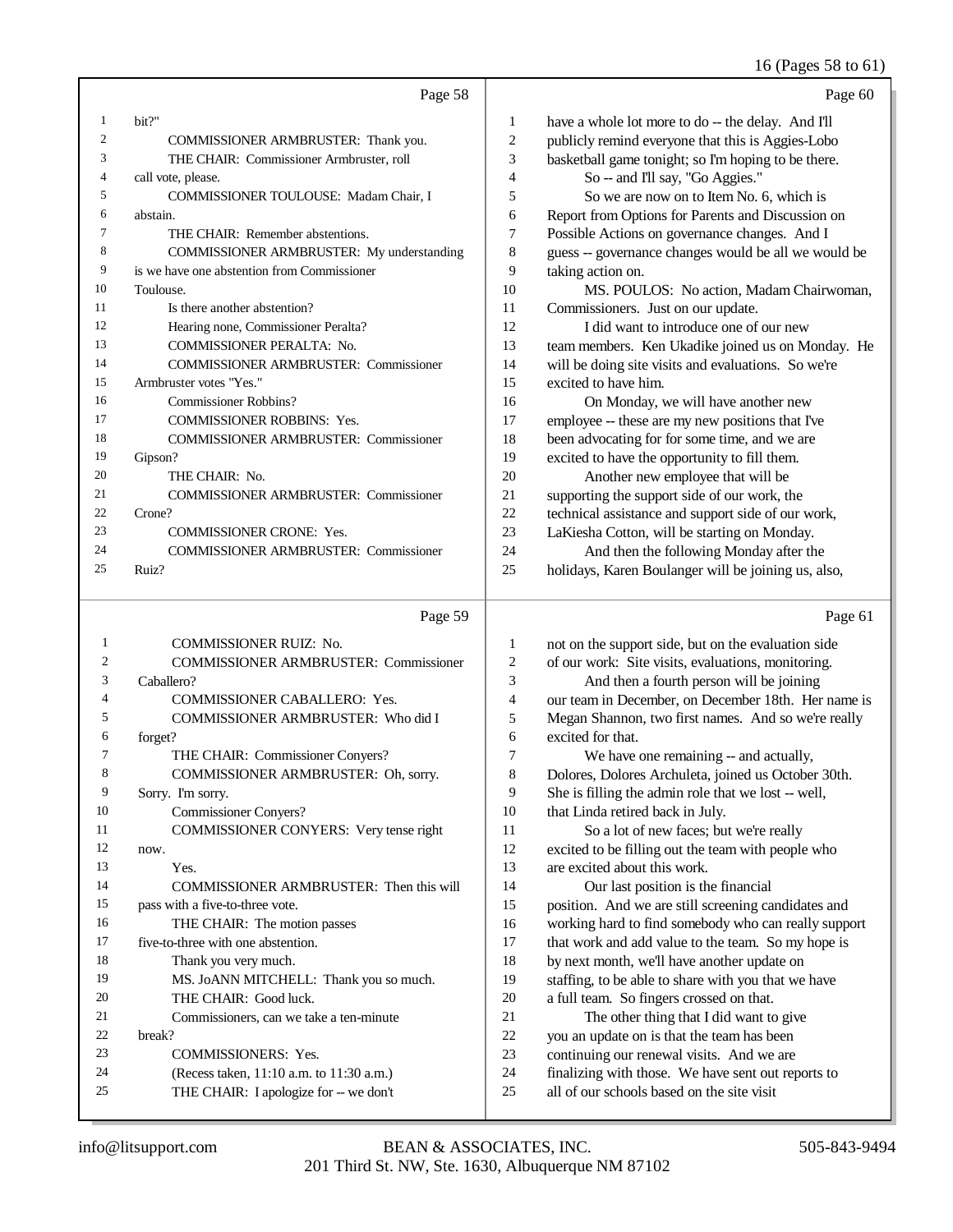## 17 (Pages 62 to 65)

|                         |                                                      |                          | 17 (1 ages 02 to 02                                  |
|-------------------------|------------------------------------------------------|--------------------------|------------------------------------------------------|
|                         | Page 62                                              |                          | Page 64                                              |
| $\mathbf{1}$            | evaluation, as well as all information that we have, | 1                        | think with the new reports, and I think Laurel has   |
| $\overline{c}$          | and we are preparing recommendations which will be   | $\boldsymbol{2}$         | been working hard to get to a place where she can    |
| 3                       | shared with everyone.                                | 3                        | give you, monthly, a very clear report of any        |
| 4                       | We are waiting -- sorry -- for the                   | $\overline{\mathcal{A}}$ | schools that we have concerns about. So starting     |
| 5                       | schools' responses to that evaluation. And then      | 5                        | either in December or January, we may be identifying |
| 6                       | we'll be preparing final recommendations that will   | 6                        | for you specific schools that are not complying and  |
| 7                       | be available on December 4th, at the latest;         | $\boldsymbol{7}$         | really getting much more crisp about that.           |
| $\,8\,$                 | hopefully earlier, but that is on the schedule as    | $\,$ 8 $\,$              | So Matt is in the room. I hope he's                  |
| 9                       | December 4th.                                        | 9                        | listening to that and will communicate that with his |
| 10                      | And we are also doing -- Baylor has been             | 10                       | constituents. But this is really serious. Having     |
| 11                      | out on the road visiting our governing boards; so    | 11                       | correct information about how many board members     |
| 12                      | just going in and observing and giving them          | 12                       | that are going to be on each of those boards, who    |
| 13                      | feedback, really. It's just a matter of informative  | 13                       | those members are, and when they lose those members  |
| 14                      | feedback; although, sometimes we discover that       | 14                       | is really important. Good charter school governance  |
| 15                      | people aren't posting notice or things like that,    | 15                       | is essential to quality charter schools. Where we    |
| 16                      | and so we do consider that evaluative feedback on    | 16                       | see our schools struggling, we see a lot of board    |
| 17                      | the governance side.                                 | $17\,$                   | turnover, we see a lot of board members not getting  |
| 18                      | Also, on the governance side, you'll                 | 18                       | their training, and other things like that.          |
| 19                      | recall you passed a policy early in the year that    | 19                       | So we really do want our boards to                   |
| $20\,$                  | required schools to notify us of how many board      | $20\,$                   | understand their extreme responsibility as they      |
| 21                      | members they're going to have beginning at the       | 21                       | manage multimillion-dollar school districts for the  |
| $22\,$                  | beginning of -- the first meeting of each fiscal     | 22                       | benefit of the students and the state.               |
| 23                      | year. We are still working to get those reports.     | 23                       | So that, I believe, is all I have on my              |
| 24                      | We did ask for them by September 1st, of, the 56     | 24                       | report, generally.                                   |
| 25                      | state charter schools -- we have 62, but I think     | 25                       | THE CHAIR: Okay. And I just -- because               |
|                         | Page 63                                              |                          | Page 65                                              |
| 1                       | there are some that we're letting go slow.           | 1                        | the word "renewal" came up, I just want to remind    |
| $\overline{\mathbf{c}}$ | Thirty-three have accurately submitted               | 2                        | Commissioners that we are in the renewal season, so  |
| 3                       | their annual reports. So that's more than half;      | 3                        | that there may be communications by lobbyists. And   |
| 4                       | we're pretty excited about that. We know how many    | 4                        | please be wary of conversations, that decisions that |
| 5                       | board members they're supposed to have, and we're    | 5                        | are made by the Commission are made by the           |
| 6                       | going to be able to give you a clearer report to     | 6                        | information that is available to all Commissioners,  |
| 7                       | that. But we do have 11 schools that have still not  | 7                        | so that they should not be entertaining              |
| $\,8\,$                 | given us the correct information, and 12 schools,    | 8                        | conversations and -- about specifics about a renewal |
| 9                       | 21 percent of our schools, that haven't submitted at | 9                        | with a particular school, because this could be      |
| 10                      | all.                                                 | $10\,$                   | information that the rest of us does not -- do not   |
| 11                      | So we do have that list. I think                     | $11\,$                   | have when we're making that decision.                |
| 12                      | potentially, December, if we don't have responses    | $12\,$                   | So, you know, it is certainly possible               |
| 13                      | from those schools, we may want to ask you to talk   | 13                       | that there will be reach-out by lobbyists for        |
| 14                      | to those schools directly at a PEC meeting about the | 14                       | certain schools. So that's just a cautionary tale    |

- to those schools directly at a PEC meeting about the importance of the reporting that we have requested
- 16 from them.<br>17 All o All of these schools have received several
- 18 communications from Laurel, our governance<br>19 specialist, trying to get the correct information
- specialist, trying to get the correct information.
- 20 Laurel is also the one that does all of the<br>21 governance changes updates. So you, as 21 governance changes updates. So you, again, should<br>22 look through those.
- 22 look through those.<br>23 I do want to k
- 23 I do want to kind of just make it clear<br>24 that we've been reporting it more as a notice
- 24 that we've been reporting it more as a notice item<br>25 and getting schools comfortable with that. I do and getting schools comfortable with that. I do
- THE CHAIR: Commissioner Armbruster? COMMISSIONER ARMBRUSTER: I just want to make one comment about something that Katie said a second ago about schools. I think it was 21 who have not told us about their governing councils.

COMMISSIONER ARMBRUSTER: Madam Chair?

- Although I understand the reams of reports -- I do
- understand all that -- this seems like a relatively

for you for the season as we approach it.

- simple thing to say, "Hello, I'm Karyl Ann's school.
- We have seven governing council people as per our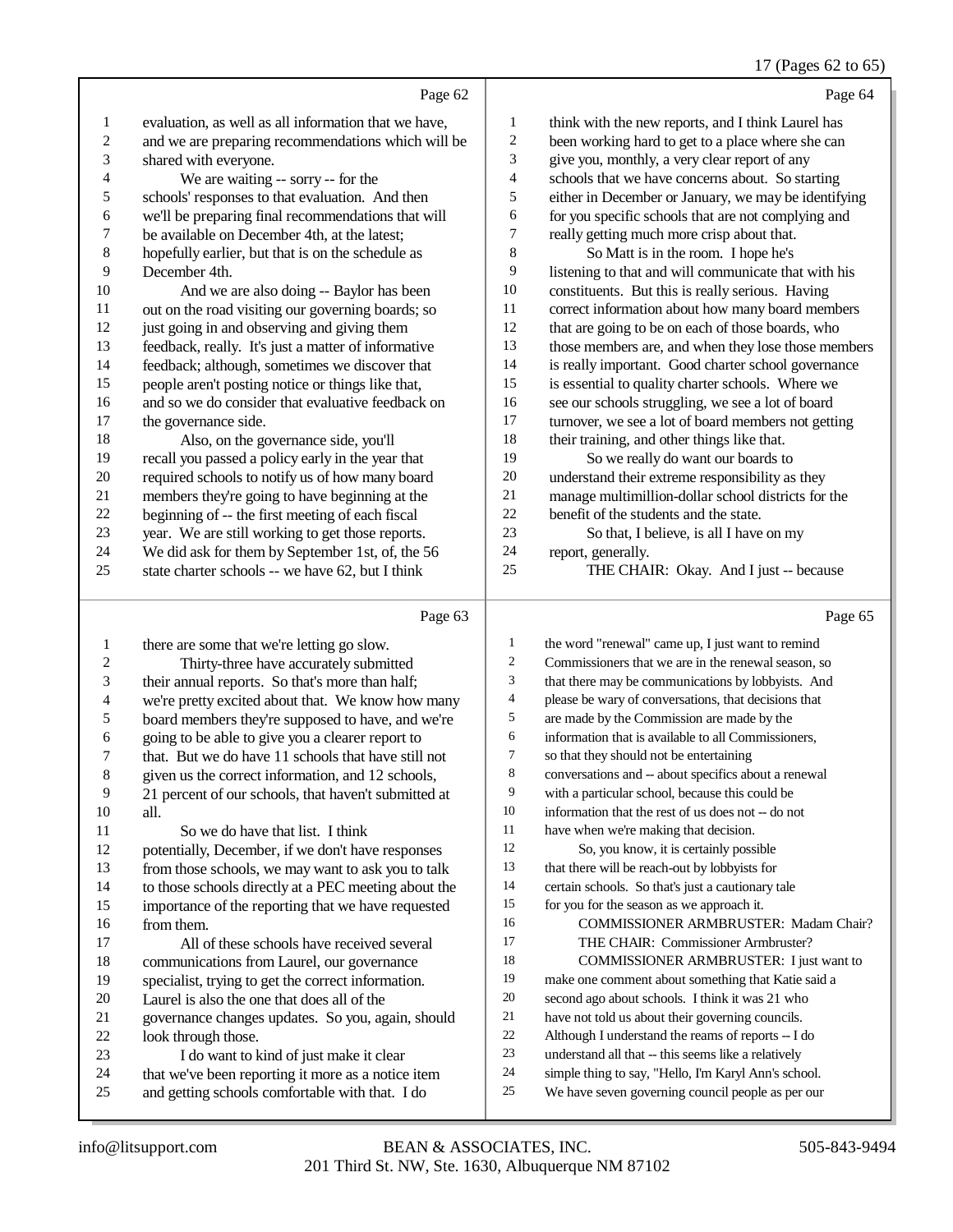### 18 (Pages 66 to 69)

|    | Page 66                                             |                | Page 68                                             |
|----|-----------------------------------------------------|----------------|-----------------------------------------------------|
| 1  | contract," end of conversation; because it seems to | 1              | that would have been in our folders, anyway. And I  |
| 2  | me that it's kind of ignoring it. And we all think  | $\overline{2}$ | still also have the CD. But I don't know where      |
| 3  | it's important. I think I can say that for all of   | 3              | those are. Laurel?                                  |
| 4  | us.                                                 | $\overline{4}$ | MS. LAUREL PIERCE: Beverly has them.                |
| 5  | So it just bothers me. So I think that              | 5              | Beverly has all the remaining copies that I was not |
| 6  | you give them one more chance, and then we move on  | 6              | able to hand out at the last meeting.               |
| 7  | to say, "What's your issue here?" Because I'm       | 7              | <b>COMMISSIONER CABALLERO: I'll check.</b>          |
| 8  | afraid for them that if it's part of it, there's    | 8              | Thank you.                                          |
| 9  | more.                                               | 9              | <b>COMMISSIONER ARMBRUSTER:</b> It's not all of     |
| 10 | That's my comment.                                  | 10             | it. It's just a portion of it.                      |
| 11 | THE CHAIR: Commissioner Caballero?                  | 11             | THE CHAIR: Okay. All right.                         |
| 12 | <b>COMMISSIONER CABALLERO:</b> Yes. Can we have     | 12             | So we are now on to Item No. 7, Schools             |
| 13 | a list of those schools that are potentially up for | 13             | Required to Provide Monthly Financial Reporting.    |
| 14 | renewal?                                            | 14             | And this was something that I guess at the          |
| 15 | THE CHAIR: You have the renewal                     | 15             | last -- last meeting, it was decided that we did    |
| 16 | applications. You were -- so they're on that disk   | 16             | want to see this.                                   |
| 17 | and e-mail.                                         | 17             | MS. POULOS: Madam Chairwoman, yes. And              |
| 18 | COMMISSIONER CABALLERO: Are those it?               | 18             | we are trying to find David Craig to be available.  |
| 19 | THE CHAIR: That's it? Yeah. So there's              | 19             | But I've communicated; so I'm not sure we will have |
| 20 | only -- you're not adding another one?              | 20             | him. But do you have his communications in the      |
| 21 | MS. POULOS: No, Madam Chairwoman and                | 21             | materials?                                          |
| 22 | Commissioners. That is also available on our        | 22             | THE CHAIR: Do you want to move to Item              |
| 23 | website. So we try to make as much of this          | 23             | No. 8?                                              |
| 24 | available to you electronically as possible at all  | 24             | MS. POULOS: No.                                     |
| 25 | times. And if you go on the PEC's website to the    | 25             | THE CHAIR: -- to give --                            |

### Page 67

 "Archives," you can see the renewal applications and everything that's been submitted or communicated thus far. THE CHAIR: Right. MS. POULOS: So it's really important that the Commission continue to use those. In addition, all materials, before you get here, are sent to you, but are also on that public website prior to meetings. THE CHAIR: So, hopefully, all Commissioners -- we were mailed the CD, I believe. COMMISSIONER ARMBRUSTER: What I was referring to is I wanted to make sure you got the five hard copies, because I don't know. I think Laurel was passing them out, remember, a meeting or so ago? So did you get those? COMMISSIONER CABALLERO: I got one. THE CHAIR: I didn't get copies. I didn't get hard copies, no. I have the CD; but -- COMMISSIONER TOULOUSE: I have hard copies. THE CHAIR: But I'm fine with not having the hard copies. But I don't have hard copies. COMMISSIONER ARMBRUSTER: Because I had asked for the hard copies in advance of the meeting Page 69 MS. POULOS: Yeah, we can do that. THE CHAIR: That's fine. I think we could -- if you want to give him a little more time, I'm fine with moving on to No. 8. 5 MS. POULOS: Awesome. Okay.<br>6 So Item No. 8 in front of you is the 6 So Item No. 8 in front of you is the<br>
7 Notice of Intent for new charter schools for 7 Notice of Intent for new charter schools for 2018.<br>8 This is an undated version of the form -- oh. still This is an updated version of the form -- oh, still have one change to make. It's hard to make sure we 10 get all of them.<br>11 It should It should say, "2018 Notice of Intent," not "2017." But we got, I think, all the other "2017s." There have been no other changes to the form other than formatting, trying to make sure it's 16 formatted correctly and in a workable document.<br>17 This is the submission that we nost This is the submission that we post 18 annually for anyone who is choosing to or thinking<br>19 about submitting a new application to submit by the about submitting a new application to submit by the 20 second Tuesday in January, to give both PEC and<br>21 their local superintendent notice of their intent to 21 their local superintendent notice of their intent to<br>22 submit an application. 22 submit an application.<br>23 It does have some It does have some -- some maybe specific information that they probably haven't fleshed out fully yet at the January point in time. But it's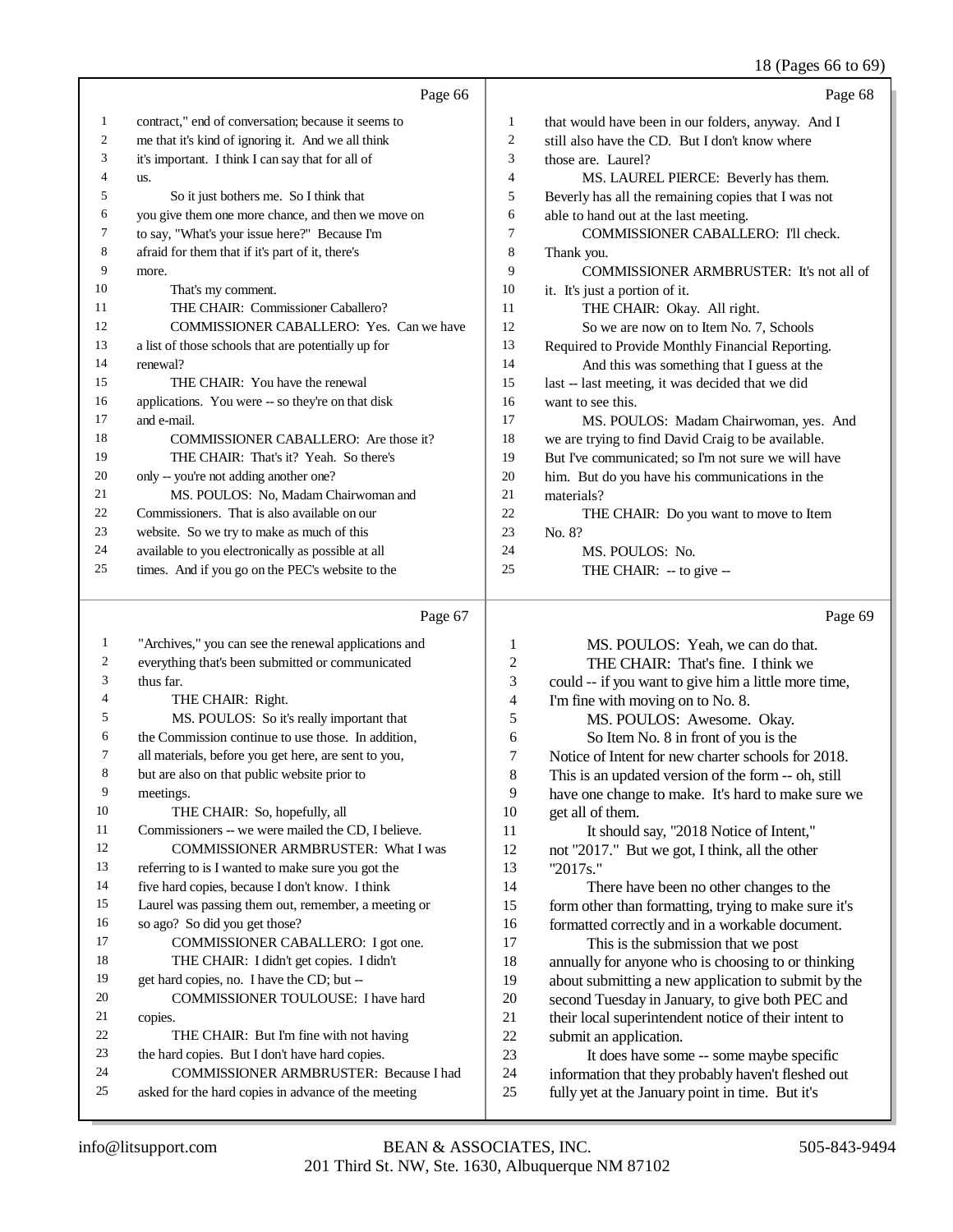19 (Pages 70 to 73)

|          | Page 70                                                                                          |                | Page 72                                                                            |
|----------|--------------------------------------------------------------------------------------------------|----------------|------------------------------------------------------------------------------------|
| 1        | really intended to give -- make sure they've been                                                | $\mathbf{1}$   | COMMISSIONER TOULOUSE: We need to approve                                          |
| 2        | thinking, give you an idea of what they are thinking                                             | $\mathfrak{2}$ | it.                                                                                |
| 3        | about and give the local superintendent an idea of                                               | 3              | THE CHAIR: Yeah. Are there any other                                               |
| 4        | what they are thinking about.                                                                    | 4              | questions or comments? Because I think we fleshed                                  |
| 5        | But it won't be until June 1st that they                                                         | 5              | this out quite a bit before. I think this was just                                 |
| 6        | submit a comprehensive, fleshed-out application. We                                              | 6              | really change dates and a few odd things like that,                                |
| 7        | do work with schools after they've submitted this to                                             | 7              | so that it's appropriate for the upcoming year.                                    |
| 8        | support them through that application process.                                                   | $\,$ 8 $\,$    | So if there's no other questions or                                                |
| 9        | THE CHAIR: Commissioner Armbruster?                                                              | 9              | comments, I'll entertain a motion to approve this                                  |
| 10       | COMMISSIONER ARMBRUSTER: Three quick                                                             | 10             | Notice of Intent.                                                                  |
| 11       | questions: So when they fill out this application,                                               | 11             | COMMISSIONER RUIZ: (Indicates.)                                                    |
| 12       | is the information supposed to fit in those little                                               | 12             | THE CHAIR: Commissioner Ruiz?                                                      |
| 13       | boxes and not be pages long; you know, like these                                                | 13             | COMMISSIONER ROBBINS: I'll second.                                                 |
| 14       | little boxes that are here? Or are those just                                                    | 14             | THE CHAIR: There's a motion to approve                                             |
| 15       | indicators?                                                                                      | 15             | the 2018 Notice of Intent to Submit a Charter                                      |
| 16       | MS. POULOS: We hope so. But I believe                                                            | 16             | Application by Commissioner Ruiz, who has                                          |
| 17       | we -- that's part of the formatting is we've tried                                               | 17             | laryngitis; and there's a second by Commissioner                                   |
| 18       | make them expandable.                                                                            | 18             | Robbins.                                                                           |
| 19       | COMMISSIONER ARMBRUSTER: Okay. But it                                                            | 19             | Commissioner Armbruster?                                                           |
| 20       | would be fine if they just fit the box.                                                          | 20             | COMMISSIONER ARMBRUSTER: Yes, I'm ready.                                           |
| 21       | MS. POULOS: Correct.                                                                             | 21             | Commissioner Caballero?                                                            |
| 22<br>23 | COMMISSIONER ARMBRUSTER: And my second                                                           | 22<br>23       | COMMISSIONER CABALLERO: Yes.                                                       |
| 24       | question is, on -- on Page 2 of this, it says,<br>"Grade levels to be offered," under No. 1. And | 24             | COMMISSIONER ARMBRUSTER: Commissioner<br>Ruiz, if you would just nod or something? |
| 25       | then, "Projected Total Enrollment." Is that talking                                              | 25             | COMMISSIONER RUIZ: (Indicates.)                                                    |
|          |                                                                                                  |                |                                                                                    |
|          |                                                                                                  |                |                                                                                    |
|          | Page 71                                                                                          |                | Page 73                                                                            |
| 1        | about projected -- projected total enrollment for                                                | $\mathbf{1}$   | COMMISSIONER ARMBRUSTER: Yes? Okay.                                                |
| 2        | the school or for their first year? Or is that                                                   | $\overline{c}$ | Commissioner Crone?                                                                |
| 3        | their cap? Or what is that number?                                                               | 3              | <b>COMMISSIONER CRONE: Yes.</b>                                                    |
| 4        | MS. POULOS: It should be what they're                                                            | 4              | COMMISSIONER ARMBRUSTER: Commissioner                                              |
| 5        | planning on as their cap.                                                                        | 5              | Toulouse?                                                                          |
| 6        | COMMISSIONER ARMBRUSTER: Oh. This should                                                         | 6              | COMMISSIONER TOULOUSE: Yes.                                                        |
| 7        | be a cap number, then.                                                                           | 7              | <b>COMMISSIONER ARMBRUSTER: Commissioner</b>                                       |
|          | MS. POULOS: Yeah.                                                                                | 8              | Robbins?                                                                           |
| 9        | COMMISSIONER ARMBRUSTER: Okay. And the                                                           | 9              | COMMISSIONER ROBBINS: Yes.                                                         |
| 10       | third thing, is there a schedule yet for the                                                     | 10             | <b>COMMISSIONER ARMBRUSTER: Commissioner</b>                                       |
| 11       | workshops?                                                                                       | 11             | Conyers?                                                                           |
| 12<br>13 | MS. POULOS: We're waiting for LaKiesha                                                           | 12<br>13       | <b>COMMISSIONER CONYERS: Yes.</b>                                                  |
| 14       | next week to get at that.<br>COMMISSIONER ARMBRUSTER: And that will                              | 14             | <b>COMMISSIONER ARMBRUSTER: Commissioner</b><br>Armbruster votes "Yes."            |
| 15       |                                                                                                  | 15             | <b>Commissioner Peralta?</b>                                                       |
| 16       | probably be available about -- right before the end<br>of the year, maybe?                       | 16             |                                                                                    |
| 17       | MS. POULOS: My hope is by December 1st to                                                        | 17             | COMMISSIONER PERALTA: Yes.<br><b>COMMISSIONER ARMBRUSTER: Commissioner</b>         |
| 18       | have a schedule up.                                                                              | 18             | Gipson?                                                                            |
| 19       | COMMISSIONER ARMBRUSTER: Okay. Thank                                                             | 19             | THE CHAIR: Yes.                                                                    |
| 20       | you.                                                                                             | 20             | COMMISSIONER ARMBRUSTER: That's a                                                  |
| 21       | THE CHAIR: So do we vote to approve this?                                                        | 21             | nine-to-zero. Motion passes.                                                       |
| 22       | Or do we -- is this something we have to vote on?                                                | 22             | THE CHAIR: Motion passes nine-zero.                                                |
| 23       | MS. POULOS: Madam Chair and                                                                      | 23             | Do you want me to move on to 9?                                                    |
| 24<br>25 | Commissioners, have you in the past?<br>THE CHAIR: We have in the past, yes.                     | 24<br>25       | MS. POULOS: Radio silence. We can just<br>go ahead.                                |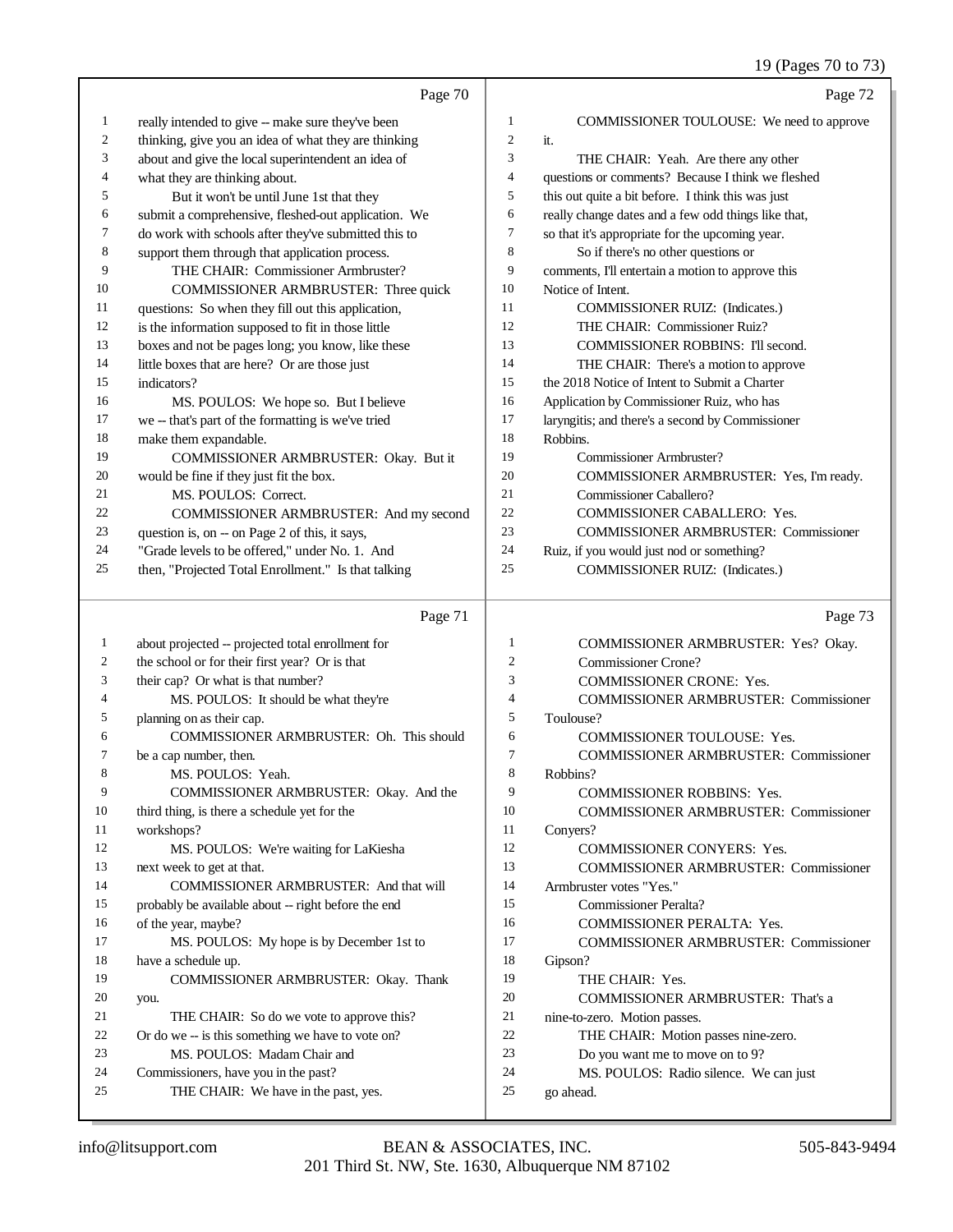| 20 (Pages 74 to 77) |  |  |
|---------------------|--|--|
|                     |  |  |

| $20 \text{ (14g/s)}$ $7 \text{ m}$                            |                                                      |                |
|---------------------------------------------------------------|------------------------------------------------------|----------------|
| Page 76<br>Page 74                                            |                                                      |                |
| 1<br>they've been offering their program, as well as          | THE CHAIR: So now we go back to Item                 | $\mathbf{1}$   |
| $\overline{c}$<br>school demographics.                        | No. 7, which is Discussion and Possible Action with  | $\overline{2}$ |
| 3<br>So I hope that you spend time reading                    | Schools Required to Provide Monthly Reporting.       | 3              |
| these reports. And it gives you a check-in point<br>4         | MS. POULOS: Madam Chairwoman                         | 4              |
| 5<br>with schools anytime we come in front of you to          | Commissioners, one of the procedures that occurs in  | 5              |
| understand all of that.<br>6                                  | the School Budget and Financial Analysis Bureau --   | 6              |
| 7<br>But what's most relevant to this is our                  | or Finance Analysis Bureau -- is that they receive   | 7              |
| 8<br>information, on Page 4, financial performance            | quarterly reports from all schools as a matter of a  | 8              |
| 9<br>evaluation, and then on Page 6, the document which       | legal requirement. And those reports contain a lot   | 9              |
| 10<br>was sent to the school, the -- from the School          | of information about their finances.                 | 10             |
| 11<br>Budget and Finance Analysis Bureau, placing the         | And one of the primary things that the               | 11             |
| 12<br>school on monthly reporting and explaining the          | Budget and Finance Office looks for, or looks to     | 12             |
| 13<br>reasons why.                                            | ensure, is that all of our schools end the year at a | 13             |
| 14<br>So the first school that we have in front               | healthy financial position. And if they grow         | 14             |
| 15<br>of you is Sandoval Academy of Bilingual Education.      | concerned that that is not going to happen or if     | 15             |
| 16<br>And the letter from Sandoval -- or from School          | they grow concerned that there are some other        | 16             |
| 17<br>Budget to Sandoval Academy of Bilingual Education       | problems potentially occurring with the finances of  | 17             |
| 18<br>indicates that -- and this was issued July 24th; so     | the school, they may put that school on monthly      | 18             |
| 19<br>we're kind of late, but we are bringing it to you at    | reporting; so rather than submitting their financial | 19             |
| 20<br>this point trying to improve the process -- that        | documents on a quarterly basis, they end up          | 20             |
| 21<br>during the fiscal year 2018 budget development          | submitting those on a monthly basis and having a     | 21             |
| 22<br>process, it was shown that SABE was estimating a        | review and dialogue.                                 | 22             |
| 23<br>cash position of zero dollars at the end of the         | There is not necessarily, as part of that            | 23             |
| 24<br>year; no reserves, nothing in the bank.                 | process, a Corrective Action Plan required; in fact, | 24             |
| 25<br>And the Budget Analysis Office indicated                | there's not. The Budget and Finance Office trusts    | 25             |
| Page 75<br>Page 77                                            |                                                      |                |
| that this was the result of the fact that PED<br>$\mathbf{1}$ | that the school will fix the problems that have      | $\overline{1}$ |

|    | that the school will fix the problems that have      | 1  | that this was the result of the fact that PED        |
|----|------------------------------------------------------|----|------------------------------------------------------|
| 2  | resulted in monthly reporting being required; and    | 2  | still -- or sorry -- that the school still owes PED  |
| 3  | then when -- if they fix them at some point, they    | 3  | payback from overpayment that's related to projected |
| 4  | come off of monthly reporting.                       | 4  | growth that did not materialize; so,                 |
| 5  | So we do think it's important, and we're             | 5  | over-projections of their student population.        |
| 6  | still trying to figure this out. I think this is a   | 6  | The school again did project growth, and             |
| 7  | conversation that we need some focused time with:    | 7  | the School Budget Bureau has some concerns about     |
| 8  | What does the Commission want to see with regards to | 8  | that, because it's putting the school in a negative  |
| 9  | finances? When? How often? How much detail? What     | 9  | cash position, or a zero cash position.              |
| 10 | action are you going to want to take? When are you   | 10 | So the school is required to do monthly              |
| 11 | going to want to require corrective action?          | 11 | reporting.                                           |
| 12 | So, you know, we're trying to start. And             | 12 | We have put forward to you some potential            |
| 13 | this may not be the place you want to start; it may  | 13 | recommendations for a Corrective Action Plan that    |
| 14 | be. But what we are bringing forward to you is       | 14 | you may want to consider. These could be things      |
| 15 | the -- there are four schools that you authorize     | 15 | like reporting to the Commission; it could be things |
| 16 | that are currently under monthly reporting. One of   | 16 | like creating a plan for the school's governing body |
| 17 | them, you dealt with in a revocation hearing last    | 17 | to be able to more effectively oversee the school's  |
| 18 | month. These are the other three.                    | 18 | finances. It could be things like requiring the      |
| 19 | And what you have in front of you -- and             | 19 | school's governing council to have more training on  |
| 20 | we just think it's important for you to see this at  | 20 | financial oversight.                                 |
| 21 | all times -- is their history, and then an analysis  | 21 | So there's a couple of actions that are              |
| 22 | of their performance, including enrollment; if we    | 22 | proposed in there for you if you would like to think |
| 23 | are able to show you retention, if they've been      | 23 | about imposing some corrective action, because the   |
| 24 | operating long enough, that information; and then    | 24 | school's financial position has put them in a place  |
| 25 | academic performance for the amount of time that     | 25 | where they are being required to do that monthly     |
|    |                                                      |    |                                                      |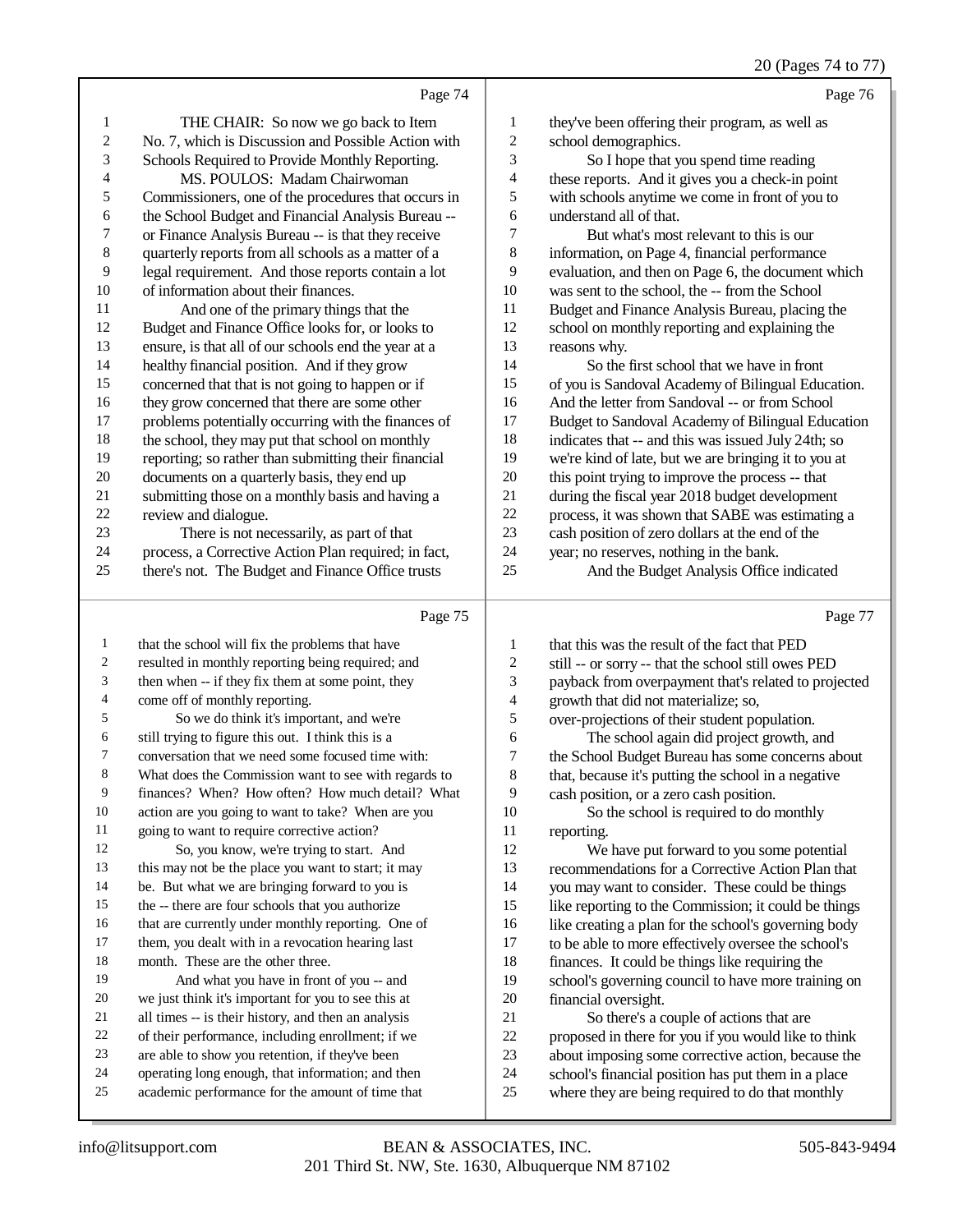## 21 (Pages 78 to 81)

|              | Page 78                                              |                | Page 80                                              |
|--------------|------------------------------------------------------|----------------|------------------------------------------------------|
| $\mathbf{1}$ | reporting, because our School Budget and Finance     | 1              | And to my knowledge, they have done so. They've      |
| 2            | Analysis Bureau does have concerns.                  | $\overline{c}$ | started making payment plans. They've continued to   |
| 3            | David Craig has joined us, and I do know             | 3              | pay this down.                                       |
| 4            | the school also has representation here.             | 4              | After it's all done and said, we'll                  |
| 5            | THE CHAIR: Okay. Director Craig, is                  | 5              | probably clear them from monthly reporting, okay?    |
| 6            | there anything you wish to --                        | 6              | And it's important to understand that the            |
| 7            | MR. CRAIG: Madam Chair, members of the               | 7              | amount of which they owe back is not just an         |
| $\,8\,$      | Commission, those monthly reporting letters, I feel  | 8              | arbitrary number made up by me. This is all          |
| 9            | like are pretty self-explanatory. If you guys have   | 9              | calculated by the Public School Finance Act and the  |
| 10           | any specific questions about why we place somebody   | 10             | State Equalization Guarantee, which is in statute.   |
| 11           | on monthly, I'll be happy to talk about it.          | 11             | If they get money ahead of time, and then the actual |
| 12           | Is there a specific school that we're                | 12             | amount that they're -- basically, if they get        |
| 13           | discussing currently?                                | 13             | fronted money through an enrollment growth           |
| 14           | THE CHAIR: We're currently referencing               | 14             | projection that doesn't materialize, they've been    |
| 15           | SABE, Sandoval --                                    | 15             | awarded revenues, and I'm required by law to ask for |
| 16           | MR. CRAIG: Okay. Yes.                                | 16             | that money back. So this isn't something that's      |
| 17           | THE CHAIR: So there was an                           | 17             | arbitrarily decided by this position. It's in State  |
| 18           | over-projection of growth.                           | 18             | law.                                                 |
| 19           | MR. CRAIG: That's correct. And that's                | 19             | THE CHAIR: I just want to be clear that              |
| 20           | not uncommon. A lot of our charter schools are very  | 20             | the only -- there's no other -- I'm not making light |
| 21           | aggressive in projecting growth because it allows    | 21             | of the -- the financial issue. But there's no other  |
| 22           | them to get money before the first-period reporting. | 22             | audit issues outside of the overpayment.             |
| 23           | We are very aggressive in urging people not to do    | 23             | MR. CRAIG: Madam Chair Gipson. I don't               |
| 24           | so, because that results in a situation in which, if | 24             | know that that's the case. I'd hate to give even a   |
| 25           | those kids don't show up, then they have to pay us   | 25             | guidance that they have a clean audit or they don't. |
|              |                                                      |                |                                                      |

# $P_{\text{90e}}$  79

|                | Page 79                                              |                | Page 81                                              |
|----------------|------------------------------------------------------|----------------|------------------------------------------------------|
| 1              | back money.                                          | 1              | They may very well have other issues. This is the    |
| $\overline{c}$ | Because SABE had to pay us back money, we            | $\overline{c}$ | reason why this bureau put them on monthly           |
| 3              | moved into monthly to make sure that they have the   | 3              | reporting.                                           |
| 4              | money to pay us back, okay? Okay.                    | $\overline{4}$ | THE CHAIR: Okay. All right. Thank you.               |
| 5              | <b>COMMISSIONER CABALLERO: Question.</b>             | 5              | And there is someone from SABE here?                 |
| 6              | Question. Yes, sir.                                  | 6              | <b>COMMISSIONER ROBBINS: Commissioner?</b>           |
| 7              | MR. CRAIG: Sorry. Madam Chair and Member             | 7              | THE CHAIR: I'm sorry.                                |
| 8              | Caballero, I thought I was out of here. I            | 8              | <b>COMMISSIONER CABALLERO: Commissioner</b>          |
| 9              | apologize.                                           | 9              | Caballero asked them the amount that they had been   |
| 10             | COMMISSIONER CABALLERO: How much is the              | 10             | overpaid. And I don't think that was addressed.      |
| 11             | school required to pay back monthly? Or do they pay  | 11             | MR. CRAIG: Madam Chair and Member                    |
| 12             | back? Or do they pay back only when they can?        | 12             | Caballero and Member Robbins, I'd be happy to go     |
| 13             | MR. CRAIG: Madam Chair and Member                    | 13             | upstairs and get that. I don't have it in front of   |
| 14             | Caballero, we've left that to the school to          | 14             | me. We certainly have the amount that they have,     |
| 15             | determine when they'll be able to pay it, because    | 15             | the amount that they've paid, and we can get you the |
| 16             | they know their finances best on how it's going to   | 16             | outstanding to date. I don't have it in front of     |
| 17             | impact their cash flows. I'd hate to put somebody    | 17             | me.                                                  |
| 18             | on a monthly payment plan when it may impact the     | 18             | COMMISSIONER ROBBINS: Thank you.                     |
| 19             | classroom.                                           | 19             | MS. POULOS: Madam Chairwoman, I do have              |
| 20             | Vice versa, if I make them pay it all at             | 20             | their audit open, if that is information you would   |
| 21             | once, that could set up a situation in which it      | 21             | like me to share.                                    |
| 22             | would impact their cash flows and their instruction. | 22             | THE CHAIR: Okay. At some point, it may               |
| 23             | We leave it up to the school. They                   | 23             | be, yes.                                             |
| 24             | understand, and SABE has been very good in           | 24             | MS. JACKIE RODRIGUEZ: Good morning.                  |
| 25             | understanding that they have to pay back this money. | 25             | THE CHAIR: Good morning. I'll remind you             |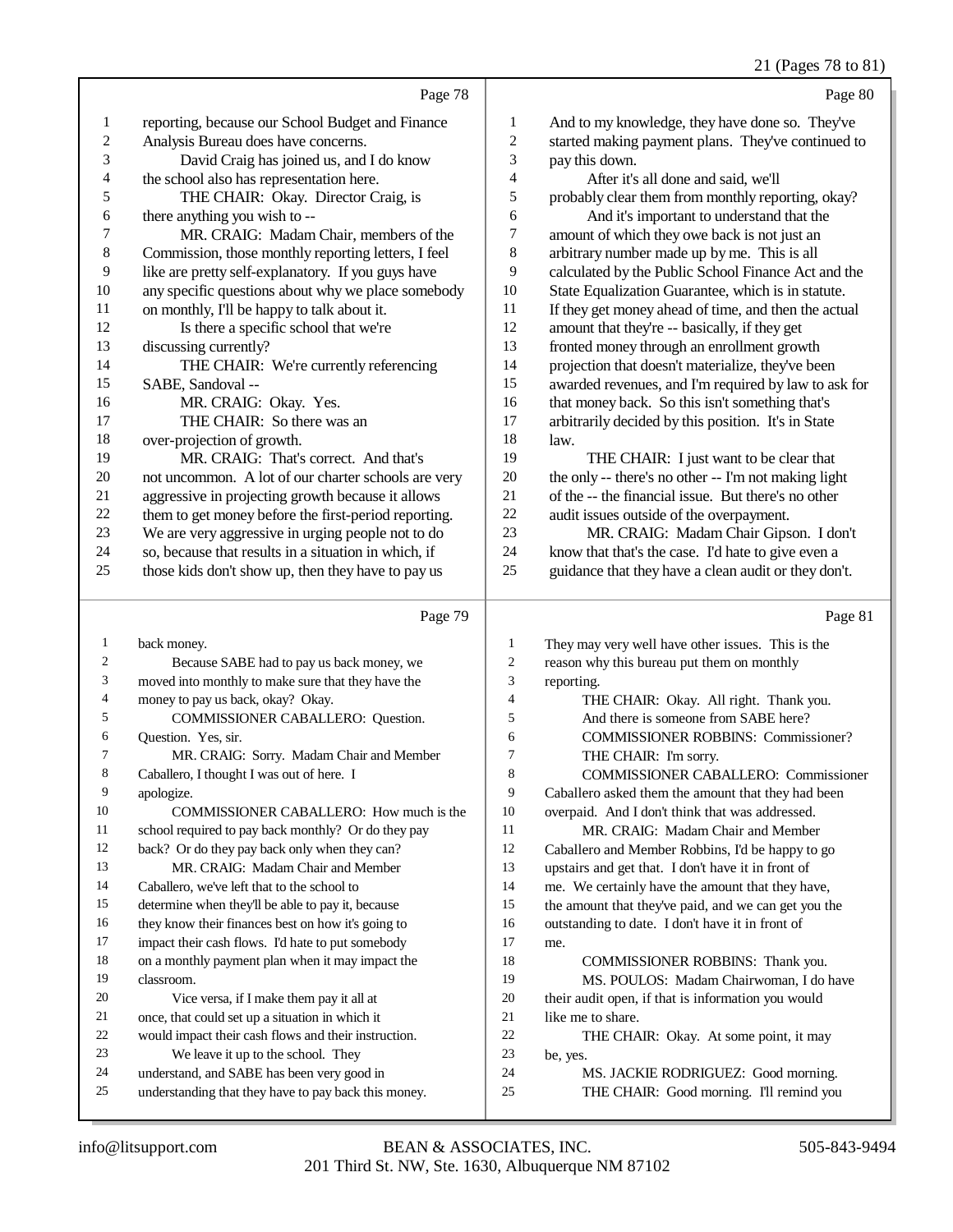22 (Pages 82 to 85)

|              |                                                       |                          | 22 (Pages 62 to 63)                                  |
|--------------|-------------------------------------------------------|--------------------------|------------------------------------------------------|
|              | Page 82                                               |                          | Page 84                                              |
| $\mathbf{1}$ | to identify yourself for the record.                  | $\mathbf{1}$             | with the school. I supervise the business manager    |
| 2            | MS. JACKIE RODRIGUEZ: My name is Jackie               | $\mathbf{2}$             | that works directly with the school. She had a       |
| 3            | Rodriguez. I'm the Director of SABE, Sandoval         | 3                        | conflict in scheduling, which is why I'm             |
| 4            | Academy.                                              | $\overline{\mathcal{L}}$ | representing the school for her.                     |
| 5            | THE CHAIR: Could you just check and make              | 5                        | THE CHAIR: Okay. Is that -- is that                  |
| 6            | sure that the green light is on?                      | 6                        | something that you can access, what -- how many      |
| 7            | MS. JACKIE RODRIGUEZ: And Mr. Vigil is                | $\tau$                   | students they over-projected? Is that -- is there    |
| $\,$ 8 $\,$  | our business manager with the Vigil Group.            | 8                        | any way you can get that information? I'm just --    |
| 9            | THE CHAIR: I guess maybe a simple                     | 9                        | MS. POULOS: Madam Chairwoman, I am not               |
| 10           | question is the dollar amount isn't available at      | 10                       | able to.                                             |
| 11           | this moment. But do you have -- how many students     | 11                       | THE CHAIR: Okay.                                     |
| 12           | did you over-project?                                 | 12                       | MS. POULOS: I would say that the school              |
| 13           | MS. JACKIE RODRIGUEZ: I think they had                | 13                       | should absolutely know that information, and so      |
| 14           | over-projected at 120. And what were they were --     | 14                       | should the business manager.                         |
| 15           | THE CHAIR: You over-projected                         | 15                       | THE CHAIR: Right. Right. I know.                     |
| 16           | 120 students.                                         | 16                       | COMMISSIONER ARMBRUSTER: Madam Chair?                |
| 17           | MS. JACKIE RODRIGUEZ: Do you recall the               | 17                       | THE CHAIR: Commissioner Armbruster?                  |
| 18           | exact number?                                         | 18                       | COMMISSIONER ARMBRUSTER: So I get the                |
| 19           | MR. MICHAEL VIGIL: No, I do not.                      | 19                       | picture. You know, you thought you were having       |
| 20           | MS. JACKIE RODRIGUEZ: I do not recall the             | 20                       | 100 kids; you have 80 or whatever. So does that      |
| 21           | exact number. I came on July 1. I'm the new           | 21                       | mean you hired an extra teacher to accommodate the   |
| 22           | director. I don't have the projections from the       | $22\,$                   | growth in what you hoped would be the growth for     |
| 23           | last year with me.                                    | 23                       | that? Does that sound right?                         |
| 24           | From what I understand, the amount that is            | 24                       | MR. MICHAEL VIGIL: No. That would -- the             |
| 25           | still due back is \$40,000 that I have been working   | 25                       | hiring process and the growth projection are done at |
|              |                                                       |                          |                                                      |
|              | Page 83                                               |                          | Page 85                                              |
| $\mathbf{1}$ | with the Vigil Group on a payment plan. They          | 1                        | entirely different times. When you build a budget    |
| 2            | actually have a set-aside of our \$40,000 of our SEG. | $\overline{c}$           | in March and April, you're saying you'll have        |
| 3            | That is projected to be paid back by the end of the   | 3                        | 100 students are going to come in. July and August   |
| 4            | year.                                                 | 4                        | come around, and you have enrollment figures at that |
| 5            | THE CHAIR: The \$40,000 is what is still              | 5                        | time, you're saying, "We don't have the amount of    |
| 6            | owed. You've been paying this back since August?      | 6                        | students who need another teacher."                  |
| 7            | Or no?                                                | 7                        | So you would not make that hiring                    |
| 8            | MR. MICHAEL VIGIL: Madam Chair, members               | $\,$ 8 $\,$              | decision. The payback of the growth would have been  |
| 9            | of the Commission, it's my understanding that we      | 9                        | simply a matter of the funding, the way it's done.   |
| 10           | have not made any payments back as of yet, the        | 10                       | So the school received more money than it would have |
| 11           | reason being that the 40th day had just passed        | 11                       | needed. It did not have the means to pay it all      |
| 12           | mid-October.                                          | 12                       | back; because within that growth is not only just    |
| 13           | THE CHAIR: Okay.                                      | 13                       | the teacher, but it's supposed to support the rest   |
| 14           | MR. MICHAEL VIGIL: With that, that                    | 14                       | of the program, all the needs of whatever that       |
| 15           | realizes our growth for the current year. That puts   | 15                       | additional growth would have intended.               |
| 16           | us in the position to understand the cash flow that   | 16                       | COMMISSIONER ARMBRUSTER: Thank you.                  |
| 17           | would allow us to either make payments or do a lump   | 17                       | THE CHAIR: Commissioners, any other                  |
| 18           | sum at some point in the near future.                 | 18                       | questions? I -- you know. Or do Commissioners have   |
| 19           | We're in a tight cash flow situation as it            | 19                       | any sense of -- Commissioner Robbins?                |
| 20           | is. We did not want to make a payment prior to        | 20                       | COMMISSIONER ROBBINS: Well, I would                  |
| 21           | knowing what that 40-day would come up with.          | $21\,$                   | like -- on future reporting of this nature, I would  |
| 22           | THE CHAIR: You don't have an idea of what             | $22\,$                   | like CSD and David Craig to provide us that          |
| 23           | the over-projection was.                              | 23                       | information at the time that this information is     |
| 24           | MR. MICHAEL VIGIL: That, I do not know.               | 24                       | coming to the -- to the PEC. I think it's very       |

 I'll be honest with you. I do not work directly important to have that information, have the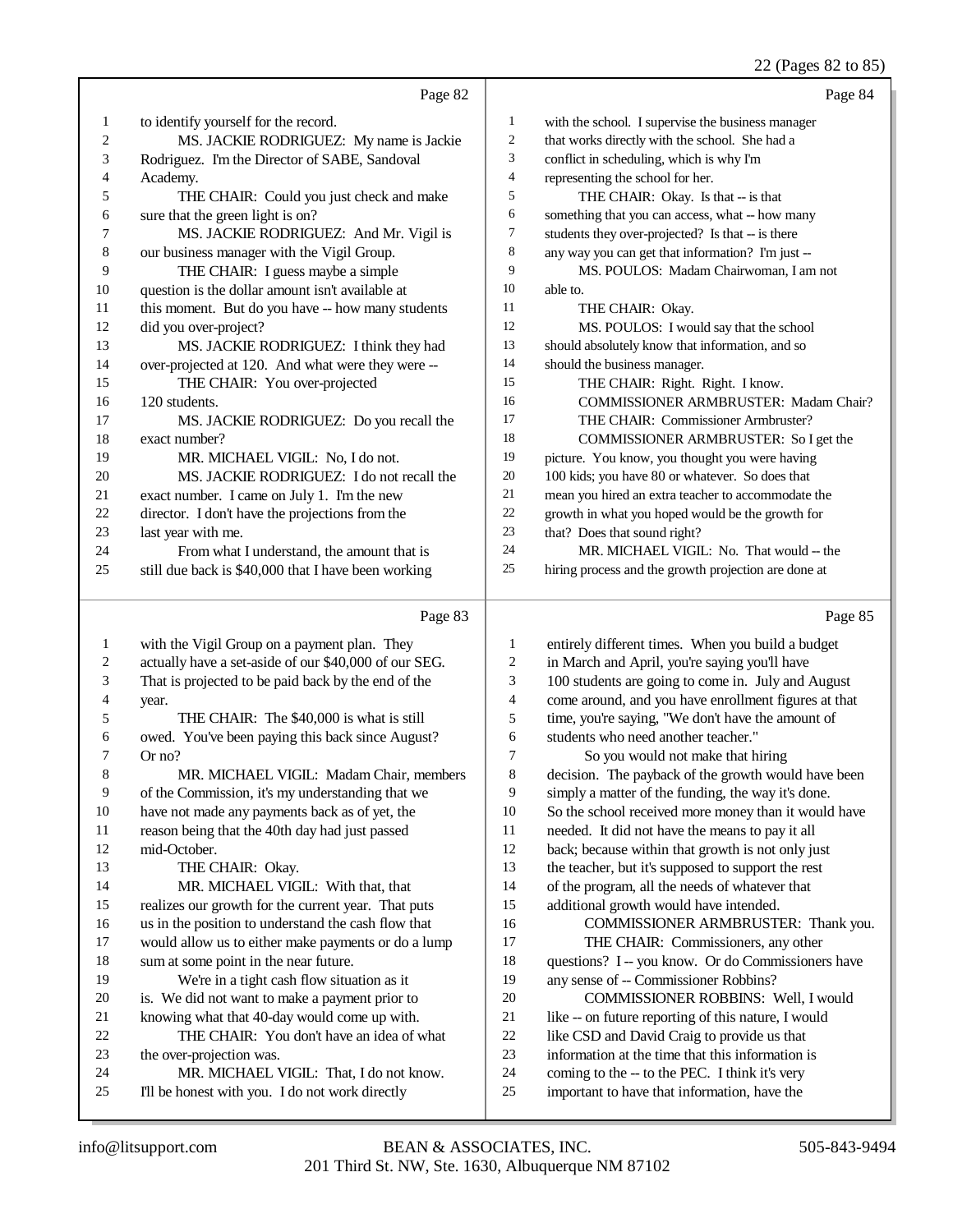## 23 (Pages 86 to 89)

|        | Page 86                                                                                |                          | Page 88                                              |
|--------|----------------------------------------------------------------------------------------|--------------------------|------------------------------------------------------|
| 1      | detailed information.                                                                  | 1                        | instructions of how to budget in order to be able to |
| 2      | I respectfully disagree with your response                                             | $\overline{c}$           | do so.                                               |
| 3      | that if you give more money than you had projected                                     | 3                        | So is it severe? Yes.                                |
| 4      | was needed based upon enrollment, procedures should                                    | $\overline{\mathcal{A}}$ | Is it going to result in a situation in              |
| 5      | be in place to set that money aside or take                                            | 5                        | which they can just not pay us for years? No.        |
| 6      | immediate steps to start repaying that money, rather                                   | 6                        | Okay?                                                |
| 7      | than spending and finding yourself in a position                                       | 7                        | THE CHAIR: Okay. Thank you. So I guess               |
| 8      | where you cannot spend it.                                                             | $\,8\,$                  | one of my questions is, did you lose students?       |
| 9      | Thank you.                                                                             | 9                        | Students didn't return? Was that part of the -- the  |
| 10     | THE CHAIR: And I concur, that that -- I                                                | 10                       | problem? And/or is there something you should have   |
| 11     | would appreciate that information. But I'll also                                       | 11                       | done to -- in a recruitment process? Because         |
| 12     | reiterate the Director's response to that, that                                        | 12                       | obviously, you thought -- and this is why trying to  |
| 13     | knowing that you were coming here, as well, that                                       | 13                       | figure out how many additional students we're        |
| 14     | should be information that you should know, but                                        | 14                       | actually talking about makes it a -- the             |
| 15     | certainly should have had when you came here,                                          | 15                       | conversation a whole lot easier to figure out how    |
| 16     | understanding the conversation that was going to                                       | 16                       | egregious this -- this issue is.                     |
| 17     | take place. Because I -- you know.                                                     | 17                       | MS. JACKIE RODRIGUEZ: Right.                         |
| 18     | MS. JACKIE RODRIGUEZ: Madam Chair, if                                                  | 18                       | Madam Chair and Commissioners, we are                |
| 19     | $I -$                                                                                  | 19                       | starting year three; so we've only been in existence |
| $20\,$ | THE CHAIR: What we do to try to figure                                                 | 20                       | for two years. From the information that was         |
| $21\,$ | out a response and a Corrective Action Plan revolves                                   | 21                       | provided me by teachers and the previous director,   |
| $22\,$ | a lot around how -- how egregious that                                                 | 22                       | the projection was made based on the cap and the     |
| 23     | over-projection was. And I don't know if Director                                      | 23                       | contract.                                            |
| 24     | Craig has any information to enlighten us on that.                                     | 24                       | I believe the projections -- and I did               |
| 25     | MR. CRAIG: Sure. We've asked for the                                                   | 25                       | want to speak to the numbers -- but I think the      |
|        |                                                                                        |                          |                                                      |
|        | Page 87                                                                                |                          | Page 89                                              |
| 1      | numbers to get brought down by my staff. We'll have                                    | 1                        | projection was 120, and only 80 students showed up.  |
| 2      | them for you guys. As soon as I do, I'll raise my                                      | $\boldsymbol{2}$         | I could be wrong on the numbers; but it's about      |
| 3      | hand to you, Member --                                                                 | 3                        | 40 students.                                         |
| 4      | THE CHAIR: I appreciate that.                                                          | $\overline{\mathcal{A}}$ | From year one to year two, I think, again,           |
| 5      | MR. CRAIG: When this happens, we set up a                                              | $\mathfrak s$            | it's a starting, brand new, different population,    |
| 6      | situation. And I believe we did so in this case,                                       | 6                        | new school to Rio Rancho. I think those were some    |
| 7      | and I'll defer to Michael. But we set up a                                             | $\tau$                   | of the factors they didn't anticipate with student   |
| 8      | situation in which, in the operating budget                                            | 8                        | growth. So it was an elastic growth. I can't speak   |
| 9      | development, or if it happens after that, to set                                       | 9                        | to if we lost students from year one to year two;    |
| $10\,$ | aside money into the emergency reserve, which means                                    | $10\,$                   | but we didn't gain what was expected.                |
| 11     | there's a section in the budget by which they                                          | 11                       | THE CHAIR: I guess my concern is, yes, in            |
| 12     | cannot -- it's expenditures they can't touch without                                   | 12                       | the application, we do projected growth. This is     |
| 13     | written approval from the Secretary. If they do,                                       | 13                       | what we would like to do. But it's also incumbent    |
| 14     | there's consequences for that, too.                                                    | 14                       | on the school to create that plan so that they       |
| 15     | But they're guaranteed to close this year                                              | 15                       | can -- so that they can meet that growth, so that    |
| 16     | without -- that's where I was going to go, Chairman                                    | 16                       | that's the big question, what was or wasn't done, or |
| 17     | Gipson and Member Robbins, to go look at -- they're                                    | 17                       | was anything done to reach out to the community;     |
| 18     | guaranteed to close by the amount that they owe us.                                    | 18                       | because if you do sit in that community and you      |
| 19     | They're going to have that in a cash balance; so                                       | 19                       | understand that there is a shiny new school that's   |
|        |                                                                                        |                          |                                                      |
| $20\,$ |                                                                                        | $20\,$                   | available out there, that's something that you need  |
| $21\,$ | when they close FY18, they cut a check to us.<br>Again, that is over and above what we | 21                       | to put in place in your marketing plan to -- to      |
| $22\,$ | should be having to do for a school district or                                        | $22\,$                   | address that, so that even with the -- the lottery   |

We shouldn't have to resort to the issue of

to have taken place before July 1, before your

budget went in.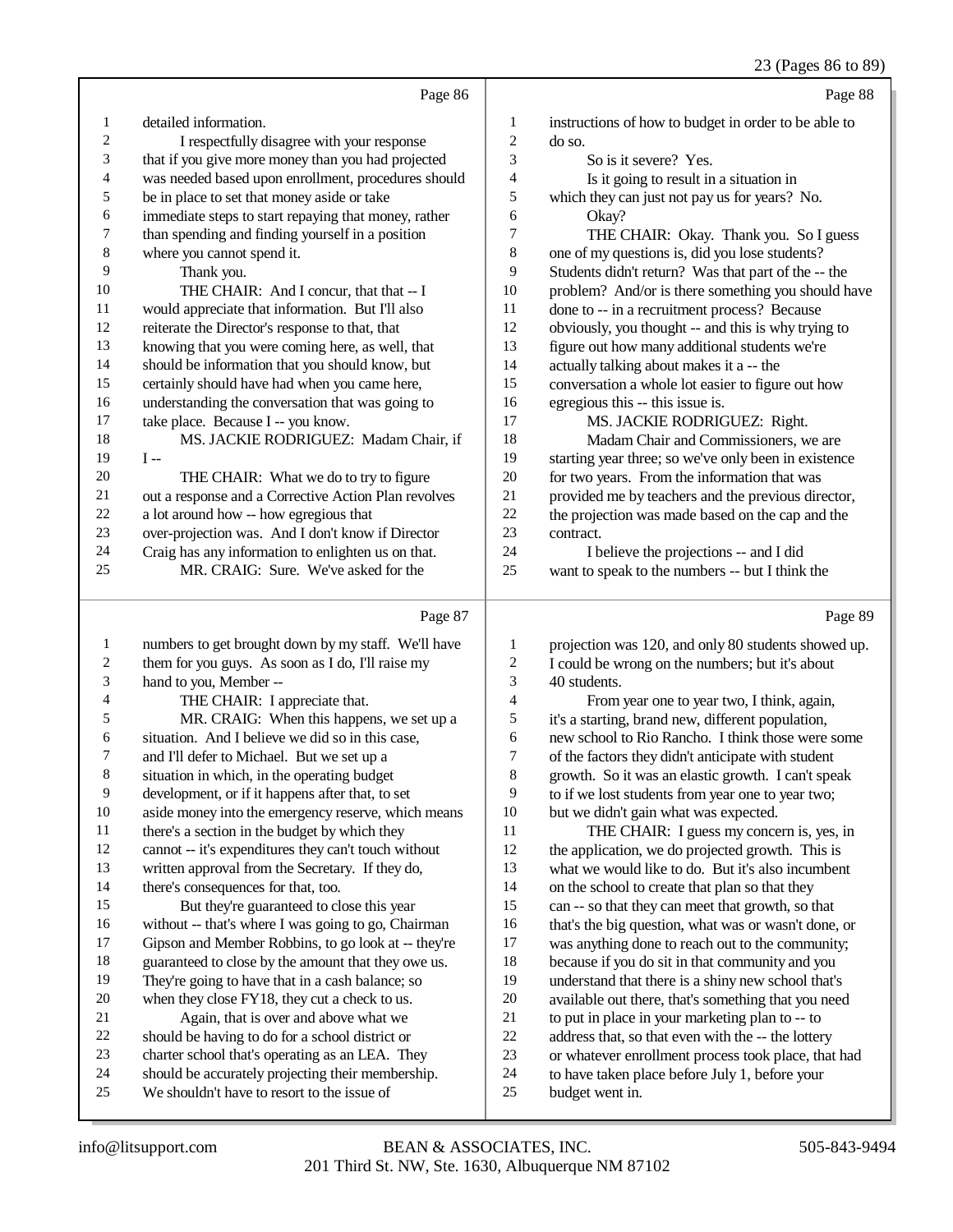### 24 (Pages 90 to 93)

|                | Page 90                                              |                | Page 92                                              |
|----------------|------------------------------------------------------|----------------|------------------------------------------------------|
| $\mathbf{1}$   | MS. JACKIE RODRIGUEZ: Right. Just to add             | 1              | governing council. Other things come up. They        |
| $\sqrt{2}$     | a little to that. Coming in in July, that was one    | $\overline{c}$ | figure out a way. They're able to pose a question,   |
| 3              | of the reasons why the governing council -- I was    | 3              | "How do we do this? We haven't done that." And       |
| $\overline{4}$ | hired at July 1 is to really do the recruitment      | 4              | ideas flow, and they're able to market the school.   |
| 5              | efforts that may have not been done in the past.     | 5              | But -- from what I see and what I've heard           |
| 6              | So I can't speak to the efforts that were            | 6              | so far, they're on the right track financially.      |
| $\tau$         | made from year one to year two; but -- or year two   | 7              | They're going to pay it back. They need to get back  |
| 8              | to three. However, moving forward, I do have a       | 8              | on track on their enrollment. And that's all I can   |
| 9              | marketing plan. We do have recruiting efforts in     | 9              | say, and that's all I can propose, because nothing   |
| 10             | place to make sure we are being really aggressive in | 10             | else is in front of me.                              |
| 11             | our community and letting people know of our school. | 11             | Thank you, Madam Chair.                              |
| 12             | So like Mr. Craig mentioned that we need             | 12             | THE CHAIR: And, also, I don't think                  |
| 13             | to be mindful of our projections, I will be working  | 13             | they're on the track financially, because they're in |
| 14             | with the Vigil Group to be very aware of what our    | 14             | a hole. And they'll -- you know, they will pay this  |
| 15             | reality is and making sure that we're projecting     | 15             | back. But that's not going to put them in -- I       |
| 16             | accurately.                                          | 16             | don't think -- and I'm not the financial guy -- but  |
| 17             | THE CHAIR: Well -- and my concern is that            | 17             | I don't think it's going to put them in a good       |
| 18             | obviously, you didn't -- it doesn't appear that you  | 18             | financial position by the end of the year if they    |
| 19             | had the projected growth from two to three. And the  | 19             | are having to pay back \$40,000.                     |
| 20             | governance council apparently knew that there was an | 20             | So that's a concern. And -- Director                 |
| 21             | issue. There was a change in administration. They    | 21             | Craig?                                               |
| 22             | knew that there was an issue, but that was still     | 22             | MR. CRAIG: Sure. Just so we're clear,                |
| 23             | before that budget was submitted. But yet they       | 23             | this resulting overpayment, the \$40,000 that they   |
| 24             | still put in that projected growth.                  | 24             | owe us, is from the '16-'17 school year. They        |
| 25             | That's where I've got the -- that's where            | 25             | repaid close to \$125,000 so far resulting from that |
|                | Page 91                                              |                | Page 93                                              |
| 1              | I've got the problem, that they understood there was |                | over-projection. They still owe us \$40,000. We      |
| 2              | that problem. And I think, deep-down, they knew      | $\overline{c}$ | haven't received a payment since December of 2016.   |

| ∠  | that problem. Ally I think, deep-down, they knew     | ∠              | haven't received  |
|----|------------------------------------------------------|----------------|-------------------|
| 3  | that there wasn't going to be that growth; but yet   | 3              | They projected    |
| 4  | they still put in -- and I've got a real --          | $\overline{4}$ | materialize. Th   |
| 5  | <b>COMMISSIONER CABALLERO: Madam Chair?</b>          | 5              | money.            |
| 6  | THE CHAIR: Commissioner Caballero.                   | 6              | When the          |
| 7  | COMMISSIONER CABALLERO: I don't think we             | 7              | they projected 1  |
| 8  | have any information to deduct what you just         | 8              | way I'm going to  |
| 9  | deducted, that they willingly did this and willingly | 9              | membership pro    |
| 10 | did that. We can only say, "Okay. So things didn't   | 10             | governing cound   |
| 11 | pan out. Where do we go from here?"                  | 11             | budget that had   |
| 12 | I'm not willing to put intent where                  | 12             | already missed.   |
| 13 | there's nothing in front of me. And I haven't heard  | 13             | There is a        |
| 14 | anything about a -- hold on -- about a governance    | 14             | and there's a rea |
| 15 | council, what they intended or didn't intend.        | 15             | budget with a 1.  |
| 16 | And so that's a little -- we've --                   | 16             | enrollment grow   |
| 17 | overreaching. I think that if we feel that           | 17             | instructed no. 7  |
| 18 | governance council -- and I'm already there -- that  | 18             | are now at 94 st  |
| 19 | I'm willing to -- I think they're in the right       | 19             | 80 at the 80th at |
| 20 | track, working with paying back, having their        | 20             | some growth.      |
| 21 | finances in order.                                   | 21             | You have          |
| 22 | But I think it won't hurt to ask the                 | 22             | being able to ac  |
| 23 | governing council and our Department to continue     | 23             | Public School A   |
| 24 | training, if -- because it never hurts to get        | 24             | that your projec  |
| 25 | additional training, even if it's just the same      | 25             | supposed to be    |
|    |                                                      |                |                   |

120 in '16-'17; that didn't at's the reason that they owe us bey came in for the FY18 budget,

20 again. And I said, "There's no o approve an operating budget with a bjection of 120," which means that the cil did submit and sign off on a a membership projection that they've a pattern of behavior with SABE, ason why I didn't sign off on a

20-student membership projection for vth by '18. And so they were They'll likely receive growth. They tudents is what I'm seeing. They had nd 120th day. So they will receive to have a pattern and practice of ccurately membership-project. The

- ttions for membership projections are
- data-driven and supported by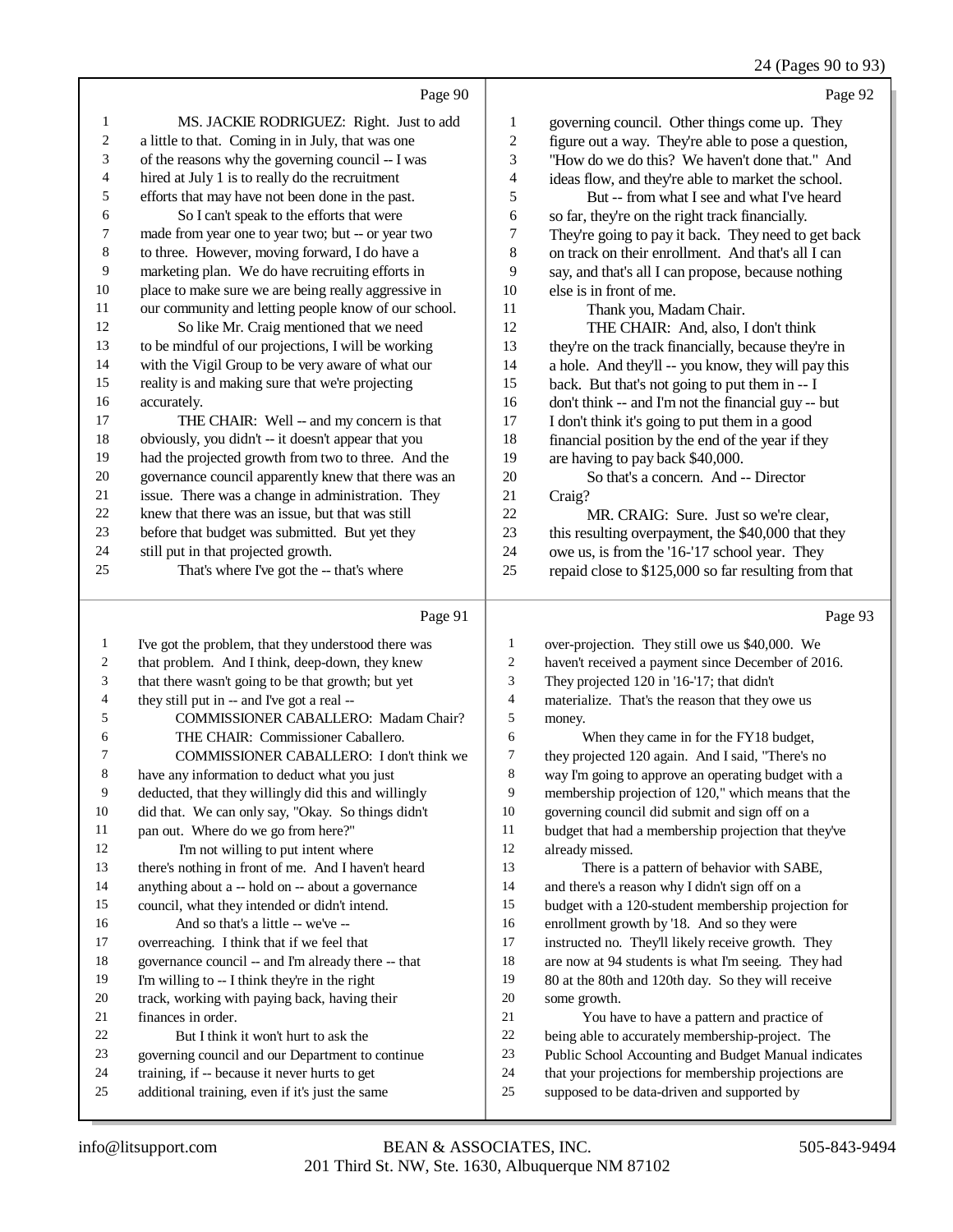# 25 (Pages 94 to 97)

|                | Page 94                                             |                | Page 96                                              |
|----------------|-----------------------------------------------------|----------------|------------------------------------------------------|
| 1              | documentation by which you can support membership   | 1              | So, you know, with a limited budget, we've           |
| 2              | projections, that you can prove that you believe    | 2              | had limited funds to put towards a marketing plan.   |
| 3              | kids will come in the door.                         | 3              | However, I've seeked [verbatim] out other means with |
| $\overline{4}$ | When we don't have that, then I push back           | 4              | public radio, our Chamber of Commerce and different  |
| 5              | on people and say, "I need to see your methodology. | 5              | organizations that are able to support SABE in       |
| 6              | Give me any data to support the idea that you'll    | 6              | getting our name out there, because that's the       |
| 7              | have 120 kids come in the door."                    | $\overline{7}$ | biggest issue.                                       |
| 8              | Sometimes people can do that; sometimes             | 8              | <b>COMMISSIONER TOULOUSE: Because that's</b>         |
| 9              | people can't. When people can't do that, I instruct | 9              | such -- I know there was such a community outpouring |
| 10             | them I'm not going to allow them to budget          | 10             | of need that it bothers me that you weren't able to  |
| 11             | enrollment growth units. And if it shows up, they   | 11             | get the enrollment from all of those people who were |
| 12             | can have a nice little budget come enrollment day.  | 12             | there, saying, "This is the kind of school we want   |
| 13             | THE CHAIR: Thank you. I appreciate that.            | 13             | our kids in. This is where we want to be."           |
| 14             | Commissioner Toulouse?                              | 14             | I know that some of these kids are older,            |
| 15             | COMMISSIONER TOULOUSE: Madam Chair, I               | 15             | and you're starting younger. But I would hope        |
| 16             | remember, too, when we did the public hearing on    | 16             | they're still there, and there's a way to reach      |
| 17             | this school. We had a large community outpouring.   | 17             | them. And I assume you're doing Spanish-language     |
| 18             | And it doesn't look like the students came from the | 18             | radio and all that, too; so --                       |
| 19             | people who said they were going to do it.           | 19             | <b>MS. JACKIE RODRIGUEZ: Yes.</b>                    |
| 20             | But we also -- one of the few times I've            | 20             | COMMISSIONER TOULOUSE: -- thank you.                 |
| 21             | seen a public school district support it. And my    | 21             | THE CHAIR: Commissioner Peralta.                     |
| 22             | feeling was Rio Rancho was saying, "Yeah. Open this | 22             | COMMISSIONER PERALTA: Thank you,                     |
| 23             | school, so we don't have to teach these kids."      | 23             | Madam Chair. I'd like to go ahead and go forward     |
| 24             | So are you going through Rio Rancho to get          | 24             | with the motion.                                     |
| 25             | referrals, then, for the kids that clearly, they    | 25             | I move the Public Education Commission               |
|                | Page 95                                             |                | Page 97                                              |

|    | Page 95                                              |    | Page 9                                              |
|----|------------------------------------------------------|----|-----------------------------------------------------|
| 1  | weren't that interested in teaching and were very    | 1  | require the Sandoval Academy of Bilingual Education |
| 2  | interested in having this school take on?            | 2  | to take action to remedy the financial problems     |
| 3  | MS. JACKIE RODRIGUEZ: Madam Chair,                   | 3  | identified by the PED School Budget and Finance     |
| 4  | Commissioner Toulouse. We are. I've reached out to   | 4  | Analysis Bureau; specifically, the school must one, |
| 5  | both districts of Bernalillo Public Schools and      | 5  | create a plan to improve the governing body's       |
| 6  | Rio Rancho Public Schools, also doing marketing      | 6  | ability to monitor and oversee the school's monthly |
| 7  | efforts in the surrounding communities, Placitas,    | 7  | fiscal reports, which should include specific       |
| 8  | Corrales -- well, Bernalillo and that outlying area. | 8  | training on public school finances, financial       |
| 9  | We do have some challenges with our                  | 9  | requirements, and financial reports, specific       |
| 10 | recruitment, and I'm looking at those kind of        | 10 | actions by the finance committee and the old board  |
| 11 | factors that are impacting us and have impacted us   | 11 | and specific targets for financial service;         |
| 12 | in the past and trying to reach out.                 | 12 | Two, develop a plan to better estimate              |
| 13 | I was a member of the Rio Rancho Public              | 13 | school enrollment using best practices from other   |
| 14 | Schools for many years. Also, looking at my          | 14 | schools, which should include revising the school's |
| 15 | personal outreach and sphere of influence to try and | 15 | enrollment processes, communications, and           |
| 16 | build that membership; and especially our 94 parents | 16 | recruitment strategies;                             |
| 17 | that are with us, we did see an increase.            | 17 | And, finally, submit monthly reporting to           |
| 18 | Like Mr. Craig said, they projected us at            | 18 | the PEC, including monthly reports on student       |
| 19 | 80; we have 94 students still come. I think one of   | 19 | enrollment, including updates on the number of      |
| 20 | our challenges is our location as far as being       | 20 | withdrawals and enrollments, actions taken to       |
| 21 | marketable to -- we're not visible. We're in an      | 21 | improve financial management, budget adjustments    |
| 22 | area that's not as visible as I'd like it to be; so  | 22 | required to adjust for growth that has not          |
| 23 | trying to make our visibility is one of our -- and   | 23 | materialized, or repayments for prior-year          |
| 24 | our name to be out there is one of our huge efforts  | 24 | repayments and updated year-end position forecasts. |
| 25 | for marketing.                                       | 25 | THE CHAIR: I'll second.                             |
|    |                                                      |    |                                                     |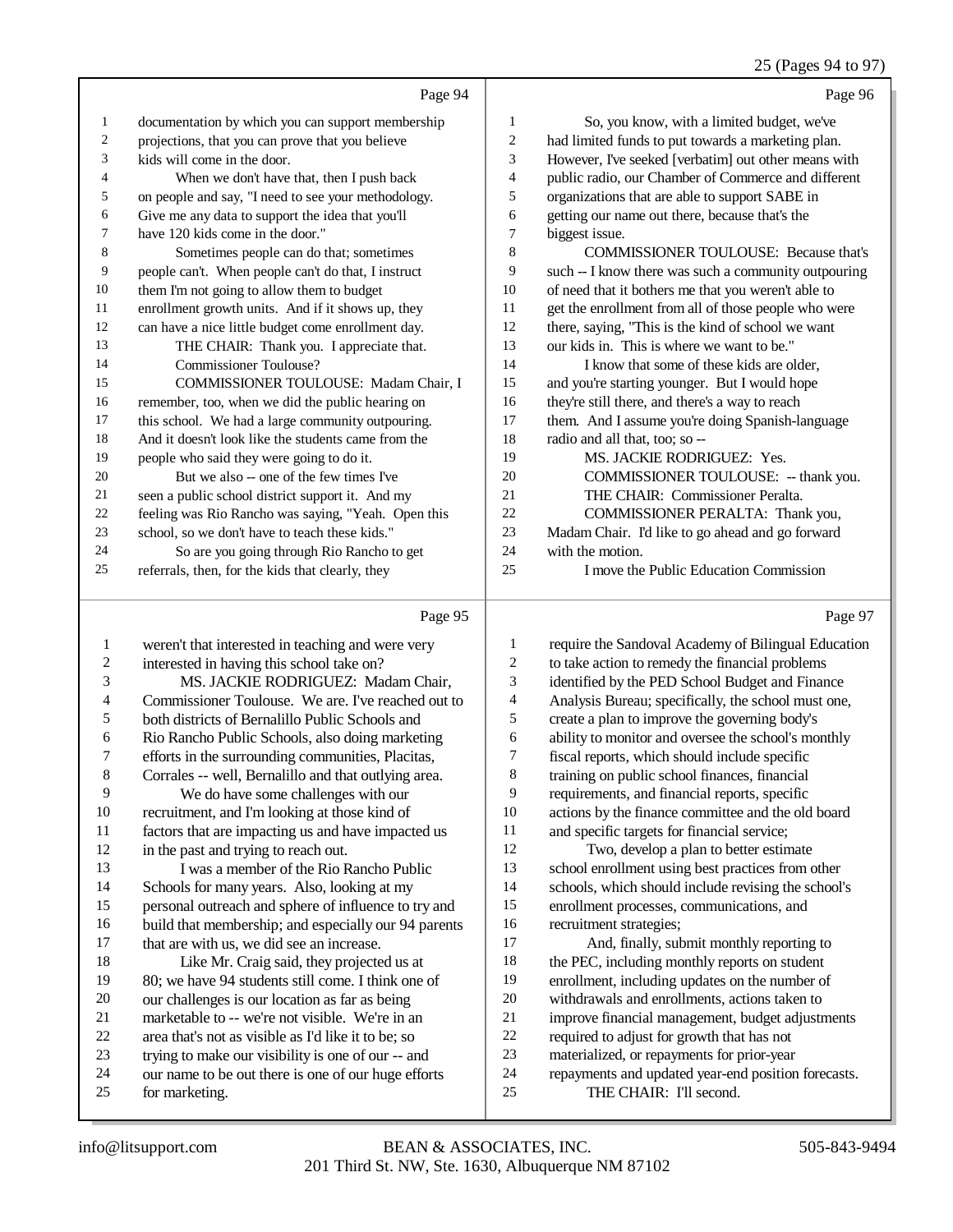### 26 (Pages 98 to 101)

|    | Page 98                                      |    | Page 100                                             |
|----|----------------------------------------------|----|------------------------------------------------------|
| 1  | There's a motion by Commissioner Peralta,    | 1  | Fiscal Year '17 with only \$500 in cash, as opposed  |
| 2  | a second by Commissioner Gipson.             | 2  | to the zero dollars. This was a result of not        |
| 3  | Commissioner Armbruster?                     | 3  | right-sizing expenditures due to an increase in      |
|    | <b>COMMISSIONER ARMBRUSTER: Commissioner</b> | 4  | available funding.                                   |
| 5  | Toulouse?                                    | 5  | One of the specific items that is causing            |
| 6  | <b>COMMISSIONER TOULOUSE: Yes.</b>           | 6  | this decrease in available funding is the school is  |
| 7  | <b>COMMISSIONER ARMBRUSTER: Commissioner</b> | 7  | not receiving Bilingual Multicultural Education      |
| 8  | Convers?                                     | 8  | Program funds, because they were receiving those     |
| 9  | <b>COMMISSIONER CONYERS: Yes.</b>            | 9  | funds, but not providing a compliant program. And    |
| 10 | <b>COMMISSIONER ARMBRUSTER: Commissioner</b> | 10 | so after multiple notifications of that, that        |
| 11 | Caballero?                                   | 11 | program was terminated, and those program funds were |
| 12 | <b>COMMISSIONER CABALLERO: Yes.</b>          | 12 | removed.                                             |
| 13 | <b>COMMISSIONER ARMBRUSTER: Commissioner</b> | 13 | I believe -- and Dr. Pelayo can probably             |
| 14 | Gipson?                                      | 14 | clarify -- but I do believe that was based on a      |
| 15 | THE CHAIR: Yes.                              | 15 | problem with licensure, site visits not seeing the   |
| 16 | <b>COMMISSIONER ARMBRUSTER: Commissioner</b> | 16 | instruction that was required.                       |
| 17 | Crone?                                       | 17 | And so, again, this school continues to              |
| 18 | <b>COMMISSIONER CRONE: Yes.</b>              | 18 | present concerns to the School Budget Bureau         |
| 19 | <b>COMMISSIONER ARMBRUSTER: Commissioner</b> | 19 | regarding their ability to manage their own          |
| 20 | Ruiz?                                        | 20 | finances, right-size their expenditures, and close   |
| 21 | <b>COMMISSIONER RUIZ: Yes.</b>               | 21 | with an appropriate reserve.                         |
| 22 | COMMISSIONER ARMBRUSTER: Okay. Sorry.        | 22 | And we have made the same recommendation             |
| 23 | You can nod your head.                       | 23 | for this school.                                     |
| 24 | <b>Commissioner Peralta?</b>                 | 24 | Dr. -- Director Craig is here, and I do              |
| 25 | <b>COMMISSIONER PERALTA: Yes.</b>            | 25 | believe the school's leader and potentially board    |
|    | Page 99                                      |    | Page 101                                             |

## Page 99 |

| $\mathbf{1}$   |                                                      |                |
|----------------|------------------------------------------------------|----------------|
|                | <b>COMMISSIONER ARMBRUSTER: And Commissioner</b>     | 1              |
| 2              | Armbruster votes "Yes."                              | $\overline{c}$ |
| 3              | Commissioner Robbins?                                | 3              |
| $\overline{4}$ | <b>COMMISSIONER ROBBINS: Yes.</b>                    | $\overline{4}$ |
| 5              | COMMISSIONER ARMBRUSTER: That is a                   | 5              |
| 6              | nine-to-zero vote.                                   | 6              |
| 7              | THE CHAIR: The motion passes                         | 7              |
| 8              | nine-to-zero. Thank you very much.                   | 8              |
| 9              | Next on the agenda is Roots and Wings                | 9              |
| 10             | Community School.                                    | 10             |
| 11             | MS. POULOS: Madam Chairwoman,                        | 11             |
| 12             | Commissioners.                                       | 12             |
| 13             | With Roots and Wings Community School, I'm           | 13             |
| 14             | not going to take you through the report. But you    | 14             |
| 15             | do have the same report. The only difference is      | 15             |
| 16             | because this school has been in operation longer,    | 16             |
| 17             | you have -- instead of enrollment numbers, you have  | 17             |
| 18             | retention on Page 1. I do think that's important     | 18             |
| 19             | for you to take a look at. Students retained         | 19             |
| 20             | between years is actually pretty low. It's been      | 20             |
| 21             | increasing; but it definitely should be a concern to | 21             |
| 22             | the school, as well as to the Commission.            | 22             |
| 23             | And for this school, again, the reasons              | 23             |
| 24             | are pretty similar. They were put on monthly         | 24             |
| 25             | reporting because they were projecting to close      | 25             |
|                |                                                      |                |

member are both here, as well. THE CHAIR: And folks from the school can come down if they wish.

Director Craig, is there anything you wish to add?

MR. CRAIG: We had -- again, I think that Katie did a very good job of summarizing that. But I do want you to know that we do have concerns about this school. They're going to have to make some -when we say "failure to right-size," that means with all the cuts, they just continued spending. We had a lot of -- all of schools had to have a cut relating to the 1.5 percent reduction in the cash balance credit. They had cash at the beginning of the year, and they continued to expend at the same level without, you know, scaling back. There's nothing that prevents that. That's fine; you're allowed to do that, legally. But the problem is, is that now, this year, going into this operating budget for FY18, they lost all sorts of units related to their Bilingual Multicultural Education Program, and they don't have any cash balance to absorb the blow of that loss. I've got real concerns that if they don't

draw their expenditures down, that they're not going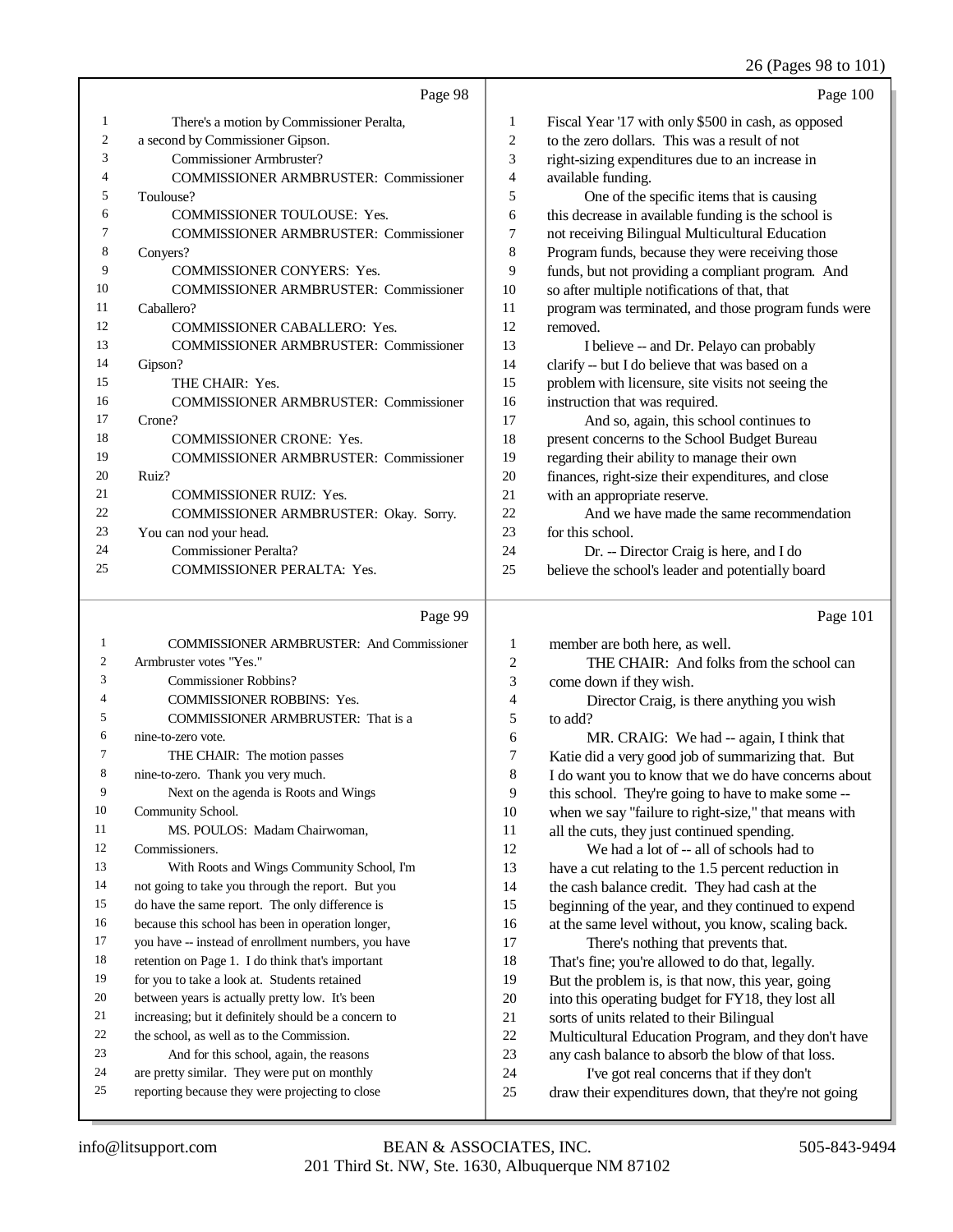27 (Pages 102 to 105)

|              |                                                      |    | $27 \text{ (1456)} 102 \text{ to } 102$             |
|--------------|------------------------------------------------------|----|-----------------------------------------------------|
|              | Page 102                                             |    | Page 104                                            |
| $\mathbf{1}$ | to be in a situation where they'll be able to close  | 1  | THE CHAIR: You've got a whopping \$500.             |
| $\sqrt{2}$   | the operational fund in the black.                   | 2  | MR. RANDY GREEN: Our business manager               |
| 3            | That's some wonky talk; but it basically             | 3  | unfortunately thought we wouldn't be up till about  |
| 4            | means that they don't have as much money coming in,  | 4  | 1:00; so she's the one that could certainly explain |
| 5            | and they don't have money in the bank account to     | 5  | this better than me. I came on board about five     |
| 6            | help them out, cushion that blow.                    | 6  | days before school started; so                      |
| 7            | I talked to the previous head                        | 7  | THE CHAIR: Let me just ask. You ended               |
| $\,$ 8 $\,$  | administrator at our Technical Operating Budget      | 8  | the school year with 104. What's your current       |
| 9            | Review process. She indicated that she was aware.    | 9  | enrollment?                                         |
| 10           | I believe that Licensed School Business Officials    | 10 | MR. RANDY GREEN: We're at 50.                       |
| 11           | should be aware of this, as well. I can't remember   | 11 | MR. STEPHEN ABT: We're only chartered for           |
| 12           | if we've had turnover in that area, too.             | 12 | 50.                                                 |
| 13           | I've been trying to get up to a governing            | 13 | THE CHAIR: At the end of school's report,           |
| 14           | council meeting. And I have to apologize this is     | 14 | the school had 100 -- I'm sorry, that's my fault. I |
| 15           | the venue by which we had to have that conversation. | 15 | turned the wrong page. I'm looking at the --        |
| 16           | It has not worked out to be able to get up there and | 16 | MR. STEPHEN ABT: We would not be having             |
| 17           | address them about these concerns, as well.          | 17 | this meeting if that were the case.                 |
| 18           | Yeah. They've lost -- and it's a pretty              | 18 | THE CHAIR: Where is Roots and Wings? And            |
| 19           | hefty percentage amount of this small school's       | 19 | it says the school is authorized -- the             |
| 20           | budget when they lost that bilingual program. So     | 20 | end-of-the-year S.T.A.R.S. report, the school had   |
| 21           | that's my concern.                                   | 21 | 104 students enrolled.                              |
| 22           | THE CHAIR: Thank you.                                | 22 | COMMISSIONER ROBBINS: Unh-unh. Unh-unh.             |
| 23           | Good morning. And once again, I'll ask               | 23 | COMMISSIONER CRONE: It says 50.                     |
| 24           | you to identify yourself for the record.             | 24 | COMMISSIONER ROBBINS: You have to go back           |
| 25           | MR. RANDY GREEN: Okay. Madam                         | 25 | about five pages.                                   |
|              |                                                      |    |                                                     |
|              | Page 103                                             |    | Page 105                                            |
| 1            | Commissioner, my name is Randy Green, and I'm the    | 1  | THE CHAIR: Oh, got you. I'm sorry.                  |
| 2            | Director at Roots and Wings. I would like to point   | 2  | That's my fault. I keep looking at -- all right.    |
| 3            | out that we are an "A-rated" school. So we are       | 3  | So you had -- what's your current                   |
| 4            | doing some things right there.                       | 4  | enrollment?                                         |
| 5            | MR. STEPHEN ABT: My name is Stephen Abt,             | 5  | MR. RANDY GREEN: Our current enrollment             |
| 6            | and I'm a member of the governing council.           | 6  | right now is 48; we were at 50 on the 80th day.     |

### MR. RANDY GREEN: I do believe we have reduced expenditures. Last year, as I understand it, a number of aides were being paid out of the Reads to Lead grant. And this year, we do have a

primary aide, but she's paid by a Taos Community

 Foundation grant, a local donor-funded grant. We still have 3.3 teachers full-time and one teacher that's on a three-quarter's equivalent. So I think there's a difference between

# projected balance and the actual balance in the

- account. And we just had a meeting with the auditor. And I'm not sure if I'm allowed to talk
- about that at this point, because it is not
- complete. But the indications are that there -- the
- negative balance that was shown was not necessarily
- negative, according to this -- this auditor; so...
- MS. POULOS: We didn't show negative. We
- showed \$500. MR. RANDY GREEN: All right. Okay. Yeah.
- 
- right now is 48; we were at 50 on the 80th day.
- THE CHAIR: At the end of last year.
- 8 MR. RANDY GREEN: Last year, I'm not sure what the enrollment was.
- 
- 10 THE CHAIR: It says in your S.T.A.R.S.
- report, you had 50 at the end of '17.
- MR. RANDY GREEN: Yeah.
- THE CHAIR: Do you know what you
- projected? Does anyone know what you projected?
- 15 MR. RANDY GREEN: We're capped at 50, and
- 16 so we projected 50, I'm sure.
- 17 THE CHAIR: Well, if you projected 50,
- there shouldn't be that loss -- I understand the
- bilingual; but there's a double -- there's a double
- loss, is there not? Wasn't there a growth
- projection loss, as well? Am I wrong?
- MR. RANDY GREEN: I don't think there was.
- We did -- we are struggling to get our lease
- reimbursement back up to where it was. And
- supposedly, everybody's getting the same amount as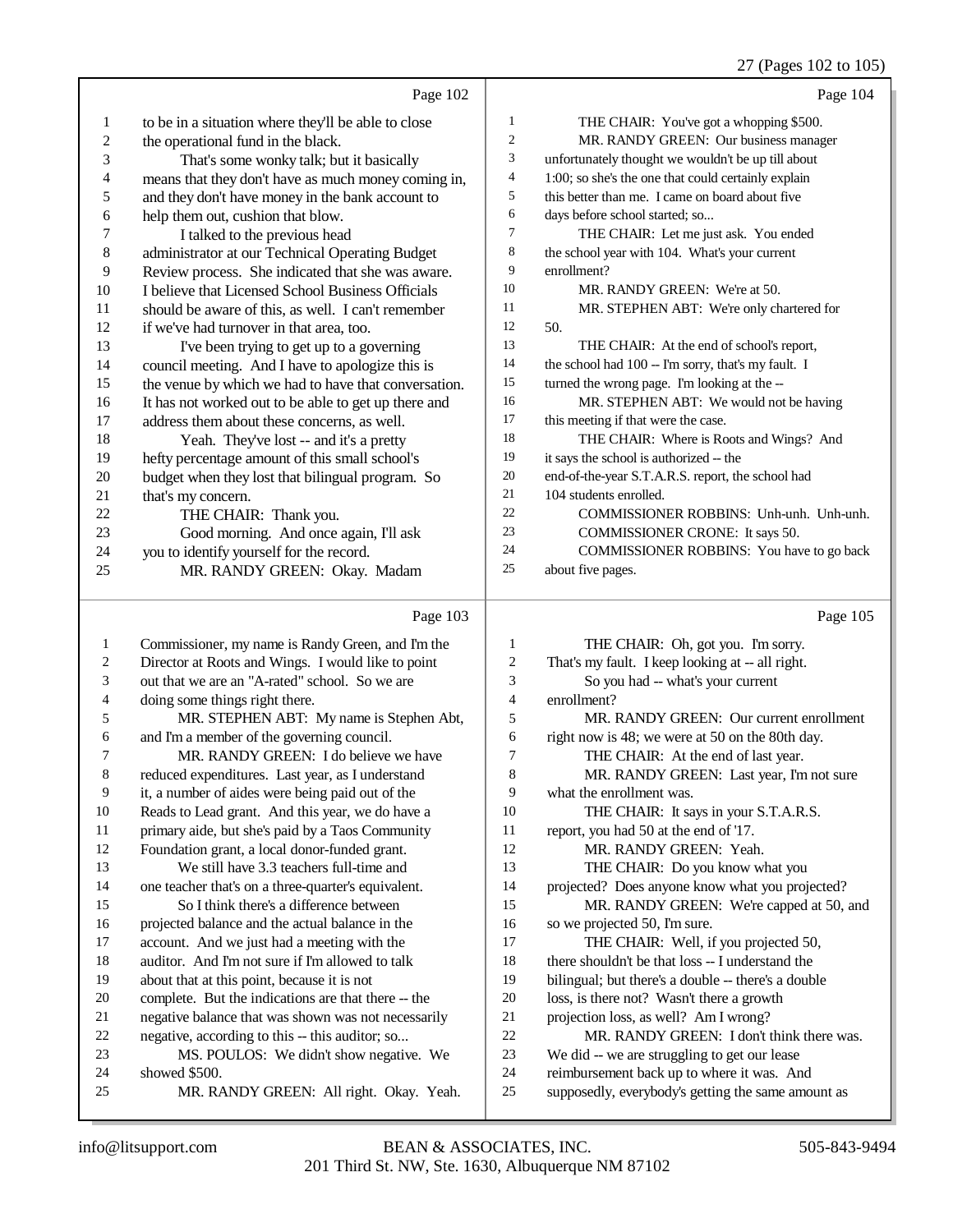## 28 (Pages 106 to 109)

|    | Page 106                                            |    | Page 108                                             |
|----|-----------------------------------------------------|----|------------------------------------------------------|
| 1  | last year; but for some reason, we're getting, I    | 1  | consistent knowledge so that they were aware and can |
| 2  | think, somewhat less than that.                     | 2  | explain to us why this didn't happen. And I guess    |
| 3  | THE CHAIR: It says that there's a loss of           | 3  | that's my frustration.                               |
| 4  | funding because of projected growth.                | 4  | COMMISSIONER ARMBRUSTER: And I would                 |
| 5  | MS. POULOS: You may be on the wrong one.            | 5  | agree with you, Madam Chair. I don't know how this   |
| 6  | Sorry. They're all put together.                    | 6  | works. Usually, people know months in advance that   |
| 7  | THE CHAIR: Yeah. You're right; because              | 7  | they're going to retire or move or whatever.         |
| 8  | Roots and Wings is on the back end of the other     | 8  | Clearly, there are exceptions. And so it's, like,    |
| 9  | letter. So that's where I'm getting confused. So    | 9  | Here's what it was doing. Bang. Now we're            |
| 10 | that letter is not Roots and Wings.                 | 10 | starting -- it's like we're starting a new school.   |
| 11 | I'm looking at -- because Roots and Wings           | 11 | And I find that distressing for me.                  |
| 12 | is on the back side of Sandoval -- of SABE's. So    | 12 | And I have one question about this, too,             |
| 13 | that's where I'm flipping because of that.          | 13 | which is -- because I know this is a very expensive  |
| 14 | COMMISSIONER ARMBRUSTER: And I would like           | 14 | endeavor, that it's an Expeditionary                 |
| 15 | to say that I am equally confused -- I'm just       | 15 | Learning-inspired. So are you paying those           |
| 16 | confused -- to -- Mr. Craig. Maybe you can explain  | 16 | Expeditionary people for your thing? I mean, that's  |
| 17 | this better. So they projected 50; but they         | 17 | your mission? Because I know that you provide        |
| 18 | $didr - and they got 48. And so they -$             | 18 | Project-Based Learning -- I'm reading this --        |
| 19 | MR. RANDY GREEN: No, we had 50.                     | 19 | "learning that is connected to real-life problems    |
| 20 | THE CHAIR: No. They didn't lose funding             | 20 | with real-life solutions."                           |
| 21 | because of a growth over-projection. Their funding  | 21 | But is -- Expeditionary Learning is                  |
| 22 | loss is because of the loss of the funding from the | 22 | different than Project-Based Learning.               |
| 23 | bilingual program.                                  | 23 | MR. STEPHEN ABT: That's correct.                     |
| 24 | COMMISSIONER ARMBRUSTER: Got it. Okay.              | 24 | Expeditionary Learning is a trademark. And we say    |
| 25 | THE CHAIR: And I apologize for the                  | 25 | Expeditionary Learning-inspired, because as their    |
|    |                                                     |    |                                                      |

## Page 107

| 1  | confusion.                                           |
|----|------------------------------------------------------|
| 2  |                                                      |
|    | COMMISSIONER ARMBRUSTER: I got confused.             |
| 3  | THE CHAIR: Okay. Well -- and I don't                 |
| 4  | know whether this is the place for that              |
| 5  | conversation. But I guess my -- my overarching       |
| 6  | question is how come you were anticipating this      |
| 7  | funding because of that program, and you aren't      |
| 8  | carrying out the program? I guess that's my big      |
| 9  | question, is what happened?                          |
| 10 | MR. RANDY GREEN: I -- all my knowledge is            |
| 11 | secondhand here, okay? But as I understand it, the   |
| 12 | WIDA screening was not done correctly last year.     |
| 13 | And I think that had something to do with the loss   |
| 14 | of the bilingual funding.                            |
| 15 | THE CHAIR: And I guess my -- you know --             |
| 16 | and this is -- I'm sure it's equally the Director's  |
| 17 | frustration -- that we -- we are, too often,         |
| 18 | coming -- having schools come before us -- and it's  |
| 19 | not your fault -- with new head administrators.      |
| 20 | And the -- the mantra is, "It wasn't on my           |
| 21 | watch. I don't know."                                |
| 22 | And that's where I have difficulty, that             |
| 23 | there should be, at least through the governance     |
| 24 | council -- if the head administrator is leaving, the |
| 25 | governance council should be able to have that       |
|    |                                                      |

Page 109

| 1              | fees have gone up, we've had to separate from that   |
|----------------|------------------------------------------------------|
| 2              | program. At its inception, it was an Expeditionary   |
| 3              | Learning school. We're now following those           |
| $\overline{4}$ | principles, but doing it without that support.       |
| 5              | THE CHAIR: You have had someone -- and I             |
| 6              | can't remember her name; and she may have served on  |
| 7              | your board, perhaps -- that was licensed as an       |
| 8              | Expeditionary Learning. Because I remember her       |
| 9              | coming when we did contract negotiations. This is a  |
| 10             | question. Is she still involved in the school? And   |
| 11             | I can't identify who she is; so it's --              |
| 12             | MR. STEPHEN ABT: Yes. I'm just not sure              |
| 13             | who you are referring to. It might either have been  |
| 14             | Stephanie Owens or Margaret Bartlett. They're both   |
| 15             | still involved. Margaret Bartlett is one of the      |
| 16             | school founders. Stephanie Owens is a consultant,    |
| 17             | consults to a number of other charter schools in the |
| 18             | state.                                               |
| 19             | To speak something to continuity here as a           |
| 20             | relatively new board member, I hope to provide that. |
| 21             | I was a board member a number of years ago for the   |
| 22             | school as a parent in that school. I then separated  |
| 23             | out when my kids graduated and moved on to other     |
| 24             | schools, and I put my focus on where they were       |
| 25             | getting their education. I'm now back to provide     |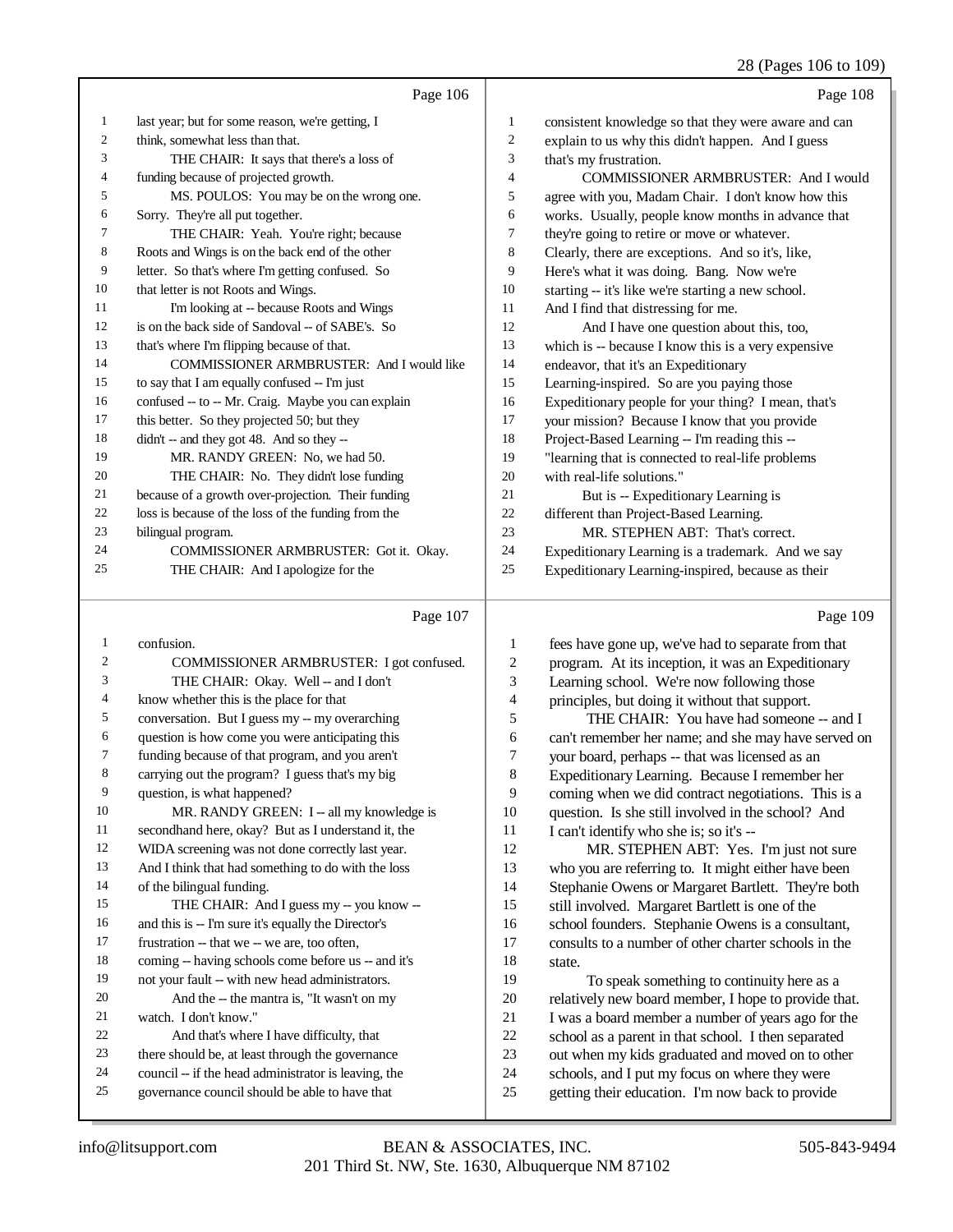### 29 (Pages 110 to 113)

|                          | Page 110                                             |                          | Page 112                                             |
|--------------------------|------------------------------------------------------|--------------------------|------------------------------------------------------|
| $\mathbf{1}$             | public service and expect to be on the board for a   | $\mathbf{1}$             | endorsement. So we're trying to figure out how to    |
| $\overline{c}$           | good long time.                                      | $\sqrt{2}$               | get him involved in that part of the program.        |
| 3                        | As a junior board member during the course           | 3                        | COMMISSIONER CABALLERO: Would that have              |
| $\overline{4}$           | of this year, it was a very difficult decision for   | $\overline{\mathcal{L}}$ | an impact on the -- those type of students coming    |
| 5                        | us to elect to replace our head of school. In a      | 5                        | into the school?                                     |
| 6                        | small school environment, that is a highly           | 6                        | MR. RANDY GREEN: Oh, definitely. But we              |
| $\overline{7}$           | disruptive thing to do to a school culture. And our  | 7                        | just don't have it set up yet. And it's hard to set  |
| $\,$ 8 $\,$              | concern was looking at growth, looking at financial  | 8                        | up without the funding. But we definitely need --    |
| 9                        | constraints, and the reality of what we see on a     | 9                        | have a need for it, as well, along with some other   |
| 10                       | budgetary basis, that this was going to be           | 10                       | things.                                              |
| 11                       | problematic, and that her skill set as building      | 11                       | THE CHAIR: Commissioners, are we ready               |
| 12                       | school culture, team building, had fulfilled its     | 12                       | for a motion?                                        |
| 13                       | mission very well.                                   | 13                       | And I'll do it, just -- all right.                   |
| 14                       | But we did not see certain technical                 | 14                       | I move to require the Roots and Wings                |
| 15                       | requirements in terms of professional development    | 15                       | Community School to take action to remedy the        |
| 16                       | for our staff, being that we did not see the         | 16                       | financial problems identified by the PED School      |
| 17                       | requirements that we needed for reporting. And it    | 17                       | Budget and Finance Analysis Bureau.                  |
| 18                       | came as quite a surprise to us that we lost this     | 18                       | Specifically, the school must create a               |
| 19                       | program, you know, not being involved in the         | 19                       | plan to improve the governing body's ability to      |
| 20                       | day-to-day operations of the school.                 | $20\,$                   | monitor and oversee the school's monthly fiscal      |
| 21                       | As board members, and taking seriously the           | 21                       | reports, which should include specific training on   |
| 22                       | requirement that we allow our managers of the school | 22                       | public school finances, financial requirements, and  |
| 23                       | to lead and not micromanage them, I guess we should  | $23\,$                   | financial reports, specific actions by the finance   |
| 24                       | have had our finger a little bit more closely on the | 24                       | committee and the whole board, and specific targets  |
| 25                       | pulse than what we saw.                              | 25                       | for financial reserves, and submit monthly reporting |
|                          |                                                      |                          |                                                      |
|                          | Page 111                                             |                          | Page 113                                             |
| 1                        | We did take action with this gentleman               | $\mathbf{1}$             | to the PEC, including monthly reports on actions     |
| 2                        | sitting next to me on this. So -- and we have        | $\boldsymbol{2}$         | taken to improve financial management, budget        |
| 3                        | reduced staff to reflect the fact that we no longer  | 3                        | adjustments required to adjust for decreased         |
| $\overline{\mathcal{L}}$ | have this program available, which I do hope we      | $\overline{\mathcal{A}}$ | availability of funds, and updated year and position |
| 5                        | reinstate. I hope that when we meet the technical    | 5                        | forecasts.                                           |
| 6                        | requirements of this program -- there's clearly a    | 6                        | <b>COMMISSIONER PERALTA: Second.</b>                 |
| 7                        | need for it among our students. So we'll be looking  | 7                        | THE CHAIR: There's a second by                       |
| 8                        | at pushing to recover this in the appropriate time   | $\,$ 8 $\,$              | Commissioner Peralta.                                |
| 9                        | frame.                                               | 9                        | Commissioner Armbruster?                             |
| 10                       | THE CHAIR: Okay. And I guess I just have             | 10                       | COMMISSIONER ARMBRUSTER: Are there any               |
| 11                       | one quick question; because I don't have the         | 11                       | abstentions before we vote?                          |
| 12                       | contract in front of me. I'm assuming that this      | 12                       | Seeing none. Commissioner Peralta?                   |

- abstentions before we vote?
- Seeing none, Commissioner Peralta?
- COMMISSIONER PERALTA: Yes.
- COMMISSIONER ARMBRUSTER: Commissioner
- Toulouse?
- 16 COMMISSIONER TOULOUSE: Yes.
- COMMISSIONER ARMBRUSTER: Commissioner
- Robbins?
- COMMISSIONER ROBBINS: Yes.
- COMMISSIONER ARMBRUSTER: Commissioner Crone?
- COMMISSIONER CRONE: Yes.
- COMMISSIONER ARMBRUSTER: Commissioner
- Armbruster votes "Yes."
- Commissioner Conyers.

program back.

18 Commissioner Caballero?<br>19 COMMISSIONER CABA

contract in front of me. I'm assuming that this program was not -- so that that's not an issue. So -- okay. But, yes, since there is a need, I would certainly hope that you can fix this for the sake of the students and be able to bring this

 lost your bilingual education program. And I see 21 that the enrollment is very low with Hispanic<br>22 students. Do you intend to bring back the bili 22 students. Do you intend to bring back the bilingual<br>23 program or  $-$  at some time in the future? program or -- at some time in the future?

24 MR. RANDY GREEN: Yes, we do. We do have<br>25 one teacher on campus that is TESOL -- has TESOL one teacher on campus that is TESOL -- has TESOL

COMMISSIONER CABALLERO: Question. You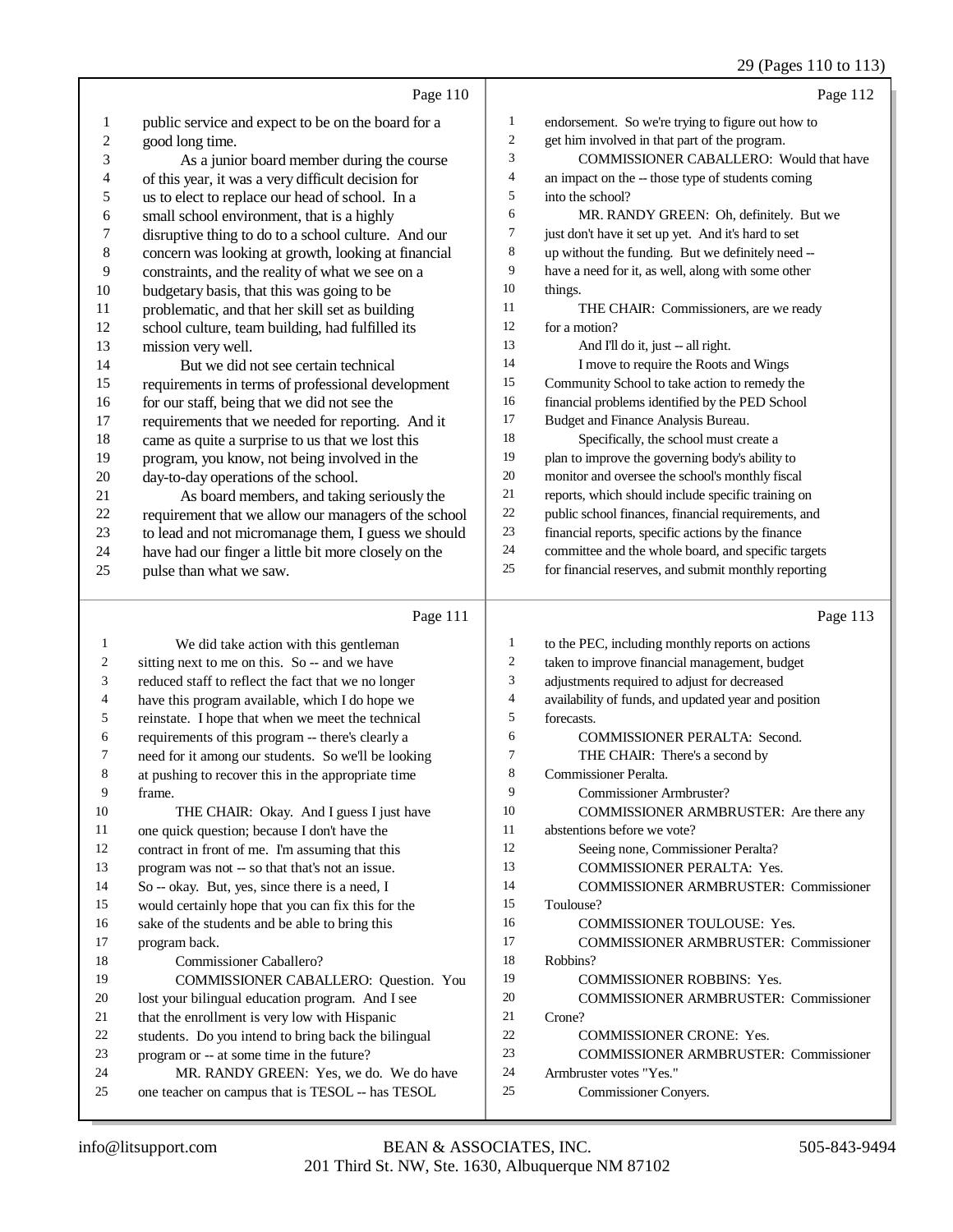30 (Pages 114 to 117)

|    | Page 114                                             |    | Page 116                                             |
|----|------------------------------------------------------|----|------------------------------------------------------|
| 1  | <b>COMMISSIONER CONYERS: Yes.</b>                    | 1  | limited funds caused by projection of students not   |
| 2  | <b>COMMISSIONER ARMBRUSTER: Commissioner</b>         | 2  | materializing, if needed; RIF policy, if needed.     |
| 3  | Caballero?                                           | 3  | So I think there are certainly still these           |
| 4  | <b>COMMISSIONER CABALLERO: Yes.</b>                  | 4  | outstanding concerns, and I did want you to be aware |
| 5  | <b>COMMISSIONER ARMBRUSTER: Commissioner</b>         | 5  | of that.                                             |
| 6  | Ruiz?                                                | 6  | THE CHAIR: Can I just get a                          |
| 7  | <b>COMMISSIONER RUIZ: Yes.</b>                       | 7  | clarification? Did you say Day 40 is not in yet?     |
| 8  | COMMISSIONER ARMBRUSTER: Yes?                        | 8  | MS. POULOS: That's correct. And just to              |
| 9  | <b>COMMISSIONER RUIZ: Yes.</b>                       | 9  | be clear, when we say that, the submissions are      |
| 10 | <b>COMMISSIONER ARMBRUSTER: Commissioner</b>         | 10 | required toward the beginning of October. There is   |
| 11 | Gipson?                                              | 11 | a verification process that takes some time. So      |
| 12 | THE CHAIR: Yes.                                      | 12 | that's why, at this point, we're saying the Day 40   |
| 13 | <b>COMMISSIONER ARMBRUSTER: That's a</b>             | 13 | data has not been reported, because we're at the end |
| 14 | nine-zero vote, and the motion passes.               | 14 | of that verification process. The windows have been  |
| 15 | THE CHAIR: That's nine-zero. Thank you               | 15 | closed, and this school still has outstanding data   |
| 16 | very much for your time.                             | 16 | submission requirements.                             |
| 17 | And, finally, Cariños do Los Niños.                  | 17 | THE CHAIR: I just needed a clarification             |
| 18 | MS. POULOS: Madam Chairwoman and                     | 18 | on that.                                             |
| 19 | Commissioners, we have Cariños De Los Niños that was | 19 | Director Craig?                                      |
| 20 | put on monthly reporting. On Page 1, you see         | 20 | MR. CRAIG: Cariños De Los Niños is                   |
| 21 | student retention. It is very low between the years  | 21 | probably, of the three -- and we don't have          |
| 22 | of 2014 and '15. From the prior year, only           | 22 | Chancellor Jaramillo -- Chancellor Jaramillo is      |
| 23 | 53 percent of the students were retained. '16-'17,   | 23 | here. I'll give him an opportunity to speak. They    |
| 24 | only 57 percent of the students were retained.       | 24 | had a lot of troubles, and we discussed it during    |
| 25 | We were unable to provide you information            | 25 | the FY18 budget regarding the same situation, in     |
|    |                                                      |    |                                                      |

# Page 115 |

|                | Page 115                                             |                | Page 117                                             |
|----------------|------------------------------------------------------|----------------|------------------------------------------------------|
| 1              | for this year, because the school has not submitted  | 1              | which expenditures were not decreased as part of the |
| $\mathfrak{2}$ | all of its 40th-day reporting requirement, which is  | $\overline{c}$ | projection.                                          |
| 3              | a concern to us. That information is not explicitly  | 3              | Now remember, when I say that,                       |
| 4              | included in here, because we're trying to get more   | 4              | expenditures, remember last year in FY17, we had a   |
| 5              | clarity on what is missing; but they have not        | 5              | 1.5 percent reduction in the cash balance credit.    |
| 6              | completed the required 40th-day reporting. And so    | 6              | Most of my school districts and school districts     |
| 7              | we were not able to get that information.            | 7              | submitted decreased BARs related to that, and they   |
| 8              | You will see in their letter that they               | 8              | did not continue to spend at the same level. Those   |
| 9              | were placed on monthly reporting in March last year, | 9              | that didn't are in a little bit of a problem right   |
| 10             | and they remain on monthly reporting. And the        | 10             | now. Cariños De Los Niños continued to spend.        |
| 11             | reason that they were placed on that was they were   | 11             | It's important to understand that 80 or              |
| 12             | actually looking at coming in with a negative        | 12             | 90 percent of a school district's expenditures are   |
| 13             | balance. And this was as a result of membership      | 13             | related to faculty.                                  |
| 14             | projections not materializing.                       | 14             | When you have reductions, particularly               |
| 15             | My understanding is that they are again              | 15             | some small districts or small entities, we're        |
| 16             | facing that exact same circumstance this year, with  | 16             | talking about people. It doesn't surprise me to see  |
| 17             | projections not materializing and cash flows being   | 17             | on their agenda that they're talking about Reduction |
| 18             | impacted. And so I believe that's why they continue  | 18             | In Force, if necessary. When we have reductions,     |
| 19             | to be on monthly reporting.                          | 19             | we're talking about people's salaries or people's    |
| 20             | I did also include for you their agenda              | 20             | ability to be able to continue teaching in a school. |
| 21             | from their meeting yesterday. That was input for     | 21             | Be it that being said, they were                     |
| 22             | you to show that the board was meeting on a couple   | 22             | projecting, at the time that we developed our FY     |
| 23             | of items of an approval of a budget reduction plan   | 23             | operating budget, negative cash balances. You're     |
| 24             | due to limited funds caused by projections of        | 24             | not allowed to do that. You're not allowed to just   |
| 25             | students not materializing, reorganization due to    | 25             | defer the tough decisions. So at that point in       |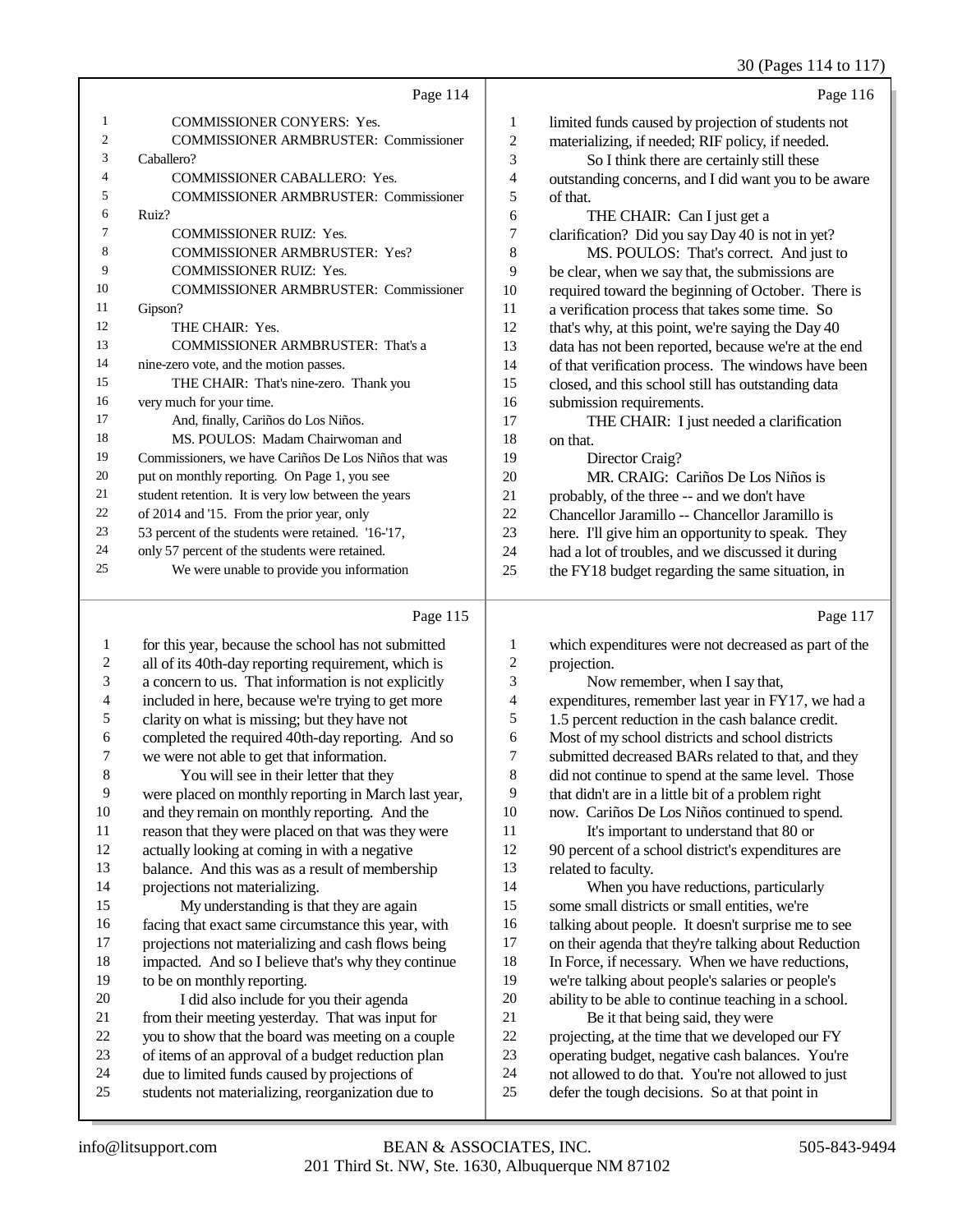31 (Pages 118 to 121)

|                |                                                                                                  |              | $31 \text{ (1 gcs 110)} \text{ (121)}$                                                         |
|----------------|--------------------------------------------------------------------------------------------------|--------------|------------------------------------------------------------------------------------------------|
|                | Page 118                                                                                         |              | Page 120                                                                                       |
| 1              | time, we placed them on monthly reporting to ensure                                              | 1            | their 80th day last year.                                                                      |
| $\overline{c}$ | that didn't continue.                                                                            | 2            | So we went ahead, and they chose to base                                                       |
| 3              | We -- a lot of that is because people                                                            | 3            | their staffing patterns on 112 students, assuming                                              |
| 4              | again -- all of these are kind of intertwined;                                                   | 4            | that at least it would be that many by the 40th day.                                           |
| 5              | right? You have the membership projections that                                                  | 5            | It turned out there was a decrease in students. The                                            |
| 6              | gives you all of the money upfront. And then you                                                 | 6            | students went from 112 down to 90--- no-- to 103,                                              |
| 7              | encumber that in faculty.                                                                        | 7            | and which is equivalent to approximately \$72,000 in                                           |
| 8              | And then when that's compounded by                                                               | 8            | reduction of what we were hoping for, of additional                                            |
| 9              | solvency reductions midyear, and you have to claw                                                | 9            | revenue.                                                                                       |
| 10             | back money you don't have, it creates a financial                                                | 10           | So what -- that has brought us to having                                                       |
| 11             | situation that is compounding in its "negativeness,"                                             | 11           | to do this reduction in staffing. There has been                                               |
| 12             | if that's a word.                                                                                | 12           | natural attrition in staffing from the beginning of                                            |
| 13             | So we had to set up a situation in which                                                         | 13           | the year; so right now, where it stands is if there                                            |
| 14             | we could monitor them on a more timely basis than                                                | 14           | was any way to make this happen -- which I don't see                                           |
| 15             | quarterly, which is monthly reporting, so that we                                                | 15           | if that's going to be possible. But if there was,                                              |
| 16             | can determine how that school's finances are going.                                              | 16           | there would have to be another teacher added and a                                             |
| 17             | Chancellor Jaramillo and I have had many                                                         | 17           | food service coordinator added.                                                                |
| 18             | communications about their finances. He's well                                                   | 18           | THE CHAIR: Would have to be added if you                                                       |
| 19             | aware that I'm very concerned about this school.                                                 | 19           | did end up going to the 112?                                                                   |
| 20             | Thank you. And I stand for questions.                                                            | 20           | MS. CORINNE TELLER: Yes. I'm sorry.                                                            |
| 21             | THE CHAIR: Thank you. And I know we have                                                         | $21\,$       | From now, if the school continues through the end of                                           |
| 22             | people here from Cariños; so you may come down, if                                               | 22           | the year.                                                                                      |
| 23             | you wish to speak.                                                                               | 23           | THE CHAIR: Oh. You will have to add,                                                           |
| 24             | MR. VERNON JARAMILLO: Thank you.                                                                 | 24           |                                                                                                |
| 25             | COMMISSIONER ARMBRUSTER: You're certainly                                                        | 25           | regardless.<br>MS. CORINNE TELLER: Yes, to accommodate                                         |
|                |                                                                                                  |              |                                                                                                |
|                |                                                                                                  |              |                                                                                                |
|                | Page 119                                                                                         |              | Page 121                                                                                       |
|                |                                                                                                  |              |                                                                                                |
| $\mathbf{1}$   | welcome to pull additional chairs over there, if you                                             | 1            | the number of students in the classes.                                                         |
| 2              | wish, from the table here.                                                                       | 2            | THE CHAIR: The current number.                                                                 |
| 3              | MR. VERNON JARAMILLO: Good morning,                                                              | 3            | MS. CORINNE TELLER: Yes.                                                                       |
| 4              | Madam Chair, and members of the Commission.                                                      | 4            | THE CHAIR: Okay. I think I'm confused.                                                         |
| 5              | THE CHAIR: Good morning.                                                                         | 5            | So you're currently short a faculty member and a                                               |
| 6              | MR. VERNON JARAMILLO: We're here to                                                              | 6            | food service person.                                                                           |
| 7              | answer any questions that the Commission might have                                              | 7            | MS. CORINNE TELLER: Yes.                                                                       |
| 8              | related to our finances.                                                                         | 8            | THE CHAIR: Which, from what I'm                                                                |
| 9              | Mr. David Craig is being very supportive                                                         | 9            | gathering, there's no money in the budget for that.                                            |
| 10             | and very honest with us, as well. It's a sad day                                                 | 10           | MS. CORINNE TELLER: Right. That's why                                                          |
| 11             | for us, as well, because we wanted to do better, and                                             | 11           | I'm saying I think -- I don't see how that can                                                 |
| 12             | we're struggling.                                                                                | 12           | happen. That's where the school stands, if they                                                |
| 13             | But our presentation is as follows: I'll                                                         | 13           | were able to move forward.                                                                     |
| 14             | have our new Business Manager -- I'll defer to her                                               | 14           | The reason why there's some --                                                                 |
| 15             | to do the presentation, for clarity.                                                             | 15           | THE CHAIR: Well, I'm confused by the                                                           |
| 16             | THE CHAIR: Okay. Thank you. And I'll                                                             | 16           | phrase, "if they were to move forward." You know,                                              |
| 17             | remind you to please identify yourself for the                                                   | 17           | I'm -- I'm confused by that phrase being used;                                                 |
| 18             | record.                                                                                          | 18           | because it -- so my question is if you can't make                                              |
| 19             | FROM THE FLOOR: Okay. Corinne Teller.                                                            | 19           | that -- if you can't make that staffing happen, what                                           |
| 20             | I'm the Business Manager as of June. Nice to meet                                                | 20           | are you saying you think is going to happen?                                                   |
| 21             | you, Madam Chair and Commissioners.                                                              | 21           | Because I'm getting -- I'm -- I apologize                                                      |
| 22             | So when I came on board, the school was                                                          | $22\,$       | if I'm confused, but I'm confused by this                                                      |
| 23             | projecting to have at least 112 students as of the                                               | 23           | conversation at this moment in time.                                                           |
| 24<br>25       | first day of school. The budget was made with<br>assuming 103 students, based on their 120th and | 24<br>$25\,$ | MS. CORINNE TELLER: Well, if I may, this<br>conversation about the staffing reduction patterns |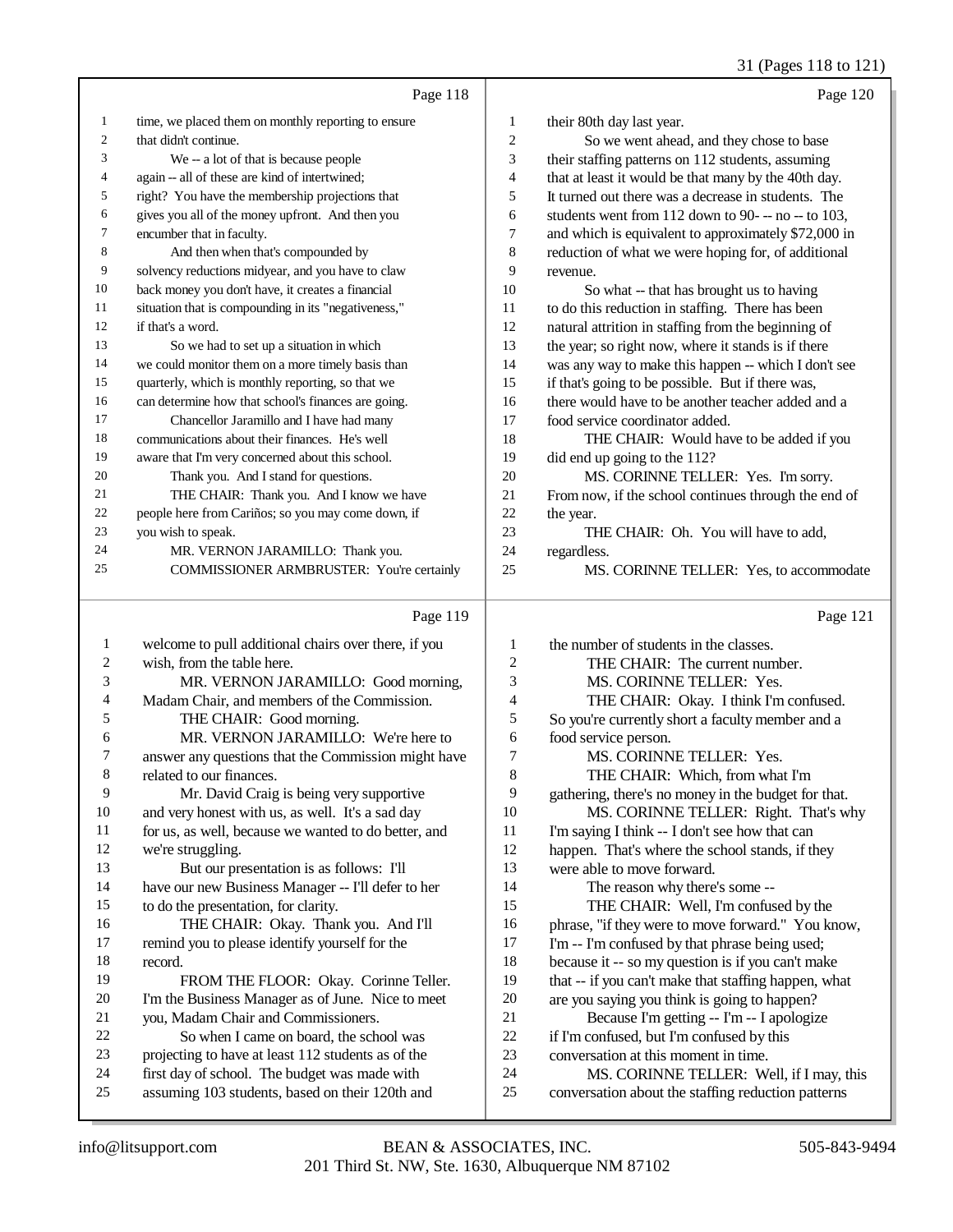## 32 (Pages 122 to 125)

|    | Page 122                                             |                | Page 124                                             |
|----|------------------------------------------------------|----------------|------------------------------------------------------|
| 1  | just started, like you saw, on the board minutes     | 1              | COMMISSIONER CABALLERO: Yes. I will make             |
| 2  | from yesterday. So we've been having conversation    | $\overline{2}$ | the motion moving to require that Cariños De Los     |
| 3  | with finance committee members, Mr. Jaramillo, on    | 3              | Niños take action to remedy the financial problems   |
| 4  | potential ways to be able to make up that deficit.   | $\overline{4}$ | identified by PED's School Budget and Finance        |
| 5  | As it stands right now, I don't see how              | 5              | Analysis Bureau.                                     |
| 6  | it's going to happen. But I -- since the decision    | 6              | Specifically, the school must create a               |
| 7  | has not been made official by the board, I didn't    | 7              | plan to improve the governing body's ability to      |
| 8  | want -- I'm hesitant to say the school is closing,   | 8              | monitor and oversee the school's monthly fiscal      |
| 9  | because it hasn't been voted on.                     | 9              | reporting, which should include specific training on |
| 10 | There's another thing that --                        | 10             | public school finances, financial requirements and   |
| 11 | THE CHAIR: Okay. I don't know whether we             | 11             | financial reports, specific actions by the financial |
| 12 | want to proceed with this conversation. I'm not --   | 12             | committee and the whole board, and specific targets  |
| 13 | you know. I think we're entering an area that maybe  | 13             | for financial reserves; also, develop a plan to      |
| 14 | we don't want to have this conversation right now.   | 14             | better estimate school enrollment using best         |
| 15 | <b>COMMISSIONER CABALLERO: Madam Chair?</b>          | 15             | practices from other schools, which should include   |
| 16 | The -- what's before us is the finance portion of    | 16             | visiting the schools' enrollment processes,          |
| 17 | it. I think we need to proceed on the finance        | 17             | communications and recruitment strategies, and       |
| 18 | portion. I see the proposed motion, which is a very  | 18             | submit monthly reporting to PEC, including monthly   |
| 19 | rigorous type, forcing the issue and the planning.   | 19             | reports on student enrollment, including updates on  |
| 20 | I think we need to move forward.                     | 20             | the number of withdrawals, enrollments, action taken |
| 21 | So once they get into what we propose,               | 21             | to improving financial management, budget            |
| 22 | they'll probably have to -- they will be enlightened | 22             | adjustments required to adjust for growth that has   |
| 23 | on how -- whether they can continue or not continue. | 23             | not materialized, or repayments for prior year       |
| 24 | THE CHAIR: Right. My caution was for the             | 24             | repayments, and updated year-end position forecasts. |
| 25 | school --                                            | 25             | THE CHAIR: I'll second.                              |
|    |                                                      |                |                                                      |
|    | Page 123                                             |                | Page 125                                             |

### Page 123 |

| 1  | <b>COMMISSIONER CABALLERO: Yes, I know.</b>          | 1  | There's a motion by                                  |
|----|------------------------------------------------------|----|------------------------------------------------------|
| 2  | THE CHAIR: -- to have this conversation              | 2  | Commissioner Caballero, second by Commissioner       |
| 3  | at this moment in time. I know where we need to go;  | 3  | Gipson.                                              |
| 4  | but I really didn't want -- I don't think the school | 4  | Commissioner -- is there any discussion?             |
| 5  | wants to have that conversation with us right now, I | 5  | COMMISSIONER ARMBRUSTER: I just -- I can             |
| 6  | think.                                               | 6  | support this motion. But I have a concern because    |
| 7  | MR. VERNON JARAMILLO: You're right.                  | 7  | the other two schools with the same general concern  |
| 8  | THE CHAIR: I think you should have legal             | 8  | were at -- they were an "A" school and a "B" school. |
| 9  | counsel with you here if you're going to engage in   | 9  | And this is a school that has an "F" on their report |
| 10 | this conversation with us. I would -- and I'm not    | 10 | card for the last two years. And I'm just thinking   |
| 11 | giving you legal advice; but that would be -- I      | 11 | maybe we need to look at that later. But we can go   |
| 12 | would just caution you on that.                      | 12 | on with this one.                                    |
| 13 | But I think we'll just -- for us, we're              | 13 | THE CHAIR: That has nothing to do the                |
| 14 | going to moving forward on the motion. And we'll     | 14 | financial reporting.                                 |
| 15 | leave it at that at this moment in time. And you     | 15 | <b>COMMISSIONER ARMBRUSTER: I know it</b>            |
| 16 | can continue whatever legal conversations you have   | 16 | doesn't. Just to talk about the schools.             |
| 17 | to have and any conversations you have to have with  | 17 | Okay. Are there any abstentions?                     |
| 18 | Director Craig-                                      | 18 | No?                                                  |
| 19 | MR. VERNON JARAMILLO: Okay.                          | 19 | <b>Commissioner Ruiz?</b>                            |
| 20 | THE CHAIR: -- around that.                           | 20 | <b>COMMISSIONER RUIZ: Yes.</b>                       |
| 21 | MS. CORINNE TELLER: Thank you.                       | 21 | COMMISSIONER ARMBRUSTER: That's a "Yes"              |
| 22 | MR. VERNON JARAMILLO: Madam Chair, I'm               | 22 | vote.                                                |
| 23 | remiss in introducing Dr. Cata, our Board president, | 23 | <b>Commissioner Conyers?</b>                         |
| 24 | and Bernice Life.                                    | 24 | <b>COMMISSIONER CONYERS: Yes.</b>                    |
| 25 | THE CHAIR: Are we ready for a motion?                | 25 | <b>COMMISSIONER ARMBRUSTER: Commissioner</b>         |
|    |                                                      |    |                                                      |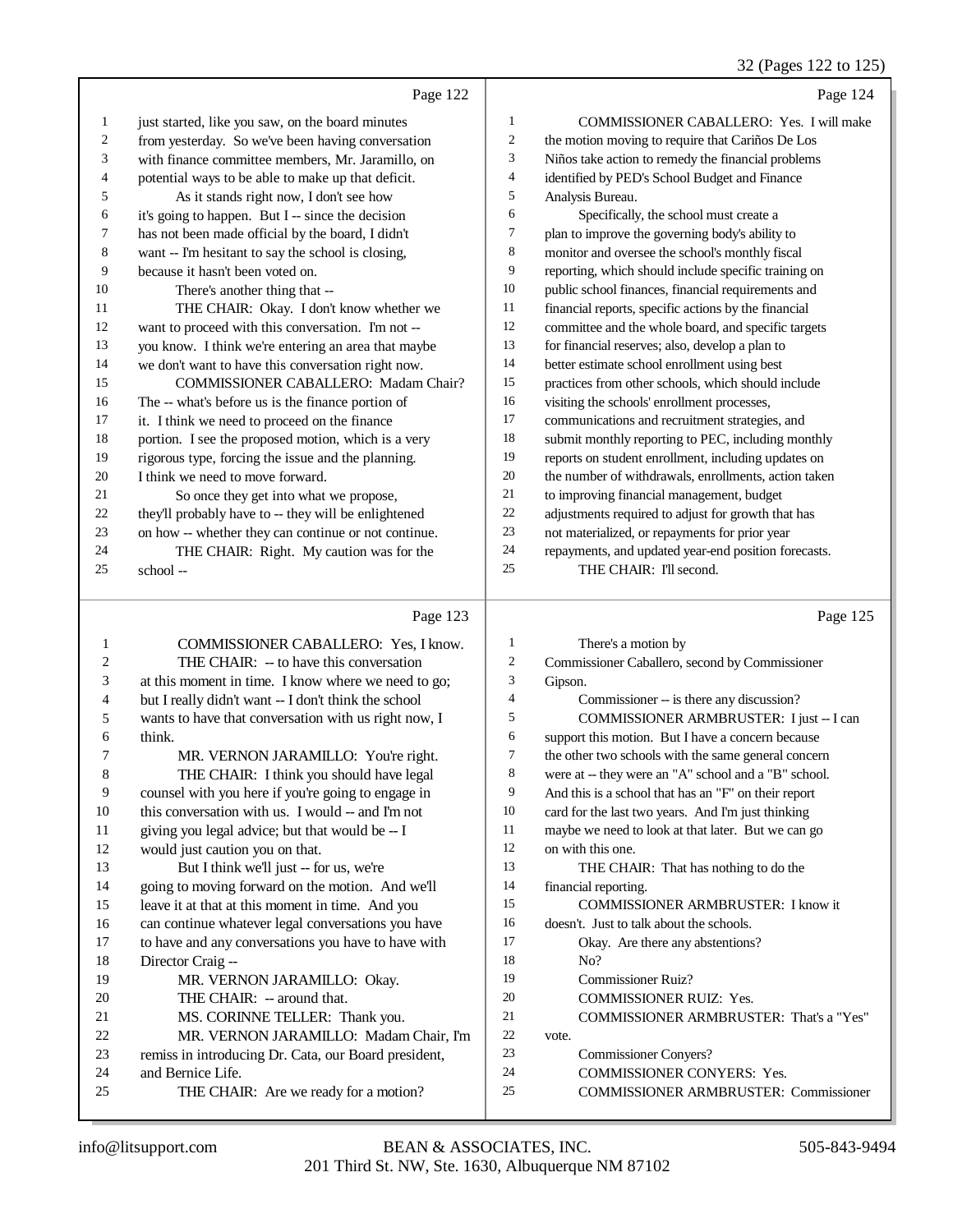### 33 (Pages 126 to 129)

|    | Page 126                                     |                | Page 128                                             |
|----|----------------------------------------------|----------------|------------------------------------------------------|
| 1  | Toulouse?                                    | 1              | schools are bringing to us.                          |
| 2  | <b>COMMISSIONER TOULOUSE: Yes.</b>           | $\overline{c}$ | So I think we will have a very good idea             |
| 3  | <b>COMMISSIONER ARMBRUSTER: Commissioner</b> | 3              | of what the performance framework will look like for |
| 4  | Crone?                                       | 4              | the December Charter Coalition Conference.           |
| 5  | <b>COMMISSIONER CRONE: Yes.</b>              | 5              | We worked on numbers yesterday; so that's            |
| 6  | <b>COMMISSIONER ARMBRUSTER: Commissioner</b> | 6              | fairly well worked out. And that's the proposal      |
| 7  | Caballero?                                   | 7              | that will be available to the schools at that        |
| 8  | <b>COMMISSIONER CABALLERO: Yes.</b>          | 8              | December conference.                                 |
| 9  | <b>COMMISSIONER ARMBRUSTER: Commissioner</b> | 9              | And there will be feedback from the                  |
| 10 | Peralta?                                     | 10             | schools during that time period. That feedback will  |
| 11 | <b>COMMISSIONER PERALTA: Yes.</b>            | 11             | be taken into consideration, and any possible        |
| 12 | <b>COMMISSIONER ARMBRUSTER: Commissioner</b> | 12             | adjustments that need to be made, hopefully, we can  |
| 13 | Armbruster votes "Yes."                      | 13             | make in January in a briefer work session dealing    |
| 14 | <b>Commissioner Robbins?</b>                 | 14             | with the performance framework.                      |
| 15 | <b>COMMISSIONER ROBBINS: Yes.</b>            | 15             | Public Impact won't be coming back in with           |
| 16 | <b>COMMISSIONER ARMBRUSTER: Commissioner</b> | 16             | us. They will be available for phone calls and       |
| 17 | Gipson?                                      | 17             | phone conferencing, if need be, if there seems to    |
| 18 | THE CHAIR: Yes.                              | 18             | be, after the December conference, that there's some |
| 19 | <b>COMMISSIONER ARMBRUSTER: That was a</b>   | 19             | significant change. But I really don't anticipate    |
| 20 | nine-to-zero vote. It passes.                | 20             | that, because the preliminary feedback has been      |
| 21 | THE CHAIR: The motion passes nine-zero.      | 21             | reasonably positive.                                 |
| 22 | Thank you very much for your time.           | 22             | I think the -- most of the concerns that             |
| 23 | Commissioners, can we take a short break?    | 23             | were out there were out there not about the          |
| 24 | (Recess taken, 11:45 a.m. to 12:00 p.m.)     | 24             | specifics in terms of the numbers, were out there    |
| 25 | THE CHAIR: Okay. We are moving on. And       | 25             | about the rollout more than anything else. So I      |
|    |                                              |                |                                                      |

### Page 127

 we are on Item No. 9, which is discussion and possible action on the rollout of the performance framework. So those that were at the work session yesterday, I thank you and appreciate all the time and the hard work and the -- the numbers work that we had to do. And we learned that we don't add, most of us, quickly, on our feet, and that many of us talk at one time at a work session. So we were chastised. COMMISSIONER CABALLERO: Repeatedly. COMMISSIONER ARMBRUSTER: But she was a really, really nice person, and we thank you. And we said that. 15 THE CHAIR: But we -- yes, we tried her patience yesterday; so that's -- and that's what happens, unfortunately, when we don't follow Cindy's direction and sit up here, and we sit down there, you know. It's a little too casual for us. So we're looking at some of the possibilities with a timeline for rolling out the performance framework. But I'd also like to interject into the conversation some possible ways that the performance framework might be used going forward when we're looking at some proposals that think we can address those, so that I'm hoping that there doesn't have to be any real dig-in, additional conversation about the frameworks, that we've got the body of it, outside of the financial and the operational; but the academic should be fairly well completed. And I think we're -- we're -- I know we're in a really good place with that. So that I'm hoping that in, ideally, January, but if not, February, that we would be able to vote on it. But if it appears that there doesn't have to be a lot of tweaking to it, we should be able to, like I said, do it quickly in a January work session and have it on the agenda for that January meeting so that we can vote on it so that the schools that we renew in December and the schools that we've already renewed, we can then move forward in the spring with negotiations with those new performance frameworks. Everyone has seen them, and it's not a surprise to them. So that's my hope -- all right -- with 21 that. In addition, I'd like to put out there for consideration some other possibilities for that performance framework. I would like to put out there that if a school is asking for an amendment

Page 129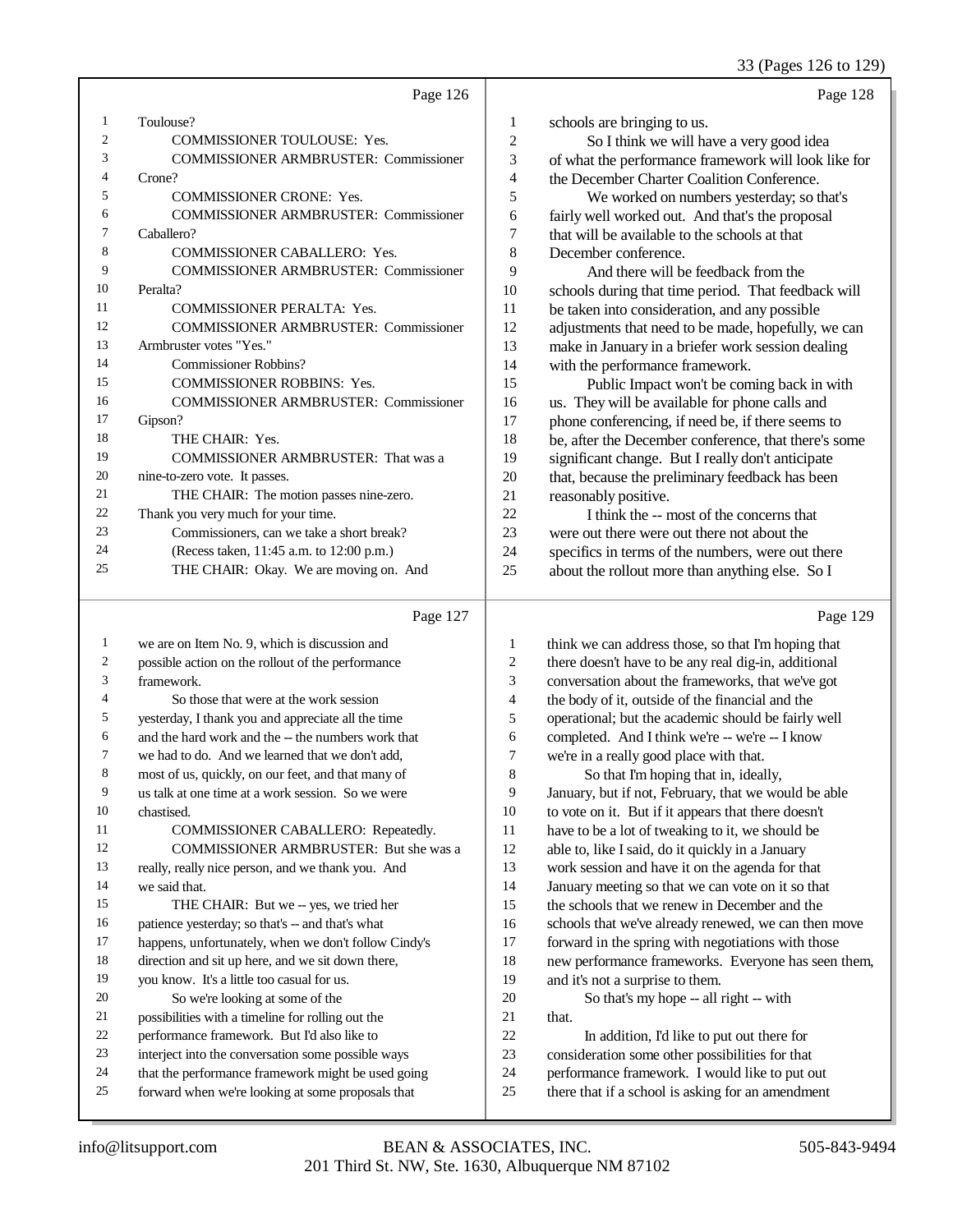|    | Page 130                                             |    | Page 132                                             |
|----|------------------------------------------------------|----|------------------------------------------------------|
| 1  | request to add grades or to expand, that one of the  | 1  | If you have not, I would ask you to give it some     |
| 2  | conditions for that approval would be that they      | 2  | thought to see if you've got any other suggestions   |
| 3  | would go on the new performance framework. I think   | 3  | as to what we might do with this.                    |
| 4  | that would be in their best interests and our best   | 4  | I'm -- I know we have spoken about, and I            |
| 5  | interests, and that that's one idea that -- that I'd | 5  | anticipate that part of that new contract will be an |
| 6  | like to put out there.                               | 6  | expedited renewal; so that I don't -- I would like   |
| 7  | There are some amendment requests that,              | 7  | to be able to explore how schools could adopt the    |
| 8  | you know, I don't think would necessarily fit into   | 8  | new framework and be able to get in the queue for    |
| 9  | making that requirement of them; but I think adding  | 9  | that expedited renewal. As they're coming forward,   |
| 10 | grades, perhaps even, you know, a significant cap    | 10 | that may be a way of getting some additional         |
| 11 | adjustment, would be areas where that would be       | 11 | schools, and it would also help that school with an  |
| 12 | appropriate.                                         | 12 | expedited renewal.                                   |
| 13 | COMMISSIONER CABALLERO: Madam Chair?                 | 13 | So I think we need to look at language               |
| 14 | THE CHAIR: Commissioner Caballero.                   | 14 | that would allow schools to -- because we've never   |
| 15 | COMMISSIONER CABALLERO: I guess the                  | 15 | done something like this before. But I think         |
| 16 | wording will be very important in what you're trying | 16 | it's -- I think it would be beneficial for us to be  |
| 17 | to do to encompass all those possibilities.          | 17 | able to get that clearer information about the       |
| 18 | THE CHAIR: Right.                                    | 18 | schools through the new performance framework, and   |
| 19 | COMMISSIONER CABALLERO: The question that            | 19 | it would certainly help the schools to be able to -- |
| 20 | I have for Madam Chairman is would this condition    | 20 | if they could -- expedite that.                      |
| 21 | work even if we don't roll it out in January and     | 21 | So it's to everyone's benefit to also get            |
| 22 | it's more like several months later? I mean, I       | 22 | this adopted quickly, so that renewal schools are    |
| 23 | would think --                                       | 23 | aware that this is a possibility. So that's another  |
| 24 | THE CHAIR: It would be conditioned on                | 24 | suggestion that I am going to put forward. I know    |
| 25 | whenever we approved it, yes. Yes. So if there was   | 25 | it says, "Possible Action" today; but it's not       |
|    | Page 131                                             |    | Page 133                                             |

|--|--|--|

|              | Page 131                                             |                | Page 133                                             |
|--------------|------------------------------------------------------|----------------|------------------------------------------------------|
| $\mathbf{1}$ | an amendment request in December, obviously, that -- | 1              | something that we need to take action on today,      |
| 2            | or whenever, if the amendment request came prior to  | $\overline{c}$ | because I think we need to clear up the language and |
| 3            | our formally adopting the -- the new performance     | 3              | look at it.                                          |
| 4            | frameworks, it would not -- it could not go into     | 4              | But I'd like Commissioners to think about            |
| 5            | effect, I don't believe.                             | 5              | it, and if you've got any other suggestions, we can  |
| 6            | So -- and you're right. We're going to               | 6              | put it on the agenda in January, and we can look at  |
| 7            | have to be careful and thoughtful with crafting that | 7              | it with the work session that we're briefly going to |
| 8            | language. This is an idea, and we're going to have   | 8              | use for the performance framework, and then          |
| 9            | to decide whether -- it may appear in several        | 9              | hopefully, we'll have formal language for the        |
| 10           | places. It may be part of the body of that           | 10             | January meeting.                                     |
| 11           | amendment request process, so that schools are aware | 11             | Commissioner Armbruster?                             |
| 12           | that if they're making this amendment request, that  | 12             | <b>COMMISSIONER ARMBRUSTER: And that will</b>        |
| 13           | this is -- and it is -- it is approved, that this    | 13             | probably be slightly easier to do when the minutes   |
| 14           | will be a condition of that approval.                | 14             | come out from yesterday's, if she could possibly     |
| 15           | So that we want to make sure that schools            | 15             | even do that, get the minutes out, because some      |
| 16           | are aware -- and we would certainly appreciate the   | 16             | people were unable to come and probably are not      |
| 17           | communications through the Coalition and the Charter | 17             | totally following what you said, I mean, or they     |
| 18           | School Division sending out to schools so that       | 18             | don't have the specifics. Maybe I should say it      |
| 19           | everyone knows what -- you know, what we're planning | 19             | that way. But they will, when those work minutes --  |
| 20           | on doing when we do it so that it's not something    | 20             | THE CHAIR: But I haven't referenced any              |
| 21           | that blindsides a school when they come up and say,  | 21             | of the specific work we did yesterday. I'm           |
| 22           | "Well, we didn't know we were were going to have to  | 22             | referencing just the performance framework as a      |
| 23           | do that."                                            | 23             | whole; so that the consideration is not the          |
| 24           | So that's one of my considerations. I                | 24             | specifics of the performance framework, but how      |
| 25           | don't know if anyone else has given it any thought.  | 25             | we're going to roll out the performance framework    |
|              |                                                      |                |                                                      |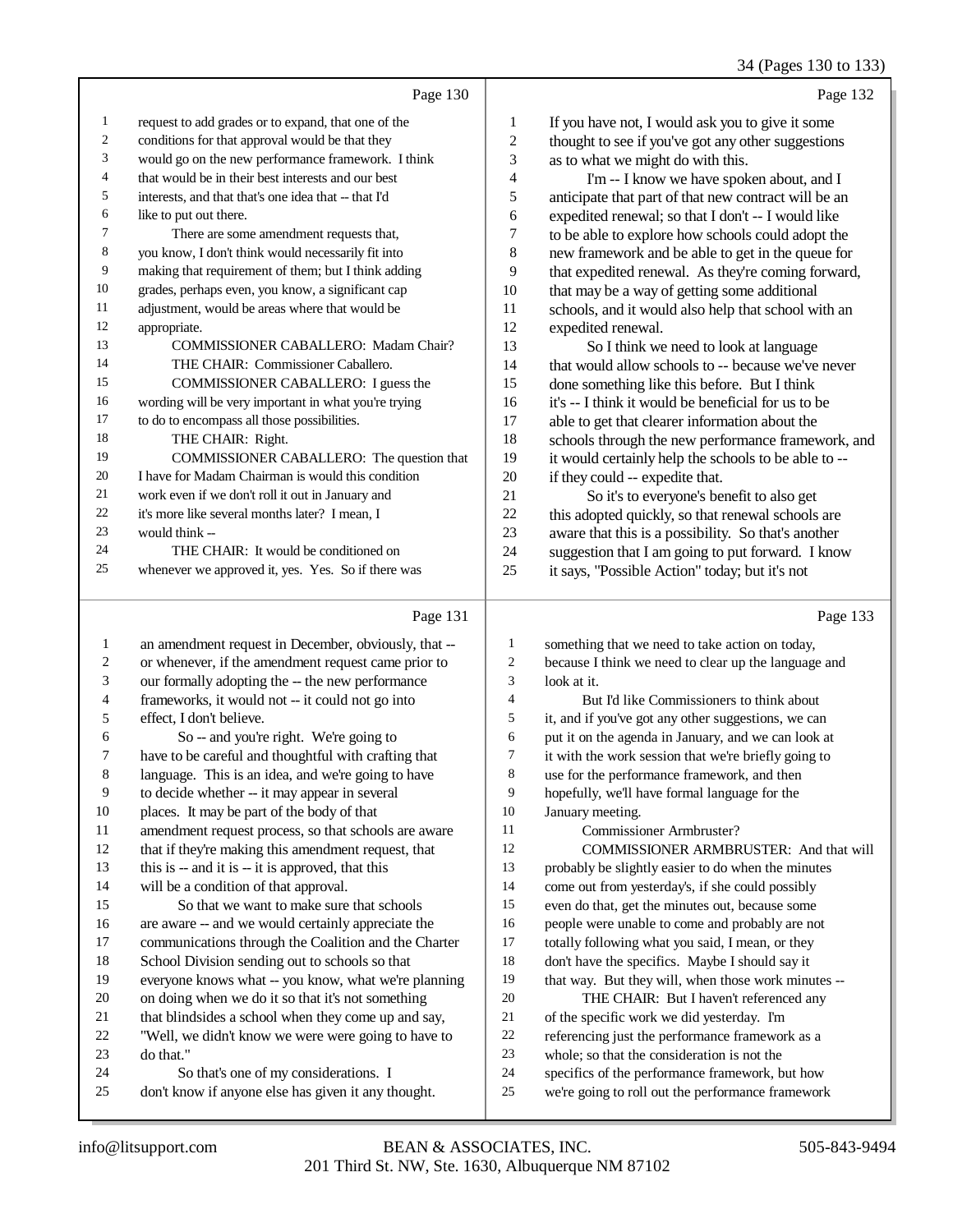35 (Pages 134 to 137)

|                | Page 134                                             |                | Page 136                                             |
|----------------|------------------------------------------------------|----------------|------------------------------------------------------|
| 1              | and how it's going to be used, regardless of the     | 1              | that I would recommend, at least at this point in    |
| $\mathfrak{2}$ | numbers that are in there. But it's the rollout of   | $\overline{c}$ | time, for it to be a Thursday, because we don't know |
| 3              | that performance framework.                          | 3              | how many new applications we will have. So if we     |
| 4              | Okay? No further discussion on that.                 | $\overline{4}$ | needed two days, we can do Thursday-Friday.          |
| 5              | We are now on to Item No. 10, which is the           | 5              | If, later on, we don't have that many                |
| 6              | PEC Meeting Calendar.                                | 6              | applications and we want to move it to a Friday,     |
| 7              | COMMISSIONER PERALTA: Thank you,                     | 7              | that's okay. But at least putting it on Thursday to  |
| $\,$ 8 $\,$    | Madam Chair. And, Commissioners, Item 10 is a        | 8              | begin with gives us that cushion, in case we need    |
| 9              | draft. I believe a lot of dates that you see are     | 9              | two days for -- yes?                                 |
| 10             | somewhat correlated to what we had in this year's    | 10             | MS. POULOS: I'm looking at an electronic             |
| 11             | calendar. There have been some adjustments made      | 11             | calendar. And it's not matching up. August 24th is   |
| 12             | from comments from fellow Commissioners that have    | 12             | a Friday.                                            |
| 13             | e-mailed me.                                         | 13             | MS. FRIEDMAN: For 2018?                              |
| 14             | I've communicated with Director Poulos               | 14             | COMMISSIONER PERALTA: So maybe this is               |
| 15             | about looking at what I had in an initial draft and  | 15             | what Danielle was --                                 |
| 16             | took some of her recommendations into account. And   | 16             | THE CHAIR: What happened was Commissioner            |
| 17             | I've asked Beverly to -- submitted the dates to      | 17             | Johnston -- and it sometimes happens if you look at  |
| 18             | Beverly. I know Ms. Danielle Johnston had some       | 18             | it on a mobile device. They get all jumbled, and     |
| 19             | concerns; but I think we kind of got that ironed     | 19             | you can't figure out what date.                      |
| 20             | out. Right, Beverly?                                 | 20             | She was looking at a mobile device, and              |
| 21             | So if there's anything you want to add,              | 21             | she couldn't figure out what dates, because they     |
| 22             | Beverly, about what we have before us -- there is    | 22             | were -- it was a mess. That's all I can say.         |
| 23             | going to be one date that I will speak to here in    | 23             | COMMISSIONER PERALTA: Is that the only               |
| 24             | just a minute after Beverly has anything to clear up | 24             | month that doesn't match up? Because I see April.    |
| 25             | regarding the calendar.                              | 25             | April looks good.                                    |
|                | D <sub>200</sub> 125                                 |                | $D_{\alpha\alpha\alpha}$ 137                         |

| Page 135                                             |                | Page 137                                             |
|------------------------------------------------------|----------------|------------------------------------------------------|
| MS. FRIEDMAN: Madam Chair, Commissioner              | 1              | MS. POULOS: It goes 19-20. And then it               |
| Peralta, I have no other comments.                   | 2              | jumps from the 20th to the 23rd; so we miss the 21st |
| COMMISSIONER PERALTA: Okay. So I think               | 3              | and 22nd, and repeats the --                         |
| everything with -- I think there was a few           | $\overline{4}$ | COMMISSIONER PERALTA: So the 24th is                 |
| Commissioners that responded to the calendar and     | 5              | good, because it is Friday. But we may want to move  |
| shared some of the concerns. But I believe there's   | 6              | it to the 23rd, based on Commissioner's --           |
| going to be one date -- and I think if we look at    | 7              | THE CHAIR: So we want to make that August            |
| August 24th, which is a Wednesday, that was just     | 8              | 23rd and possibly 24th.                              |
| based on the recommendation to make sure that we had | 9              | COMMISSIONER ARMBRUSTER: And that's a                |
| a meeting so that we should able to flesh out the    | 10             | Thursday-Friday, now?                                |
| September 1st deadline for the new applications;     | 11             | <b>COMMISSIONER RUIZ: Correct.</b>                   |
| right? The new applications.                         | 12             | <b>COMMISSIONER ARMBRUSTER: Okay.</b>                |
| And so I know that that would be a                   | 13             | COMMISSIONER PERALTA: The 23rd being the             |
| conflict for Commissioner Conyers, since he does     | 14             | official date on the calendar; and the 24th would be |
| teach his classes at the college on Wednesdays. So   | 15             | optional.                                            |
| if anybody objects to either the 25th or the 26th,   | 16             | THE CHAIR: As needs be.                              |
| we can move that to either Thursday or Friday.       | 17             | COMMISSIONER ROBBINS: If I could just                |
| COMMISSIONER CABALLERO: Which date again,            | 18             | add, the years on the blackboard up above are off.   |
| $\sin^2$                                             | 19             | THE CHAIR: Are '17.                                  |
| COMMISSIONER PERALTA: August 24th. Take              | 20             | <b>COMMISSIONER ROBBINS:</b> Looks like the          |
| that Wednesday out, and either bring it on a         | 21             | dates are right, except for August. But it looks     |
| Thursday or Friday. And if you want to keep with     | 22             | like the years need to be corrected before we send   |
| the Friday traditional time, I'm good with that, if  | 23             | that out.                                            |
| there's anybody that objects to that.                | 24             | THE CHAIR: I got confused when I was                 |
| THE CHAIR: Well, my only comment would be            | 25             | first looking at that; because it looked like this   |
|                                                      |                |                                                      |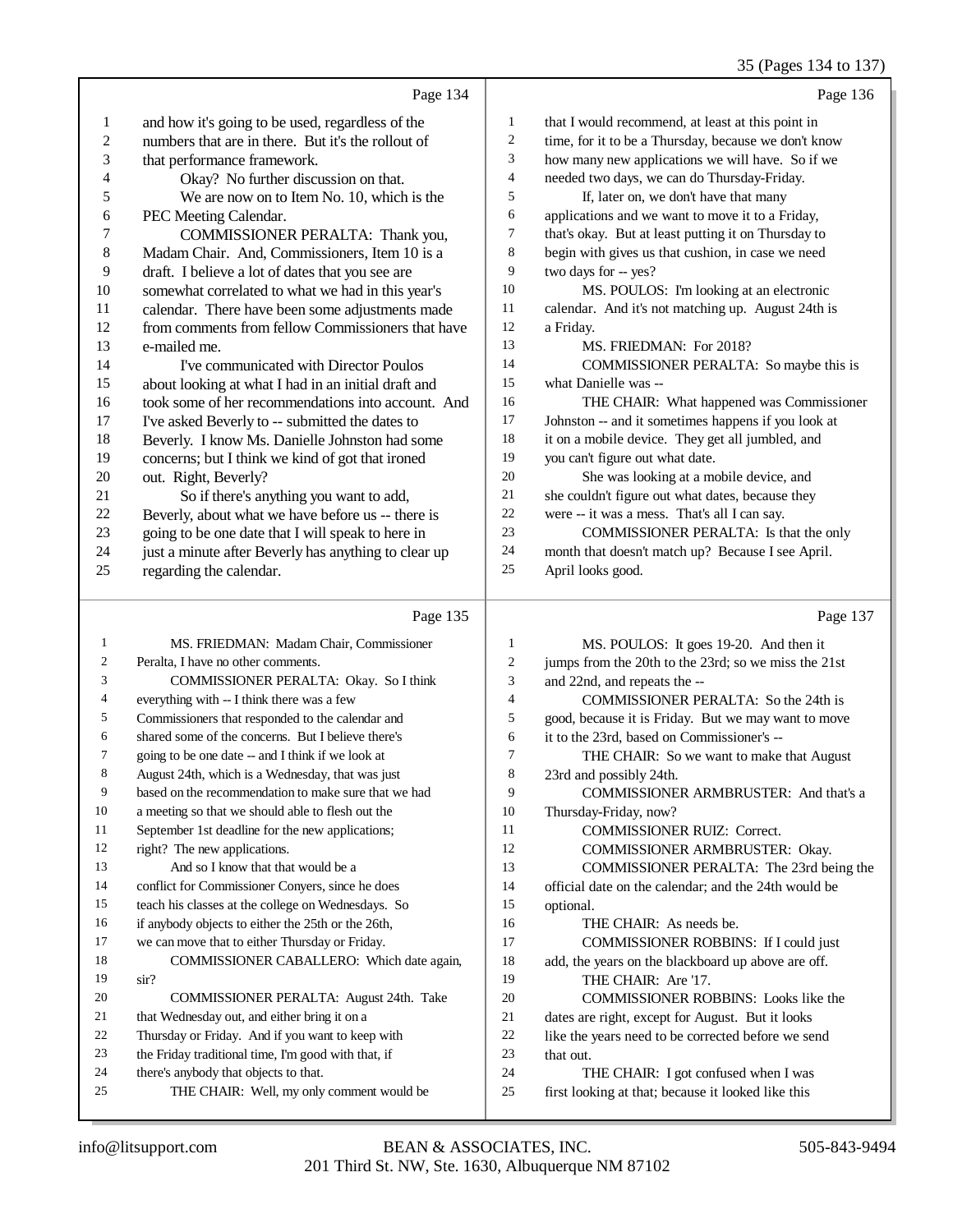36 (Pages 138 to 141)

|                |                                                      |                | 50(100015001011)                                     |
|----------------|------------------------------------------------------|----------------|------------------------------------------------------|
|                | Page 138                                             |                | Page $140$                                           |
| $\mathbf{1}$   | year's in comparison. And then I figured it wasn't.  | $\mathbf{1}$   | THE CHAIR: We've done it in three, yeah.             |
| $\overline{2}$ | We blame everything on electronic glitches.          | 2              | Just be aware that as we get closer to that December |
| 3              | COMMISSIONER PERALTA: Okay. So we could              | 3              | date, there is a possibility we may have to add      |
| 4              | flesh out another draft electronically sometime in   | $\overline{4}$ | Wednesday to that, as we find out whether schools    |
| 5              | the next week or two.                                | 5              | are staying with us or not; because we want to give  |
| 6              | MS. FRIEDMAN: Exactly.                               | 6              | the schools their -- you know, a fair hearing here,  |
| 7              | COMMISSIONER PERALTA: And then I would               | $\tau$         | so that we don't want to feel like we're rushed at   |
| 8              | encourage all Commissioners to look very closely and | 8              | the 12th hour on Friday because we haven't been able |
| 9              | give me a yay-nay. And then that way, December when  | 9              | to get everyone in.                                  |
| 10             | we come back, we have it for --                      | 10             | So that's -- we'll leave that there. But             |
| 11             | THE CHAIR: For vote.                                 | 11             | that's certainly subject to change.                  |
| 12             | COMMISSIONER PERALTA: -- for vote.                   | 12             | MS. POULOS: And, Madam Chairwoman, last              |
| 13             | THE CHAIR: Yes. Just letting                         | 13             | year we did have 15. And we did --                   |
| 14             | Commissioners know that March-April, we'll do        | 14             | THE CHAIR: Three days.                               |
| 15             | negotiations with the schools. But those dates are   | 15             | MS. POULOS: I think we did all five days,            |
| 16             | figured out with the schedule of the schools and     | 16             | didn't we?                                           |
| 17             | things like that, so that they're never hard-copied  | 17             | THE CHAIR: Yeah. We did three days.                  |
| 18             | into this. Because they -- and they often change as  | 18             | Yeah, we did.                                        |
| 19             | we get closer, because someone's not available and   | 19             | MS. FRIEDMAN: Madam Chair, would you like            |
| 20             | things like that. So that's always there.            | 20             | me to always do one day previous to the meeting      |
| 21             | And I'll also add that, if possible --               | 21             | so -- for a work session --                          |
| 22             | because October always seems to be this month where  | 22             | THE CHAIR: For a work session.                       |
| 23             | we're traveling a lot. There's usually -- and the    | 23             | MS. FRIEDMAN: -- to preserve the room?               |
| 24             | NACSA conference is actually in Orlando next year.   | 24             | THE CHAIR: If we do have time in                     |
| 25             | So that could be a good thing or a bad thing.        | 25             | December; because we have, once again, the renewals. |
|                |                                                      |                |                                                      |

## Page 139  $\parallel$

|    | COMMISSIONER ARMBRUSTER: If they're not             | 1              | But if we have time in December, I would like to set |
|----|-----------------------------------------------------|----------------|------------------------------------------------------|
| 2  | in a hurricane.                                     | 2              | a preliminary work session schedule so that we have  |
| 3  | THE CHAIR: It's a day's travel out there,           | 3              | an idea of what we're doing and -- you know, there   |
| 4  | you know. And that's always in October. So that     | $\overline{4}$ | may be times when we won't need it. But at least if  |
| 5  | traditionally, we missed it this year, because we   | 5              | we've got it set, we can always cancel it.           |
| 6  | had the hearing, as well. We have often just not    | 6              | But I'd like to kind of get -- we started            |
| 7  | had a meeting in October. So that's just -- but     | 7              | that last year, actually, with all good intentions.  |
| 8  | we'll leave it there.                               | 8              | And the performance framework kind of just set us    |
| 9  | How many schools do we have up for renewal          | 9              | completely off-track with that. But I'd really like  |
| 10 | for next year?                                      | 10             | to get on a better track with setting up, so that we |
| 11 | MS. POULOS: I can probably pretty quickly           | 11             | can be a little better prepared for the work         |
| 12 | check that out. Give me one second. It is a large   | 12             | sessions.                                            |
| 13 | number.                                             | 13             | <b>COMMISSIONER ARMBRUSTER: Madam Chair?</b>         |
| 14 | THE CHAIR: And that's why I was looking             | 14             | Just my feeling, just, in general, for my            |
| 15 | at that December date.                              | 15             | life, I would prefer that we sort of think about the |
| 16 | MS. POULOS: So next year is 2018; right?            | 16             | 12th. And if we don't need it, that's fine. I can    |
| 17 | Well, actually -- let me do one thing. Let me       | 17             | do something else with my life.                      |
| 18 | remove any that are not PEC; although, do know that | 18             | THE CHAIR: I'm sorry. The 12th?                      |
| 19 | schools could choose to -- but just PEC, there are  | 19             | COMMISSIONER ARMBRUSTER: I'm sorry.                  |
| 20 | 15.                                                 | 20             | December, in anticipation. We may not need it. I     |
| 21 | <b>COMMISSIONER TOULOUSE:</b> We've had that        | 21             | get that. We may only have six, and then we only     |
| 22 | many before.                                        | 22             | need two days. But I like seeing the possibility,    |
| 23 | THE CHAIR: We have. We have. But in two             | 23             | rather than adding it on later when we get it, as    |
| 24 | days, that's a hefty-                               | 24             | well as I like your idea of -- I think to plan a     |
| 25 | COMMISSIONER TOULOUSE: We've still --               | $25\,$         | work session. If we don't have one, oh, well.        |
|    |                                                     |                |                                                      |

Page 141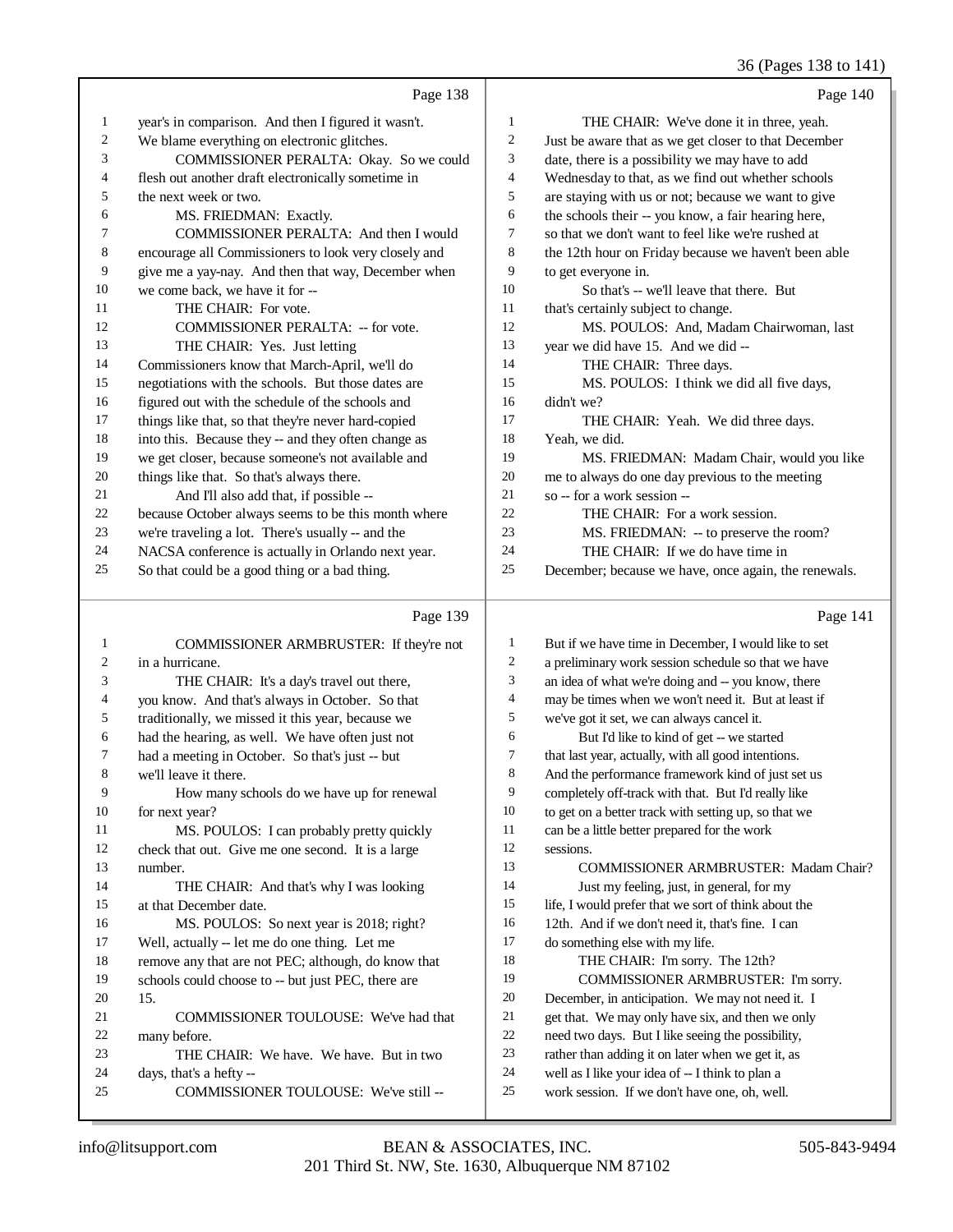(Pages  $142$  to  $145$ )

|                         |                                                      |                | 37 (Pages 142 to 143)                                |
|-------------------------|------------------------------------------------------|----------------|------------------------------------------------------|
|                         | Page 142                                             |                | Page 144                                             |
| $\mathbf{1}$            | So I like seeing it, because then I sort             | $\mathbf{1}$   | (Show of hands.)                                     |
| $\sqrt{2}$              | of say, "Well, I don't know about May. I probably    | $\overline{c}$ | THE CHAIR: Commissioner Toulouse,                    |
| 3                       | can't do something on the 10th, because we probably  | 3              | Commissioner Armbruster, Commissioner Ruiz,          |
| $\overline{\mathbf{4}}$ | will have a work session." Because this is just a    | $\overline{4}$ | Commissioner Robbins.                                |
| 5                       | working calendar, and it can change. But I like the  | 5              | COMMISSIONER CONYERS: Do you know                    |
| 6                       | fact that it's there, and I'm planning around it.    | 6              | where --                                             |
| 7                       | That's my opinion.                                   | $\overline{7}$ | THE CHAIR: It's at the Albuquerque --                |
| 8                       | THE CHAIR: Okay. All right.                          | 8              | MR. MATT PAHL: It's at the Rankin                    |
| 9                       | Okay? So Beverly will get out to us a new            | 9              | Building, which is a new building that APS just      |
| 10                      | draft, and we can vote on it in December.            | $10\,$         | renovated. It's right off of Comanche and I-25.      |
| 11                      | All right. Thank you.                                | 11             | But I'll send the information to Katie and the Chair |
| 12                      | We are now on to Item No. 11, which is               | 12             | and to Bev, so that all the information will be      |
| 13                      | Report from the Chair. I'm trying to think.          | 13             | there, and you can register, as well, which we'll    |
| 14                      | I attended the LESC meeting last month.              | 14             | just need for head-count purposes.                   |
| 15                      | Unfortunately, I was unable to attend this month,    | 15             | THE CHAIR: Right. Right. Because we did              |
| 16                      | because it occurred simultaneous, still going on.    | 16             | have that discussion yesterday. And it's at          |
| 17                      | So Commissioner Toulouse was also at the -- what     | 17             | 720 Rankin, R-A-N-K-I-N, Road, Northeast. And I      |
| 18                      | month was that? -- October. So that was -- it was a  | $18\,$         | know, for those of you that attended the PED charter |
| 19                      | lively discussion.                                   | 19             | conference at the Crowne Plaza, that the Crowne      |
| 20                      | And I was disappointed that some of the              | $20\,$         | Plaza -- for those of you that have to stay, the     |
| 21                      | LESC's discussion of this last month -- this         | 21             | Crown Plaza is close to that Rankin Building. It's   |
| 22                      | month -- did have to deal with charter and possible  | 22             | one of the closest that's there.                     |
| 23                      | legislation. So I was extremely disappointed that    | 23             | COMMISSIONER ARMBRUSTER: And there's a               |
| 24                      | that ended up on the agenda when we were not able to | 24             | Fairfield Inn right next to the Crown Plaza.         |
| 25                      | be present to be part of, or at least hear that      | 25             | THE CHAIR: So that's an option for those             |
|                         |                                                      |                |                                                      |
|                         | Page 143                                             |                | Page 145                                             |
| $\mathbf{1}$            | conversation. So that was somewhat disappointing.    | $\mathbf{1}$   | who are traveling.                                   |
| $\mathbf{2}$            | We -- just to let you know, there are                | 2              | COMMISSIONER ARMBRUSTER: I just had a                |
| 3                       | back-to-back work sessions set at the Charter        | 3              | question. Yes, I plan to go, and I imagine           |
| $\overline{4}$          | Coalition's conference with Public Impact. Tim       | 4              | Commissioner Johnston will also.                     |
| 5                       | Field will be coming in from Public Impact to        | 5              | THE CHAIR: She did. I asked her. She's               |
| 6                       | participate in that.                                 | 6              | already responded to me.                             |
| 7                       | So that my intention today was to first              | 7              | COMMISSIONER ARMBRUSTER: So clearly,                 |
| 8                       | find out how many of the Commissioners intended on   | 8              | we're going to have a quorum.                        |
|                         |                                                      |                |                                                      |

9 attending, for two reasons: One, because I'm going<br>10 to ask for some help from you. And we also need to 10 to ask for some help from you. And we also need to 11 know if we are going to notice it, that there will 11 know if we are going to notice it, that there will<br>12 be a quorum there.

# 12 be a quorum there.<br>13 So how many 13 So how many Commissioners plan on<br>14 attending? Just so you're aware, they are star 14 attending? Just so you're aware, they are starting<br>15 bright and early Friday. December 7th.

15 bright and early Friday, December 7th.<br>16 MR. MATT PAHL: 8th. 16 MR. MATT PAHL: 8th.<br>17 THE CHAIR: I'm probat 17 THE CHAIR: I'm probably looking at the<br>18 wrong calendar. Friday. December 8th, and then 18 wrong calendar. Friday, December 8th, and then<br>19 going through to the Saturday -- mid-afternoon? going through to the Saturday -- mid-afternoon? 20 MR. MATT PAHL: Through, actually, 5:00.<br>21 THE CHAIR: Oh. thank you so much. So all 21 THE CHAIR: Oh, thank you so much. So all<br>22 day Friday and all day Saturday is -- for those 22 day Friday and all day Saturday is -- for those<br>23 dates. 23 dates.<br>24

- 24 So how many Commissioners plan on<br>25 attending?
- attending?
- 201 Third St. NW, Ste. 1630, Albuquerque NM 87102 info@litsupport.com BEAN & ASSOCIATES, INC. 505-843-9494

| 1              | who are traveling.                                   |
|----------------|------------------------------------------------------|
| $\overline{2}$ | COMMISSIONER ARMBRUSTER: I just had a                |
| 3              | question. Yes, I plan to go, and I imagine           |
| $\overline{4}$ | Commissioner Johnston will also.                     |
| 5              | THE CHAIR: She did. I asked her. She's               |
| 6              | already responded to me.                             |
| 7              | COMMISSIONER ARMBRUSTER: So clearly,                 |
| 8              | we're going to have a quorum.                        |
| 9              | Matt, maybe you can answer this. So is               |
| 10             | the Public Impact going to meet with us in the       |
| 11             | morning of -- or do we know when is that occurring?  |
| 12             | THE CHAIR: I know -- they're doing two               |
| 13             | work sessions. They're not meeting with us.          |
| 14             | They're doing two work sessions with the Charter     |
| 15             | School Division, myself, Tim Field, to do the -- to  |
| 16             | go through the performance framework.                |
| 17             | What I am asking Commissioners -- and                |
| 18             | they're doing back-to-back, because after discussion |
| 19             | with Lyria and Tim, we wanted to make sure that as   |
| 20             | many schools as possible could hear it. So that a    |
| 21             | single session -- there's too much conflict with, "I |
| 22             | really wanted to go hear this, but I really need to  |
| 23             | hear this," and also being mindful of their travel,  |
| 24             | to do the back-to-back on Friday morning works best  |
| 25             | for Public Impact.                                   |
|                |                                                      |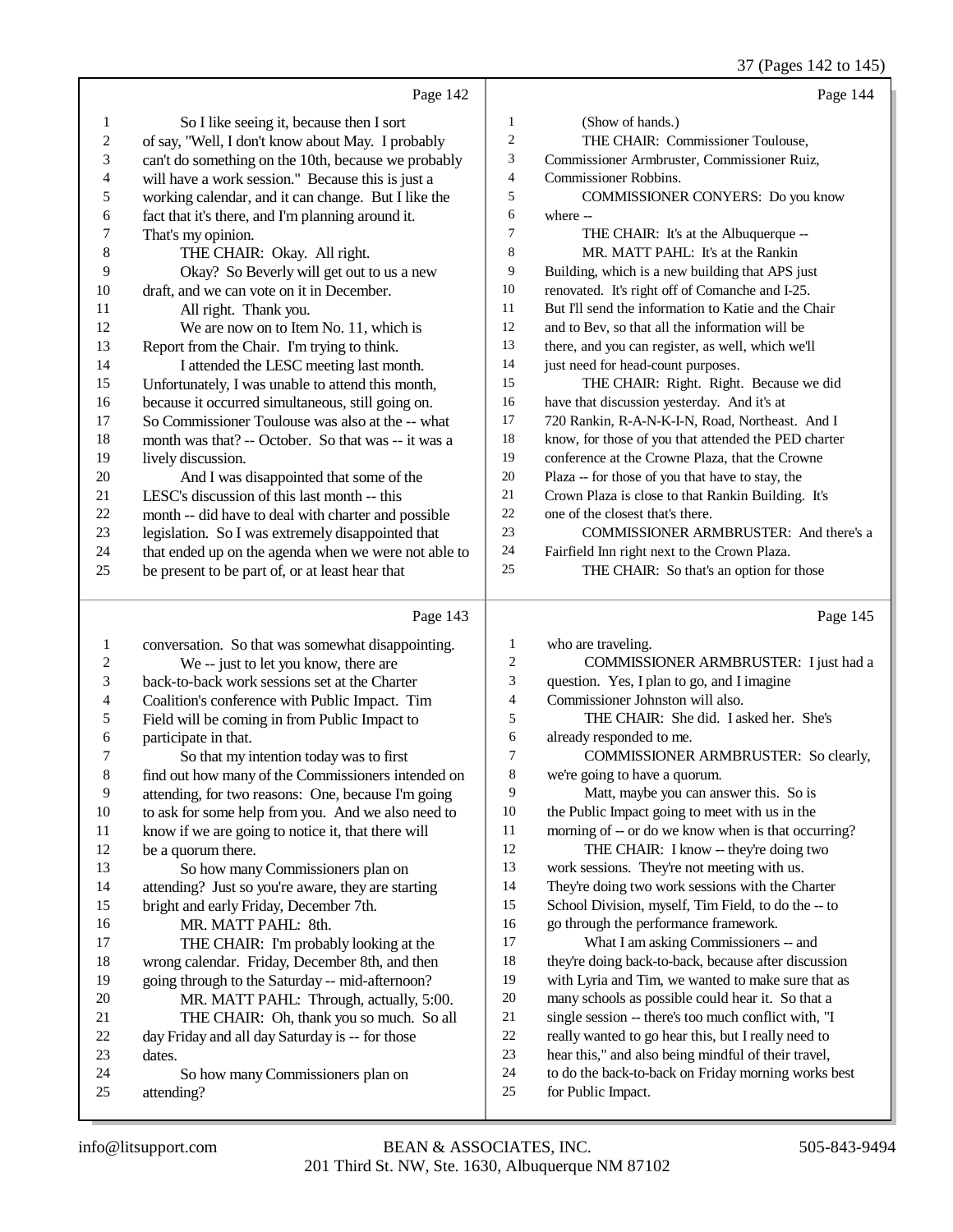# 38 (Pages 146 to 149)

| So that what -- what we're hoping is going<br>on the action regarding MAS today. One is the<br>1<br>1<br>2<br>2<br>to happen is after a brief overview of the<br>processes that need to be figured out. Just know<br>3<br>3<br>that the Coalition is willing to help out with that,<br>performance framework, that there will be table work<br>$\overline{4}$<br>done with the charter schools. And we're asking<br>whether it's bringing schools together to get<br>4<br>5<br>Commissioners to sit at a table -- okay? -- so that<br>feedback from them on how this might look, the<br>5<br>you can facilitate a conversation and take notes, so<br>6<br>schools that are starting to think about that second<br>6<br>7<br>that when there is, you know, questions, concerns,<br>school site, we're happy to help in that way and<br>7<br>8<br>8<br>they can then be brought forward so that we -- you<br>just be another critical thought partner in how<br>9<br>9<br>know, we have a really good feedback from the<br>these processes are set up from the -- from the<br>10<br>schools.<br>10<br>Commission; so just there to offer our help in any<br>11<br>And, you know, a school may not want to<br>11<br>way I can.<br>12<br>12<br>say something to a larger group; but with the<br>The second thing I just want to note is<br>13<br>13<br>Commissioners sitting there, it hopefully is a<br>that, you know, I know there was a split vote on<br>little less formal, so that we can get some good<br>14<br>that today. But I did hear from other<br>14<br>15<br>15<br>feedback there, okay?<br>Commissioner -- well, most Commissioners who were |  |
|----------------------------------------------------------------------------------------------------------------------------------------------------------------------------------------------------------------------------------------------------------------------------------------------------------------------------------------------------------------------------------------------------------------------------------------------------------------------------------------------------------------------------------------------------------------------------------------------------------------------------------------------------------------------------------------------------------------------------------------------------------------------------------------------------------------------------------------------------------------------------------------------------------------------------------------------------------------------------------------------------------------------------------------------------------------------------------------------------------------------------------------------------------------------------------------------------------------------------------------------------------------------------------------------------------------------------------------------------------------------------------------------------------------------------------------------------------------------------------------------------------------------------------------------------------------------------------------------------------------------------------------------------------|--|
|                                                                                                                                                                                                                                                                                                                                                                                                                                                                                                                                                                                                                                                                                                                                                                                                                                                                                                                                                                                                                                                                                                                                                                                                                                                                                                                                                                                                                                                                                                                                                                                                                                                          |  |
|                                                                                                                                                                                                                                                                                                                                                                                                                                                                                                                                                                                                                                                                                                                                                                                                                                                                                                                                                                                                                                                                                                                                                                                                                                                                                                                                                                                                                                                                                                                                                                                                                                                          |  |
|                                                                                                                                                                                                                                                                                                                                                                                                                                                                                                                                                                                                                                                                                                                                                                                                                                                                                                                                                                                                                                                                                                                                                                                                                                                                                                                                                                                                                                                                                                                                                                                                                                                          |  |
|                                                                                                                                                                                                                                                                                                                                                                                                                                                                                                                                                                                                                                                                                                                                                                                                                                                                                                                                                                                                                                                                                                                                                                                                                                                                                                                                                                                                                                                                                                                                                                                                                                                          |  |
|                                                                                                                                                                                                                                                                                                                                                                                                                                                                                                                                                                                                                                                                                                                                                                                                                                                                                                                                                                                                                                                                                                                                                                                                                                                                                                                                                                                                                                                                                                                                                                                                                                                          |  |
|                                                                                                                                                                                                                                                                                                                                                                                                                                                                                                                                                                                                                                                                                                                                                                                                                                                                                                                                                                                                                                                                                                                                                                                                                                                                                                                                                                                                                                                                                                                                                                                                                                                          |  |
|                                                                                                                                                                                                                                                                                                                                                                                                                                                                                                                                                                                                                                                                                                                                                                                                                                                                                                                                                                                                                                                                                                                                                                                                                                                                                                                                                                                                                                                                                                                                                                                                                                                          |  |
|                                                                                                                                                                                                                                                                                                                                                                                                                                                                                                                                                                                                                                                                                                                                                                                                                                                                                                                                                                                                                                                                                                                                                                                                                                                                                                                                                                                                                                                                                                                                                                                                                                                          |  |
|                                                                                                                                                                                                                                                                                                                                                                                                                                                                                                                                                                                                                                                                                                                                                                                                                                                                                                                                                                                                                                                                                                                                                                                                                                                                                                                                                                                                                                                                                                                                                                                                                                                          |  |
|                                                                                                                                                                                                                                                                                                                                                                                                                                                                                                                                                                                                                                                                                                                                                                                                                                                                                                                                                                                                                                                                                                                                                                                                                                                                                                                                                                                                                                                                                                                                                                                                                                                          |  |
|                                                                                                                                                                                                                                                                                                                                                                                                                                                                                                                                                                                                                                                                                                                                                                                                                                                                                                                                                                                                                                                                                                                                                                                                                                                                                                                                                                                                                                                                                                                                                                                                                                                          |  |
|                                                                                                                                                                                                                                                                                                                                                                                                                                                                                                                                                                                                                                                                                                                                                                                                                                                                                                                                                                                                                                                                                                                                                                                                                                                                                                                                                                                                                                                                                                                                                                                                                                                          |  |
|                                                                                                                                                                                                                                                                                                                                                                                                                                                                                                                                                                                                                                                                                                                                                                                                                                                                                                                                                                                                                                                                                                                                                                                                                                                                                                                                                                                                                                                                                                                                                                                                                                                          |  |
|                                                                                                                                                                                                                                                                                                                                                                                                                                                                                                                                                                                                                                                                                                                                                                                                                                                                                                                                                                                                                                                                                                                                                                                                                                                                                                                                                                                                                                                                                                                                                                                                                                                          |  |
|                                                                                                                                                                                                                                                                                                                                                                                                                                                                                                                                                                                                                                                                                                                                                                                                                                                                                                                                                                                                                                                                                                                                                                                                                                                                                                                                                                                                                                                                                                                                                                                                                                                          |  |
| 16<br>16<br>So that -- and then after that, you can go<br>able to speak and who spoke -- that they were in                                                                                                                                                                                                                                                                                                                                                                                                                                                                                                                                                                                                                                                                                                                                                                                                                                                                                                                                                                                                                                                                                                                                                                                                                                                                                                                                                                                                                                                                                                                                               |  |
| off and be merry with whatever other workshops that<br>17<br>17<br>favor of more students having the opportunity to                                                                                                                                                                                                                                                                                                                                                                                                                                                                                                                                                                                                                                                                                                                                                                                                                                                                                                                                                                                                                                                                                                                                                                                                                                                                                                                                                                                                                                                                                                                                      |  |
| 18<br>you wish to attend. But I'm going to ask if you --<br>18<br>attend that school.                                                                                                                                                                                                                                                                                                                                                                                                                                                                                                                                                                                                                                                                                                                                                                                                                                                                                                                                                                                                                                                                                                                                                                                                                                                                                                                                                                                                                                                                                                                                                                    |  |
| 19<br>you know, if there's something there, and you don't<br>19<br>And I just want to note. I get to go to a                                                                                                                                                                                                                                                                                                                                                                                                                                                                                                                                                                                                                                                                                                                                                                                                                                                                                                                                                                                                                                                                                                                                                                                                                                                                                                                                                                                                                                                                                                                                             |  |
| 20<br>want to do the back-to-back sessions, okay. But<br>20<br>lot of elected bodies' meetings. By providing that                                                                                                                                                                                                                                                                                                                                                                                                                                                                                                                                                                                                                                                                                                                                                                                                                                                                                                                                                                                                                                                                                                                                                                                                                                                                                                                                                                                                                                                                                                                                        |  |
| 21<br>21<br>opportunity for hundreds of more kids, you've done<br>we're asking that you do at least one of the                                                                                                                                                                                                                                                                                                                                                                                                                                                                                                                                                                                                                                                                                                                                                                                                                                                                                                                                                                                                                                                                                                                                                                                                                                                                                                                                                                                                                                                                                                                                           |  |
| 22<br>22<br>more for kids in Albuquerque than most elected<br>sessions.                                                                                                                                                                                                                                                                                                                                                                                                                                                                                                                                                                                                                                                                                                                                                                                                                                                                                                                                                                                                                                                                                                                                                                                                                                                                                                                                                                                                                                                                                                                                                                                  |  |
| 23<br>23<br>COMMISSIONER ARMBRUSTER: That's fine. I<br>bodies have done in many years of service. So thank                                                                                                                                                                                                                                                                                                                                                                                                                                                                                                                                                                                                                                                                                                                                                                                                                                                                                                                                                                                                                                                                                                                                                                                                                                                                                                                                                                                                                                                                                                                                               |  |
| 24<br>you for that. I know there are some things to<br>24<br>just wanted to get a --                                                                                                                                                                                                                                                                                                                                                                                                                                                                                                                                                                                                                                                                                                                                                                                                                                                                                                                                                                                                                                                                                                                                                                                                                                                                                                                                                                                                                                                                                                                                                                     |  |
| 25<br>figure out. And the concerns were real ones. But<br>25<br>THE CHAIR: Right. Right.                                                                                                                                                                                                                                                                                                                                                                                                                                                                                                                                                                                                                                                                                                                                                                                                                                                                                                                                                                                                                                                                                                                                                                                                                                                                                                                                                                                                                                                                                                                                                                 |  |

### Page 147

|    | Page 147                                            |                | Page 149                                             |
|----|-----------------------------------------------------|----------------|------------------------------------------------------|
| 1  | COMMISSIONER TOULOUSE: I usually have               | 1              | we want to be helpful in that. But I do want to      |
| 2  | people coming to me, and I never get to a session.  | 2              | recognize the impact that the PEC had today in this  |
| 3  | THE CHAIR: I know. And sometimes you end            | 3              | meeting. It's huge.                                  |
| 4  | up going to a session, and you coopt that session,  | $\overline{4}$ | A couple of more things that I wanted to             |
| 5  | because people feel that, "Oh, they're here, so we  | 5              | add onto the conference agenda. We will be sharing   |
| 6  | can ask them this." And it kind of goes off on a    | 6              | our draft legislative platform at that time with an  |
| 7  | tangent. So that's kind of what we're around for.   | 7              | eye for finalization. We've been having meetings     |
| 8  | So I didn't want to take Matt's thunder             | 8              | with our members to have that out there. We'd like   |
| 9  | away about that; but I had -- I thought I had that  | 9              | feedback from you all, as well. So you'll see that   |
| 10 | information. And he may not have that. So with      | 10             | there, and I'll have a copy; I'll be able to hand it |
| 11 | that being said, I'll turn it over to the Coalition | 11             | off to you. It's not really ready for full           |
| 12 | for                                                 | 12             | dissemination, but we would be happy to chat about   |
| 13 | MR. MATT PAHL: Thank you, Madam Chair,              | 13             | our legislative platform at the conference, and, of  |
| 14 | members of the Commission.                          | 14             | course, any point after that, as well.               |
| 15 | As the Chair mentioned, the conference is           | 15             | Next, we will also do a presentation about           |
| 16 | on December 8th and 9th. We really look forward --  | 16             | a survey we did from our members. We asked them      |
| 17 | I saw a number of hands go up; so I really look     | 17             | things about their facilities, about some of the     |
| 18 | forward to having you all there.                    | 18             | trainings that they'd like to see from us in the     |
| 19 | When you register -- again, you'll get the          | 19             | future. And I think that could be valuable for our   |
| 20 | link from me. We're very school-centric, so it asks | 20             | authorizers to see where charters, when they look in |
| 21 | you for a PO number. You can type whatever you want | 21             | the mirror, say, "Here's where we think we need help |
| 22 | there; that should be your only hurdle. So it is,   | 22             | right now."                                          |
| 23 | of course, free for you to attend. So thanks for    | 23             | In addition to that, we did ask for what             |
| 24 | your interest, and we hope to see you all there.    | 24             | kind of flexibilities would you like to see. And     |
| 25 | I also wanted to make a couple of comments          | 25             | just as a preview, one of those flexibilities was    |
|    |                                                     |                |                                                      |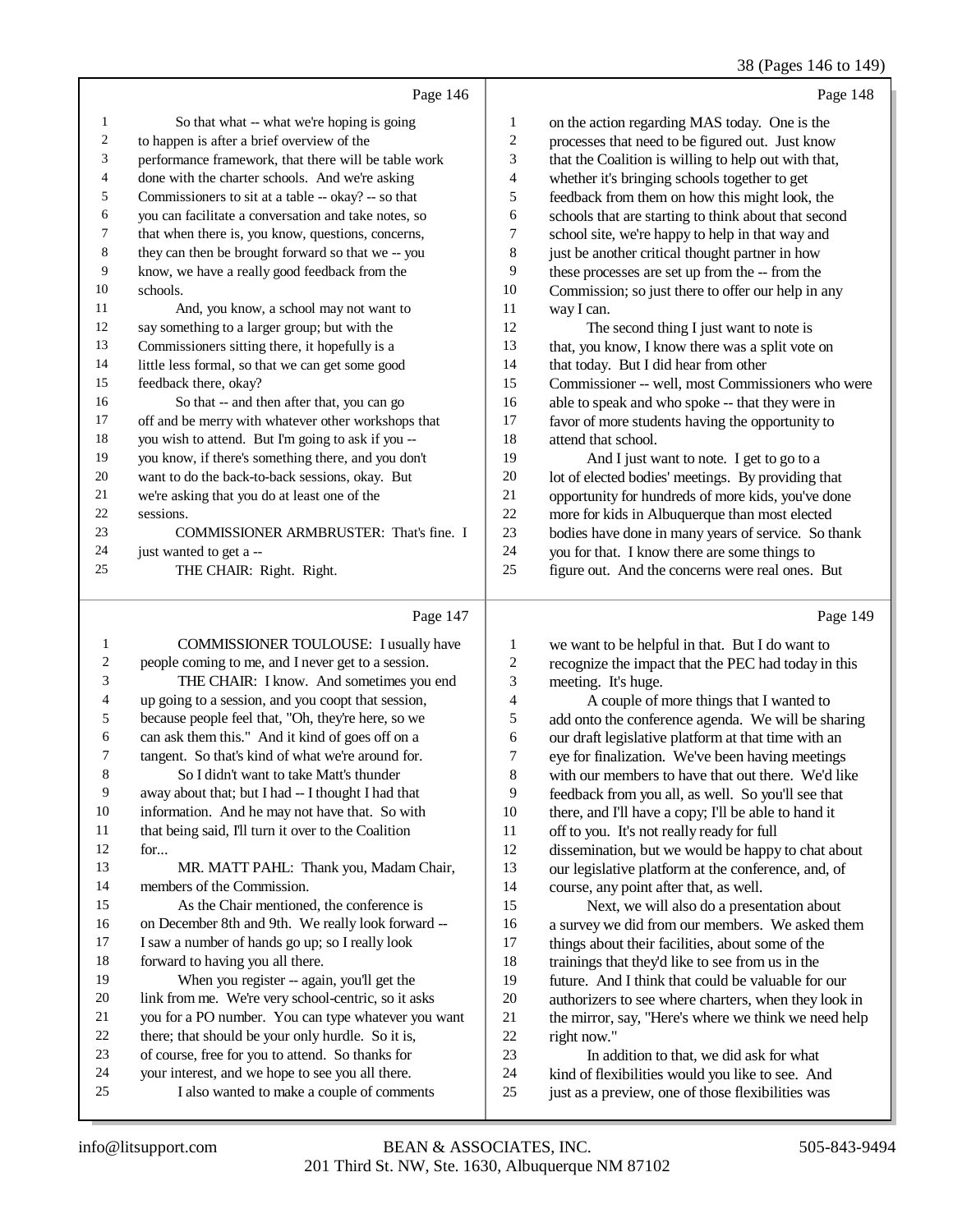39 (Pages 150 to 153)

|                  | Page 150                                                    |              | Page 152                                                                 |
|------------------|-------------------------------------------------------------|--------------|--------------------------------------------------------------------------|
| 1                | expedited renewal. So we love that the PEC is               | 1            | that invitation to her to come in.                                       |
| $\boldsymbol{2}$ | thinking that way. And we want other authorizers to         | 2            | THE CHAIR: That's a really good idea, to                                 |
| 3                | be thinking that way, as well, for those                    | 3            | have a broad, really good discussion about it.                           |
| 4                | high-performing schools.                                    | 4            | Yeah. Good idea.                                                         |
| 5                | Lastly, I know that we previewed the                        | 5            | Okay. All right? I think we're good.                                     |
| 6                | Facilities Report with the Commission. And I hope           | 6            | We'll see you soon.                                                      |
| 7                | you got a copy of that report. We'd love to spend a         | 7            | MR. MATT PAHL: Sounds good. Thanks,                                      |
| $\,$ 8 $\,$      | little more time going over that Facilities Report.         | 8            | everyone.                                                                |
| 9                | Making sure our authorizers know what the reality is        | 9            | THE CHAIR: Thank you.                                                    |
| 10               | behind facilities for charters is really crucial,           | 10           | All right. Item No. 12, PEC Comments.                                    |
| 11               | just to know what they're facing from day to day.           | 11           | Commissioner Caballero?                                                  |
| 12               | That report really gets in deep there.                      | 12           | COMMISSIONER CABALLERO: No comments,                                     |
| 13               | So I'm putting that out there as a request                  | 13           | Madam Chair.                                                             |
| 14               | to -- to set aside some time on an agenda for us. I         | 14           | THE CHAIR: Commissioner Conyers?                                         |
| 15               | know renewals are coming up. You have a lot of              | 15           | COMMISSIONER CONYERS: Just a short                                       |
| 16               | things. But sooner would be better, just so the             | 16           | comment. I did have the opportunity to visit                             |
| 17               | information is there. But we'd love it if we could          | 17           | Dream Diné this week on Tuesday and felt very good.                      |
| 18               | have a half-an-hour on an agenda to really dive into        | 18           | It's a very busy school. Kind of reminded me that I                      |
| 19               | the report and maybe have some schools share their          | 19           | miss being in schools more; so                                           |
| $20\,$           | experiences.                                                | 20           | THE CHAIR: I know. Especially when                                       |
| 21               | It's a request that you guys can mull that                  | 21           | they're the little -- the younger ones. They're --                       |
| 22               | over with Katie. But we'd love to really dive into          | 22           | thank you.                                                               |
| 23               | that meaty report with you at another time.                 | 23           | COMMISSIONER CONYERS: But it was --                                      |
| 24               | With that, I think that's it for a report                   | 24           | THE CHAIR: Were you able to go to their                                  |
| 25               | from the Coalition. I stand for questions, if you           | 25           | feast?                                                                   |
|                  | Page 151                                                    |              | Page 153                                                                 |
| $\mathbf{1}$     | have any, Madam Chair, and Commission members.              | 1            | COMMISSIONER CONYERS: No.                                                |
| 2                | THE CHAIR: No. I think maybe the                            | 2            | THE CHAIR: Because they mentioned to me                                  |
| 3                | facilities issue might be best served at a work             | 3            | that they were -- they had done the slaughter, so                        |
| 4                | session.                                                    | 4            | that they were getting ready for the feast. So I                         |
| 5                | MR. MATT PAHL: Oh, sure, uh-huh.                            | 5            | didn't know if you were able to be there for that.                       |
| 6                | THE CHAIR: Because I think that can open                    | 6            | COMMISSIONER CONYERS: No, I didn't get                                   |
| 7                | up a little bit untranscribed, easier dialogue. So          | 7            | that one.                                                                |
| 8                | I think that -- that's certainly something that I'll        | $\,$ 8 $\,$  | THE CHAIR: Okay. Commissioner Toulouse?                                  |
| 9                | keep in mind when we're looking at it. If not, we           | 9            | COMMISSIONER TOULOUSE: Madam Chair, I                                    |
| 10               | can look at it; because you know we get packed at           | 10           | want to apologize for not being here yesterday, but                      |
| 11               | these regular meetings.                                     | 11           | my asthma has kicked up again, and I was afraid to                       |
| 12               | So sometimes you feel like you're trying                    | 12           | do two days at altitude. Because I think some of                         |
| 13               | to hurry along in discussion; whereas, the work             | 13           | you who were here last winter remember what happened                     |
| 14               | session, if we've -- you know, if we've allotted            | 14           | when I tried to do several days up here. So I                            |
| 15               | that half-a-day, then we've got that half-a-day.            | 15           | figured today was more important.                                        |
| 16               | MR. MATT PAHL: We consider those                            | 16           | I really do want us to start working on                                  |
| 17               | equivalent. Either one would be fine. Thank you.            | 17           | the expansion; because I just really feel like we                        |
| 18               | THE CHAIR: Of course, we want                               | 18           | were blindsided today. And it's not the school's                         |
| 19               | Commissioner Peralta there.                                 | 19           | fault. But I think we need to see that.                                  |
| 20               | COMMISSIONER PERALTA: Not to step on your                   | $20\,$       | The other thing I'll just say, that Coral                                |
| 21<br>22         | toes in that regard; but if it's a work session, I'm        | 21           | Community School has reached out to me again for the                     |
| 23               | sure Martica would --                                       | $22\,$<br>23 | second year to come talk to their Girls Academy and                      |
| 24               | MR. MATT PAHL: We'd love to invite PSFA                     | 24           | their Boys Academy. So after Thanksgiving, I'm                           |
| 25               | staff, as well.<br>COMMISSIONER PERALTA: Maybe I can extend | 25           | going to go speak to each.<br>And last time when I spoke, I kind of gave |
|                  |                                                             |              |                                                                          |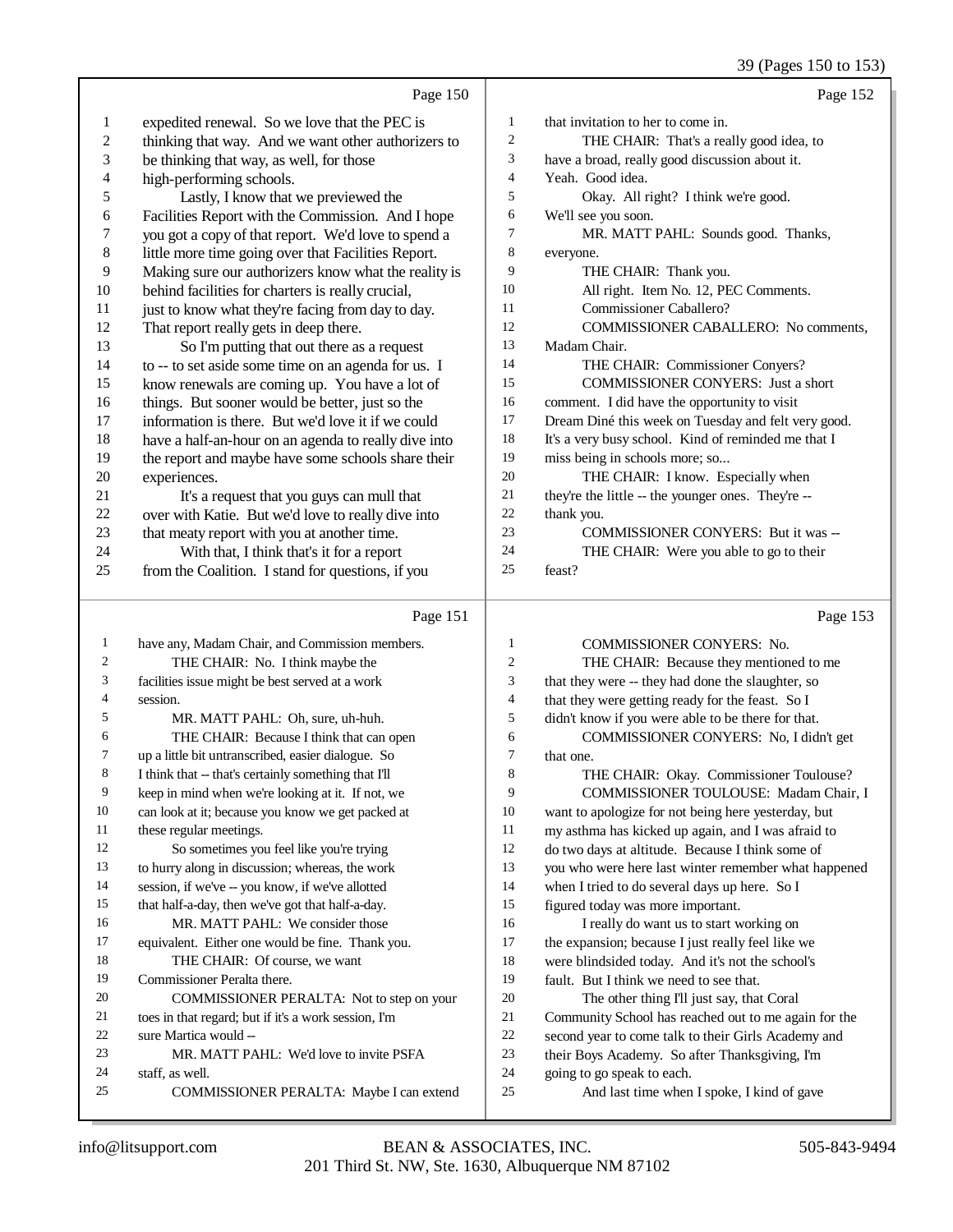### $40 \left( \text{De}\right)$  154 to 15

|    |                                                      |                | 40 (Pages 154 to 157)                                |
|----|------------------------------------------------------|----------------|------------------------------------------------------|
|    | Page 154                                             |                | Page 156                                             |
| 1  | them what my background is, so that I became what I  | 1              | are willing to -- not me, personally; I didn't vote  |
| 2  | am.                                                  | 2              | for that -- but that we are willing to bypass        |
| 3  | Well, the little boys were very interested           | 3              | policies that should be established.                 |
| 4  | in hearing about what I did as an archeologist and   | 4              | And so I'm just going to go on the record            |
| 5  | "Did you dig up bones" and all of that. What really  | 5              | and say that we need to -- excuse me -- we need to   |
| 6  | got me and why I know that school is doing a good    | 6              | actually make time. And if it requires a             |
| 7  | job is because the little girls all wanted to know   | 7              | subcommittee, or whatever it requires, we have got   |
| 8  | how you get elected to office.                       | 8              | to ensure, as a Commission, that in order to satisfy |
| 9  | And so something was working right with              | 9              | what we're supposed to be doing in representing our  |
| 10 | that.                                                | 10             | constituents, that we have those policies and        |
| 11 | So they've invited me back again; so I'll            | 11             | procedures in effect so we won't be faced with       |
| 12 | be out there the week after Thanksgiving talking to  | 12             | another situation like today.                        |
| 13 | those kids.                                          | 13             | I, 100 percent, agree with the comments              |
| 14 | THE CHAIR: And I'll add that I don't have            | 14             | that the other Commissioners made. I think they are  |
| 15 | a date yet; but I'll be there as well. So I'm        | 15             | an outstanding charter school, and I would have      |
| 16 | looking forward to that.                             | 16             | supported them under different circumstances. I      |
| 17 | <b>Commissioner Peralta?</b>                         | 17             | think it's highly unfair to the Commission that they |
| 18 | COMMISSIONER PERALTA: I'm good,                      | 18             | present something within a week's time, and we're    |
| 19 | Madam Chair.                                         | 19             | supposed to -- to vote in support of that without    |
| 20 | THE CHAIR: I said my piece.                          | 20             | having everything in place.                          |
| 21 | <b>Commissioner Armbruster?</b>                      | 21             | We don't have a site for the school. I               |
| 22 | <b>COMMISSIONER ARMBRUSTER: This has</b>             | 22             | have an issue with that, personally, because I don't |
| 23 | actually nothing to do with the PEC. But I happened  | 23             | know if they're going to purchase a school within a  |
| 24 | to be at Turquoise Trail last night. Oh, my gosh.    | 24             | mile of another APS school that possibly offers the  |
| 25 | That's a huge -- like a real school, you know. I     | 25             | same exact services that they do. And I would not    |
|    | Page 155                                             |                | Page 157                                             |
| 1  | mean, not like some portables that people had to put | 1              | be in favor of that.                                 |
| 2  | together. It's amazing. So I just wanted to say      | $\overline{c}$ | So I'm recommending to the Commission that           |
| 3  | that I also got lost getting there.                  | 3              | we set aside time for that. And if we have need to   |
| 4  | Thank you.                                           | $\overline{4}$ | set a subcommittee for that. I'm willing to serve on |

- THE CHAIR: Thank you. Commissioner
- Robbins?

 COMMISSIONER ROBBINS: I just want to also mention that Coral invited me to come and talk about my experience and everything. And although I wasn't elected and everything, I could talk about the process of being appointed. I was elected to the school board some years ago. So I would be happy to come and talk to them and share about whatever experiences in life may contribute to their students. 16 THE CHAIR: Thank you. COMMISSIONER RUIZ: I do have a comment. And I apologize if I start coughing. I just wanted to reiterate that today earlier, supporting MAS was not the question for me. The issue that I had was 21 that it was not done in a procedural manner. And I

- think it's important that we have those policies and
- procedures in place.
- I think that we possibly set ourselves up
- as a Commission and set a precedent today that we

set a subcommittee for that, I'm willing to serve on 5 that. But I really think that we need to work on<br>6 getting our policies down so we won't experience 6 getting our policies down so we won't experience<br>  $\frac{7}{7}$  again what we did today.

7 again what we did today.<br>8 THE CHAIR: Tha THE CHAIR: Thank you. 9 We are now on to Item No. 13, which is<br>10 Executive Session. Discussion on Pending Litis Executive Session, Discussion on Pending Litigation 11 in which the PEC is a Participant, Pursuant to NMSA 1978, Section 10-15-1(H)(7). So the only thing that will be discussed during this time is that pending litigation. No votes will be taken while we are in closed session,

- 16 executive session, and we will come back out to<br>17 adjourn. So I will ask that the room be cleared a
- adjourn. So I will ask that the room be cleared at

18 this point in time.<br>19 THE CHAI THE CHAIR: Commissioner Crone had to leave.

- 21 (Executive Session off the record.)<br>22 THE CHAIR: Okay. We're now g
	- THE CHAIR: Okay. We're now going to take
- a vote to go into Executive Session so we can then
- come out of Executive Session. So I make a motion
- to go into Executive Session.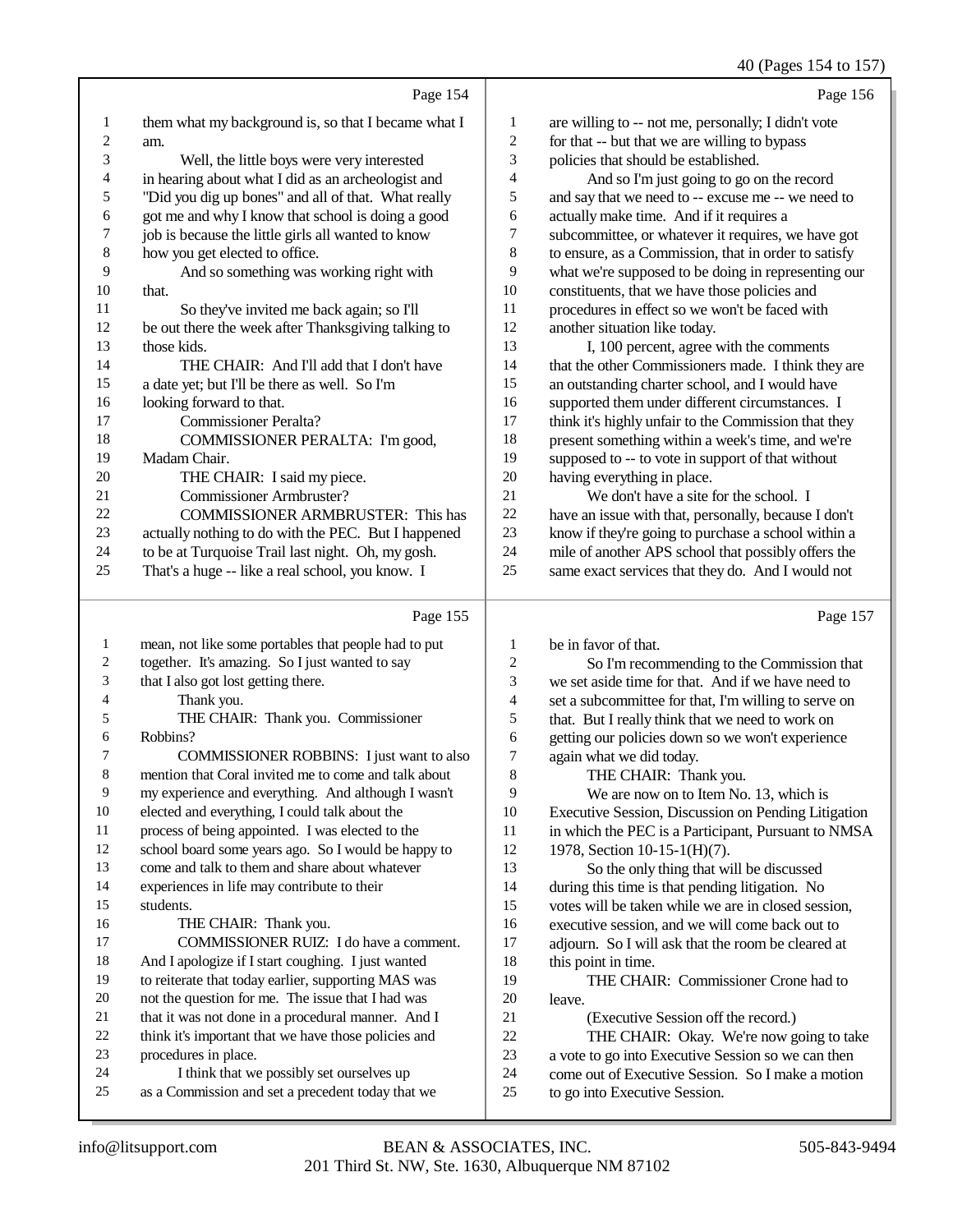### 41 (Pages 158 to 161)

|                | Page 158                                     |                | Page 160                                             |
|----------------|----------------------------------------------|----------------|------------------------------------------------------|
| 1              | <b>COMMISSIONER ARMBRUSTER: Second.</b>      | 1              | Armbruster votes "Yes."                              |
| $\overline{2}$ | THE CHAIR: Second by Commissioner            | $\overline{2}$ | <b>Commissioner Toulouse?</b>                        |
| 3              | Armbruster. Roll-call vote, please.          | 3              | COMMISSIONER TOULOUSE: Yes.                          |
| 4              | <b>COMMISSIONER ARMBRUSTER: Commissioner</b> | $\overline{4}$ | <b>COMMISSIONER ARMBRUSTER: Commissioner</b>         |
| 5              | Robbins?                                     | 5              | Robbins?                                             |
| 6              | <b>COMMISSIONER ROBBINS: Yes.</b>            | 6              | <b>COMMISSIONER ROBBINS: Yes.</b>                    |
| 7              | <b>COMMISSIONER ARMBRUSTER: Commissioner</b> | $\tau$         | <b>COMMISSIONER ARMBRUSTER: That's an</b>            |
| 8              | Toulouse?                                    | 8              | eight-to-zero vote to come out of Executive Session. |
| 9              | <b>COMMISSIONER TOULOUSE: Yes.</b>           | 9              | THE CHAIR: We are out of Executive                   |
| 10             | <b>COMMISSIONER ARMBRUSTER: Commissioner</b> | 10             | Session.                                             |
| 11             | Armbruster votes "Yes."                      | 11             | The only item that was discussed was the             |
| 12             | <b>Commissioner Conyers?</b>                 | 12             | item on the agenda. No votes were taken.             |
| 13             | COMMISSIONER CONYERS: Yes.                   | 13             | I now entertain a motion to adjourn.                 |
| 14             | <b>COMMISSIONER ARMBRUSTER: Commissioner</b> | 14             | <b>COMMISSIONER PERALTA: So move.</b>                |
| 15             | Peralta?                                     | 15             | THE CHAIR: A motion to adjourn. All in               |
| 16             | <b>COMMISSIONER PERALTA: Yes.</b>            | 16             | favor?                                               |
| 17             | <b>COMMISSIONER ARMBRUSTER: Commissioner</b> | 17             | (Commissioners so indicate.)                         |
| 18             | Gipson?                                      | 18             | THE CHAIR: Opposed?                                  |
| 19             | THE CHAIR: Yes.                              | 19             | (No response.)                                       |
| 20             | <b>COMMISSIONER ARMBRUSTER: Commissioner</b> | 20             | THE CHAIR: Hearing no opposition, have a             |
| 21             | Ruiz?                                        | 21             | happy Thanksgiving, everyone, and safe travels.      |
| 22             | <b>COMMISSIONER RUIZ: Yes.</b>               | 22             | (Proceedings adjourned at 1:08 p.m.)                 |
| 23             | <b>COMMISSIONER ARMBRUSTER: Commissioner</b> | 23             |                                                      |
| 24             | Caballero?                                   | 24             |                                                      |
| 25             | <b>COMMISSIONER CABALLERO: Yes.</b>          | 25             |                                                      |
|                | Page 159                                     |                | Page 161                                             |
| 1              | COMMISSIONER ARMBRUSTER: And we had eight    | 1              | BEFORE THE PUBLIC EDUCATION COMMISSION               |
| 2              | votes; so it passes.                         | $\mathfrak{2}$ | <b>STATE OF NEW MEXICO</b>                           |
| 3              | THE CHAIR: Yes. the motion passed            | 3              |                                                      |
| 4              | eight-zero.                                  | $\overline{4}$ |                                                      |
| 5              | I now make a motion to come out of           | 5              | REPORTER'S CERTIFICATE                               |
|                |                                              |                |                                                      |

 I, Cynthia C. Chapman, RMR, CCR #219, Certified Court Reporter in the State of New Mexico, do hereby certify that the foregoing pages constitute a true transcript of proceedings had before the said NEW MEXICO PUBLIC EDUCATION COMMISSION, held in the State of New Mexico, County of Santa Fe, in the matter therein stated. 13 In testimony whereof, I have hereunto set my hand on November 30, 2017. \_\_\_\_\_\_\_\_\_\_\_\_\_\_\_\_\_\_\_\_\_\_\_\_\_\_\_\_\_\_\_\_\_\_\_\_\_\_\_\_ Cynthia C. Chapman, RMR-CRR, NM CCR #219 18 BEAN & ASSOCIATES, INC. 201 Third Street, NW, Suite 1630 Albuquerque, New Mexico 87102 

 

Job No.: 7858L (CC)

Executive Session.

Caballero?

Ruiz?

Gipson?

Peralta?

Conyers?

COMMISSIONER RUIZ: (Indicates.)

COMMISSIONER CABALLERO: Yes.

Commissioner Armbruster?

COMMISSIONER RUIZ: Yes.

COMMISSIONER PERALTA: Yes.

COMMISSIONER CONYERS: Yes.

18 THE CHAIR: Yes.

THE CHAIR: Seconded by Commissioner Ruiz.

COMMISSIONER ARMBRUSTER: Commissioner

COMMISSIONER ARMBRUSTER: Commissioner

COMMISSIONER ARMBRUSTER: Commissioner

COMMISSIONER ARMBRUSTER: Commissioner

COMMISSIONER ARMBRUSTER: Commissioner

COMMISSIONER ARMBRUSTER: Commissioner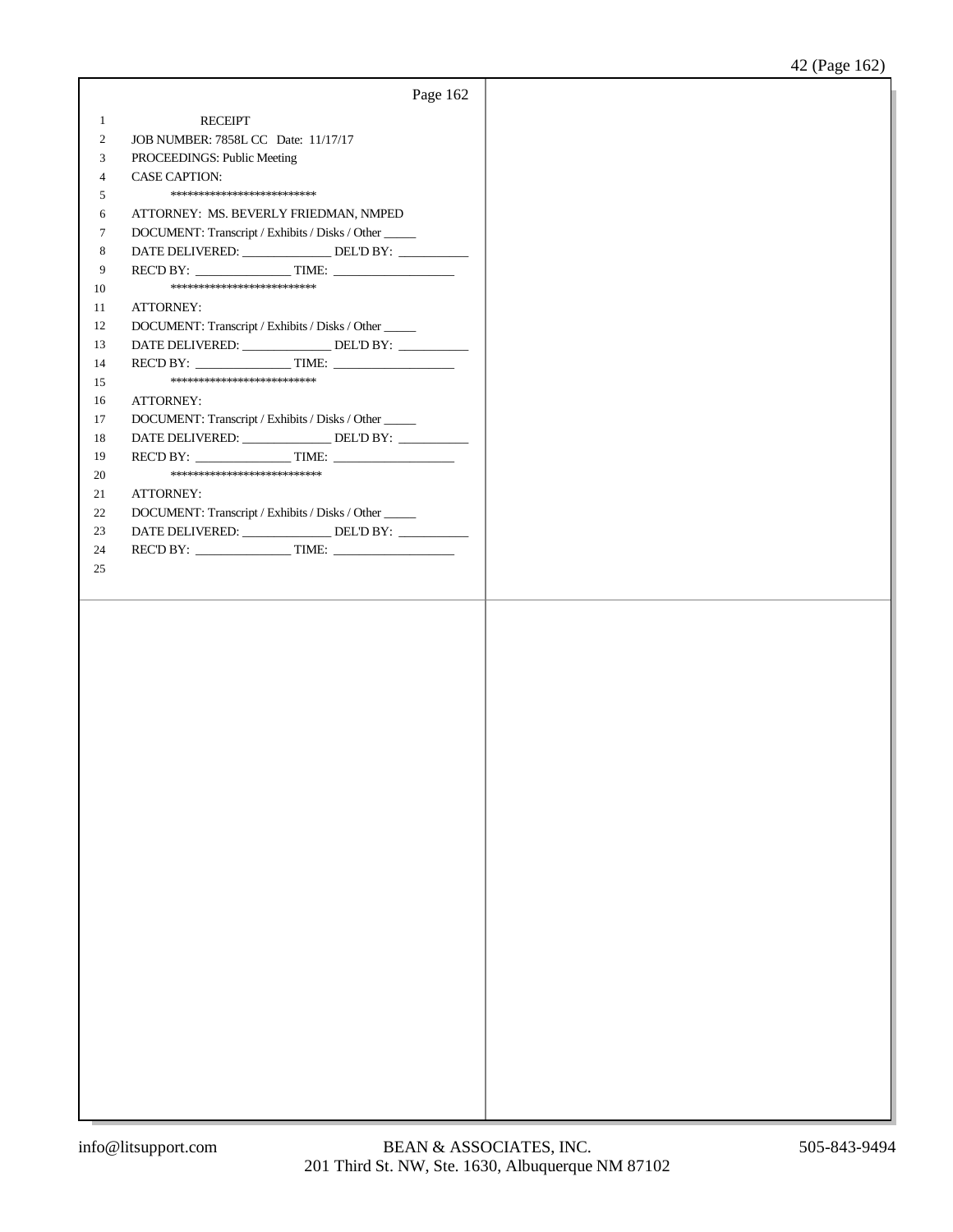|                                     | 112:23 113:1 124:11             | Aggies-Lobo 60:2                   |
|-------------------------------------|---------------------------------|------------------------------------|
| A                                   | actual 80:11 103:16             | aggressive 78:21,23 90:10          |
| A' 40:10                            | adapt 16:10,13                  | ago 41:16 65:20 67:16 109:21       |
| <b>A-rated</b> 103:3                | add 12:2,21 28:14,23 37:4 44:11 | 155:12                             |
| A-through-F 30:5                    | 51:24 54:10 56:9 61:17 90:1     | agree 22:25 24:7 27:3,4 108:5      |
| $A''$ -rated $13:1$                 |                                 |                                    |
| a.m 1:11 4:3 59:24,24 126:24        | 101:5 120:23 127:7 130:1        | 156:13                             |
| abbreviated 16:7                    | 134:21 137:18 138:21 140:3      | ahead 21:19 41:22 73:25 80:11      |
| Abby 10:18,18,23 11:20 12:7,15      | 149:5 154:14                    | 96:23 120:2                        |
| ability 28:16 97:6 100:19 112:19    | added 120:16,17,18              | aide 103:11                        |
| 117:20 124:7                        | adding 14:23 44:17,17 66:20     | <b>aides</b> 103:9                 |
| able 5:22 19:6,24 27:12 31:8 32:4   | 130:9 141:23                    | <b>Albuquerque</b> 1:22 10:9 12:22 |
| 35:14 39:21,24 45:24 51:13          | addition 13:13,17 14:3,18 15:10 | 18:22 24:19,23 25:6 31:10          |
| 56:6 57:6 61:19 63:6 68:6           | 16:16 27:14 41:11 67:6 129:22   | 48:13 49:13 144:7 148:22           |
| 75:23 77:17 79:15 84:10 88:1        | 149:23                          | 161:19                             |
| 92:2,4 93:22 96:5,10 102:1,16       | additional 85:15 88:13 91:25    | <b>Allegiance</b> 3:3 4:11,13      |
| 107:25 111:16 115:7 117:20          | 119:1 120:8 129:2 132:10        | allotted 151:14                    |
| 121:13 122:4 129:9,12 132:7,8       | address 14:24 36:6 89:22 102:17 | allow 26:19 50:17 83:17 94:10      |
| 132:17,19 135:10 140:8 142:24       | 129:1                           | 110:22 132:14                      |
| 148:16 149:10 152:24 153:5          | addressed 33:10 81:10           | allowed 46:22 101:18 103:18        |
| absolutely 22:25 55:25 84:13        | adequate 57:2                   | 117:24,24                          |
| absorb $101:23$                     | adjourn 3:23 157:17 160:13,15   | allows 78:21                       |
| abstain 58:6                        | adjourned 160:22                | altitude 153:12                    |
| abstention 58:9,11 59:17            | adjust 97:22 113:3 124:22       | amazing 35:9 155:2                 |
| abstentions 58:7 113:11 125:17      | adjustment 130:11               | amend 10:3                         |
|                                     | adjustments 97:21 113:3 124:22  | amendment 10:2 12:6,9,19           |
| Abt 103:5,5 104:11,16 108:23        | 128:12 134:11                   | 129:25 130:7 131:1,2,11,12         |
| 109:12                              | admin $61:9$                    | amendments 3:8 11:15               |
| academic 13:10 30:4 75:25 129:5     | administered 45:9               | amount 75:25 80:7,12 81:9,14,15    |
| academically 25:14                  | administering 47:20             | 82:10,24 85:5 87:18 102:19         |
| Academy 76:15,17 82:4 97:1          | administration 51:7 90:21       | 105:25                             |
| 153:22,23                           | administrator 11:5 102:8 107:24 |                                    |
| acceptable 30:6                     |                                 | analysis 14:18,19 15:3 74:6,7      |
| access $84:6$                       | administrators 107:19           | 75:21 76:11,25 78:2 97:4           |
| accommodate 84:21 120:25            | adopt 132:7                     | 112:17 124:5                       |
| account 102:5 103:17 134:16         | adopted 132:22                  | <b>And/or 88:10</b>                |
| Accounting 93:23                    | adopting 131:3                  | <b>ANN</b> 2:4                     |
| accurately 63:2 87:24 90:16         | advance 67:25 108:6             | Ann's 65:24                        |
| 93:22                               | <b>advice</b> 123:11            | annual $63:3$                      |
| achieved 13:11                      | advocating 60:18                | annually 69:18                     |
| achievement 3:10 12:17,20 13:10     | <b>affect</b> 48:21             | answer 12:5 37:2 119:7 145:9       |
| 17:25 29:25 37:8                    | afraid 66:8 153:11              | answered 20:2 29:19,21             |
| <b>Act 80:9</b>                     | after-school 31:14              | anticipate 31:2,3 89:7 128:19      |
| action 3:8, 12, 13, 15, 17 60:9, 10 | <b>Agency 47:21</b>             | 132:5                              |
| 74:2,24 75:10,11 77:13,23           | agenda 3:5 5:25 6:1,2,12 9:21   | anticipated 10:1                   |
| 86:21 97:2 111:1 112:15 124:3       | 99:9 115:20 117:17 129:13       | anticipating 107:6                 |
| 124:20 127:2 132:25 133:1           | 133:6 142:24 149:5 150:14,18    | anticipation $24:20$ 141:20        |
| 148:1                               | 160:12                          | anybody 41:8 43:21 54:7 135:16     |
| actions 15:5 60:7 77:21 97:10,20    | Aggies 60:4                     | 135:24                             |
|                                     |                                 |                                    |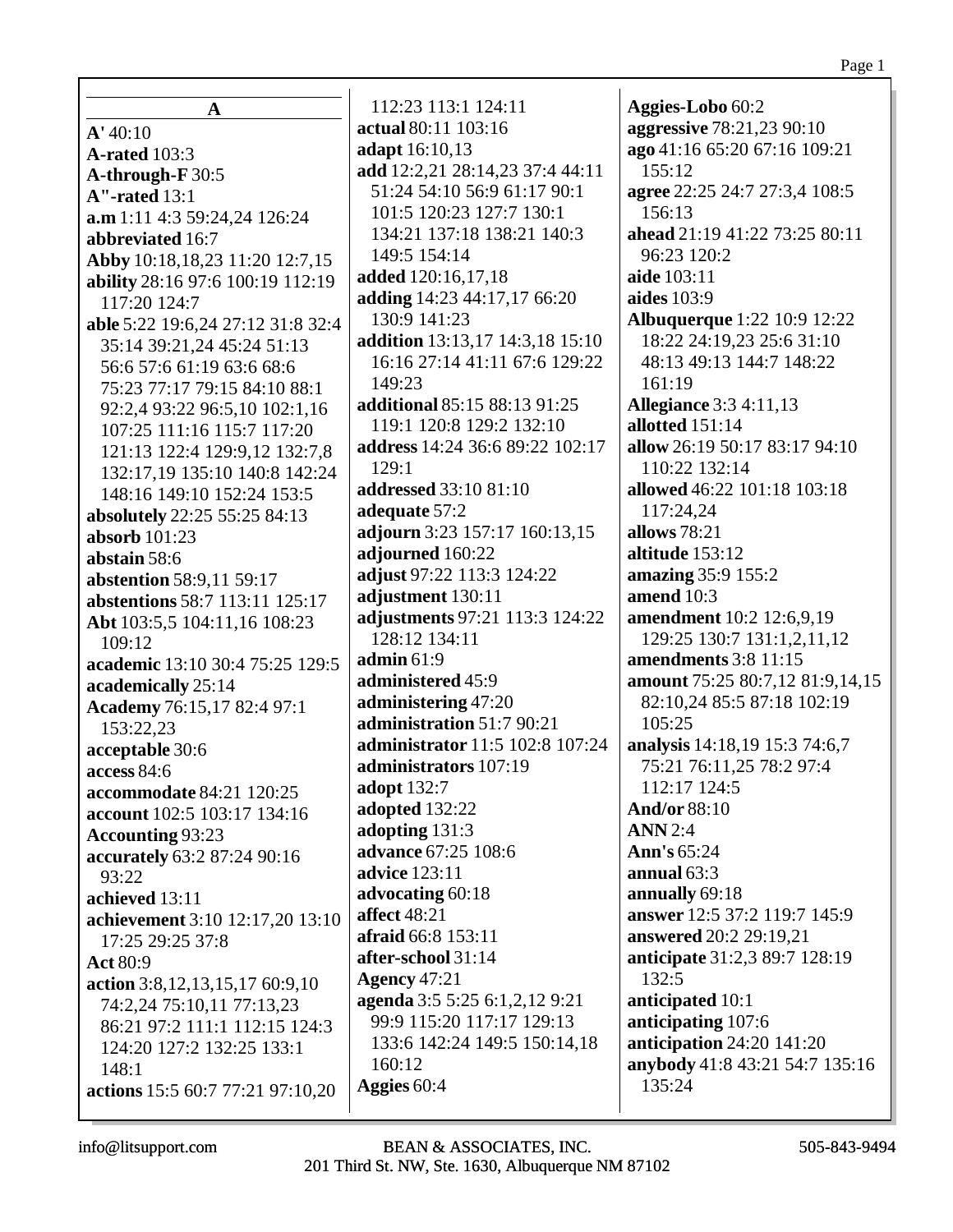| anytime 76:5                           | 43:11 48:6 52:21,22,23 53:13         | authorizers 149:20 150:2,9              |
|----------------------------------------|--------------------------------------|-----------------------------------------|
| anyway 40:3 53:7 68:1                  | 56:11,17 57:11 58:2,3,8,14,15        | availability 44:16 113:4                |
| Apodaca 1:12                           | 58:18,21,24 59:2,5,8,14 65:16        | available 24:21 33:15 47:24             |
|                                        |                                      |                                         |
| apologize 13:21 59:25 79:9             | 65:17,18 67:12,24 68:9 70:9,10       | 48:23 49:14,16 62:7 65:6 66:22          |
| 102:14 106:25 121:21 153:10            | 70:19,22 71:6,9,14,19 72:19,20       | 66:24 68:18 71:15 82:10 89:20           |
| 155:18                                 | 72:23 73:1,4,7,10,13,14,17,20        | 100:4,6 111:4 128:7,16 138:19           |
| apparently 90:20                       | 84:16,17,18 85:16 98:3,4,7,10        | average 30:22                           |
| appear 90:18 131:9                     | 98:13,16,19,22 99:1,2,5 106:14       | awarded 80:15                           |
| appears 24:22 129:10                   | 106:24 107:2 108:4 113:9,10,14       | aware 90:14 102:9,11 108:1              |
| application 36:13 47:23 53:3           | 113:17,20,23,24 114:2,5,8,10         | 116:4 118:19 131:11,16 132:23           |
| 69:19,22 70:6,8,11 72:16 89:12         | 114:13 118:25 125:5,15,21,25         | 140:2 143:14                            |
| applications 66:16 67:1 135:11         | 126:3,6,9,12,13,16,19 127:12         | Awesome 69:5                            |
| 135:12 136:3,6                         | 133:11,12 137:9,12 139:1             |                                         |
| applied 10:9                           | 141:13,19 144:3,23 145:2,7           | B                                       |
| apply 45:9 55:4                        | 146:23 154:21,22 158:1,3,4,7         | <b>B</b> 3:9 9:21 15:12 27:23,23 125:8  |
|                                        |                                      | back 42:18 46:8 49:15,23 51:2           |
| applying 46:20                         | 158:10,11,14,17,20,23 159:1,9        | 55:24 57:25 61:10 74:1 79:1,2           |
| appointed 155:11                       | 159:10,13,16,19,22,25 160:1,4        | 79:4,11,12,12,25 80:7,16 82:25          |
| appreciate 18:5 34:10 35:6,9           | 160:7                                | 83:3,6,10 85:12 91:20 92:7,7,15         |
| 86:11 87:4 94:13 127:5 131:16          | arrangements 46:20                   | 92:19 94:4 101:16 104:24                |
| approach 65:15                         | arriving 24:20                       |                                         |
| appropriate 32:15 72:7 100:21          | aside 86:5 87:10 150:14 157:3        | 105:24 106:8,12 109:25 111:17           |
| 111:8 130:12                           | asked 67:25 81:9 86:25 134:17        | 111:22 118:10 128:15 138:10             |
| approval 3:5,6 6:1 7:2,6,19 8:9        | 145:5 149:16                         | 154:11 157:16                           |
| 8:24 11:7,14 15:10,24 16:4             | asking 37:9,11 53:14 129:25          | back-to-back 143:3 145:18,24            |
| 42:19 48:20 49:5 54:1 56:20            | 145:17 146:4,21                      | 146:20                                  |
| 87:13 115:23 130:2 131:14              | asks 147:20                          | back-up/catch-up 57:24                  |
| approve 6:11 7:24 10:7 16:2 29:6       | assistance 51:22 60:22               | background 154:1                        |
| 46:8 53:2 56:22,24 71:21 72:1          | <b>Assistant 2:11</b>                | <b>bad</b> 138:25                       |
| 72:9,14 93:8                           | <b>Associates 1:20 161:18</b>        | <b>balance 87:19 101:14,23 103:16</b>   |
| approved 8:19 35:20 47:6 53:7          | assume 96:17                         | 103:16,21 115:13 117:5                  |
| 53:20 54:8 55:9 57:2 130:25            | assuming 52:6 53:20 111:12           | balances 117:23                         |
|                                        |                                      | <b>Bang</b> 108:9                       |
| 131:13                                 | 119:25 120:3                         | bank 76:24 102:5                        |
| approving $42:15,16$                   | asthma 153:11                        | <b>BARs</b> 117:7                       |
| approximately 24:25 25:3 120:7         | <b>Attachment 3:25</b>               |                                         |
| April 85:2 136:24,25                   | attend 142:15 146:18 147:23          | <b>Bartlett</b> 109:14,15               |
| APS 39:24 144:9 156:24                 | 148:18                               | <b>base</b> 120:2                       |
| arbitrarily 80:17                      | attended 26:12 142:14 144:18         | based 13:3,3 61:25 86:4 88:22           |
| arbitrary 80:8                         | <b>attending</b> 11:22 143:9, 14, 25 | 100:14 119:25 135:9 137:6               |
| archeologist 154:4                     | attorney 2:11 10:18 162:6,11,16      | <b>basically</b> 36:3 40:18 80:12 102:3 |
| <b>Archives</b> 67:1                   | 162:21                               | basis 74:20,21 110:10 118:14            |
| Archuleta 61:8                         | attrition 120:12                     | basketball 60:3                         |
| area 31:4,9 39:2,3,23 48:12 95:8       | audit 15:15,17 80:22,25 81:20        | <b>Baylor</b> 62:10                     |
| 95:22 102:12 122:13                    | auditor 103:18,22                    | <b>Bean</b> 1:20 161:18                 |
| areas 19:16 27:21 130:11               | August 20:4 25:24 39:17,17 83:6      | began $17:6$                            |
| <b>Armbruster</b> 2:4 4:16,17,20,23,24 | 85:3 135:8,20 136:11 137:7,21        | beginning 45:18 62:21,22 101:15         |
| 5:2,5,8,12,15,21 7:10,12 26:5,6        | authorize 75:15                      | 116:10 120:12                           |
| 29:9, 12, 24 30:13 40:4, 5 42:12       | authorized 104:19                    | behaved 29:4                            |
|                                        |                                      |                                         |
|                                        |                                      |                                         |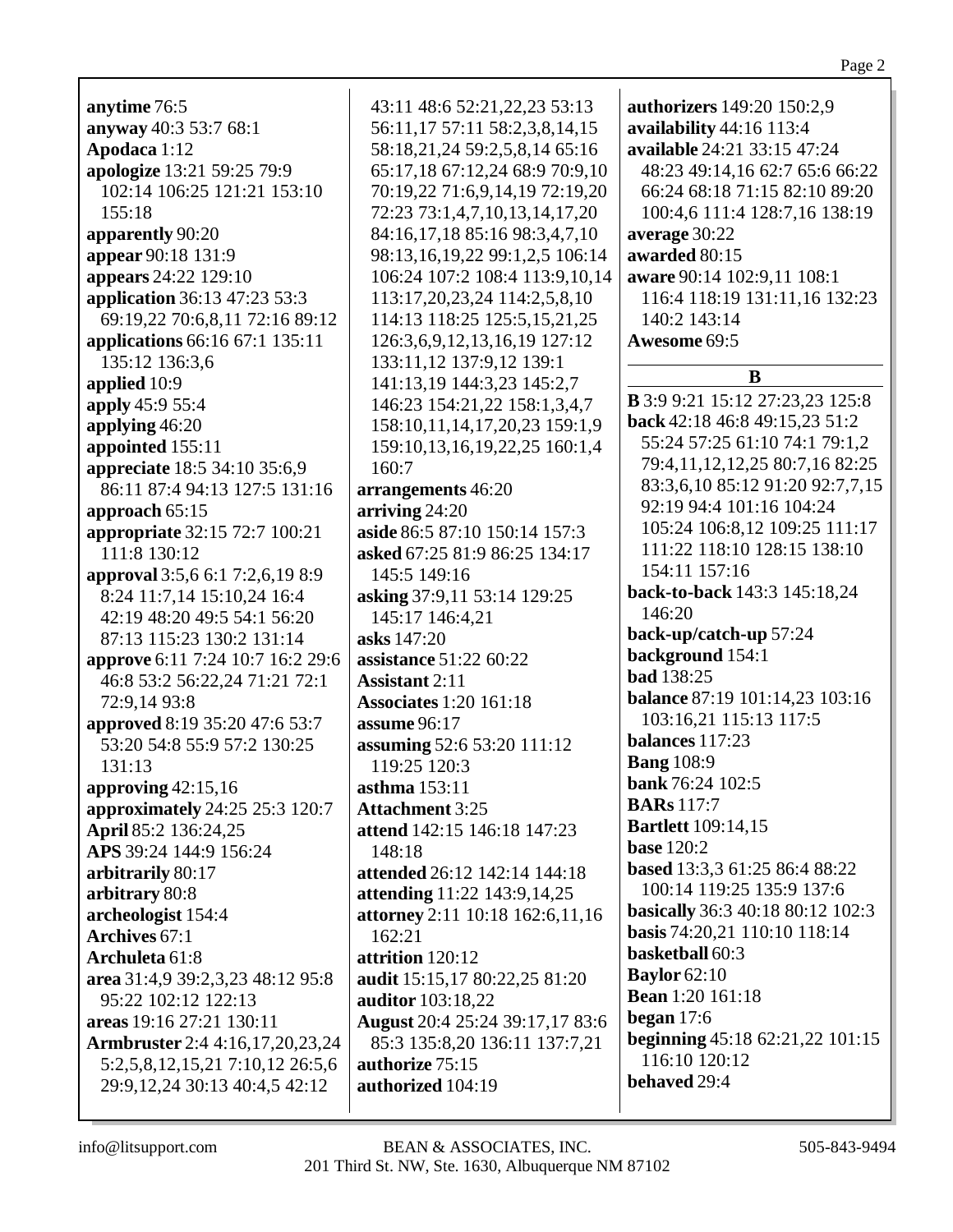# Page 3

| behavior 93:13                          | body's 97:5 112:19 124:7                 | $\mathbf C$                      |
|-----------------------------------------|------------------------------------------|----------------------------------|
| behoove 12:4                            | <b>bolts</b> 32:23                       | C 1:20 2:1 3:1 15:13 27:18 161:6 |
| belief $13:4$                           | <b>bones</b> 154:5                       | 161:17                           |
| believe 10:12 16:25 19:13 26:23         | <b>bothers</b> 66:5 96:10                | C' 40:9                          |
| 26:24 28:1,4 33:6 41:6,10               | <b>Boulanger 60:25</b>                   | Caballero 2:4 5:16 20:8 24:3     |
| 64:23 67:11 70:16 87:6 88:24            | boundaries 38:6                          | 42:13,14 59:3,4 66:11,12,18      |
| 94:2 100:13,14,25 102:10 103:7          | box 70:20                                | 67:17 68:7 72:21,22 79:5,8,10    |
| 115:18 131:5 134:9 135:6                | <b>boxes</b> 70:13,14                    | 79:14 81:8,9,12 91:5,6,7 98:11   |
| beneficial 132:16                       | boys 153:23 154:3                        | 98:12 111:18,19 112:3 114:3,4    |
| <b>benefit</b> 23:24 64:22 132:21       | $\mathbf{brag}$ 22:14                    | 122:15 123:1 124:1 125:2 126:7   |
| <b>Bernalillo</b> 95:5,8                | brand 53:2 89:5                          | 126:8 127:11 130:13,14,15,19     |
| <b>Bernice</b> 123:24                   | break 59:22 126:23                       | 135:18 152:11,12 158:24,25       |
| best 20:12 24:21 39:23 49:12            | <b>brief</b> 19:20 146:2                 | 159:11,12                        |
| 79:16 97:13 124:14 130:4,4              | <b>briefer</b> 128:13                    | calculated 80:9                  |
| 145:24 151:3                            | briefly 133:7                            | calendar 3:18 134:6,11,25 135:5  |
| <b>better</b> 19:2 34:3 97:12 104:5     | bright $143:15$                          | 136:11 137:14 142:5 143:18       |
| 106:17 119:11 124:14 141:10             | bring 4:1 $111:16,22$ 135:21             | call 3:3,3 4:16 14:11 22:21 58:4 |
| 141:11 150:16                           | bringing 75:14 76:19 128:1               | calling 16:5                     |
| <b>Bev</b> 144:12                       | 148:4                                    | calls 128:16                     |
| <b>Beverly</b> 2:13 68:4,5 134:17,18,20 | broad $152:3$                            | campus 111:25                    |
| 134:22,24 142:9 162:6                   | brought 18:18 35:11 54:4 87:1            | cancel 141:5                     |
| big 48:24 52:1 89:16 107:8              | 120:10 146:8                             | candidates 61:15                 |
| biggest 96:7                            | <b>brown</b> 28:22                       | cap 71:3,5,7 88:22 130:10        |
| <b>bilingual</b> 76:15,17 97:1 100:7    | <b>Bruce</b> 17:23,23 19:8 24:16 25:2,5  | capped 105:15                    |
| 101:21 102:20 105:19 106:23             | 49:7                                     | <b>CAPTION</b> 162:4             |
| 107:14 111:20,22                        | <b>budget</b> 37:20 43:22,24 74:6,12     | card 15:14 125:10                |
| binder $10:25$                          | 74:25 76:11,17,21,25 77:7 78:1           | cards 16:17 27:19                |
| bit 26:10 49:2 58:1 72:5 110:24         | 85:1 87:8,11 88:1 89:25 90:23            | careful 131:7                    |
| 117:9 151:7                             | 93:6,8,11,15,23 94:10,12 96:1            | Cariños 114:17,19 116:20 117:10  |
| <b>bite 22:13</b>                       | 97:3,21 100:18 101:20 102:8,20           | 118:22 124:2                     |
| <b>black</b> 102:2                      | 112:17 113:2 115:23 116:25               | <b>CARLOS</b> 2:4                |
| blackboard 137:18                       | 117:23 119:24 121:9 124:4,21             | <b>CARMIE 2:7</b>                |
| <b>blame</b> 138:2                      | budgetary 110:10                         | carrying 107:8                   |
| <b>Blanca</b> 11:21                     | build 18:15 85:1 95:16                   | cart 47:1                        |
| blindsided 153:18                       | <b>building</b> 1:12 24:15 25:19 35:13   | case 80:24 87:6 104:17 136:8     |
| blindsides 131:21                       | 36:22 38:22 42:17,19 44:20               | 162:4                            |
| blow 101:23 102:6                       | 53:21,24 57:16 110:11,12 144:9           | cash 76:23 77:9,9 79:17,22 83:16 |
| board 17:24 34:13 36:7,7 37:4           | 144:9,21                                 | 83:19 87:19 100:1 101:14,14,23   |
| 49:8,23 62:20 63:5 64:11,16,17          | <b>bureau</b> 74:6,7 76:11 77:7 78:2     | 115:17 117:5,23                  |
| 97:10 100:25 104:5 109:7,20,21          | 81:2 97:4 100:18 112:17 124:5            | casual 127:19                    |
| 110:1,3,21 112:24 115:22                | <b>business</b> 5:23 36:1,9 82:8 84:1,14 | Cata 123:23                      |
| 119:22 122:1,7 123:23 124:12            | 102:10 104:2 119:14,20                   | catching 51:4                    |
| 155:12                                  | busing $31:12$                           | <b>Cause 17:8</b>                |
| <b>boards</b> 62:11 64:12,19            | busy $152:18$                            | caused 115:24 116:1              |
| <b>bodies</b> 148:23                    | button $10:25$                           | causing 100:5                    |
| <b>bodies'</b> 148:20                   | bypass $156:2$                           | caution 51:16 122:24 123:12      |
| body 77:16 129:4 131:10                 |                                          | cautionary 65:14                 |
|                                         |                                          |                                  |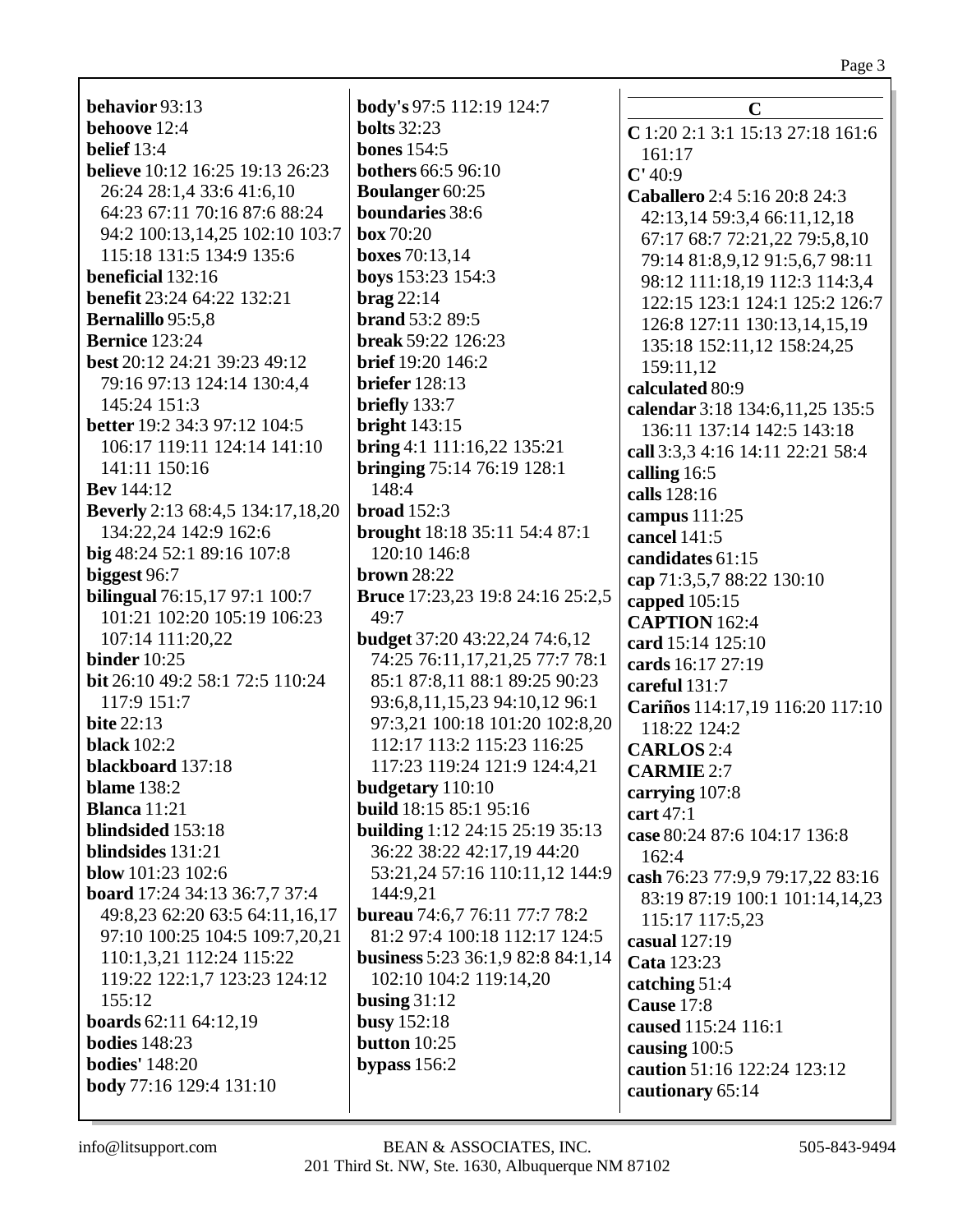| CC 1:25 161:25 162:2                    | 147:3,13,15 151:1,2,6,18 152:2     |                                       |
|-----------------------------------------|------------------------------------|---------------------------------------|
| CCR 1:20 161:6,17                       | 152:9, 13, 14, 20, 24 153:2, 8, 9  | Cindy's 127:17<br>circumstance 115:16 |
| CD 67:11,19 68:2                        | 154:14,19,20 155:5,16 157:8,19     | circumstances 156:16                  |
|                                         |                                    |                                       |
| certain 65:14 110:14                    | 157:22 158:2,19 159:3,8,18         | <b>City</b> 18:22                     |
| certainly 14:16 34:3 53:5 65:12         | 160:9,15,18,20                     | clarification 116:7,17                |
| 81:14 86:15 104:4 111:15 116:3          | chairman 17:24 48:5,5 87:16        | clarify $100:14$                      |
| 118:25 131:16 132:19 140:11             | 130:20                             | clarity 45:21 115:5 119:15            |
| 151:8                                   | chairs $119:1$                     | class 22:8,11 31:17                   |
| <b>CERTIFICATE 3:24 161:5</b>           | <b>Chairwoman 6:5 9:23 11:10</b>   | classes 121:1 135:15                  |
| Certified 161:6                         | 12:18 44:8 45:15 50:14 60:10       | classroom 37:1 79:19                  |
| certify 161:8                           | 66:21 68:17 74:4 81:19 84:9        | claw 118:9                            |
| chair 2:3,3 3:19 4:1,15 5:7,18,24       | 99:11 114:18 140:12                | clean 36:21 80:25                     |
| 6:9, 15, 19, 23, 25 7:8, 11, 15, 17, 24 | challenge 43:14                    | clear 32:2,23 63:23 64:3 80:5,19      |
| 8:2,5,7,12,15,19,22 9:2,5,9,11          | challenges 43:9 44:19 55:23 95:9   | 92:22 116:9 133:2 134:24              |
| 9:16 10:15,21 12:1,7,11,13,16           | 95:20                              | cleared $157:17$                      |
| 16:23,24 17:2,11,16,19 19:9,13          | Chamber 96:4                       | clearer 63:6 132:17                   |
| 20:9 21:7,14 22:16 24:1,6,8             | chance 20:16 66:6                  | clearly 26:7 94:25 108:8 111:6        |
| 26:3,4,7 29:8,11,20 30:10,12            | <b>Chancellor</b> 116:22,22 118:17 | 145:7                                 |
| 32:1,16,19 38:9,14 39:13 40:4           | change 7:22 10:5,13 18:20 28:24    | client 11:3                           |
| 42:8,13 43:16,17 46:25 47:4,15          | 42:4 52:1 69:9 72:6 90:21          | clip 10:25                            |
| 47:19 48:1,2 50:3,24 51:1               | 128:19 138:18 140:11 142:5         | close 29:6 87:15,18,20 92:25          |
| 52:20,22 53:9 58:3,5,7,20 59:7          | changed 41:18,19 49:24             | 99:25 100:20 102:1 144:21             |
| 59:16,20,25 64:25 65:16,17              | changes 6:2 7:5 9:2 21:10 60:7,8   | closed 116:15 157:15                  |
| 66:11,15,19 67:4,10,18,22               | 63:21 69:14                        | closely 110:24 138:8                  |
| 68:11,22,25 69:2 70:9 71:21,23          | changing 28:2,2,5 41:14 42:10      | closer 31:7 138:19 140:2              |
| 71:25 72:3,12,14 73:19,22 74:1          | <b>Chapman</b> 1:20 161:6,17       | closest 144:22                        |
| 78:5,7,14,17 79:7,13 80:19,23           | charter 2:9 3:8, 10, 12, 16 12:20  | closing $122:8$                       |
| 81:4,7,11,22,25 82:5,9,15 83:5          | 12:23,24 17:1,6,22,25 30:1         | Coalition 128:4 131:17 147:11         |
| 83:8, 13, 22 84:5, 11, 15, 16, 17       | 37:13 40:19 47:18 48:10 55:6       | 148:3 150:25                          |
| 85:17 86:10,18,20 87:4 88:7,18          | 62:25 64:14,15 69:7 72:15          | Coalition's 143:4                     |
| 89:11 90:17 91:5,6 92:11,12             | 78:20 87:23 109:17 128:4           | college 135:15                        |
| 94:13,15 95:3 96:21,23 97:25            | 131:17 142:22 143:3 144:18         | color 13:21                           |
| 98:15 99:7 101:2 102:22 104:1           | 145:14 146:4 156:15                | Colorado 55:7                         |
| 104:7,13,18 105:1,7,10,13,17            | chartered 104:11                   | Comanche 144:10                       |
| 106:3,7,20,25 107:3,15 108:5            | charters 54:22 149:20 150:10       | come 10:17 31:7 34:11 35:14,20        |
| 109:5 111:10 112:11 113:7               | chastised 127:10                   | 36:21 39:20 41:5,24 42:18             |
| 114:12,15 116:6,17 118:21               | chat 149:12                        | 43:24 44:2,7 45:6,14 46:1             |
| 119:4,5,16,21 120:18,23 121:2           | check 68:7 82:5 87:20 139:12       | 51:25 52:10 56:3 57:24 75:4           |
| 121:4,8,15 122:11,15,24 123:2           | check-in 76:4                      | 76:5 83:21 85:3,4 92:1 94:3,7         |
| 123:8, 20, 22, 25 124: 25 125: 13       | checked 28:6                       | 94:12 95:19 101:3 107:6,18            |
| 126:18,21,25 127:15 130:13,14           | chew 22:13                         | 118:22 131:21 133:14,16               |
| 130:18.24 133:20 134:8 135:1            | child 27:5,6                       | 138:10 152:1 153:22 155:8,13          |
| 135:25 136:16 137:7,16,19,24            | children 28:1 40:23 57:7           | 157:16,24 159:5 160:8                 |
| 138:11,13 139:3,14,23 140:1,14          | chime 37:5                         | comes 22:5 38:12 47:2                 |
| 140:17,19,22,24 141:13,18               | choose 139:19                      | comfortable 20:23 53:23 63:25         |
| 142:8,13 143:17,21 144:2,7,11           | choosing $69:18$                   | coming 4:6 12:3 19:24 20:21,25        |
| 144:15,25 145:5,12 146:25               | chose 39:22 120:2                  | 26:13 31:3 35:1 44:11,22 45:21        |
|                                         |                                    |                                       |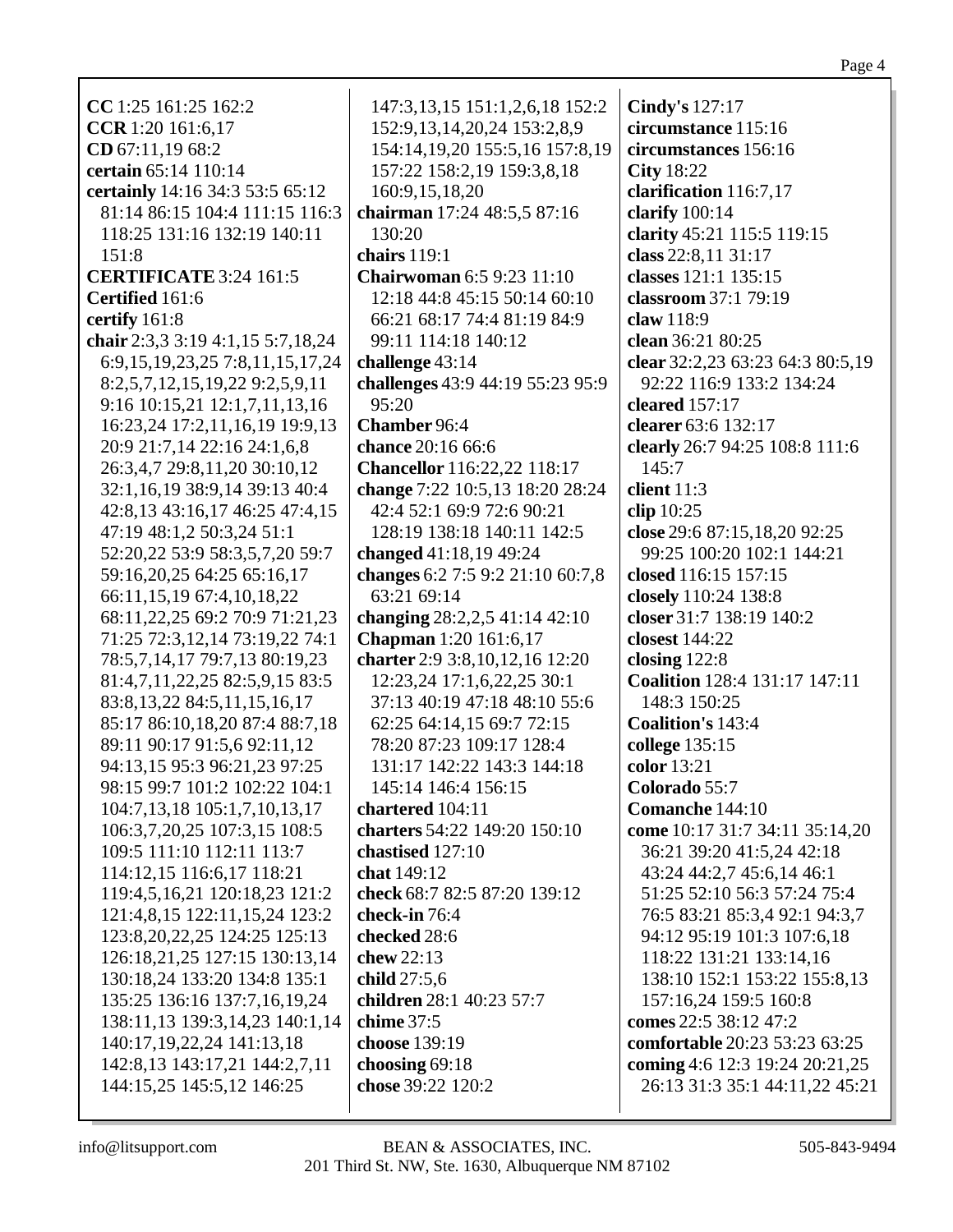| 81:8,18 84:16,17,18 85:16,19               | 134:14                          |
|--------------------------------------------|---------------------------------|
| 85:20 91:5,6,7 94:14,15 95:4               | communications 63:18 65:3       |
| 96:8, 20, 21, 22 98:1, 2, 3, 4, 4, 6, 7, 7 | 68:20 97:15 118:18 124:17       |
| 98:9, 10, 10, 12, 13, 13, 16, 16, 18       | 131:17                          |
| 98:19, 19, 21, 22, 24, 25 99:1, 1, 3, 4    | communities 95:7                |
| 99:5 103:1 104:22,23,24 106:14             | community 30:6 39:1,22 41:7,8   |
| 106:24 107:2 108:4 111:18,19               | 41:10 89:17,18 90:11 94:17      |
| 112:3 113:6,8,9,10,12,13,14,14             | 96:9 99:10,13 103:11 112:15     |
| 113:16, 17, 17, 19, 20, 20, 22, 23, 23     | 153:21                          |
| 113:25 114:1,2,2,4,5,5,7,8,9,10            | commute 31:13                   |
| 114:10,13 118:25 122:15 123:1              | company 36:9,10,21              |
| 124:1 125:2,2,4,5,15,19,20,21              | comparable 14:5                 |
| 125:23,24,25,25 126:2,3,3,5,6,6            | comparative 13:19               |
| 126:8, 9, 9, 11, 12, 12, 14, 15, 16, 16    | comparison 138:1                |
| 126:19 127:11,12 130:13,14,15              | compete 31:5                    |
| 130:19 133:11,12 134:7 135:1,3             | complete 103:20                 |
| 135:14,18,20 136:14,16,23                  | completed 115:6 129:6           |
| 137:4,9,11,12,13,17,20 138:3,7             | completely 54:3 56:9 141:9      |
| 138:12 139:1,21,25 141:13,19               | compliance 15:17                |
| 142:17 144:2,3,3,4,5,23 145:2,4            | compliant 100:9                 |
| 145:7 146:23 147:1 148:15                  | complying 64:6                  |
| 151:19,20,25 152:11,12,14,15               | compounded 118:8                |
| 152:23 153:1,6,8,9 154:17,18               | compounding 118:11              |
| 154:21,22 155:5,7,17 157:19                | comprehensive 70:6              |
| 158:1,2,4,4,6,7,7,9,10,10,12,13            | concern 22:1 27:3,4 32:11 52:16 |
| 158:14, 14, 16, 17, 17, 20, 20, 22, 23     | 56:9 89:11 90:17 92:20 99:21    |
| 158:23,25 159:1,7,8,9,10,10,12             | 102:21 110:8 115:3 125:6,7      |
| 159:13, 13, 15, 16, 16, 19, 19, 21, 22     | concerned 32:2 47:3 74:15,16    |
| 159:22,24,25,25 160:2,3,4,4,6,7            | 118:19                          |
| 160:14                                     | concerning 43:13                |
| <b>Commissioner's 137:6</b>                | concerns 21:20 34:10 50:10 54:3 |
| <b>Commissioners</b> 2:2 6:6,22 7:14       | 54:5 64:4 77:7 78:2 100:18      |
| 8:4,18 9:8,24 11:11 12:19 26:8             | 101:8,24 102:17 116:4 128:22    |
| 41:12 42:9,22 51:11,16 59:21               | 134:19 135:6 146:7 148:25       |
| 59:23 60:11 65:2,6 66:22 67:11             | concur 86:10                    |
| 71:24 74:5 85:17,18 88:18                  | condition 130:20 131:14         |
| 99:12 112:11 114:19 119:21                 | conditioned 130:24              |
| 126:23 133:4 134:8,12 135:5                | conditions 130:2                |
| 138:8,14 143:8,13,24 145:17                | conducted 4:14                  |
| 146:5,13 148:15 156:14 160:17              | conference 128:4,8,18 138:24    |
| commit 54:6                                | 143:4 144:19 147:15 149:5,13    |
| commitment 56:4,5                          | conferences 18:2,3              |
| committed 24:19                            | conferencing 128:17             |
| committee 97:10 112:24 122:3               | conflict 84:3 135:14 145:21     |
| 124:12                                     | confused 106:9,15,16 107:2      |
| communicate 64:9                           | 121:4, 15, 17, 22, 22 137: 24   |
| communicated 11:2,6 67:2 68:19             | confusion 107:1                 |
|                                            |                                 |

Page 5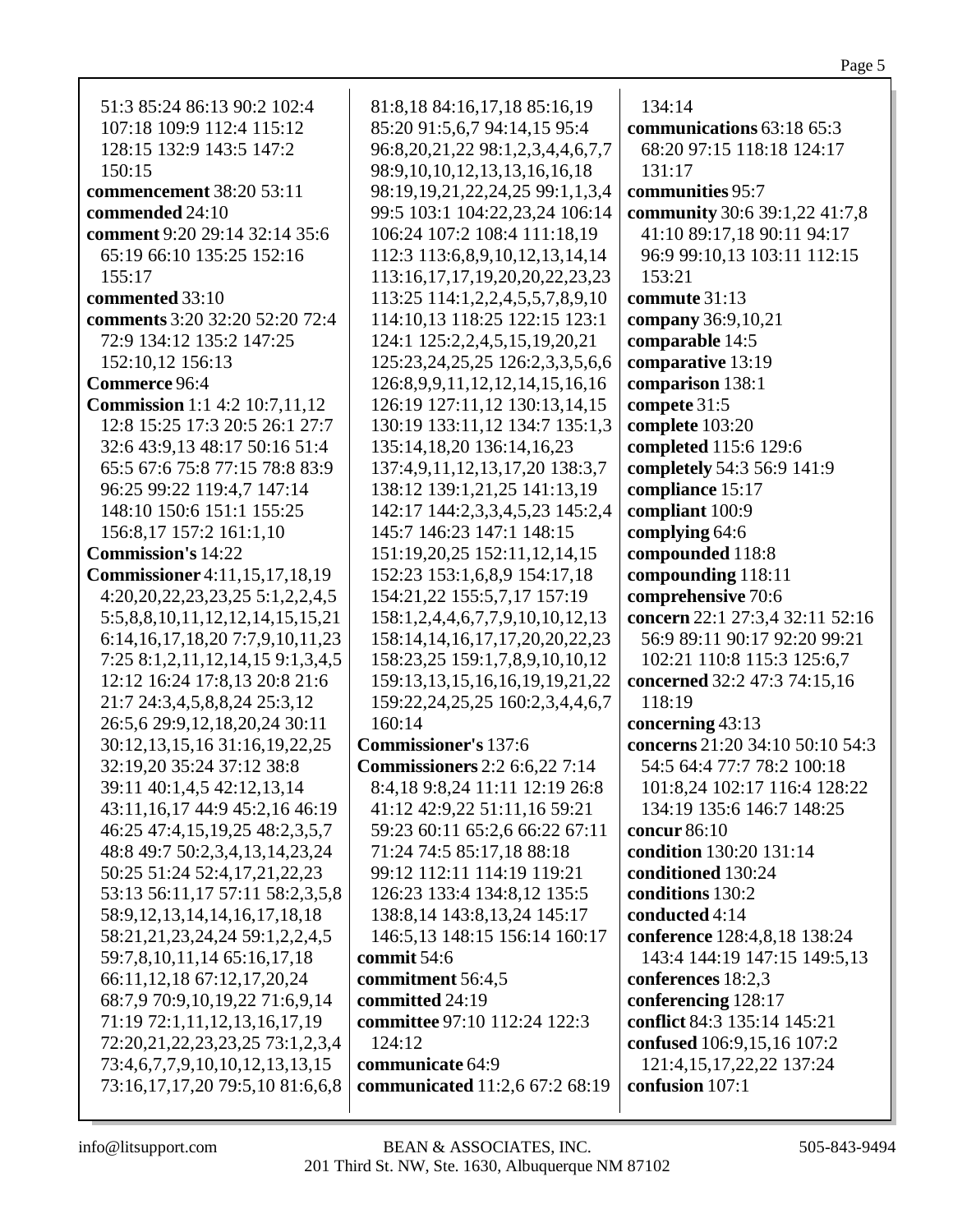|--|--|

**connected** 108:19 **connection** 23:22 **consecutive** 13:2 **consequences** 87:14 **consider** 15:25 62:16 77:14 151:16 **consideration** 128:11 129:23 133:23 **considerations** 131:24 **consistency** 39:8 42:1 **consistent** 108:1 **consistently** 27:23 **constituents** 64:10 156:10 **constitute** 161:8 **constraints** 110:9 **consultant** 109:16 **consults** 109:17 **consummating** 49:6 **consumption** 36:18 **contacted** 21:16 **contain** 74:9 **contention** 27:12 **continue** 19:2 22:7 23:5 37:17 38:17 67:6 91:23 115:18 117:8 117:20 118:2 122:23,23 123:16 **continued** 8:10 80:2 101:11,15 117:10 **continues** 100:17 120:21 **continuing** 45:7,13,16,22 61:23 **continuity** 109:19 **continuous** 34:1 **contract** 10:14 17:9,15 66:1 88:23 109:9 111:12 132:5 **contrary** 11:18 **contribute** 155:14 **conversation** 11:9 19:21,25 20:22 35:7 38:24 66:1 75:7 86:16 88:15 102:15 107:5 121:23,25 122:2,12,14 123:2,5 123:10 127:23 129:3 143:1 146:6 **conversations** 35:3 54:6 65:4,8 123:16,17 **Conyers** 2:5 4:25 5:1 6:14,16,17 8:14,16 32:19,20 35:24 37:7,12 38:8 39:11 40:1 48:6 50:3,4,14 50:23 59:7,10,11 73:11,12 98:8

98:9 113:25 114:1 125:23,24 135:14 144:5 152:14,15,23 153:1,6 158:12,13 159:23,24 **coopt** 147:4 **coordination** 25:18 **coordinator** 120:17 **copier** 36:10 **copies** 67:14,18,19,21,23,23,25 68:5 **copy** 149:10 150:7 **Coral** 153:20 155:8 **Corinne** 119:19 120:20,25 121:3 121:7,10,24 123:21 **Corrales** 95:8 **correct** 31:18,21,24 36:4 38:15 53:8,19 54:12 56:16 57:5 63:8 63:19 64:11 70:21 78:19 108:23 116:8 137:11 **corrected** 137:22 **corrective** 74:24 75:11 77:13,23 86:21 **correctly** 69:16 107:12 **correlated** 134:10 **Cotton** 60:23 **coughing** 155:18 **council** 29:3 36:1 37:19 51:6 52:5 65:25 77:19 90:3,20 91:15,18 91:23 92:1 93:10 102:14 103:6 107:24,25 **councils** 65:21 **counsel** 2:12 19:11 123:9 **County** 161:11 **couple** 23:7 27:1 32:15 37:24 40:7 43:18 48:3,15 55:9 77:21 115:22 147:25 149:4 **course** 19:12 51:18 110:3 147:23 149:14 151:18 **Court** 1:21 161:7 **cousin** 23:13 **crafting** 131:7 **Craig** 68:18 78:3,5,7,16,19 79:7 79:13 80:23 81:11 85:22 86:24 86:25 87:5 90:12 92:21,22 95:18 100:24 101:4,6 106:16 116:19,20 119:9 123:18 **crazy** 40:8 **create** 42:12 89:14 97:5 112:18

124:6 **creates** 118:10 **creating** 77:16 **credit** 101:14 117:5 **crisp** 64:7 **critical** 148:8 **Crone** 2:5 5:10,11 7:23,25 30:11 30:12 48:7,7,8 58:22,23 73:2,3 98:17,18 104:23 113:21,22 126:4,5 157:19 **crossed** 61:20 **Crown** 144:21,24 **Crowne** 144:19,19 **crucial** 150:10 **CSD** 85:22 **culture** 33:14,18 54:17 110:7,12 **current** 15:6 25:1 30:3,18 51:21 83:15 104:8 105:3,5 121:2 **currently** 12:23 16:3 18:19 25:16 52:14 75:16 78:13,14 121:5 **curriculum** 28:2 33:24 **cushion** 102:6 136:8 **Custodian** 2:13 **cut** 87:20 101:13 **cuts** 101:11 **cycle** 34:2 **Cynthia** 1:20 161:6,17 **D D** 3:1,1,10 **Danielle** 134:18 136:15 **data** 94:6 116:13,15 **data-driven** 93:25 **date** 7:22 53:22 57:15,21 81:16 134:23 135:7,18 136:19 137:14 139:15 140:3 154:15 162:2,8,13 162:18,23 **dates** 72:6 134:9,17 136:21 137:21 138:15 143:23 **David** 2:6,11 68:18 78:3 85:22 119:9 **day** 10:24 16:9,14 31:13 33:24 83:11 93:19 94:12 105:6 116:7 116:12 119:10,24 120:1,4 140:20 143:22,22 150:11,11 **day's** 139:3 **day-to-day** 110:20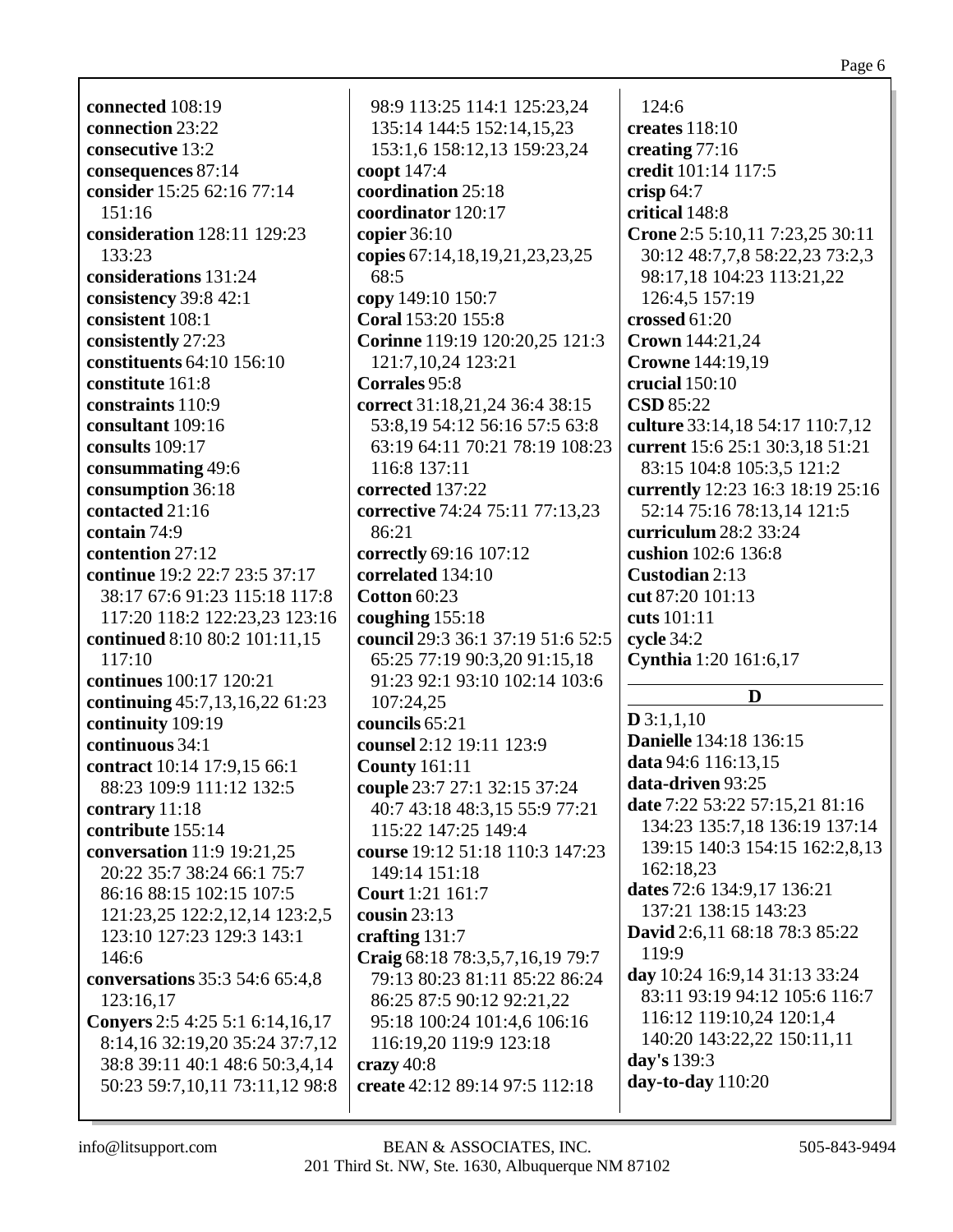**days** 104:6 136:4,9 139:24 140:14,15,17 141:22 153:12,14 **De** 114:19 116:20 117:10 124:2 **deadline** 135:11 **deal** 43:15 142:22 **dealing** 51:19 128:13 **dealt** 75:17 **DEAP** 7:19 8:9 **December** 13:9 61:4,4 62:7,9 63:12 64:5 71:17 93:2 128:4,8 128:18 129:15 131:1 138:9 139:15 140:2,25 141:1,20 142:10 143:15,18 147:16 **decide** 131:9 **decided** 68:15 80:17 **deciding** 46:7 **decision** 16:1 20:23 34:25 40:6 65:11 85:8 110:4 122:6 **decisions** 65:4 117:25 **decrease** 100:6 120:5 **decreased** 113:3 117:1,7 **deduct** 91:8 **deducted** 91:9 **deep** 150:12 **deep-down** 91:2 **defer** 87:7 117:25 119:14 **deficit** 122:4 **definitely** 25:22 99:21 112:6,8 **degree** 29:2 **DEL'D** 162:8,13,18,23 **delay** 48:19 60:1 **DELIVERED** 162:8,13,18,23 **demand** 13:3 15:3 30:6 **demographic** 18:24 **demographics** 14:4,8 76:2 **demonstrate** 18:19,24 **demonstrated** 30:4 48:10 **Denver** 55:7 **deny** 28:16 38:12 **Department** 37:16 91:23 **Department's** 50:7 **depend** 53:5 **Deputy** 2:10 **description** 15:4 18:5 **designated** 39:3 **despite** 31:12 **detail** 75:9

**detailed** 86:1 **determine** 79:15 118:16 **develop** 97:12 124:13 **developed** 117:22 **development** 76:21 87:9 110:15 **device** 136:18,20 **devices** 4:6 **dialogue** 74:22 151:7 **dialogues** 34:11,13 **difference** 26:16 99:15 103:15 **different** 18:12 23:14 32:25,25 33:13,14,14 34:15,17 36:2 37:24 41:25 51:19 54:11 85:1 89:5 96:4 108:22 156:16 **differently** 11:3 46:14 **difficult** 31:9 40:6 52:5 110:4 **difficulty** 107:22 **dig** 154:5 **dig-in** 129:2 **Diné** 6:7 152:17 **direct** 11:9 **direction** 127:18 **directly** 25:10 63:14 83:25 84:2 **director** 2:9,10 11:2 43:18 47:16 50:5 78:5 82:3,22 86:23 88:21 92:20 100:24 101:4 103:2 116:19 123:18 134:14 **Director's** 86:12 107:16 **disabilities** 14:14 **disadvantaged** 14:13 **disagree** 86:2 **disappointed** 142:20,23 **disappointing** 143:1 **discover** 62:14 **discussed** 116:24 157:13 160:11 **discussing** 23:18 78:13 **discussion** 3:8,12,13,15,17,21 29:7 30:14 40:2 50:9 60:6 74:2 125:4 127:1 134:4 142:19,21 144:16 145:18 151:13 152:3 157:10 **disk** 66:16 **Disks** 162:7,12,17,22 **disruptive** 110:7 **dissemination** 149:12 **distressing** 108:11 **district** 14:6,13,17 38:7 87:22

94:21 **district's** 117:12 **districts** 64:21 95:5 117:6,6,15 **dive** 150:18,22 **Division** 2:9 3:12 131:18 145:15 **document** 30:20 46:24 69:16 76:9 162:7,12,17,22 **documentation** 46:5 94:1 **documents** 47:5 74:20 **doing** 17:14 18:10 19:2 22:14,18 23:9 24:9,16 28:8,17 35:19 36:2 39:9 40:21 41:15 42:24 43:5,19 57:18,23 60:14 62:10 95:6 96:17 103:4 108:9 109:4 131:20 141:3 145:12,14,18 154:6 156:9 **dollar** 82:10 **dollars** 55:8,16 76:23 100:2 **Dolores** 61:8,8 **Don** 1:12 **donor-funded** 103:12 **door** 94:3,7 **double** 105:19,19 **Dr** 2:10 100:13,24 123:23 **draft** 14:22 19:18,18 20:6 134:9 134:15 138:4 142:10 149:6 **draw** 101:25 **drawing** 31:4 49:23 **Dream** 6:7 152:17 **dreaming** 28:9 **drop-dead** 57:13,21 **due** 82:25 100:3 115:24,25 **duplicate** 18:7 **duty** 28:18 **E**

**E** 2:1,1 3:1,1,1 **e-mail** 21:15 66:17 **e-mailed** 134:13 **E-Occupancy** 53:7 56:17 **earlier** 21:12 62:8 155:19 **early** 38:24 62:19 143:15 **earned** 15:12 **easier** 88:15 133:13 151:7 **easily** 16:10 39:19 **economically** 14:12 **educating** 41:3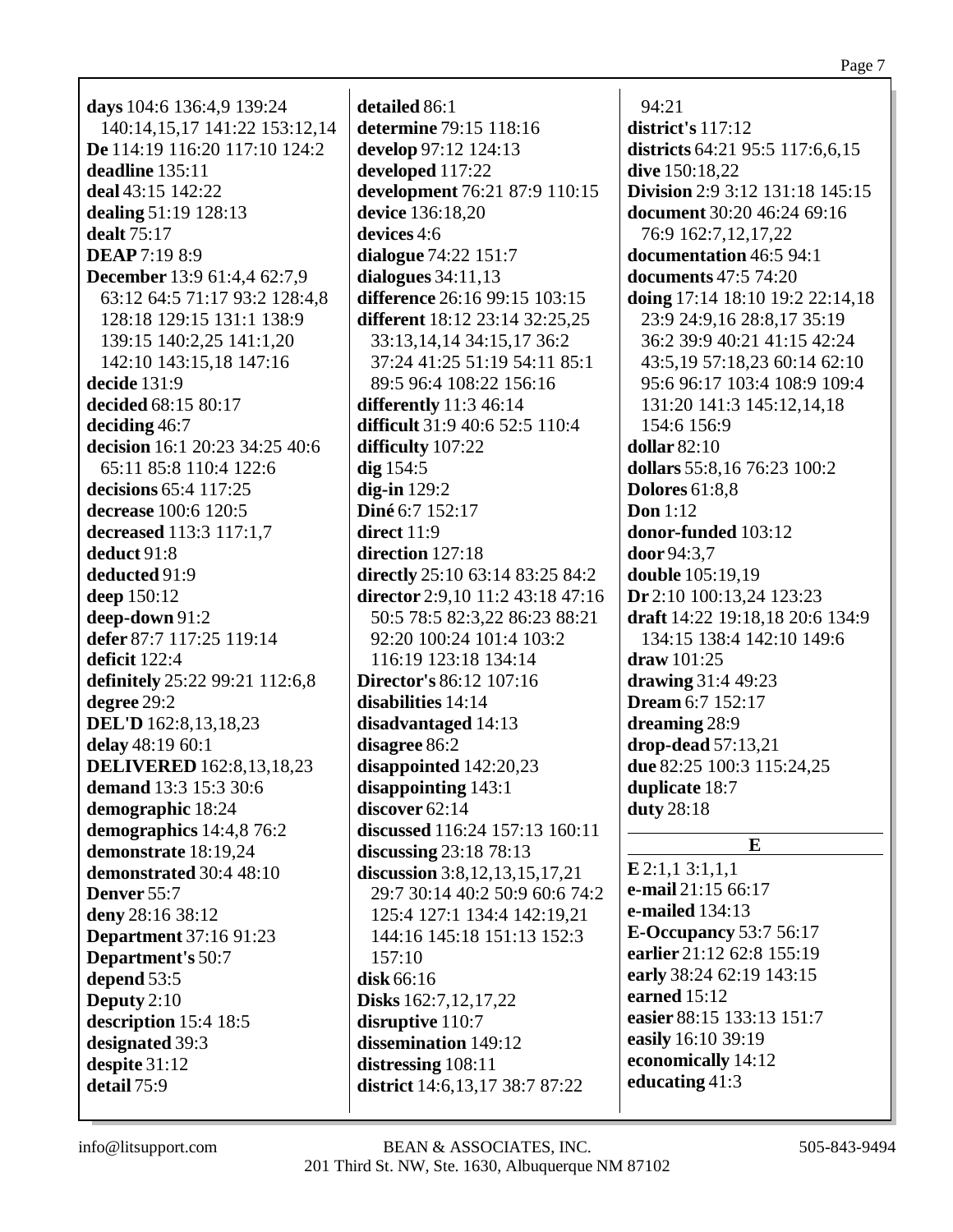| education 1:1,12 4:2 10:11 13:5<br>47:21 76:15,17 96:25 97:1<br>100:7 101:22 109:25 111:20<br>161:1,10<br>effect 131:5 156:11<br>effectively 77:17<br>efforts 90:5,6,9 95:7,24<br>egregious 86:22 88:16<br>eight 5:22 25:7 30:25 159:1<br>eight-to-zero 160:8<br>eight-zero 159:4<br>eighth $30:21$<br>either 21:19 64:5 83:17 109:13<br>135:16,17,21 151:17<br>elaborate 49:1<br>elastic 89:8<br>elect 110:5<br>elected 148:20,22 154:8 155:10<br>155:11<br>electronic 4:5 136:10 138:2<br>electronically 66:24 138:4<br>elementary 30:21,24<br>emergency 87:10<br>employee 60:17,20<br>encompass 130:17<br>encourage 138:8 | entertain 6:3,11 7:5 72:9 160:13<br>entertaining 65:7<br>entire 53:9<br>entirely 85:1<br>entities 117:15<br>entity $16:12$<br>enveloped 20:18<br>environment 110:6<br><b>Equalization 80:10</b><br>equally 106:15 107:16<br>equivalent 103:14 120:7 151:17<br>escalated 21:13<br>especially 95:16 152:20<br>essential 50:15 64:15<br>essentially $37:10$ $38:1,2$<br>established 156:3<br>estate 49:9,10<br>estimate 97:12 124:14<br>estimating 76:22<br>estimation 26:12<br>evaluation 61:1 62:1,5 76:9<br>evaluations 60:14 61:2<br>evaluative 62:16<br>eventually 56:6<br>everybody's 105:25<br>everyone's 132:21 | expansion 30:9 32:12 153:17<br>expect 110:1<br>expectations 10:5<br>expected 89:10<br>expedite 20:22 51:13 132:20<br>expedited 132:6,9,12 150:1<br><b>Expeditionary</b> 108:14,16,21,24<br>108:25 109:2,8<br>expend 101:15<br>expenditures 87:12 100:3,20<br>101:25 103:8 117:1,4,12<br>expenses 45:13,16,22<br>expensive 108:13<br>experience 21:4 28:11 155:9<br>157:6<br>experienced 13:14<br>experiences 150:20 155:14<br>explain 104:4 106:16 108:2<br>explaining 76:12<br>explicitly 115:3<br>explore 132:7<br>extend 151:25<br>extra 84:21<br>extraordinary 41:3<br>extreme 64:20<br>extremely 142:23 |
|------------------------------------------------------------------------------------------------------------------------------------------------------------------------------------------------------------------------------------------------------------------------------------------------------------------------------------------------------------------------------------------------------------------------------------------------------------------------------------------------------------------------------------------------------------------------------------------------------------------------------|----------------------------------------------------------------------------------------------------------------------------------------------------------------------------------------------------------------------------------------------------------------------------------------------------------------------------------------------------------------------------------------------------------------------------------------------------------------------------------------------------------------------------------------------------------------------------------------------------------------------|--------------------------------------------------------------------------------------------------------------------------------------------------------------------------------------------------------------------------------------------------------------------------------------------------------------------------------------------------------------------------------------------------------------------------------------------------------------------------------------------------------------------------------------------------------------------------------------------------------------|
| encumber 118:7<br>end-of-the-year 104:20                                                                                                                                                                                                                                                                                                                                                                                                                                                                                                                                                                                     | evident 24:9<br>evolve 34:3                                                                                                                                                                                                                                                                                                                                                                                                                                                                                                                                                                                          | eye 25:21 149:7                                                                                                                                                                                                                                                                                                                                                                                                                                                                                                                                                                                              |
| endeavor 108:14                                                                                                                                                                                                                                                                                                                                                                                                                                                                                                                                                                                                              | exact 19:14 31:4 33:22 36:7                                                                                                                                                                                                                                                                                                                                                                                                                                                                                                                                                                                          | $\mathbf{F}$                                                                                                                                                                                                                                                                                                                                                                                                                                                                                                                                                                                                 |
| ended 104:7 142:24                                                                                                                                                                                                                                                                                                                                                                                                                                                                                                                                                                                                           | 82:18,21 115:16 156:25                                                                                                                                                                                                                                                                                                                                                                                                                                                                                                                                                                                               | F125:9<br>face 43:8,14                                                                                                                                                                                                                                                                                                                                                                                                                                                                                                                                                                                       |
| endorsement 112:1<br>energy 22:2,6 23:2,4 26:22 35:12                                                                                                                                                                                                                                                                                                                                                                                                                                                                                                                                                                        | Exactly 138:6                                                                                                                                                                                                                                                                                                                                                                                                                                                                                                                                                                                                        | faced 44:19 156:11                                                                                                                                                                                                                                                                                                                                                                                                                                                                                                                                                                                           |
| engage $123:9$                                                                                                                                                                                                                                                                                                                                                                                                                                                                                                                                                                                                               | example 19:15<br>exceeding 48:11                                                                                                                                                                                                                                                                                                                                                                                                                                                                                                                                                                                     | faces $61:11$                                                                                                                                                                                                                                                                                                                                                                                                                                                                                                                                                                                                |
| English 14:16                                                                                                                                                                                                                                                                                                                                                                                                                                                                                                                                                                                                                | exceptions 108:8                                                                                                                                                                                                                                                                                                                                                                                                                                                                                                                                                                                                     | facilitate 146:6                                                                                                                                                                                                                                                                                                                                                                                                                                                                                                                                                                                             |
| enlighten 86:24                                                                                                                                                                                                                                                                                                                                                                                                                                                                                                                                                                                                              | excessive 30:23                                                                                                                                                                                                                                                                                                                                                                                                                                                                                                                                                                                                      | facilities 51:17 52:16 149:17                                                                                                                                                                                                                                                                                                                                                                                                                                                                                                                                                                                |
| enlightened 122:22                                                                                                                                                                                                                                                                                                                                                                                                                                                                                                                                                                                                           | excited 15:23 23:11 60:15,19                                                                                                                                                                                                                                                                                                                                                                                                                                                                                                                                                                                         | 150:6,8,10 151:3                                                                                                                                                                                                                                                                                                                                                                                                                                                                                                                                                                                             |
| enrolled 104:21                                                                                                                                                                                                                                                                                                                                                                                                                                                                                                                                                                                                              | 61:6, 12, 13 63:4                                                                                                                                                                                                                                                                                                                                                                                                                                                                                                                                                                                                    | facility 23:16 43:22 51:12 52:7                                                                                                                                                                                                                                                                                                                                                                                                                                                                                                                                                                              |
| enrollment 13:15 15:5 70:25 71:1                                                                                                                                                                                                                                                                                                                                                                                                                                                                                                                                                                                             | excuse 10:21 17:14 48:8 156:5                                                                                                                                                                                                                                                                                                                                                                                                                                                                                                                                                                                        | 53:4 55:25 56:2,4,7                                                                                                                                                                                                                                                                                                                                                                                                                                                                                                                                                                                          |
| 75:22 80:13 85:4 86:4 89:23                                                                                                                                                                                                                                                                                                                                                                                                                                                                                                                                                                                                  | executive 3:21 157:10,16,21,23                                                                                                                                                                                                                                                                                                                                                                                                                                                                                                                                                                                       | facing 115:16 150:11<br>fact 31:5 38:21 51:14 53:5 74:24                                                                                                                                                                                                                                                                                                                                                                                                                                                                                                                                                     |
| 92:8 93:16 94:11,12 96:11                                                                                                                                                                                                                                                                                                                                                                                                                                                                                                                                                                                                    | 157:24,25 159:6 160:8,9                                                                                                                                                                                                                                                                                                                                                                                                                                                                                                                                                                                              | 77:1 111:3 142:6                                                                                                                                                                                                                                                                                                                                                                                                                                                                                                                                                                                             |
| 97:13,15,19 99:17 104:9 105:4<br>105:5,9 111:21 124:14,16,19                                                                                                                                                                                                                                                                                                                                                                                                                                                                                                                                                                 | <b>Exhibits</b> 162:7, 12, 17, 22<br>exist 55:20                                                                                                                                                                                                                                                                                                                                                                                                                                                                                                                                                                     | factors 89:7 95:11                                                                                                                                                                                                                                                                                                                                                                                                                                                                                                                                                                                           |
| enrollments 54:15 97:20 124:20                                                                                                                                                                                                                                                                                                                                                                                                                                                                                                                                                                                               | existence 88:19                                                                                                                                                                                                                                                                                                                                                                                                                                                                                                                                                                                                      | faculty 117:13 118:7 121:5                                                                                                                                                                                                                                                                                                                                                                                                                                                                                                                                                                                   |
| ensure 74:13 118:1 156:8                                                                                                                                                                                                                                                                                                                                                                                                                                                                                                                                                                                                     | exists $35:13$                                                                                                                                                                                                                                                                                                                                                                                                                                                                                                                                                                                                       | failure 35:23 101:10                                                                                                                                                                                                                                                                                                                                                                                                                                                                                                                                                                                         |
| enter 53:25                                                                                                                                                                                                                                                                                                                                                                                                                                                                                                                                                                                                                  | expand 13:5 18:10 19:6 24:12                                                                                                                                                                                                                                                                                                                                                                                                                                                                                                                                                                                         | fair 31:1 140:6                                                                                                                                                                                                                                                                                                                                                                                                                                                                                                                                                                                              |
| entering $122:13$                                                                                                                                                                                                                                                                                                                                                                                                                                                                                                                                                                                                            | 32:4 130:1                                                                                                                                                                                                                                                                                                                                                                                                                                                                                                                                                                                                           | <b>Fairfield</b> 144:24                                                                                                                                                                                                                                                                                                                                                                                                                                                                                                                                                                                      |
| enters 5:19 20:8                                                                                                                                                                                                                                                                                                                                                                                                                                                                                                                                                                                                             | expandable 70:18                                                                                                                                                                                                                                                                                                                                                                                                                                                                                                                                                                                                     | fairly 14:8 19:20 128:6 129:5                                                                                                                                                                                                                                                                                                                                                                                                                                                                                                                                                                                |
|                                                                                                                                                                                                                                                                                                                                                                                                                                                                                                                                                                                                                              |                                                                                                                                                                                                                                                                                                                                                                                                                                                                                                                                                                                                                      |                                                                                                                                                                                                                                                                                                                                                                                                                                                                                                                                                                                                              |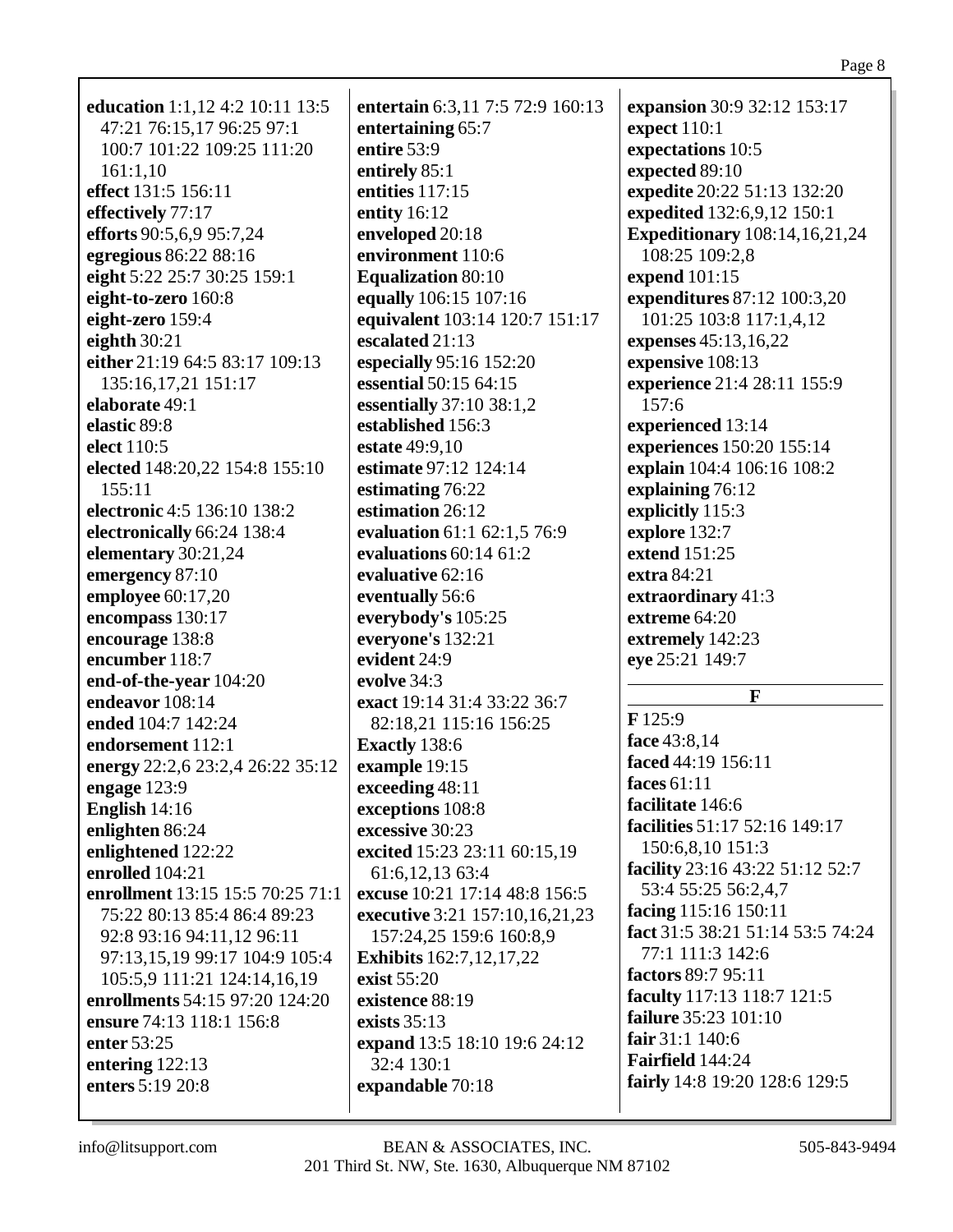**families** 2:10 13:6 18:18 family  $23:17,22$ fancier 10:23 fantastic 22:3,4 far 31:6 33:23 36:8 46:2 50:9 54:9 67:3 92:6,25 95:20 fault 104:14 105:2 107:19 153:19 favor 6:21 7:13 8:3,17 9:7 148:17 157:1 160:16 favoring 48:14 Fe 1:13 161:11 fear  $49.8$ feast 152:25 153:4 **February 39:15 129:9** federal 44:15,18,18 46:2,4,23 47:7,20 55:4 56:25 feds  $47:17$ feedback  $62:13,14,16$   $128:9,10$ 128:20 146:9,15 148:5 149:9 feel  $18:17,21,25$  33:8,14,17,22 34:7,16,16,19,21 35:5,21 40:2 55:19 57:14,19 78:8 91:17 140:7 147:5 151:12 153:17 **feeling**  $27:1694:22141:14$ fees  $109:1$ **feet** 127:8 fell 53:17 **fellow** 41:12 51:11 134:12 felt 152:17 **Field** 143:5 145:15 **figure** 36:14,20 49:20 75:6 86:20 88:13,15 92:2 112:1 136:19,21 148:25 **figured**  $138:1,16$   $148:2$   $153:15$ figures  $85:4$  $fill 60:1970:11$ filling  $61:9,12$ final  $10:12,1442:1862:6$ **finalization** 149:7 finalizing  $46:761:24$ finally 8:24 97:17 114:17 finance 74:7,12,25 76:11 78:1 80:9 97:3,10 112:17,23 122:3 122:16.17 124:4 **finances** 41:19,20 74:10,17 75:9 77:18 79:16 91:21 97:8 100:20 112:22 118:16,18 119:8 124:10

**financial**  $3:14$   $30:7$   $44:6$   $46:17$ 61:14 68:13 74:6,14,19 76:8 77:20,24 80:21 92:16,18 97:2,8 97:9,11,21 110:8 112:16,22,23 112:25 113:2 118:10 124:3,10 124:11,11,13,21 125:14 129:4 financially  $92:6,13$ find 34:2 54:14 61:16 68:18 108:11 140:4 143:8 finding  $86:7$ findings  $15:17$ fine 12:11 25:16 67:22 69:2,4 70:20 101:18 141:16 146:23  $151:17$ **finger** 110:24 fingers  $61:20$ finish  $54:24$ first 9:21 13:23 17:1,1,5 21:17 22:8.11 27:19 35:19 40:6 42:5 54:20 55:1,11 61:5 62:22 71:2 76:14 119:24 137:25 143:7 first-period 78:22 fiscal  $43:20$  54:19 62:22 76:21 97:7 100:1 112:20 124:8 fit 70:12,20 130:8 five 13:9 67:14 104:5,25 140:15 five-to-three 59:15,17  $fix 75:1,3 111:15$ **Flag**  $3:44:12,14$ flesh  $135:10$  138:4 fleshed 69:24 72:4 fleshed-out 70:6 flexibilities 149:24,25 flipping  $30:19$  106:13 floodgates  $44:3$  47:3 **FLOOR** 119:19 flow  $83:16,1992:4$ flows  $79:17,22$   $115:17$ fluctuate  $49:17$ focus  $109:24$ focused 75:7 folders  $68:1$ folk  $41:1$ folks  $101:2$ follow 50:8 127:17 follow-up  $35:25$ following 60:24 109:3 133:17

follows  $119:13$ food 36:9 120:17 121:6 **Force 117:18** forcing  $122:19$ forecasts 97:24 113:5 124:24 foregoing 161:8 forever  $57:18$ forget 59:6 form  $16:769:8,15$ formal 133:9 146:14 formally  $131:3$ formatted 69:16 formatting  $69:15\,70:17$ forth 24:13 42:19 fortunate 55:5 **Forum 3:7 9:14 forward** 20:4,21 22:11,12 25:25 32:8 42:15,16 43:2 44:22 46:13 46:18 49:5 53:24 54:4,8 75:14 77:12 90:8 96:23 121:13,16 122:20 123:14 127:25 129:17 132:9,24 146:8 147:16,18 154:16 found  $11:24$ **Foundation 103:12** founder 17:21 founders 109:16 four  $40:11$  75:15 fourth  $13:1861:3$ frame  $111:9$ framework 3:17 10:4 20:19 127:3,22,24 128:3,14 129:24 130:3 132:8,18 133:8,22,24,25 134:3 141:8 145:16 146:3 **frameworks** 129:3,18 131:4 **free** 147:23 Friday 4:3 135:17,22,23 136:6,12 137:5 140:8 143:15,18,22  $145:24$ **FRIEDMAN** 2:13 9:15 135:1 136:13 138:6 140:19,23 162:6 front 44:11 69:6 75:19 76:5,14 81:13,16 91:13 92:10 111:12 fronted  $80:13$ **frustration** 107:17 108:3 fulfilled  $110:12$ full 13:22 18:13 19:21,25 61:20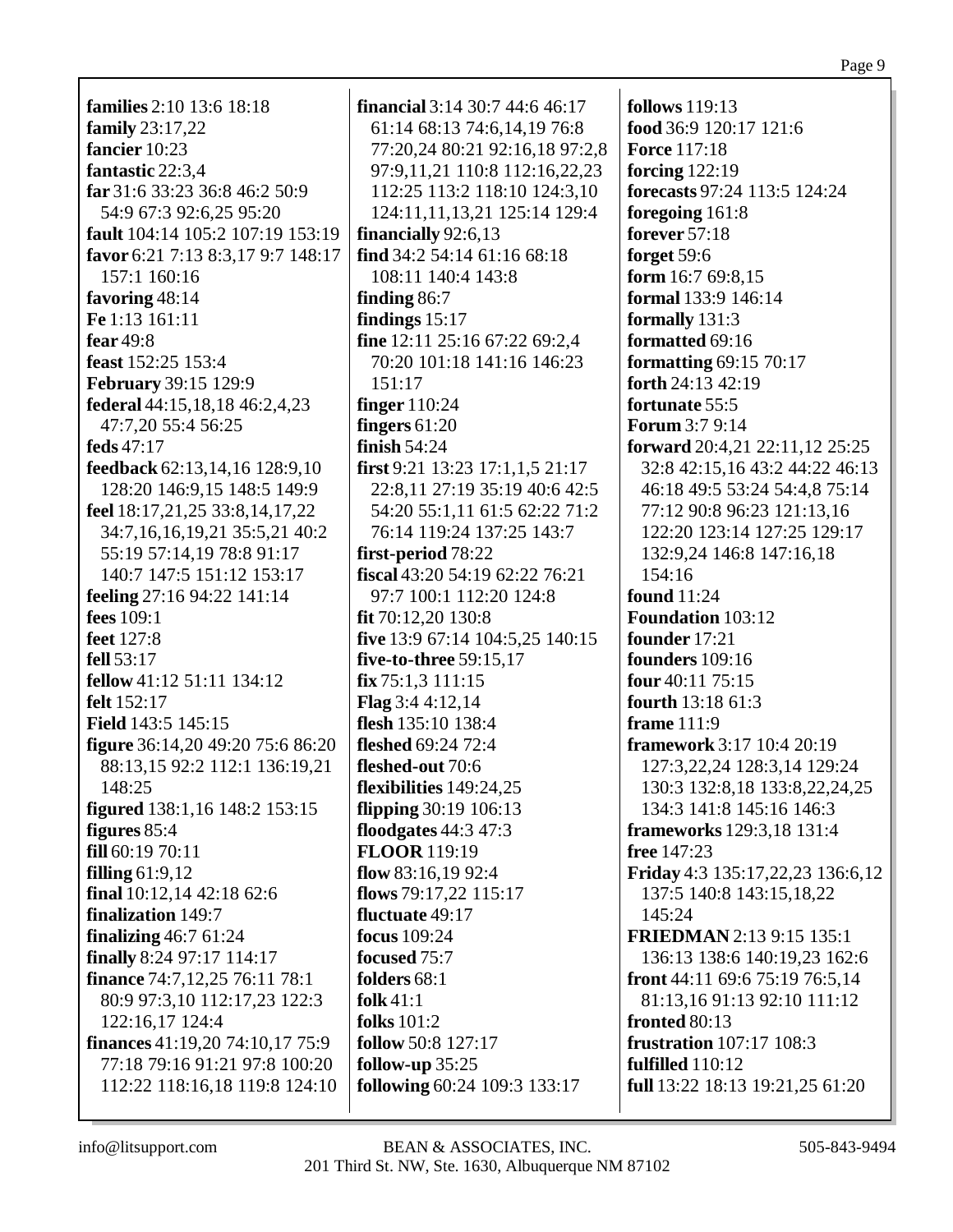149:11 full-time  $103:13$ fuller  $41:23$ fully 32:4 69:25 function 37:22 fund 44:18.18 52:7 55:7 102:2 **funded** 46:14 55:12 funding  $47:12\ 51:20.22\ 54:9.10$ 54:11 55:8 56:6,18,19,23,24 85:9 100:4,6 106:4,20,21,22 107:7.14 112:8 funds  $44:23$   $45:24$   $46:2$   $96:2$ 100:8,9,11 113:4 115:24 116:1 further 52:20 134:4 **furthest** 24:25 25:4.8 **future** 27:15 41:7 83:18 85:21 111:23 149:19 fuzzy  $33:3$ **FY** 117:22 FY17 117:4 FY18 87:20 93:6 101:20 116:25  $\mathbf{G}$  $G$  3:1 gain  $89:10$ game  $60:3$ Gaspar  $1:12$ gathering 121:9 general 2:11 125:7 141:14 generally 64:24 generates 45:23 gentleman 111:1 geographic 38:6 geographical 49:12 **getting** 28:3 41:4 46:11 63:25 64:7,17 96:6 105:25 106:1,9 109:25 121:21 132:10 153:4 155:3 157:6 getting-ready 53:10 **GILBERT 2:3** Gipson 2:3 5:6 22:16 24:8 58:19 73:18 80:23 87:17 98:2,14 114:11 125:3 126:17 158:18 159:17 girls 153:22 154:7 give 9:25 22:17,18 39:19 49:12 56:19 61:21 63:6 64:3 66:6

68:25 69:3,20 70:1,2,3 80:24 86:3 94:6 116:23 132:1 138:9 139:12 140:5 given 12:4 13:17 22:21 50:10 63:8 131:25 gives 46:23 76:4 118:6 136:8 giving 10:20 62:12 123:11 glitches 138:2 go 18:20 20:3 21:19 22:6,10 32:7 41:22 43:2,12 47:8 49:23 53:15 60:4 63:1 66:25 73:25 74:1 81:12 87:16,17 91:11 96:23,23 104:24 123:3 125:11 130:3 131:4 145:3,16,22 146:16 147:17 148:19 152:24 153:24 156:4 157:23,25 goals  $10:13$ goes  $137:1$   $147:6$ going  $4:1,4,4,10$  11:17,24 15:4 16:4 19:10,19 20:7 21:4,16 22:23 23:2 24:22 25:15,20 29:3 31:4 32:25 33:13 34:6 40:9,24 42:15.16 43:20.21.24 44:2.6 46:8,13,18 48:24 49:4,15,15 51:2,25 52:1,6 54:23 56:5,6,19 56:23 57:9,21,22,23 62:12,21 63:6 64:12 74:15 75:10,11 79:16 85:3 86:16 87:16.19 88:4 91:3 92:7,15,17 93:8 94:10,19 94:24 99:14 101:9,19,25 108:7 110:10 118:16 120:15,19 121:20 122:6 123:9,14 127:24 131:6,8,22 132:24 133:7,25 134:1,23 135:7 142:16 143:9,11 143:19 145:8,10 146:1,18 147:4 150:8 153:24 156:4,23 157:22 good 11:22 17:16,17,20 22:14 26:2 41:9 42:20 49:18 54:18 59:20 64:14 79:24 81:24.25 92:17 101:7 102:23 110:2 119:3 119:5 128:2 129:7 135:23 136:25 137:5 138:25 141:7 146:9,14 152:2,3,4,5,7,17 154:6 154:18 gosh 154:24 gotten 11:23 22:20 55:20 governance 60:7,8 62:17,18

63:18,21 64:14 90:20 91:14,18 107:23,25 governing 29:3 35:25 37:18,19 51:6 62:11 65:21,25 77:16,19 90:3 91:23 92:1 93:10 97:5 102:13 103:6 112:19 124:7 government 46:5,23 47:7,20 grade 13:12 15:12 21:24 30:21 30:22,23,24 31:17 44:17 70:24 grade-level 37:25 grades 18:11, 12, 13 30:2, 24 42:7  $130:1.10$ grading  $30:5$ graduate 22:8 graduated 109:23 graduation  $22:9,11$ grant  $44:15,18$   $45:6,7,8$   $46:2,21$ 47:21 55:4 56:25 103:10,12,12 granted 13:9 grants  $55:16$ grapple  $36:25$ great 24:9 33:5 55:2 57:19 greatest  $53:15$ green 10:21 46:23 82:6 102:25 103:1,7,25 104:2,10 105:5,8,12 105:15,22 106:19 107:10 111:24 112:6 ground  $36:11$ group 23:9 55:6,13 82:8 83:1 90:14 146:12  $\frac{1}{2}$  arow 74:14,16 growing 13:14 45:25 growth 27:20 44:16 45:24,25 55:7 77:4,6 78:18,21 80:13 83:15 84:22,22,25 85:8,12,15 89:8, 8, 12, 15 90:19, 24 91:3 93:16,17,20 94:11 97:22 105:20 106:4,21 110:8 124:22 guarantee 44:14 46:3 55:11  $80:10$ guaranteed 87:15,18 guess 28:7 51:3 53:14 60:8 68:14 82:9 88:7 89:11 107:5,8,15 108:2 110:23 111:10 130:15 guessing  $25:5,6$ guidance 80:25 guy 92:16

info@litsupport.com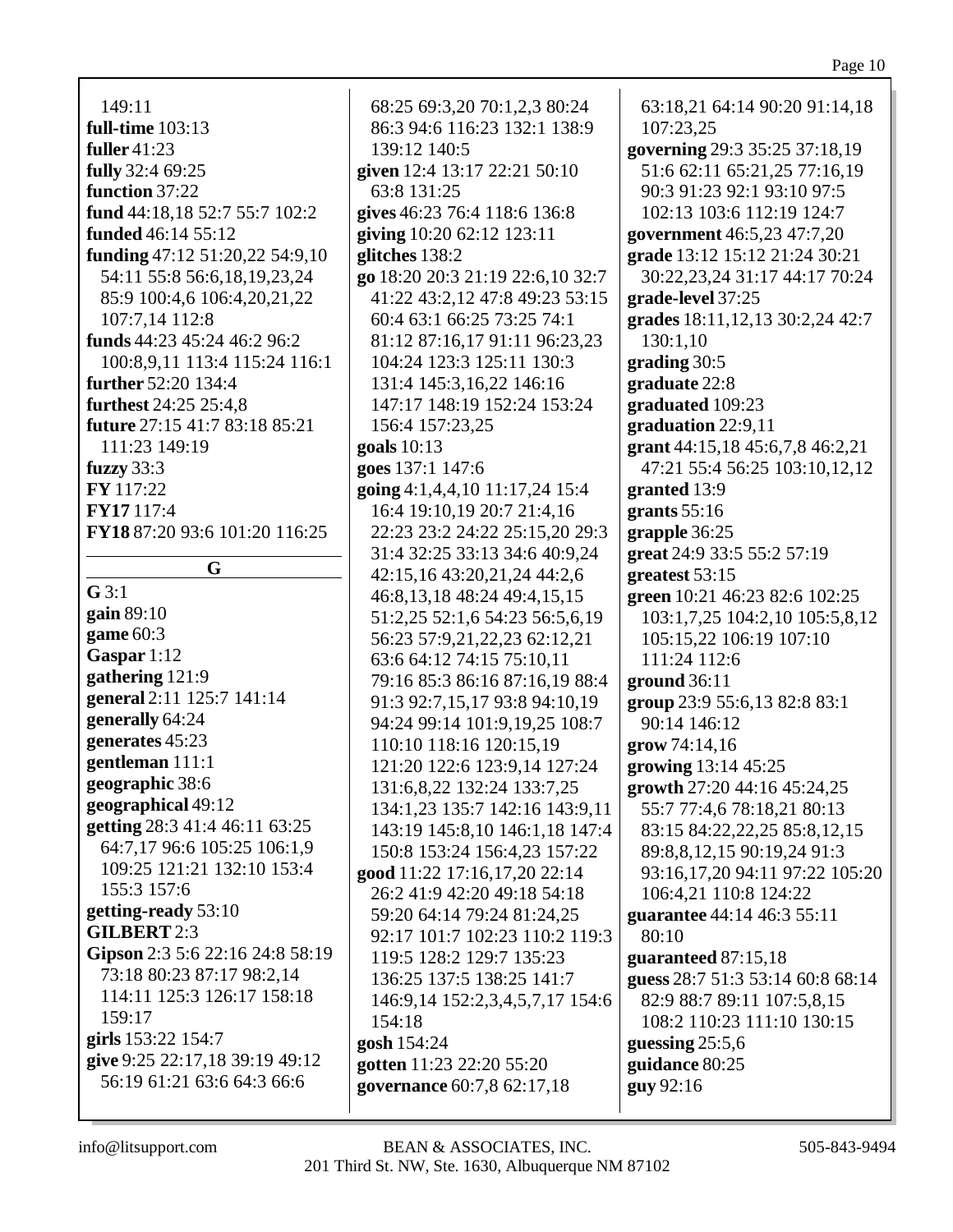| guys 29:15 36:10 37:3 78:9 87:2   | 149:21                          | idea 22:18 24:14 36:12 70:2,3          |
|-----------------------------------|---------------------------------|----------------------------------------|
| 150:21                            | helped $42:21$                  | 83:22 94:6 128:2 130:5 131:8           |
|                                   | helpful 149:1                   | 141:3,24 152:2,4                       |
| $\mathbf H$                       | helps 38:7                      | ideally 129:8                          |
| hair 28:22                        | hereunto 161:13                 | ideas 92:4                             |
| half $63:3$                       | hesitant 122:8                  | <b>identified</b> 37:15 51:12 97:3     |
| half-a-day 151:15,15              | Hi 10:18 17:23                  | 112:16 124:4                           |
| half-a-million 55:8               | high 3:9 9:22,24 11:25 21:22    | <b>identify</b> 4:7 82:1 102:24 109:11 |
| half-an-hour 150:18               | 30:23                           | 119:17                                 |
| <b>Hall</b> 1:12                  | high-performing 150:4           | identifying 64:5                       |
| hand 68:6 87:3 149:10 161:14      | high-quality $13:5$ 19:4        | identity 33:2,7                        |
| hands 144:1 147:17                | highest 27:24                   | ignoring 66:2                          |
| happen 16:1 19:19 27:10 41:10     | highly 110:6 156:17             | <b>imagine</b> 41:24 145:3             |
| 53:18 57:9 74:15 108:2 120:14     | <b>hire 57:8</b>                | immediate 86:6                         |
| 121:12,19,20 122:6 146:2          | hired 84:21 90:4                | <b>impact</b> 43:20,21 46:17 49:22     |
| happened 107:9 136:16 153:13      | hiring $84:2585:7$              | 79:17,18,22 112:4 128:15 143:4         |
| 154:23                            | <b>Hispanic</b> 14:7 111:21     | 143:5 145:10,25 149:2                  |
| happening $20:15\,37:1$           | history 75:21                   | <b>impacted 95:11 115:18</b>           |
| happens 87:5,9 127:17 136:17      | hit $21:9$                      | impacting 95:11                        |
| happier $23:12$                   | hold 10:24 57:3,25 91:14        | <b>Implementation</b> 16:6             |
| happy 78:11 81:12 148:7 149:12    | hole 92:14                      | implications 38:11                     |
| 155:12 160:21                     | holidays 60:25                  | importance 63:15                       |
| hard 36:20 50:20 54:13 56:1       | home $18:2$                     | important 25:20 40:16 64:14            |
| 61:16 64:2 67:14,19,20,23,23      | <b>honest 83:25 119:10</b>      |                                        |
| 67:25 69:9 112:7 127:6            |                                 | 66:3 67:5 75:5,20 80:6 85:25           |
| hard-copied 138:17                | hope 22:9 27:17 38:7 61:17 64:8 | 99:18 117:11 130:16 153:15             |
| harder 42:6                       | 70:16 71:17 76:3 96:15 109:20   | 155:22                                 |
| hardest 36:13 55:2                | 111:4,5,15 129:20 147:24 150:6  | imposing $77:23$                       |
| hate 42:20 79:17 80:24            | <b>hoped 84:22</b>              | impressed 26:17                        |
| head 11:5 98:23 102:7 107:19,24   | hopefully 62:8 67:10 128:12     | improve 76:20 97:5,21 112:19           |
| 110:5                             | 133:9 146:13                    | 113:2 124:7                            |
|                                   | hoping 60:3 120:8 129:1,8 146:1 | <b>improvement</b> 14:1,2 34:2         |
| head-count 144:14                 | horse $47:2$                    | improving 124:21                       |
| heading 25:9                      | hour 140:8                      | inappropriate 32:10                    |
| Health 3:9 9:22,24 10:15,19       | hours $20:9$                    | inception 109:2                        |
| healthy 74:14                     | huge 18:17 26:16 35:10,11 95:24 | include 15:17 37:20 97:7,14            |
| hear 142:25 145:20,22,23 148:14   | 149:3 154:25                    | 112:21 115:20 124:9,15                 |
| heard 50:9 91:13 92:5             | hundreds 148:21                 | included 115:4                         |
| hearing 6:25 7:17,19 8:7,9,22 9:2 | <b>hurdle</b> 147:22            | includes 46:6                          |
| 9:11 18:6 39:1,2 58:12 75:17      | hurdles 55:20                   | including 75:22 97:18,19 113:1         |
| 94:16 139:6 140:6 154:4 160:20    | hurricane 139:2                 | 124:18.19                              |
| heart $22:2$                      | hurry 151:13                    | incorrect 11:12                        |
| hefty 102:19 139:24               | hurt 91:22                      | <b>increase</b> 95:17 100:3            |
| held 161:10                       | hurts 91:24                     | increasing 99:21                       |
| hell 11:25                        |                                 | incumbent 89:13                        |
| <b>Hello</b> 65:24                | I                               | indicate 6:22 7:14 8:4,18 9:8          |
| help 20:7 22:17 52:24 102:6       | $I-25144:10$                    | 160:17                                 |
| 132:11,19 143:10 148:3,7,10       | <b>ICELA</b> 2:10               | <b>indicated</b> 76:25 102:9           |
|                                   |                                 |                                        |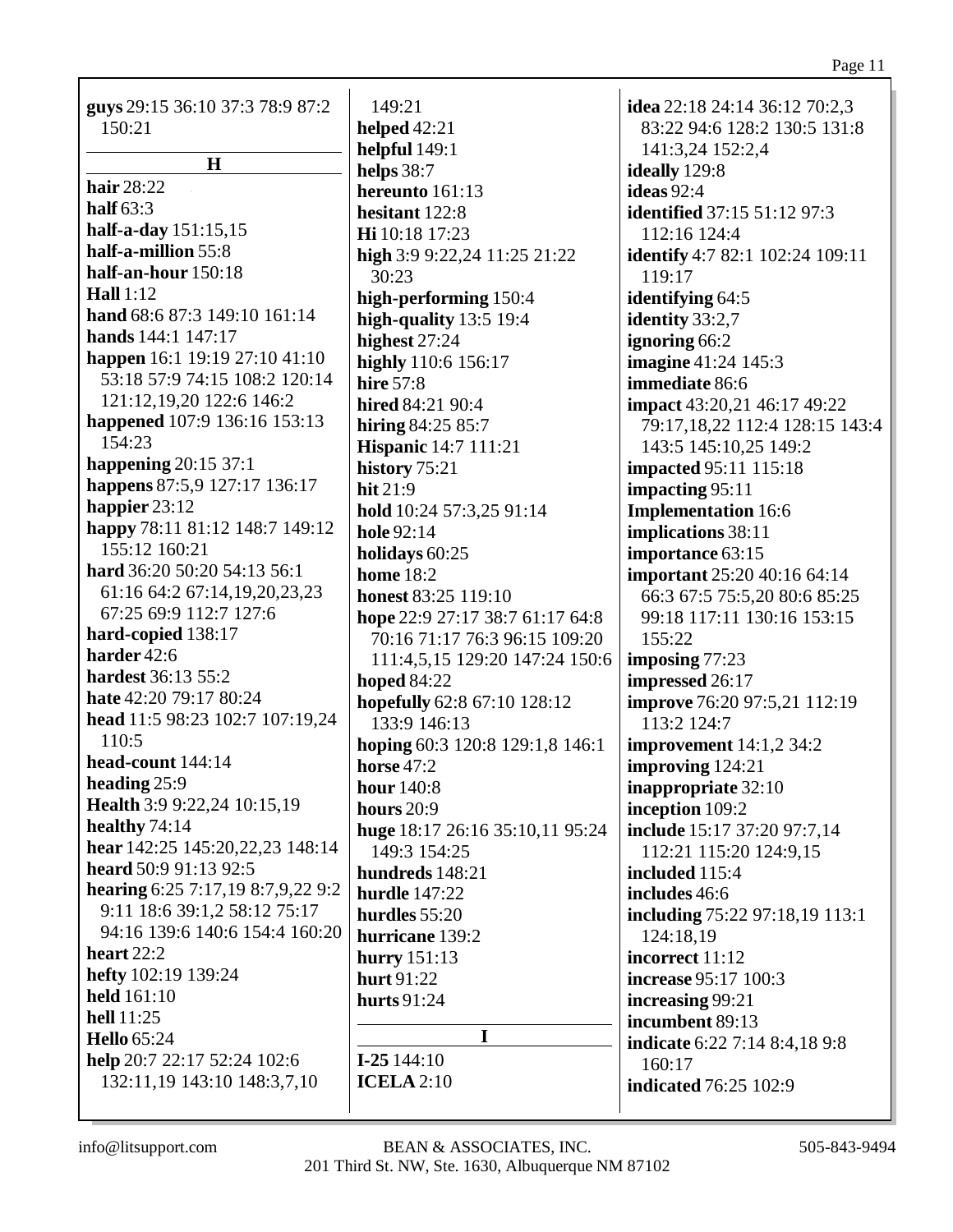| indicates 6:14,18 7:10 8:1,14 9:4         | <b>ironed</b> 134:19              | K 18:15 21:21 30:2                 |
|-------------------------------------------|-----------------------------------|------------------------------------|
| 38:4 52:21 72:11,25 76:18                 | issue 21:1 31:12 32:12 48:24 66:7 | $K-1-2s$ 28:7                      |
| 93:23 159:7                               | 80:21 87:25 88:16 90:21,22        | <b>Karen</b> 60:25                 |
| <b>indication</b> 11:11 20:20             | 96:7 111:13 122:19 151:3          | Karyl 2:4 65:24                    |
| indications 103:20                        | 155:20 156:22                     | Katie 2:9 28:10 37:3 56:25 65:19   |
| indicator 15:14                           | <b>issued</b> 76:18               | 101:7 144:11 150:22                |
| indicators 10:4 40:12 70:15               | issues 36:24 38:21 50:11 80:22    | keep 25:21 43:6 105:2 135:22       |
| individuals 49:3                          | 81:1                              | 151:9                              |
| influence 95:15                           | it'll 33:17,21,22 34:6            | <b>Ken</b> 60:13                   |
| information 11:15,23 12:4 15:7            | item 5:25 7:2 9:13,18 60:5 63:24  | kicked 153:11                      |
| 16:18,20 18:24 41:19 56:3 62:1            | 68:12,22 69:6 74:1 127:1 134:5    | kiddos 16:14                       |
| 63:8,19 64:11 65:6,10 69:24               | 134:8 142:12 152:10 157:9         | kids 18:19 19:4 23:15 30:22 31:2   |
| 70:12 74:10 75:24 76:8 81:20              | 160:11,12                         | 31:7,13 33:15,19 34:20 35:15       |
| 84:8,13 85:23,23,25 86:1,11,14            | items 6:12 100:5 115:23           | 35:22 40:14,17 41:24 49:13         |
| 86:24 88:20 91:8 114:25 115:3             |                                   | 50:21 54:17 78:25 84:20 94:3,7     |
| 115:7 132:17 144:11,12 147:10             | $\mathbf J$                       | 94:23,25 96:13,14 109:23           |
| 150:17                                    | J 6:7,9                           | 148:21,22 154:13                   |
| informative 62:13                         | Jackie 81:24 82:2,2,7,13,17,20    | kind 32:21 33:3,9 51:4 56:8        |
| <b>initial</b> 134:15                     | 86:18 88:17 90:1 95:3 96:19       | 57:12 63:23 66:2 76:19 95:10       |
| Inn 144:24                                | <b>JAMES</b> 2:5                  | 96:12 118:4 134:19 141:6,8         |
| <b>input</b> 39:1,1,24 115:21             | January 39:14 51:25 64:5 69:20    | 147:6,7 149:24 152:18 153:25       |
| <b>inside</b> 35:17                       | 69:25 128:13 129:9,12,14          | knew 21:18 54:25 90:20,22 91:2     |
| instruct 94:9                             | 130:21 133:6,10                   | know 11:8 14:25 18:11 19:3,10      |
| instructed 93:17                          | Jaramillo 116:22,22 118:17,24     | 20:11,15 21:8,10,14,22,24 22:3     |
| <b>instruction</b> 36:25 79:22 100:16     | 119:3,6 122:3 123:7,19,22         | 23:2,12 24:10,11 25:13,21          |
| instructions 88:1                         | <b>Jenn</b> 26:25                 | 26:10 27:21 28:8,12,22 29:8,16     |
| intend 33:8 55:3 91:15 111:22             | <b>Jerry</b> 1:12                 | 32:22,24 33:4 35:10 36:10,20       |
| intended 44:19 70:1 85:15 91:15           | JoANN 17:4,17,20,21 18:1 19:12    | 37:3,18 39:6,16 40:3,18 43:19      |
| 143:8                                     | 22:1 29:14,23 30:19 31:18,21      | 43:23 44:13,22 46:16 47:9 49:3     |
| intent 3:16 69:7,11,21 72:10,15           | 31:24 32:14,17 33:5 35:8 36:4     | 49:9,9,15 50:6,6 51:3 52:9,10      |
| 91:12                                     | 51:23 52:2,15,18 53:19 56:16      | 54:1 56:8 57:20 63:4 65:12         |
| intention 33:23 34:5 143:7                | 57:5,13 59:19                     | 67:14 68:2 70:13 75:12 78:3        |
| intentions 141:7                          | job 1:25 22:4,14 24:10 41:3       | 79:16 80:24 83:24 84:13,15,19      |
| interest 147:24                           | 101:7 154:7 161:25 162:2          | 85:18 86:14,17,23 90:11 92:14      |
| interested 95:1,2 154:3                   | <b>Johnston</b> 5:9 134:18 136:17 | 96:1,9,14 101:8,16 105:13,14       |
| interests 39:23 130:4,5                   | 145:4                             | 107:4,15,21 108:5,6,13,17          |
| interject 127:23                          | joined 60:13 61:8 78:3            | 110:19 118:21 121:16 122:11        |
| intertwined 118:4                         | joining 60:25 61:3                | 122:13 123:1,3 125:15 127:19       |
| introduce 60:12                           | juggle $55:21$                    | 129:6 130:8,10 131:19,22,25        |
| introducing 123:23                        | July 17:7 61:10 76:18 82:21 85:3  | 132:4,24 134:18 135:13 136:2       |
| introduction 18:4                         | 89:24 90:2,4                      | 138:14 139:4,18 140:6 141:3        |
| invitation 152:1                          | jumbled 136:18                    |                                    |
| <b>invite</b> 151:23                      | <b>jumps</b> 137:2                | 142:2 143:2,11 144:5,18 145:11     |
|                                           | June 38:19 53:12 70:5 119:20      | 145:12 146:7,9,11,19 147:3         |
| <b>invited</b> 22:9,10 26:11 154:11       | junior $110:3$                    | 148:2, 13, 13, 24 150:5, 9, 11, 15 |
| 155:8                                     |                                   | 151:10,14 152:20 153:5 154:6,7     |
| involved 51:7,8 109:10,15 110:19<br>112:2 | K                                 | 154:25 156:23                      |
|                                           |                                   | knowing 55:21 83:21 86:13          |
|                                           |                                   |                                    |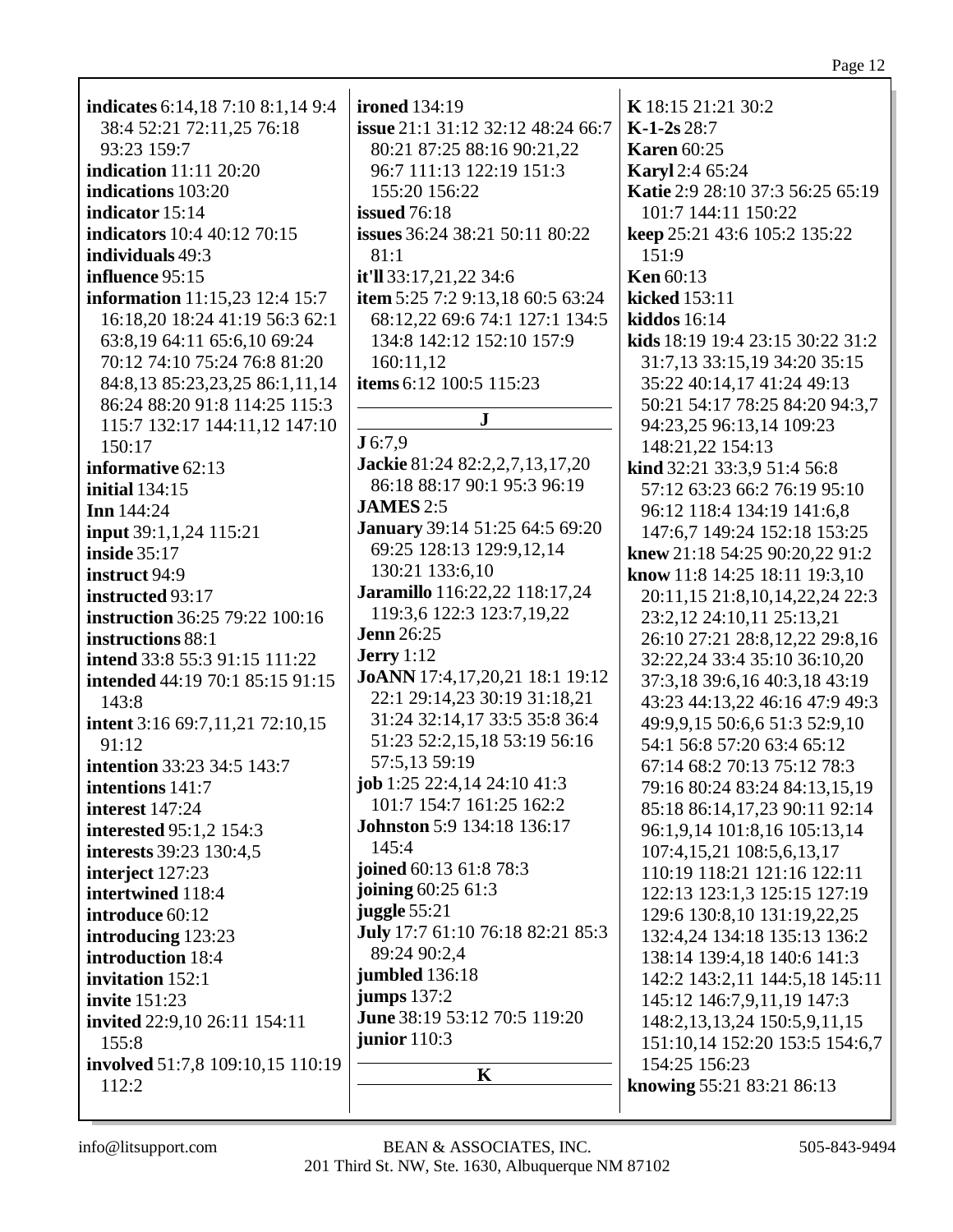|                                 |                                     | Page 13                           |
|---------------------------------|-------------------------------------|-----------------------------------|
| knowledge 80:1 107:10 108:1     | LESC's 142:21                       | 138:8 147:16,17 148:5 149:20      |
| known 19:23 20:7 22:19          | lessons $34:19$                     | 151:10                            |
| knows 131:19                    | letter 13:11 30:5 76:16 106:9,10    | looked 43:21,25 137:25            |
|                                 | 115:8                               | looking 18:10,12 20:10 22:10,11   |
| L                               | letters 78:8                        | 24:18 28:13 34:1 40:20,22 41:1    |
| L-E-W-I-S 10:19                 | <b>letting 63:1 90:11 138:13</b>    | 44:3,5 46:12 48:17 49:11 53:16    |
| LaKiesha 60:23 71:12            | level 30:22,23,24 101:16 117:8      | 54:11 56:13 95:10,14 104:15       |
| landlords 51:19                 | levels 44:17 70:24                  | 105:2 106:11 110:8,8 111:7        |
| Langston 17:23,24 19:8 21:11    | Lewis 10:18,18,23 11:20 12:7,15     | 115:12 127:20,25 134:15           |
| 24:16 25:2,5 49:7               | <b>Liaison</b> $2:13$               | 136:10,20 137:25 139:14           |
| language 14:16 131:8 132:13     | <b>licensed</b> 102:10 109:7        | 143:17 151:9 154:16               |
| 133:2,9                         | licensure 100:15                    | looks 46:18 74:12,12 136:25       |
| large 94:17 139:12              | life 28:9 123:24 141:15,17 155:14   | 137:20,21                         |
| larger 14:7,15,17 43:20 146:12  | light 10:22 46:23 80:20 82:6        | Lopez 21:15                       |
| laryngitis 72:17                | limited 96:1,2 115:24 116:1         | Los 114:17,19 116:20 117:10       |
| <b>Lastly</b> 150:5             | Linda $61:10$                       | 124:2                             |
| late 76:19                      | link 147:20                         | lose 23:4 27:9,9 31:11 64:13 88:8 |
| latest 53:22 62:7               | list 30:17,17 31:19,23 41:5 63:11   | 106:20                            |
| Laurel 63:18,20 64:1 67:15 68:3 | 66:13                               | loss 101:23 105:18,20,21 106:3    |
| 68:4                            | <b>listening</b> 18:5 64:9          | 106:22,22 107:13                  |
| law 38:5 80:15,18               | lists $15:8$                        | lost 61:9 89:9 101:20 102:18,20   |
| <b>LEA</b> 87:23                | literally 53:22                     | 110:18 111:20 155:3               |
| lead 103:10 110:23              | <b>litigation</b> 3:22 157:10,14    | lot 16:11,20 20:1 24:17 36:17     |
| leader 11:16,17 27:9 100:25     | little 11:1 26:10 27:19,22 34:2     | 42:7 46:10 50:19 60:1 61:11       |
| leader's $36:19$                | 35:24 49:2 69:3 70:12,14 90:2       | 64:16,17 74:9 78:20 86:22         |
| leaders 27:11                   | 91:16 94:12 110:24 117:9            | 88:15 101:12 116:24 118:3         |
| leadership 3:9 9:22,24 10:16,19 | 127:19 141:11 146:14 150:8          | 129:11 134:9 138:23 148:20        |
| 34:13 35:7                      | 151:7 152:21 154:3,7                | 150:15                            |
| leap $25:24$<br>learn $34:18$   | <b>lively</b> 142:19                | lottery 89:22                     |
| learned 127:7                   | living $25:6$                       | <b>loud</b> 32:21                 |
| Learners 14:16                  | lobbyists $65:3,13$                 | love 150:1,7,17,22 151:23         |
| learning 108:18,19,21,22,24     | local 14:6, 13, 15, 17 69: 21 70: 3 | low 99:20 111:21 114:21           |
| 109:3,8                         | 103:12                              | lower 15:12,13                    |
| Learning-inspired 108:15,25     | location 21:2 22:5,7 24:15 25:1     | <b>lowest</b> 27:22               |
| lease 51:21 105:23              | 25:10,19 38:25 39:20 49:6,13        | luck 59:20                        |
| leave 44:4 79:23 123:15 139:8   | 53:16 57:3 95:20                    | lump 83:17                        |
| 140:10 157:20                   | locations 34:4                      | <b>Lyria</b> 145:19               |
| leaving $107:24$                | lock $55:25$<br><b>locked</b> 52:11 | M                                 |
| led 4:11                        | long 28:13 30:17 31:13,13 37:1      | ma'am 12:7,15                     |
| left 79:14                      | 51:8 57:24 70:13 75:24 110:2        | Mabry $1:12$                      |
| legal 37:14 74:9 123:8,11,16    | longer 34:19 57:22 99:16 111:3      | Madam 6:5 9:23 11:10 12:7,18      |
| legally 37:10 101:18            | look 14:10,19,22 18:14 19:14        | 16:24 21:7 24:6 26:3,7 43:17      |
| legislation 142:23              | 20:17,17 25:25 34:14 37:10          | 44:8 45:15 46:25 47:4,15,19       |
| legislative 149:6,13            | 40:9 41:7,22 49:23 54:21 63:22      | 48:1 49:7 50:14 51:1 58:5         |
| legwork 36:17                   | 87:17 94:18 99:19 125:11 128:3      | 60:10 65:16 66:21 68:17 71:23     |
| LESC 142:14                     | 132:13 133:3,6 135:7 136:17         | 74:4 78:7 79:7,13 80:23 81:11     |

 $\mathsf{l}$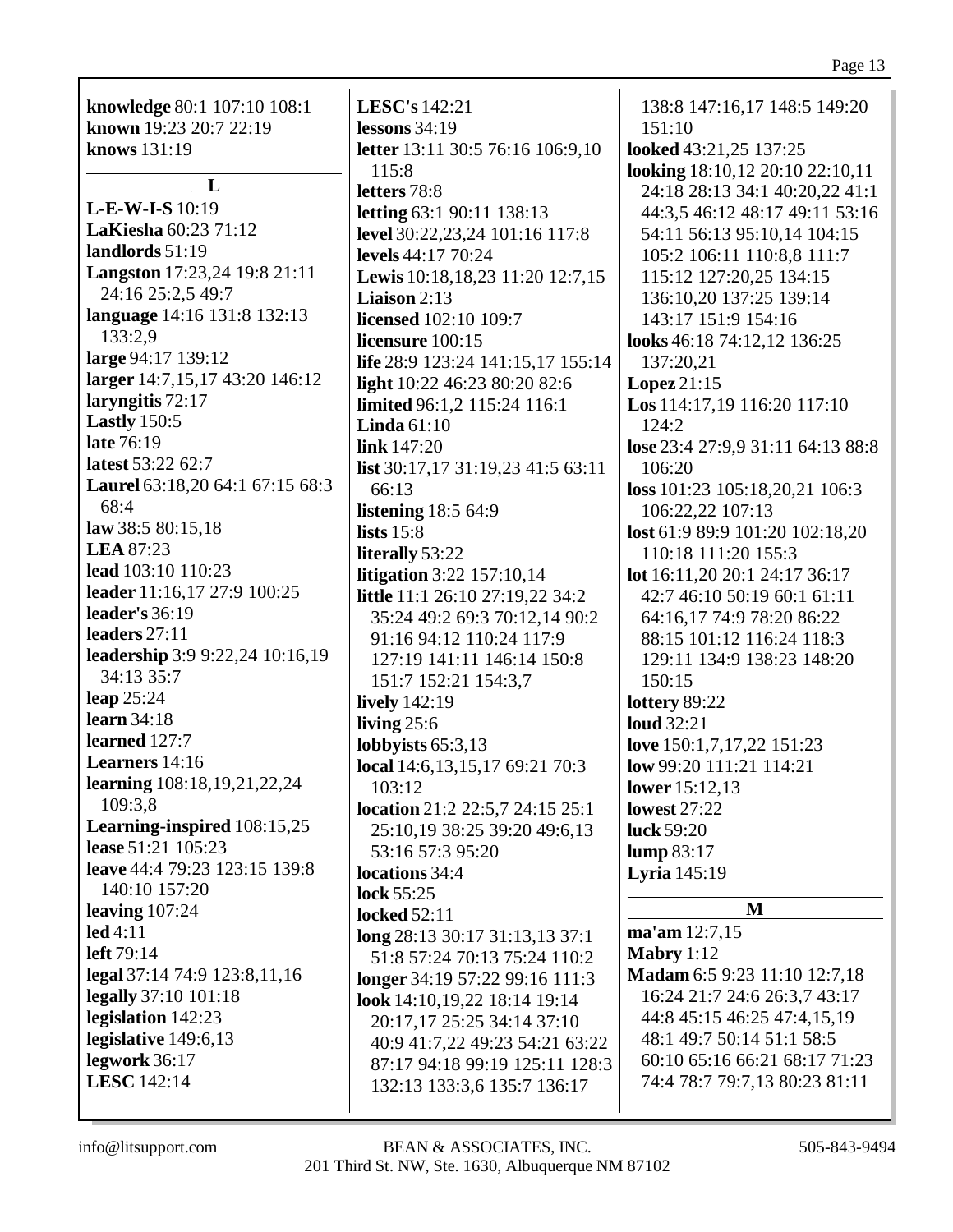81:19 83:8 84:9,16 86:18 88:18 91:5 92:11 94:15 95:3 96:23 99:11 102:25 108:5 114:18 119:4,21 122:15 123:22 130:13 130:20 134:8 135:1 140:12,19 141:13 147:13 151:1 152:13 153:9 154:19 **mailed** 67:11 **maintain** 40:7 42:3 **maintaining** 41:4 **major** 15:19 **making** 20:23 25:24 33:13 41:14 65:11 80:2,20 90:15 130:9 131:12 150:9 **mall** 49:20 **man** 23:14 **manage** 64:21 100:19 **management** 36:1 97:21 113:2 124:21 **manager** 36:9 82:8 84:1,14 104:2 119:14,20 **managers** 110:22 **manner** 39:9 52:8 155:21 **mantra** 107:20 **Manual** 93:23 **March** 53:21 57:11 85:2 115:9 **March-April** 138:14 **Margaret** 109:14,15 **market** 15:2,3 26:23 92:4 **marketable** 95:21 **marketing** 89:21 90:9 95:6,25 96:2 **Martica** 151:22 **MAS** 17:22 21:8 53:14 148:1 155:19 **match** 136:24 **matching** 136:11 **materialize** 77:4 80:14 93:4 **materialized** 97:23 124:23 **materializing** 115:14,17,25 116:2 **materials** 10:6 14:21 16:15 67:7 68:21 **math** 13:20,23 14:1 **Matt** 64:8 143:16,20 144:8 145:9 147:13 151:5,16,23 152:7 **Matt's** 147:8 **matter** 62:13 74:8 85:9 161:11

**Matthews** 37:5,7,13 38:5 **mean** 23:17 27:10 33:2 36:24 38:12 41:5,17 49:15 53:18 84:21 108:16 130:22 133:17 155:1 **means** 85:11 87:10 93:9 96:3 101:10 102:4 **meant** 53:2 **meaty** 150:23 **meet** 15:5 16:8 89:15 111:5 119:20 145:10 **meeting** 1:10 3:18 4:2,6 8:25 11:21 20:8 39:22 41:8 62:22 63:14 67:15,25 68:6,15 102:14 103:17 104:17 115:21,22 129:14 133:10 134:6 135:10 139:7 140:20 142:14 145:13 149:3 162:3 **meetings** 67:9 148:20 149:7 151:11 **Megan** 61:5 **member** 2:4,5,5,6,6,7 79:7,13 81:11,12 87:3,17 95:13 101:1 103:6 109:20,21 110:3 121:5 **members** 11:8 12:8 35:15 60:13 62:21 63:5 64:11,13,13,17 78:7 83:8 110:21 119:4 122:3 147:14 149:8,16 151:1 **membership** 87:24 93:9,11,15,24 94:1 95:16 115:13 118:5 **membership-project** 93:22 **mention** 155:8 **mentioned** 19:17 51:5 90:12 147:15 153:2 **merry** 146:17 **mess** 22:13 136:22 **met** 53:6 **methodology** 94:5 **Mexico** 1:2,13,22 3:4 4:12,14 18:22 41:2 55:12 161:2,7,10,11 161:19 **Michael** 82:19 83:8,14,24 84:24 87:7 **micromanage** 110:23 **mid-afternoon** 143:19 **mid-October** 83:12 **midyear** 118:9

**mile** 156:24 **miles** 25:4,7,9 **mind** 28:24 39:16 151:9 **mindful** 90:13 145:23 **minute** 9:25 134:24 **minutes** 3:6 7:3 8:25 122:1 133:13,15,19 **mirror** 149:21 **misconstrued** 32:13 **missed** 93:12 139:5 **missing** 115:5 **mission** 3:10 12:17,20 17:24 29:25 37:7 108:17 110:13 **mistake** 54:16 **misunderstood** 32:3 **Mitchell** 17:4,17,20,21 18:1 19:12 21:12 26:21 29:14,23 30:19 31:18,21,24 32:14,17 33:5 36:4 51:23 52:2,15,18 53:19 56:16 57:5,13 59:19 **mobile** 136:18,20 **model** 19:13,15 23:1 24:12,12 25:13 34:7 40:20 **modest** 35:11 **modification** 6:12 **moment** 11:4 21:5 82:11 121:23 123:3,15 **Monday** 20:16 60:13,16,23,24 **money** 43:24 44:6 46:21 55:14,15 78:22 79:1,2,4,25 80:11,13,16 85:10 86:3,5,6 87:10 93:5 102:4,5 118:6,10 121:9 **monitor** 97:6 112:20 118:14 124:8 **monitoring** 61:2 **month** 6:7 61:18 75:18 136:24 138:22 142:14,15,18,21,22 **monthly** 3:14 15:20 64:3 68:13 74:3,18,21 75:2,4,16 76:12 77:10,25 78:8,11 79:3,11,18 80:5 81:2 97:6,17,18 99:24 112:20,25 113:1 114:20 115:9 115:10,19 118:1,15 124:8,18,18 **months** 48:23 108:6 130:22 **morning** 17:16,17,20 18:6 46:10 81:24,25 102:23 119:3,5 145:11 145:24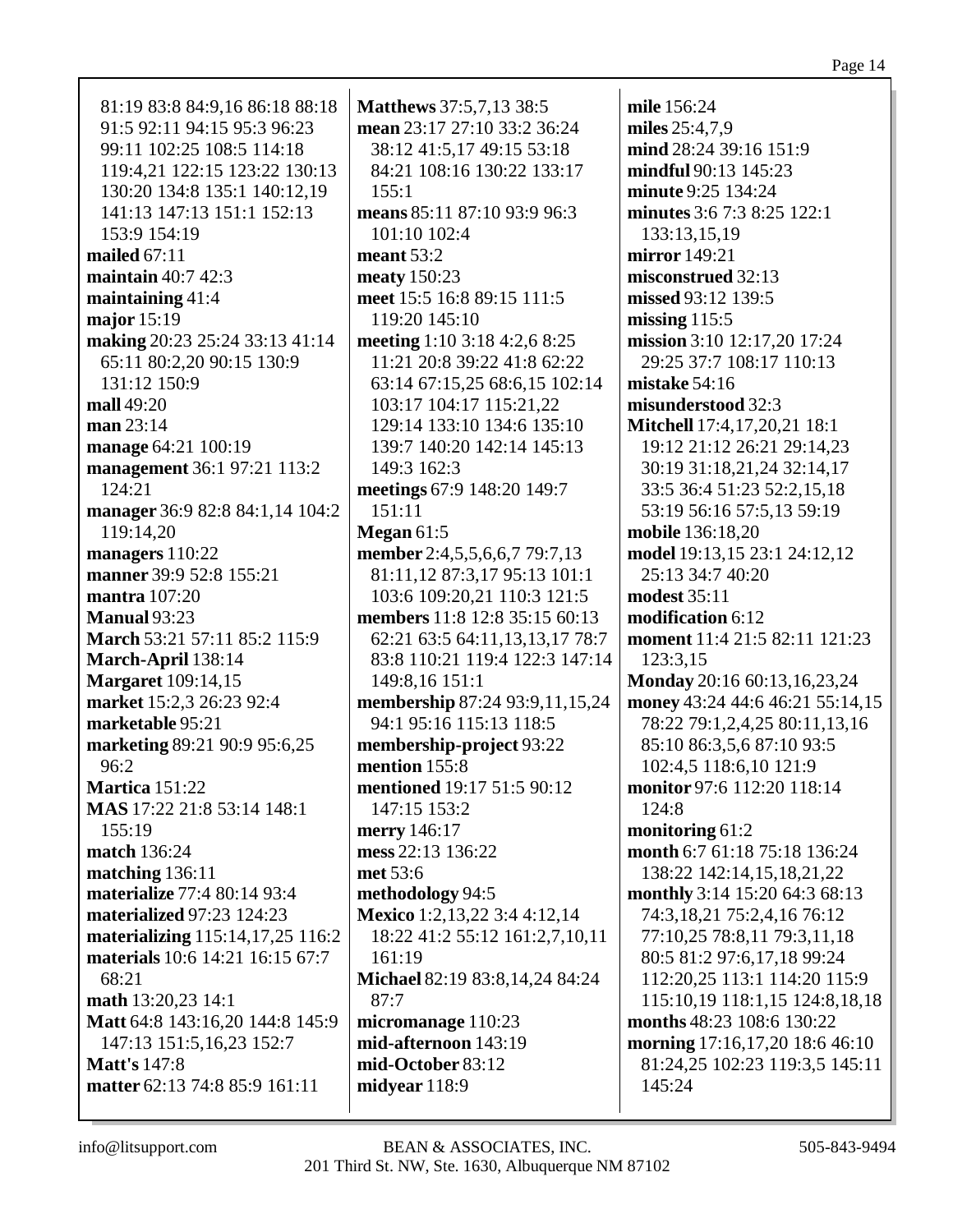| motion 6:11,15 7:1,6,8,18,24 8:8    | 116:2,2,17 136:4                  | 139:13 147:17,21 162:2           |
|-------------------------------------|-----------------------------------|----------------------------------|
| 8:12,23 9:3,12 29:10 30:13          | needs 42:23 85:14 137:16          | numbers 41:4 87:1 88:25 89:2     |
| 59:16 72:9,14 73:21,22 96:24        | negative 77:8 103:21,22,23        | 99:17 127:6 128:5,24 134:2       |
| 98:1 99:7 112:12 114:14 122:18      | 115:12 117:23                     | <b>nuts</b> 32:23                |
| 123:14,25 124:2 125:1,6 126:21      | negativeness 118:11               | NW 1:21 161:18                   |
| 157:24 159:3,5 160:13,15            | negotiation 17:10,15 53:25        |                                  |
|                                     |                                   | $\mathbf 0$                      |
| move 6:17 8:11 9:18 23:1 29:6,25    | negotiations 49:4 109:9 129:17    | O3:1,1                           |
| 38:25 49:5 51:9 54:8 66:6           | 138:15                            | objects 135:16,24                |
| 68:22 73:23 96:25 108:7 112:14      | neither 15:18 23:9                | obligation 32:6                  |
| 121:13,16 122:20 129:16             | never 57:9 91:24 132:14 138:17    | observing 62:12                  |
| 135:17 136:6 137:5 160:14           | 147:2                             |                                  |
| moved 7:7,23 9:1 79:3 109:23        | new 1:2,13,22 3:4,16 4:12,14      | obsessive-compulsive 26:21       |
| moving 39:3 53:23 69:4 90:8         | 16:3 18:20,22 21:1 22:5,6 28:3    | obviously 18:13 24:19 49:3 88:12 |
| 123:14 124:2 126:25                 | 28:4 38:20,25 39:25 41:2 44:20    | 90:18 131:1                      |
| mull 150:21                         | 45:17,17 53:1,3 55:12,23 60:12    | occupation 42:19                 |
| multi-billionaires 40:23            | 60:16,17,20 61:11 64:1 69:7,19    | occupying 25:20                  |
| Multicultural 100:7 101:22          | 82:21 89:5,6,19 107:19 108:10     | occurred 27:14 142:16            |
| multimillion-dollar 64:21           | 109:20 119:14 129:18 130:3        | occurring 74:17 145:11           |
| multiple 100:10                     | 131:3 132:5,8,18 135:11,12        | occurs 27:15 74:5                |
| mute 4:5                            | 136:3 142:9 144:9 161:2,7,9,11    | October 7:4,20 8:10,25 61:8      |
|                                     | 161:19                            | 116:10 138:22 139:4,7 142:18     |
| N                                   | nice 94:12 119:20 127:13          | odd 72:6                         |
| N2:13:1,1                           | night 18:2 154:24                 | off-track 141:9                  |
| <b>NACSA</b> 138:24                 | nine $25:7$                       | offer 19:6 26:14 148:10          |
| name 4:8 61:4 82:2 95:24 96:6       |                                   | offered 70:24                    |
| 103:1,5 109:6                       | nine-to-zero 73:21 99:6,8 126:20  | offering 13:5 76:1               |
| names 27:1 61:5                     | nine-zero 73:22 114:14,15         | offers 156:24                    |
| narratives 16:19                    | 126:21                            | office 74:12,25 76:25 154:8      |
|                                     | Niños 114:17,19 116:20 117:10     |                                  |
| nationwide 54:22                    | 124:3                             | official 55:10 122:7 137:14      |
| natural $120:12$                    | NM 1:20 161:17                    | Officials 102:10                 |
| nature 31:15 85:21                  | <b>NMPED</b> 2:13 162:6           | oftentimes 27:8                  |
| nay $12:4$                          | NMSA 3:22 157:11                  | oh 6:3 9:19 19:12 40:9 41:9      |
| near 83:18                          | nod 72:24 98:23                   | 52:18 59:8 69:8 71:6 105:1       |
| necessarily 31:3 53:2,4 74:23       | Northeast 144:17                  | 112:6 120:23 141:25 143:21       |
| 103:21 130:8                        | note 24:2 148:12,19               | 147:5 151:5 154:24               |
| necessary 117:18                    | notes 146:6                       | okay 4:17 5:21 10:17 17:10,13    |
| need 16:12 18:17,21,25 20:2,10      | notice 3:16 51:4 62:15 63:24 69:7 | 19:9 24:1 29:12,23,23 32:17      |
| 20:22 23:8,23 43:5,14 44:12         | 69:11,21 72:10,15 143:11          | 34:23 39:11 40:1 41:20 42:23     |
| 49:2 52:11, 19, 23, 24 54: 18 72: 1 | noticed 7:21                      | 47:8 50:23 64:25 68:11 69:5      |
| 75:7 85:6 89:20 90:12 92:7          | notification 55:10                | 70:19 71:9,19 73:1 78:5,16       |
| 94:5 96:10 111:7,14 112:8,9         | notifications 100:10              | 79:4,4 80:5 81:4,22 83:13 84:5   |
| 122:17,20 123:3 125:11 128:12       | notified $45:11$                  | 84:11 88:6,7 91:10 98:22         |
| 128:17 132:13 133:1,2 136:8         | notify $62:20$                    | 102:25 103:25 106:24 107:3,11    |
| 137:22 141:4,16,20,22 143:10        | November 1:11 4:3 161:14          | 111:10,14 119:16,19 121:4        |
| 144:14 145:22 148:2 149:21          |                                   | 122:11 123:19 125:17 126:25      |
| 153:19 156:5,5 157:3,5              | number 31:2 37:16 48:16 54:11     | 134:4 135:3 136:7 137:12 138:3   |
| needed 44:23 85:11 86:4 110:17      | 71:3,7 80:8 82:18,21 97:19        | 142:8,9 146:5,15,20 152:5        |
|                                     | 103:9 109:17,21 121:1,2 124:20    |                                  |
|                                     |                                   |                                  |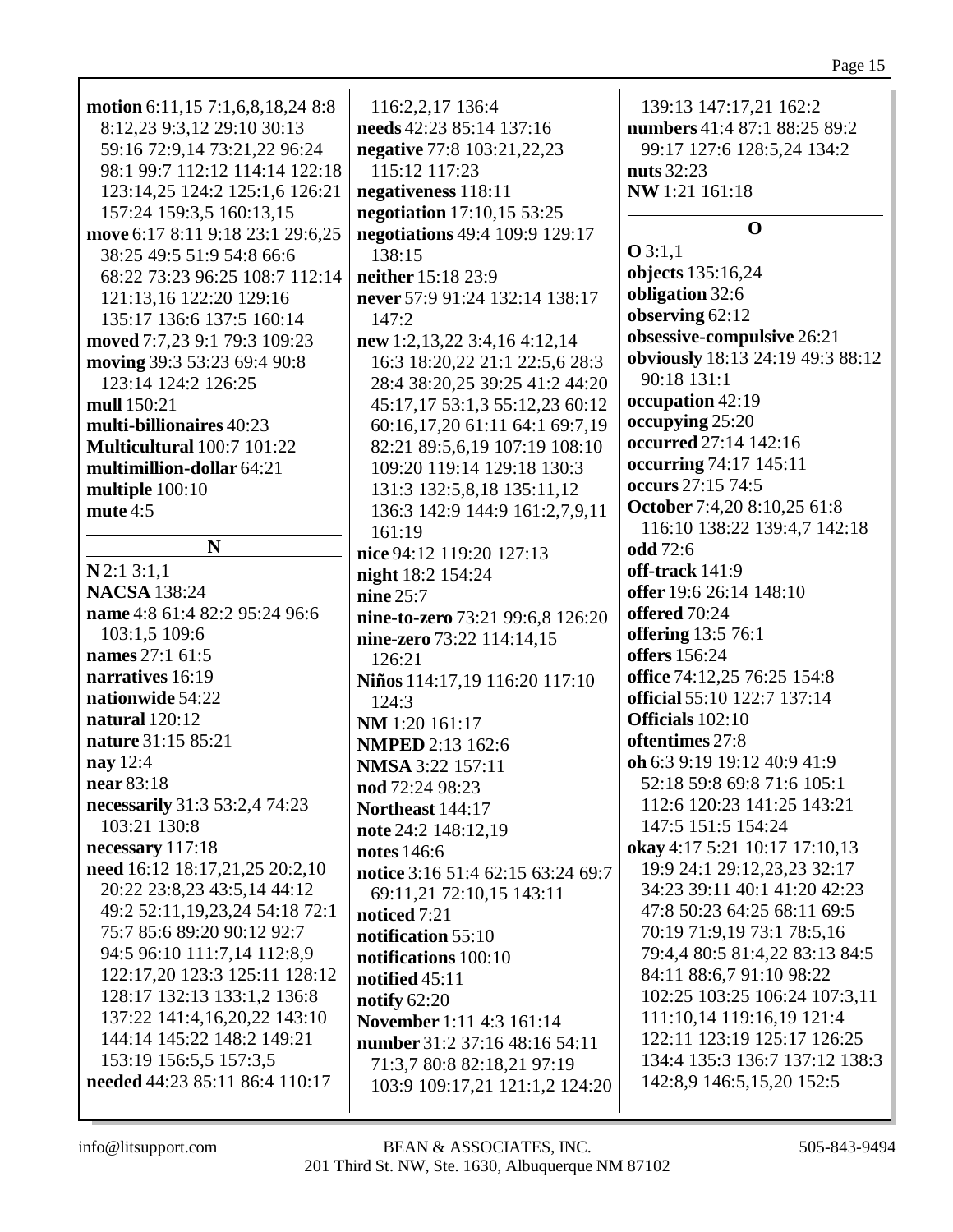Page 16

153:8 157:22 **old** 43:6 97:10 **older** 96:14 **once** 15:11 44:1 79:21 102:23 122:21 140:25 **one's** 9:15 **ones** 42:23 148:25 152:21 **open** 3:7 4:10 9:14 13:3 18:8,11 18:12,14,14 19:20 26:22 53:7 54:2,17 81:20 94:22 151:6 **opening** 16:2 44:3 47:3 53:5 55:21 **opens** 27:5 38:10 **operate** 12:22,24 27:18 30:1 37:24 **operated** 27:17 **operating** 13:8 16:11 45:22 55:16 75:24 87:8,23 93:8 101:20 102:8 117:23 **operation** 25:15 38:20 53:12 99:16 **operational** 36:16 102:2 129:5 **operations** 110:20 **opinion** 142:7 **opinions** 15:16 **opportunity** 19:6 23:15 31:6 34:21 47:13 54:9,10 60:19 116:23 148:17,21 152:16 **opposed** 6:23 7:15 8:5,20 9:9 100:1 160:18 **opposition** 6:25 7:17 8:7,22 9:11 160:20 **option** 19:4 144:25 **optional** 137:15 **options** 2:10 3:11 13:6 60:6 **order** 3:3 4:1 25:16 29:16,17 88:1 91:21 156:8 **organizational** 30:7 **organizations** 96:5 **Orlando** 138:24 **ourself** 20:18 **outlying** 95:8 **outpouring** 94:17 96:9 **outreach** 95:15 **outside** 7:21 80:22 129:4 **outstanding** 81:16 116:4,15 156:15

**over-project** 82:12 **over-projected** 82:14,15 84:7 **over-projection** 78:18 83:23 86:23 93:1 106:21 **over-projections** 77:5 **overarching** 19:5 107:5 **overnight** 34:25 35:2 **overpaid** 81:10 **overpayment** 77:3 80:22 92:23 **overreaching** 91:17 **oversee** 77:17 97:6 112:20 124:8 **oversight** 77:20 **overview** 146:2 **owe** 80:7 87:18 92:24 93:1,4 **owed** 83:6 **Owens** 109:14,16 **owes** 77:2 **P P** 2:1,1 3:1 **p.m** 126:24 160:22 **packed** 151:10 **page** 3:2 13:11,13,18 14:4,10 70:23 76:8,9 99:18 104:15 114:20 **pages** 14:19 70:13 104:25 161:8 **PAHL** 143:16,20 144:8 147:13 151:5,16,23 152:7 **paid** 81:15 83:3 103:9,11 **pan** 91:11 **par** 42:24 **parent** 18:1 109:22 **parents** 2:10 3:11 31:14 60:6 95:16 **part** 19:5 31:10 35:10,11 37:4 41:15 45:10 47:23 66:8 70:17 74:23 88:9 112:2 117:1 131:10 132:5 142:25 **Participant** 3:22 157:11 **participate** 143:6 **particular** 65:9 **particularly** 117:14 **partner** 148:8 **parts** 31:10 **pass** 59:15 **passed** 62:19 83:11 159:3 **passes** 7:1,18 8:8,23 9:12 59:16

73:21,22 99:7 114:14 126:20,21 159:2 **passing** 67:15 **patience** 127:16 **Patricia** 2:3 37:7 **pattern** 93:13,21 **patterns** 120:3 121:25 **Patty** 37:3,5,13 **Paul** 6:7,9 **pay** 56:7 78:25 79:2,4,11,11,12 79:15,20,25 80:3 85:11 88:5 92:7,14,19 **payback** 77:3 85:8 **paying** 83:6 91:20 108:15 **payment** 79:18 80:2 83:1,20 93:2 **payments** 83:10,17 **PEC** 2:12,13 3:18,20,22 7:3,19 8:9,25 11:21 63:14 69:20 85:24 97:18 113:1 124:18 134:6 139:18,19 149:2 150:1 152:10 154:23 157:11 **PEC's** 66:25 **PED** 11:14 77:1.2 97:3 112:16 144:18 **PED's** 124:4 **Pelayo** 2:10 100:13 **pending** 3:21 49:5 157:10,14 **people** 22:4 23:7 26:25 37:3 40:8 41:4 42:24 44:2,2,5 46:10 52:25 57:8 61:12 62:15 65:25 78:23 90:11 94:5,8,9,9,19 96:11 108:6,16 117:16 118:3,22 133:16 147:2,5 155:1 **people's** 117:19,19 **Peralta** 2:3 5:3,4 24:4,5,24 25:3 25:12 29:18 50:24,25 51:24 52:4,17 58:12,13 73:15,16 96:21,22 98:1,24,25 113:6,8,12 113:13 126:10,11 134:7 135:2,3 135:20 136:14,23 137:4,13 138:3,7,12 151:19,20,25 154:17 154:18 158:15,16 159:20,21 160:14 **Peralta's** 29:20 **percent** 15:21 54:12 63:9 101:13 114:23,24 117:5,12 156:13 **percentage** 14:7 102:19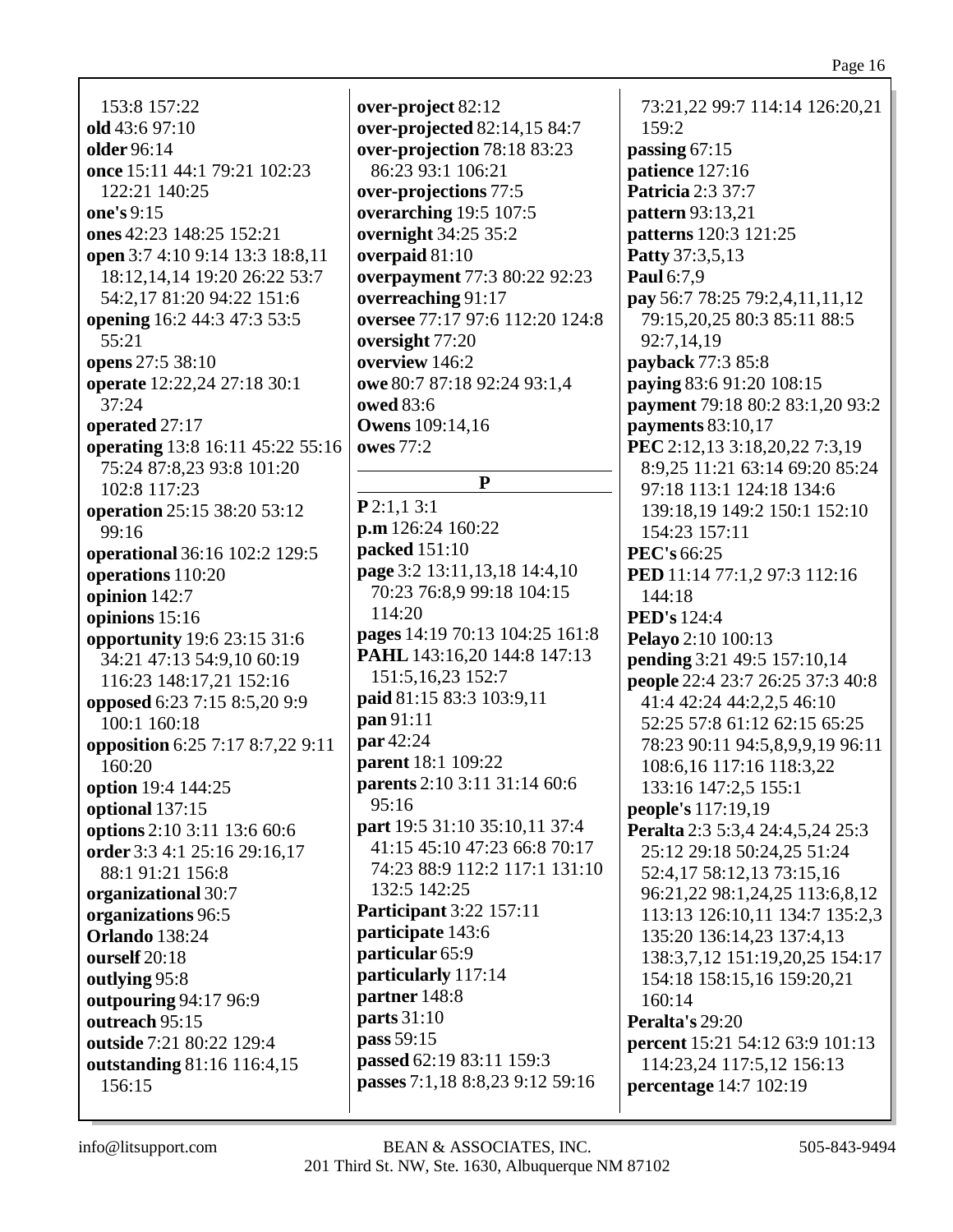## Page 17

| perfect 22:25                                              | <b>Plus</b> 45:8                                            |
|------------------------------------------------------------|-------------------------------------------------------------|
| <b>performance</b> 3:17 10:4 20:19                         | PO 147:21                                                   |
| 30:7 48:10 75:22,25 76:8 127:2                             | point 20:3 28:9,20 29:21,22 39:4                            |
| 127:22,24 128:3,14 129:18,24                               | 69:25 75:3 76:4,20 81:22 83:18                              |
| 130:3 131:3 132:18 133:8,22,24                             | 103:2,19 116:12 117:25 136:1                                |
| 133:25 134:3 141:8 145:16                                  | 149:14 157:18                                               |
| 146:3                                                      | policies 14:22 32:7 38:16,18 39:8                           |
| <b>period</b> 128:10                                       | 41:13 46:6 50:16 155:22 156:3                               |
| person 27:22 61:3 121:6 127:13                             | 156:10 157:6                                                |
|                                                            | policy 41:13,14,23 42:4,9,10,10                             |
| personal 95:15                                             | 43:6 62:19 116:2                                            |
| personality 33:23                                          |                                                             |
| <b>personally</b> 21:24 39:7 156:1,22<br>perspective 25:17 | popped 49:25                                                |
| phone 128:16,17                                            | pops 49:20                                                  |
|                                                            | population 14:5,11,12,13,15,16<br>77:5 89:5                 |
| phrase 121:16,17                                           |                                                             |
| pick 31:14                                                 | portables 155:1                                             |
| picture 13:22 84:19<br>piece 23:19 44:6 154:20             | portion 48:13 68:10 122:16,18                               |
|                                                            | pose 92:2                                                   |
| pieces $20:14$<br><b>PIERCE 68:4</b>                       | position 55:3 61:14,15 74:14<br>76:23 77:9,9,24 80:17 83:16 |
| place 19:22 20:6,14,24 21:3,21                             | 86:7 92:18 97:24 113:4 124:24                               |
| 23:24 25:24 26:2,20 28:17 32:7                             | positions 60:17                                             |
| 36:3,17 38:16,19,22 39:8 42:9                              | positive 21:4 48:9 128:21                                   |
| 42:11 45:12 46:20 50:16,18                                 | possibilities 56:14 127:21 129:23                           |
| 51:15 52:11 53:6 57:1 64:2                                 | 130:17                                                      |
| 75:13 77:24 78:10 86:5,17                                  | possibility 132:23 140:3 141:22                             |
| 89:21,23,24 90:10 107:4 129:7                              | possible 3:8,12,13,15,17 28:21                              |
| 155:23 156:20                                              | 47:22 56:18 60:7 65:12 66:24                                |
| placed 115:9,11 118:1                                      | 74:2 120:15 127:2,23 128:11                                 |
| places 23:3 51:15 56:14 131:10                             | 132:25 138:21 142:22 145:20                                 |
| placing 76:11                                              | possibly 57:6 133:14 137:8                                  |
| Placitas 95:7                                              | 155:24 156:24                                               |
| plan 23:4 25:19,23 30:8 44:22                              | post 69:17                                                  |
| 53:19 54:19 74:24 77:13,16                                 | posting $62:15$                                             |
| 79:18 83:1 86:21 89:14,21 90:9                             | potential 47:12 49:1 51:9 77:12                             |
| 96:2 97:5,12 112:19 115:23                                 | 122:4                                                       |
| 124:7,13 141:24 143:13,24                                  | potentially 19:19 39:14 48:17                               |
| 145:3                                                      | 63:12 66:13 74:17 100:25                                    |
| planned 33:12                                              | Poulos 2:9 6:5 9:23 11:2,10 12:18                           |
| planning 14:25 16:4 33:11,12                               | 17:5 18:6,23 33:9 36:5 37:6                                 |
| 53:10 71:5 122:19 131:19 142:6                             | 38:3,4 43:18 44:8 45:15 46:22                               |
| plans 46:4 53:15 57:20 80:2                                | 47:4,19 50:13 60:10 66:21 67:5                              |
| platform 40:16 149:6,13                                    | 68:17,24 69:1,5 70:16,21 71:4,8                             |
| Plaza 144:19,20,21,24                                      | 71:12,17,23 73:24 74:4 81:19                                |
| please 4:5,7,16 24:2 57:25 58:4                            | 84:9,12 99:11 103:23 106:5                                  |
| 65:4 119:17 158:3                                          | 114:18 116:8 134:14 136:10                                  |
| <b>Pledge</b> 3:3 4:10,13                                  | 137:1 139:11,16 140:12,15                                   |
|                                                            |                                                             |

139:11,16 140:12,15  $\mathbf I$ info@litsupport.com BEAN & ASSOCIATES, INC. 505-843-9494 201 Third St. NW, Ste. 1630, Albuquerque NM 87102

**practical** 57:22 **practice** 93:21 **practices** 32:7 38:15 39:7 97:13  $124:15$ **precedent** 155:25 **predict** 27:10,15 **predicting** 45:25 **prefer** 141:15 **preliminary** 128:20 141:2 **prepared** 16:9 55:18 57:17 141:11 **preparing** 62:2,6 **presence** 5:19 **present** 4:19,22 5:1,14 24:3 100:18 142:25 156:18 **presentation** 119:13,15 149:15 **preserve** 140:23 **president** 123:23 **pretty** 14:5 15:4 16:10,13 26:12 63:4 78:9 99:20,24 102:18 139:11 **prevents** 101:17 **preview** 149:25 **previewed** 150:5 **previous** 88:21 102:7 140:20 **price** 49:17 **primarily** 24:18 **primary** 74:11 103:11 **principal** 17:21 **principles** 109:4 **prior** 11:3 67:8 83:20 114:22 124:23 131:2 **prior-year** 97:23 **proactively** 14:24 **probably** 18:9 42:18 45:18 47:11 48:12 57:7,16 69:24 71:15 80:5 100:13 116:21 122:22 133:13 133:16 139:11 142:2,3 143:17 **problem** 39:18 42:15 88:10 91:1 91:2 100:15 101:19 117:9 **problematic** 110:11 **problems** 74:17 75:1 97:2 108:19 112:16 124:3 **procedural** 23:19 45:3 155:21 **procedurally** 23:20 **procedure** 23:24 26:9 **procedures** 22:17,24 33:25 44:4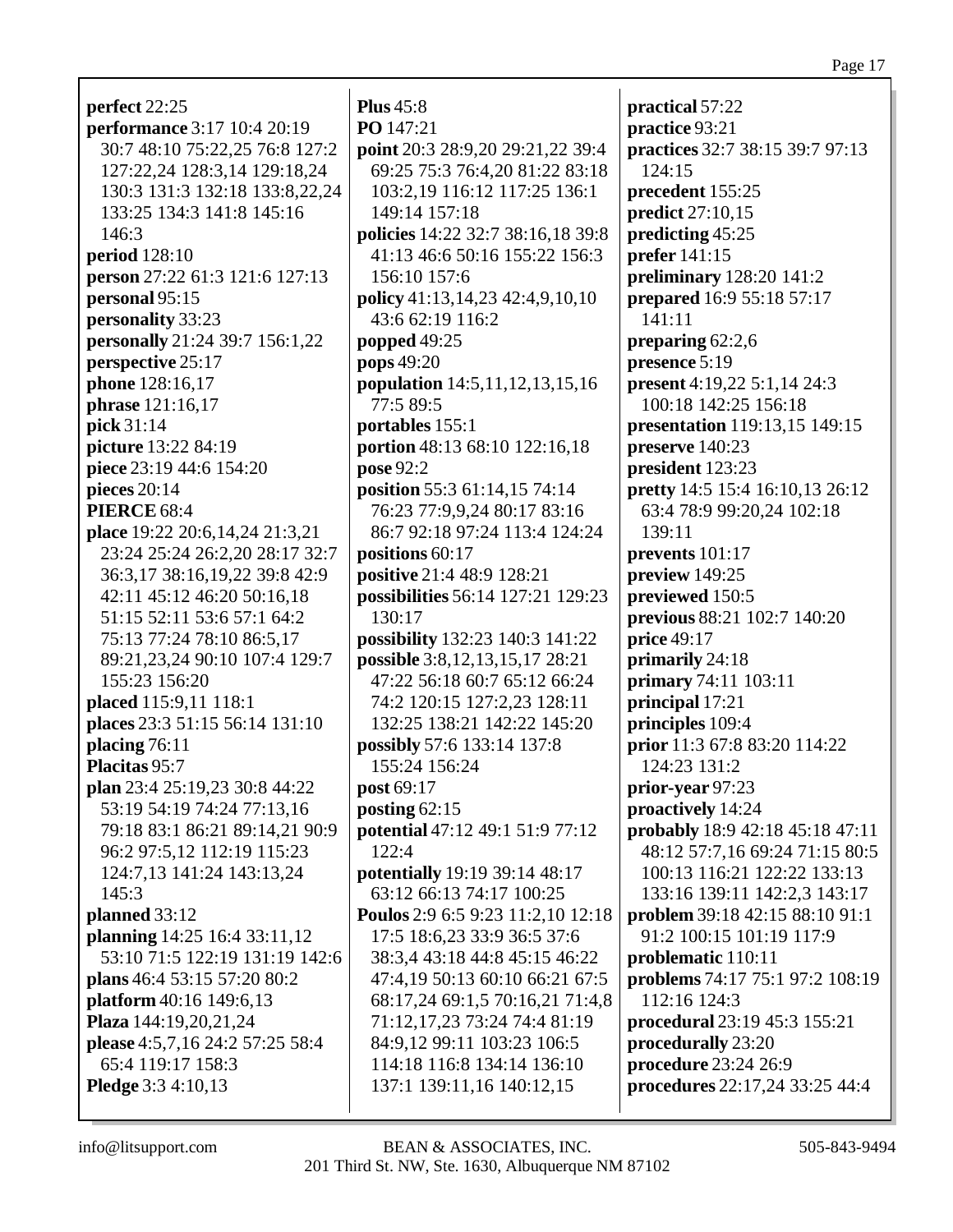45:12 46:6 47:5,16 74:5 86:4 155:23 156:11 proceed 48:18 122:12,17 proceedings 1:10 160:22 161:9  $162:3$ process  $16:1,5$  19:21 20:6,18 25:14.23 49:16 51:9.14.17 52:5 70:8 74:24 76:20,22 84:25 88:11 89:23 102:9 116:11,14 131:11 155:11 **processes** 20:24 97:15 124:16 148:2,9 produce 56:6 professional  $1:21$   $110:15$ **proficiency** 13:20 27:20 program 26:20 30:3,4 31:15 51:22 76:1 85:14 100:8.9.11.11 101:22 102:20 106:23 107:7,8 109:2 110:19 111:4,6,13,17,20 111:23 112:2 progress 43:4 **prohibitive** 49:25 project 20:19 77:6 Project-Based 108:18,22 projected 70:25 71:1,1 77:3 83:3 86:3 89:12 90:19,24 93:3,7 95:18 103:16 105:14.14.16.17 106:4.17 **projecting 78:21 87:24 90:15** 99:25 117:22 119:23 projection 80:14 84:25 88:22 89:1 93:9,11,15 105:21 116:1  $117:2$ projections 82:22 88:24 90:13 93:24,24 94:2 115:14,17,24  $118:5$ proper  $26:2$ properly  $57:23$ properties 49:18 **proposal**  $18:14$   $128:6$ proposals 127:25 **propose** 92:9 122:21 proposed 11:15 77:22 122:18  $prove 94:2$ proved  $55:1$ proven  $18:25$ provide 3:14 16:21 31:6 68:13

74:3 85:22 108:17 109:20,25  $114:25$ provided 11:12,16 12:25 14:20 15:3,7 16:19,20 18:23 88:21 **providing** 19:3 100:9 148:20 PSFA 25:18 52:12 56:15 151:23 **public** 1:1.10 4:2 9:20 10:10.11 37:14 39:1 48:11 67:8 80:9 93:23 94:16,21 95:5,6,13 96:4 96:25 97:8 110:1 112:22 124:10 128:15 143:4,5 145:10,25 161:1  $161:10$   $162:3$ **publicly** 47:24 60:2 pull 31:8,9,10 119:1 **pulse** 110:25 purchase 156:23 purposes  $144:14$ **Pursuant** 3:22 157:11  $push 94:4$ pushing  $111:8$ put 9:20 11:19 23:3 24:13 47:6 51:8 57:3,25 74:18 77:12,24 79:17 81:2 89:21 90:24 91:4.12 92:15,17 96:2 99:24 106:6 109:24 114:20 129:22,24 130:6 132:24 133:6 155:1 **puts** 83:15 putting 77:8 136:7 150:13  $\mathbf{O}$ quality 29:1 64:15 quarterly 74:8,20 118:15 quartile 27:22,24

question 29:18,21 37:2 38:9 44:25 55:24 70:23 79:5,6 82:10 89:16 92:2 107:6,9 108:12 109:10 111:11.19 121:18 130:19 145:3 155:20 questions 12:5 20:2 33:5 39:4 43:18 48:15 50:4 52:19 70:11 72:4,8 78:10 85:18 88:8 118:20 119:7 146:7 150:25 **queue** 132:8 quick 25:24 70:10 111:11 quicker  $22:21$ quickly 12:16 16:13 127:8 129:12 132:22 139:11

quite 72:5 110:18 quorum 5:22 143:12 145:8

 $\mathbf R$  $R2:1.43:1$  $R-A-N-K-I-N$  144:17 radio 73:24 96:4,18 raise  $87:2$ **Rancho** 89:6 94:22,24 95:6,13 **Randy** 102:25 103:1,7,25 104:2 104:10 105:5,8,12,15,22 106:19 107:10 111:24 112:6 **Rankin** 144:8,17,21 rates  $13:20$ **rationale** 10:8 12:25 reach 89:17 95:12 96:16 reach-out  $65:13$ reached 95:4 153:21 read 26:18 28:8 reading 13:20,23 14:1 76:3 108:18 **Reads** 103:10 ready 13:4 16:9,14 17:19 20:3,10 20:12 21:19 22:6 23:20 34:24 35:4,4,21 43:5 47:5,8 53:15 57:17 72:20 112:11 123:25 149:11 153:4 real 49:9.9 91:4 101:24 129:2 148:25 154:25 real-life 108:19,20 reality 90:15 110:9 150:9 realizes 83:15 really 20:16,19 22:19 25:25 28:5 33:8,21 34:7 35:8 45:4 47:3 49:18 55:25 56:1 57:9 61:5,11 61:16 62:13 64:7,10,14,19 67:5 70:1 72:6 90:4,10 123:4 127:13 127:13 128:19 129:7 141:9 145:22.22 146:9 147:16.17 149:11 150:10,12,18,22 152:2,3 153:16,17 154:5 157:5 reams  $65:22$ reason  $24:11$   $26:24$   $31:11$   $42:3$ 48:14 81:2 83:11 93:4,14 106:1  $115:11$   $121:14$ reasonable 49:19 reasonably 128:21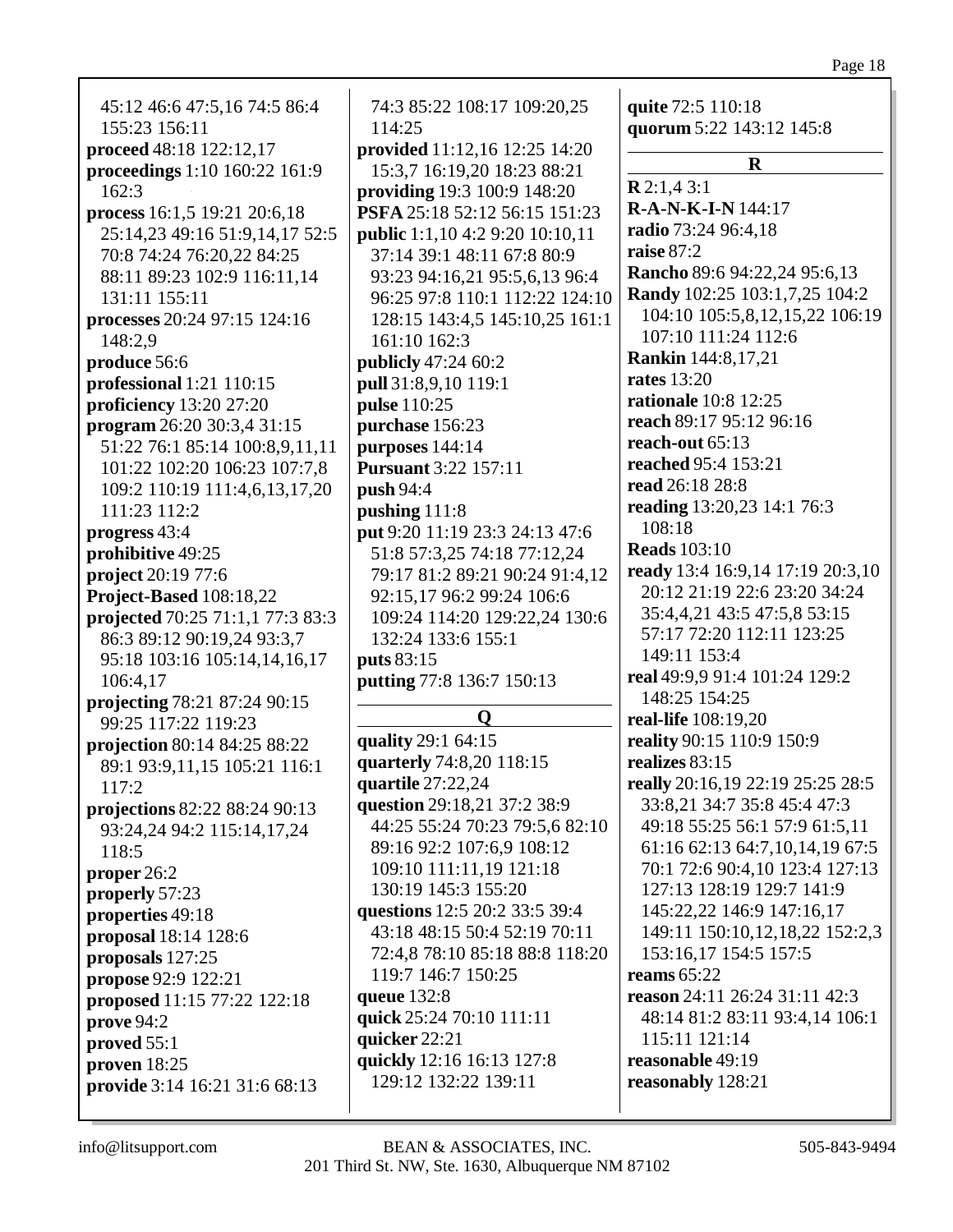**reasons** 76:13 90:3 99:23 143:9 **REC'D** 162:9,14,19,24 **recall** 62:19 82:17,20 **RECEIPT** 162:1 **receive** 16:9,14 55:8 74:7 93:17 93:19 **received** 15:15 16:4 63:17 85:10 93:2 **receiving** 100:7,8 **Recess** 59:24 126:24 **recognize** 5:19 19:1 34:9,22 35:18 149:2 **recommend** 11:14,18,24 15:24 16:6 136:1 **recommendation** 11:12,13 50:7 100:22 135:9 **recommendations** 62:2,6 77:13 134:16 **recommended** 10:7 11:7 15:9 **recommending** 157:2 **record** 4:8 5:20 24:2 82:1 102:24 119:18 156:4 157:21 **Records** 2:13 **recover** 111:8 **recruit** 57:16 **recruiting** 90:9 **recruitment** 57:8,14 88:11 90:4 95:10 97:16 124:17 **recuse** 45:4 **redo** 16:12 **reduced** 103:8 111:3 **reduction** 101:13 115:23 117:5 117:17 120:8,11 121:25 **reductions** 117:14,18 118:9 **referenced** 133:20 **referencing** 78:14 133:22 **referrals** 94:25 **referring** 67:13 109:13 **reflect** 111:3 **regard** 151:21 **regarding** 41:12 100:19 116:25 134:25 148:1 **regardless** 120:24 134:1 **regards** 75:8 **register** 144:13 147:19 **regret** 35:1 **regs** 43:6

**regular** 41:1 45:23 151:11 **reimbursement** 105:24 **reinstate** 111:5 **reiterate** 86:12 155:19 **related** 14:23 77:3 101:21 117:7 117:13 119:8 **relating** 101:13 **relationships** 36:15 **relative** 28:8 **relatively** 31:1 65:23 109:20 **relevant** 76:7 **relying** 47:10 **remain** 37:19,20 115:10 **remaining** 61:7 68:5 **remedy** 97:2 112:15 124:3 **remember** 4:7 17:12 58:7 67:15 94:16 102:11 109:6,8 117:3,4 153:13 **remind** 4:5 42:8 51:10,25 60:2 65:1 81:25 119:17 **reminded** 152:18 **remiss** 123:23 **remove** 139:18 **removed** 100:12 **removing** 6:12 **renew** 129:15 **renewal** 10:9,10 13:9 17:12 41:18 61:23 65:1,2,8 66:14,15 67:1 132:6,9,12,22 139:9 150:1 **renewals** 140:25 150:15 **renewed** 15:11 16:25 17:2,3 129:16 **renovated** 144:10 **reorganization** 115:25 **repaid** 92:25 **repaying** 86:6 **repayments** 97:23,24 124:23,24 **repeat** 15:18 **Repeatedly** 127:11 **repeats** 137:3 **replace** 110:5 **replicate** 13:4 18:7 28:17 30:2 **replicating** 32:24 38:2 **replication** 50:12 **report** 3:11,19 15:14 16:17 27:19 60:6 63:6 64:3,24 99:14,15 104:13,20 105:11 125:9 142:13

150:6,7,8,12,19,23,24 **reported** 1:20 116:13 **Reporter** 161:7 **REPORTER'S** 3:24 161:5 **reporting** 1:21 3:14 15:20 63:15 63:24 68:13 74:3,19 75:2,4,16 76:12 77:11,15 78:1,8,22 80:5 81:3 85:21 97:17 99:25 110:17 112:25 114:20 115:2,6,9,10,19 118:1,15 124:9,18 125:14 **reports** 61:24 62:23 63:3 64:1 65:22 74:8,9 76:4 97:7,9,18 112:21,23 113:1 124:11,19 **representation** 78:4 **representing** 84:4 156:9 **represents** 27:20 **request** 10:1,1 12:6,20 13:1 16:18,22 18:7 29:25 130:1 131:1,2,11,12 150:13,21 **requested** 63:15 **requests** 10:2,3,3 130:7 **require** 28:21 75:11 97:1 112:14 124:2 **required** 3:14 62:20 68:13 74:3 74:24 75:2 77:10,25 79:11 80:15 97:22 100:16 113:3 115:6 116:10 124:22 **requirement** 74:9 110:22 115:2 130:9 **requirements** 41:18 97:9 110:15 110:17 111:6 112:22 116:16 124:10 **requires** 156:6,7 **requiring** 77:18 **research** 24:17 26:17 54:21,22 **researching** 24:21 **reserve** 87:10 100:21 **reserves** 76:24 112:25 124:13 **resort** 87:25 **respectfully** 86:2 **respond** 29:16 **responded** 135:5 145:6 **response** 6:24 7:16 8:6,21 9:10 86:2,12,21 160:19 **responses** 62:5 63:12 **responsibility** 64:20 **rest** 65:10 85:13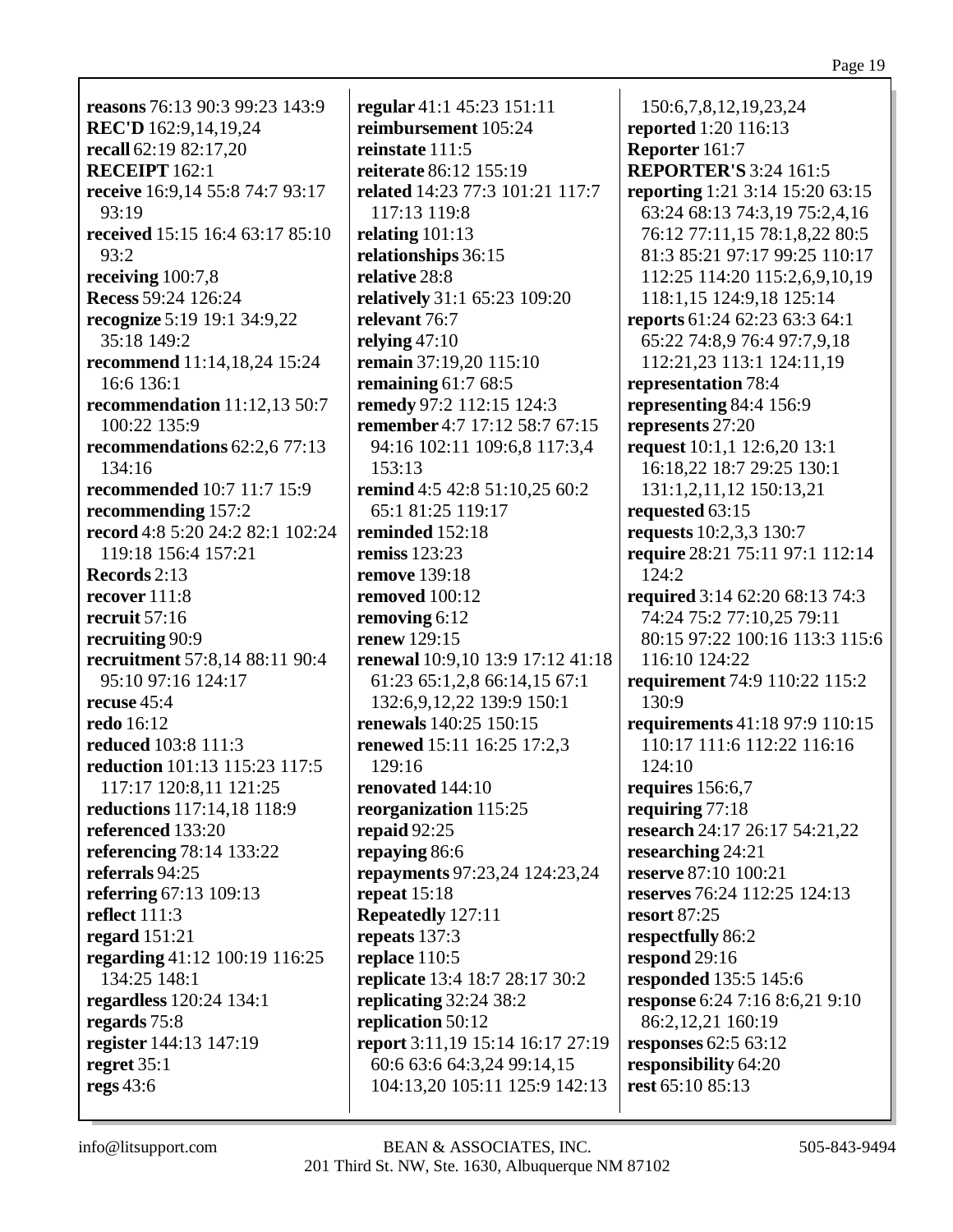**result** 15:23 77:1 88:4 100:2 115:13 **resulted** 75:2 **resulting** 92:23,25 **results** 19:1 78:24 **retained** 99:19 114:23,24 **retention** 13:18 15:21 75:23 99:18 114:21 **retire** 108:7 **retired** 61:10 **return** 88:9 **revenue** 120:9 **revenues** 80:15 **review** 74:22 102:9 **revising** 97:14 **revocation** 75:17 **revolves** 86:21 **RIF** 116:2 **right** 6:9 11:4 12:13 17:11 19:16 21:3 22:23 24:21 27:16 31:20 31:23 33:25 34:7 37:15 38:18 44:5 52:2 53:4,13 55:3,8 59:11 67:4 68:11 71:15 81:4 84:15,15 84:23 88:17 90:1 91:19 92:6 103:4,25 105:2,6 106:7 112:13 117:9 118:5 120:13 121:10 122:5,14,24 123:5,7 129:20 130:18 131:6 134:20 135:12 137:21 139:16 142:8,11 144:10 144:15,15,24 146:25,25 149:22 152:5,10 154:9 **right-size** 100:20 101:10 **right-sizing** 100:3 **rigorous** 30:8 41:15 122:19 **Rio** 89:6 94:22,24 95:6,13 **risk** 14:12 **RMR** 161:6 **RMR-CRR** 1:20 161:17 **road** 62:11 144:17 **Robbins** 2:6 4:18,19 8:11,13 9:1 9:3 30:15,16 31:16,19,22,25 48:2,3,8 50:2 58:16,17 72:13,18 73:8,9 81:6,12,18 85:19,20 87:17 99:3,4 104:22,24 113:18 113:19 126:14,15 137:17,20 144:4 155:6,7 158:5,6 160:5,6 **robust** 15:4

**Rodriguez** 81:24 82:2,3,7,13,17 82:20 86:18 88:17 90:1 95:3 96:19 **role** 61:9 **roll** 3:3 4:16 58:3 130:21 133:25 **Roll-call** 158:3 **Roll-Out** 3:17 **rolling** 127:21 **rollout** 127:2 128:25 134:2 **room** 64:8 140:23 157:17 **Roots** 99:9,13 103:2 104:18 106:8,10,11 112:14 **rough** 19:18 **roughly** 31:17 **Ruiz** 2:6 5:13,14 6:18,20 7:7,9 8:1,2 12:12 58:25 59:1 72:11 72:12,16,24,25 98:20,21 114:6 114:7,9 125:19,20 137:11 144:3 155:17 158:21,22 159:7,8,14,15 **rules** 33:25 **run** 35:16 **rushed** 140:7 **S S** 2:1 3:1 **S.T.A.R.S** 104:20 105:10 **SABE** 76:22 78:15 79:2,24 81:5 82:3 93:13 96:5 **SABE's** 106:12 **sad** 119:10 **safe** 160:21 **sake** 111:16 **salaries** 117:19 **salute** 3:3 4:12,13 **Sandoval** 76:15,16,17 78:15 82:3 97:1 106:12 **Santa** 1:13 161:11 **satisfaction** 30:6 **satisfy** 156:8 **Saturday** 143:19,22 **saw** 110:25 122:1 147:17 **saying** 21:15 23:6 26:8 28:15,19 31:16 38:14 46:13 52:13 85:2,5 94:22 96:12 116:12 121:11,20 **says** 47:7 70:23 104:19,23 105:10 106:3 132:25 **scaling** 101:16

**schedule** 48:25 62:8 71:10,18 138:16 141:2 **scheduling** 84:3 **school** 2:9 3:8,9,10,12 9:22,24 10:9 11:16,17 12:2,21,21,21,22 12:24,25 13:2,4,7,10,14,25 14:5 14:21,23 15:10,11,21,22 16:2,8 16:17,19,19,21,25 17:22,25 18:8,25 19:16,20 20:20 21:22 21:24 22:2,6,15 23:5,11 24:9 25:1,13,15,25 26:11,15 27:2,5,9 27:16 28:4,12,16,24 29:2 30:1,1 30:3 32:8,25 33:7,12,13 34:18 35:8,16,16,17 36:11 37:17 38:17,17,21,25 39:25 40:9,10 40:10,24 41:3,6,9,23,25 42:15 42:21 43:22 44:10,11,21 45:23 45:23,24 46:4,14,15,16 47:9 48:10,20,21 51:19,21 53:8,16 54:13,13,17 55:6,11 56:5,13 64:14,21 65:9,24 71:2 74:6,18 74:18 75:1 76:2,10,10,12,14,16 77:2,6,7,8,10 78:1,4,12 79:11 79:14,23 80:9 84:1,2,4,12 85:10 87:22,23 89:6,14,19 90:11 92:4 92:24 93:23 94:17,21,23 95:2 96:12 97:3,4,8,13 99:10,13,16 99:22,23 100:6,17,18,23 101:2 101:9 102:10 103:3 104:6,8,14 104:19,20 108:10 109:3,10,16 109:22,22 110:5,6,7,12,20,22 112:5,15,16,18,22 115:1 116:15 117:6,6,12,20 118:19 119:22,24 120:21 121:12 122:8,25 123:4 124:4,6,10,14 125:8,8,9 129:25 131:18,21 132:11 145:15 146:11 148:7,18 152:18 153:21 154:6,25 155:12 156:15,21,23 156:24 **school's** 11:15 14:3,20 41:20 42:20 77:16,17,19,24 97:6,14 100:25 102:19 104:13 112:20 118:16 124:8 153:18

**school-centric** 147:20 **schools** 3:13,16 6:6 10:10 16:3 18:20 19:14 27:9,17 29:1 32:9 33:10 37:14,14,24 39:10 40:19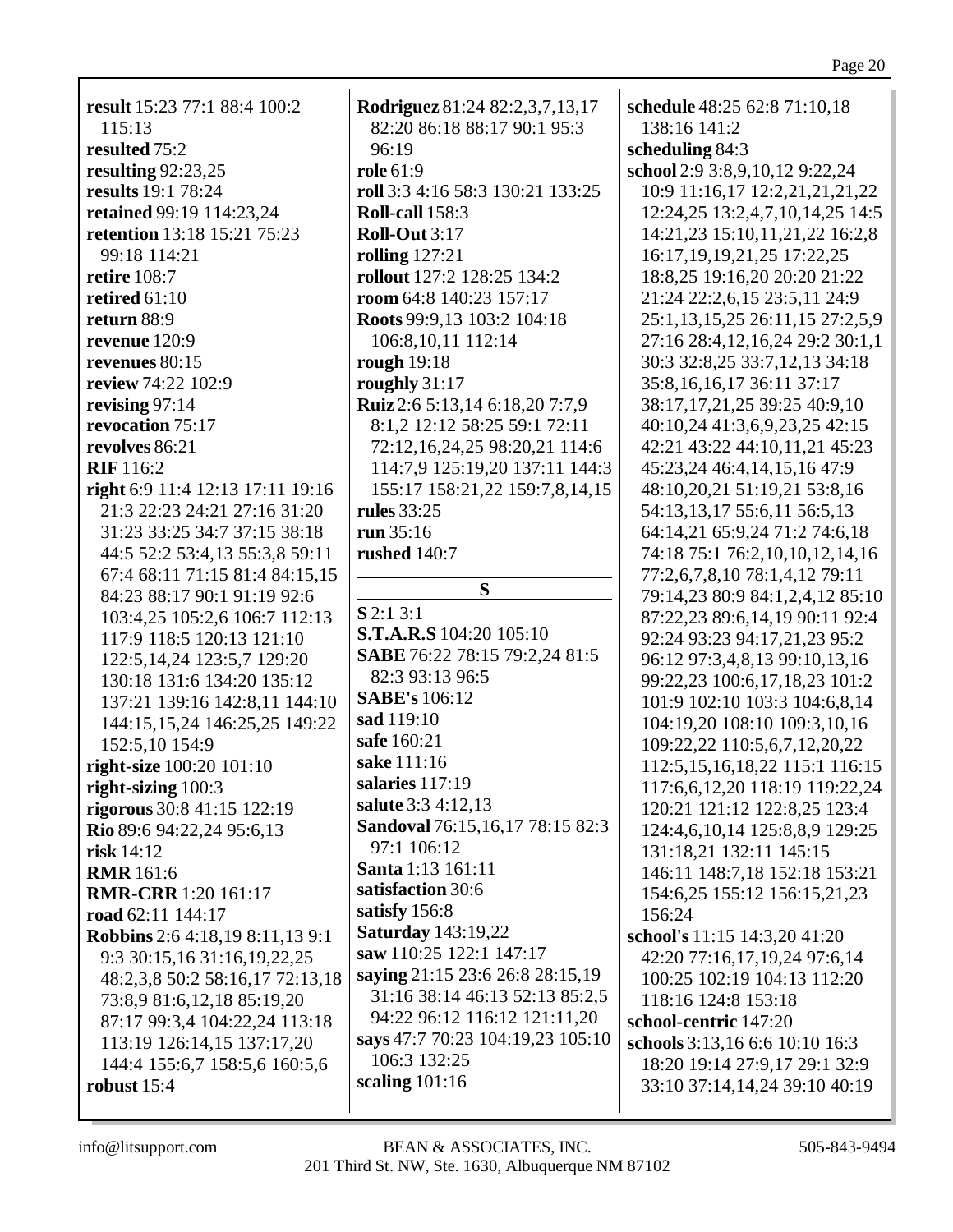40:19 42:7 43:3 44:16 47:18 48:11 53:1 54:14 55:23 61:25 62:20,25 63:7,8,9,13,14,17,25 64:4,6,15,16 65:14,20 66:13 68:12 69:7 70:7 74:3,8,13 75:15 76:5 78:20 95:5,6,14 97:14 101:12 107:18 109:17,24 124:15 125:7,16 128:1,7,10 129:15,16 131:11,15,18 132:7 132:11, 14, 18, 19, 22 138:15, 16 139:9.19 140:4.6 145:20 146:4 146:10 148:4,6 150:4,19 152:19 schools' 62:5 124:16 screening  $61:15$  107:12 **SEA** 47:21 season  $65:2.15$ second 6:19 7:11 8:2.15 9:5 12:22 13:23 17:6 18:8,11,13 30:1,10,11,12 35:7 42:5 43:22 52:7 65:20 69:20 70:22 72:13 72:17 97:25 98:2 113:6,7 124:25 125:2 139:12 148:6,12 153:22 158:1.2 Seconded 159:8 secondhand 107:11 **Secretary** 2:4 87:13 section 3:22 87:11 157:12 secure 53:21.23.24 see 5:17 9:19 10:6 11:13 13:7,10 13:13, 19, 25 14: 3, 10, 18 15: 9 21:17 22:8 24:11 26:7 27:16 28:6,14 33:3,16,21 38:3 39:2,14 39:18 41:2 42:14 49:16 64:16 64:16,17 67:1 68:16 75:8,20 92:5 94:5 95:17 110:9,14,16 111:20 114:20 115:8 117:16 120:14 121:11 122:5,18 132:2 134:9 136:24 147:24 149:9,18 149:20,24 152:6 153:19 seeing 93:18 100:15 113:12 141:22 142:1 seeked 96:3 seeking 10:2,5 12:21 13:3 seen 5:18 11:21 13:25 14:2 26:25 27:7 29:1.2 94:21 129:18 SEG 45:24 83:2 **SEGs** 45:20

self-explanatory 78:9 selling  $26:22$ Senator  $21:15$ send 46:8 137:22 144:11 sending 21:14 131:18 sense 39:12,22 85:19 sent 21:15 47:17 61:24 67:7  $76:10$ separate 37:14 109:1 separated 109:22 **September 62:24 135:11** serious  $64:10$ seriously 110:21 serve 14:11 19:15 30:2 33:15 35:22 49:13 57:6 157:4 served 33:19,20 109:6 151:3 service 1:21 48:12 97:11 110:1 120:17 121:6 148:23 services 36:9 156:25 serving 14:5,25 27:25 57:22 session 3:21 19:25 48:19 127:4,9 128:13 129:13 133:7 140:21,22 141:2.25 142:4 145:21 147:2.4 147:4 151:4,14,21 157:10,15,16 157:21,23,24,25 159:6 160:8,10 sessions 39:15 141:12 143:3 145:13.14 146:20.22 set 18:12 35:21 54:17 79:21 86:5 87:5,7,9 110:11 112:7.7 118:13 141:1,5,8 143:3 148:9 150:14 155:24,25 157:3,4 161:13 set-aside 83:2 setting  $141:10$ seven 18:3 35:15 65:25 seven-and-a-half 25:7 severe  $88:3$ **Shannon**  $61:5$ share 47:13 48:4 61:19 81:21 150:19 155:13 shared 16:16 47:16 62:3 135:6 sharing  $149:5$ Sheets 3:25 shift  $52:1$ shiny  $89:19$ short 27:8 51:4 121:5 126:23  $152:15$ show 14:4 75:23 78:25 103:23

115:22 144:1 showed 89:1 103:24 shown 40:12 42:1 76:22 103:21 shows 15:2 50:19 94:11 side 42:25 60:21,22 61:1,1 62:17 62:18 106:12 sights  $47:11$  $sign 93:10,14$ Sign-In  $3:25$ signatures  $18:18$ signed  $9:15$ significant 15:19 49:24 128:19  $130:10$ silence  $73:24$ similar 14:9 24:12 52:7 99:24 simple 65:24 82:9 simply  $85:9$ simultaneous 142:16 single 26:14 145:21  $\sin 25:2,11$  79:6 135:19 sit 25:18 89:18 127:18,18 146:5 site  $12:21,22$  13:3 14:23 15:7,10 16:2 18:8,11,13,20 19:20 24:14 24:21,25 25:4,8,19 30:1,18 31:8 33:1 35:8 37:23 38:3 45:17,18 47:7 49:6,10 60:14 61:2,25 100:15 148:7 156:21 sites  $24:17\,37:21.25\,44:17\,48:16$ 48:22 49:1,11,25 siting  $48:22$ sitting 17:2 111:2 146:13 situation 45:5 78:24 79:21 83:19 87:6.8 88:4 102:1 116:25 118:11,13 156:12 six 25:9 30:25 57:19 141:21 skill 110:11 skyrocket 49:19 slaughter  $153:3$ slight  $14:2$ slightly 14:7,15 133:13 slow  $63:1$ small 102:19 110:6 117:15,15 smaller  $40:12$ solid  $57:20$ solidified 52:12 57:15 solutions  $108:20$ solvency 118:9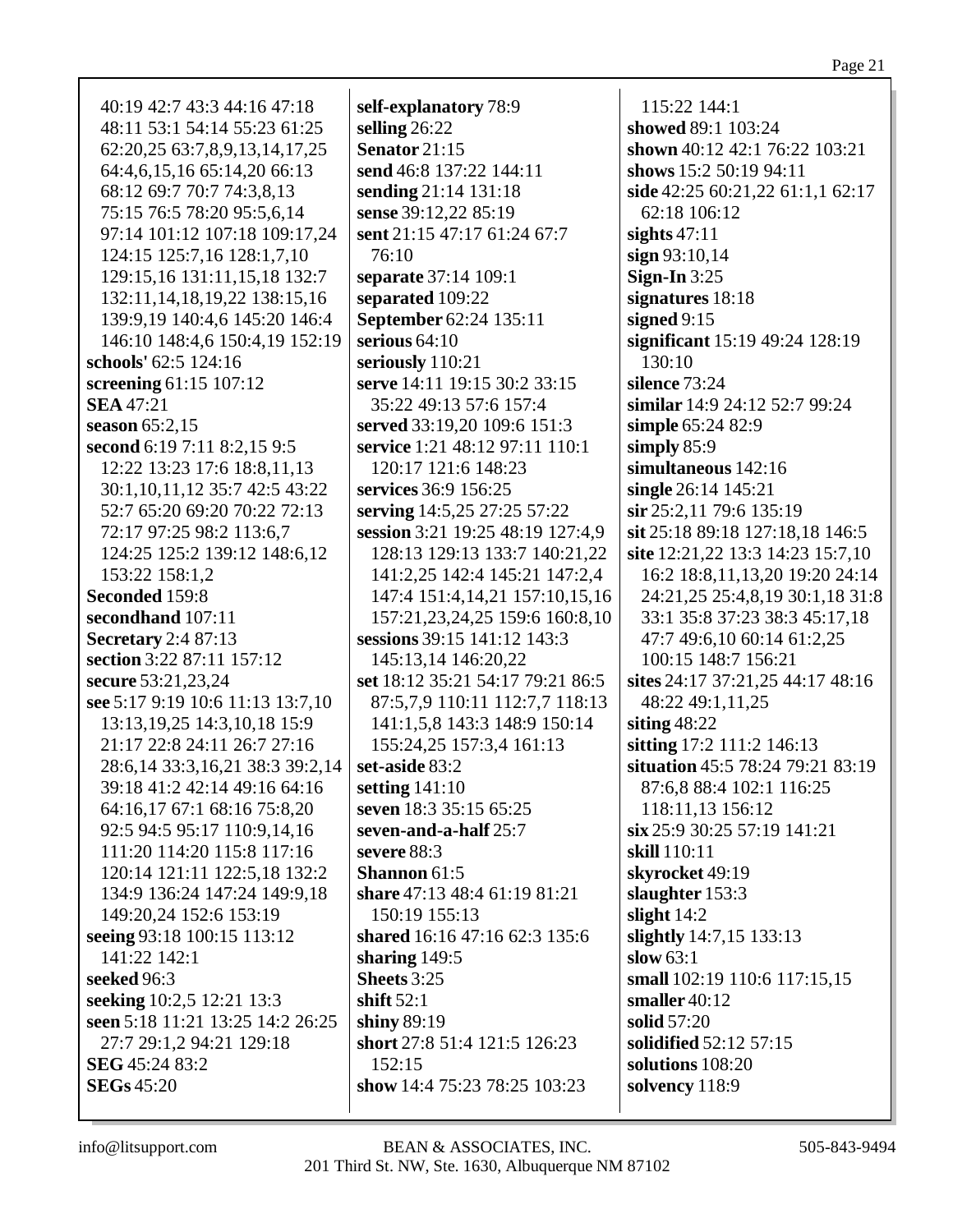Page 22

**somebody** 61:16 78:10 79:17 **someone's** 56:19 138:19 **someplace** 33:20 **somewhat** 51:5 106:2 134:10 143:1 **soon** 20:21 34:14 39:17 47:22 87:2 152:6 **sooner** 34:11 150:16 **sorry** 4:17 6:4 9:19,25 13:19 17:9 25:2 34:11 37:6 52:18 57:8 59:8,9,9 62:4 77:2 79:7 81:7 98:22 104:14 105:1 106:6 120:20 141:18,19 **sort** 24:15 141:15 142:1 **sorts** 101:21 **sought** 10:10 14:23 **sound** 30:23 35:11 84:23 **sounds** 56:11 152:7 **source** 47:12 **sources** 54:12 **Southeast** 48:12 **southwest** 24:18,23 48:13 **span** 18:13 **Spanish-language** 96:17 **speak** 4:7 11:1 27:12 88:25 89:8 90:6 109:19 116:23 118:23 134:23 148:16 153:24 **speaking** 31:1 **specialist** 63:19 **specific** 64:6 69:23 78:10,12 97:7 97:9,11 100:5 112:21,23,24 124:9,11,12 133:21 **specifically** 97:4 112:18 124:6 **specifics** 49:3 65:8 128:24 133:18 133:24 **spell** 4:8 **spend** 76:3 86:8 117:8,10 150:7 **spending** 86:7 101:11 **spent** 20:9 **sphere** 95:15 **split** 148:13 **splits** 37:25 **splitting** 23:9 **spoke** 148:16 153:25 **spoken** 132:4 **spring** 129:17 **squeeze** 19:24

**staff** 2:8 11:8,17 22:3 35:15 57:16 87:1 110:16 111:3 151:24 **staffing** 61:19 120:3,11,12 121:19,25 **stakeholders** 51:8 **stand** 21:5 55:7 118:20 150:25 **stands** 120:13 121:12 122:5 **start** 17:18 19:9 28:3 43:19 45:17 53:25 54:23,24 75:12,13 86:6 153:16 155:18 **start-up** 33:9 36:19 45:19 **started** 20:17 80:2 104:6 122:1 141:6 **starting** 18:15 22:5 44:20 54:13 60:23 64:4 88:19 89:5 96:15 108:10,10 143:14 148:6 **state** 1:2 18:21 43:14 44:15 47:21 50:22 55:12 62:25 64:22 80:10 80:17 109:18 161:2,7,10 **stated** 39:16 161:12 **statement** 26:13 **statute** 80:10 **stay** 144:20 **staying** 140:5 **step** 151:20 **Stephanie** 109:14,16 **Stephen** 103:5,5 104:11,16 108:23 109:12 **steps** 86:6 **STEVENS** 2:11 **stop** 32:17 56:20 **stopping** 43:4 **straight** 52:24 **strategies** 97:16 124:17 **Street** 1:12,21 161:18 **strive** 19:1 **strong** 18:21 54:23,24,24 **strongly** 21:8 40:2 48:14 **structurally** 34:5 **structure** 33:24 37:16 **struggling** 40:13,14 64:16 105:23 119:12 **student** 15:20 77:5 89:7 97:18 114:21 124:19 **students** 13:15,16,18 14:7,14,14 15:1 16:9 29:4 31:11,17,23 40:13 50:17 64:22 82:11,16

84:7 85:3,6 88:8,9,13 89:1,3,9 93:18 94:18 95:19 99:19 104:21 111:7,16,22 112:4 114:23,24 115:25 116:1 119:23,25 120:3,5 120:6 121:1 148:17 155:15 **study** 15:2 **stuff** 33:9 35:1 36:14,20 42:17 43:5,12 45:10 47:2 55:2 **subcommittee** 156:7 157:4 **subject** 140:11 **submission** 69:17 116:16 **submissions** 14:20,21 116:9 **submit** 11:20 69:19,22 70:6 72:15 93:10 97:17 112:25 124:18 **submitted** 9:25 47:22 63:2,9 67:2 70:7 90:23 115:1 117:7 134:17 **submitting** 69:19 74:19,21 **succeed** 43:7 **succeeding** 42:22 **success** 3:10 12:17,20 17:25 24:10 29:2,25 30:4,9 43:8 **successful** 20:13 28:5,16 40:21 **succession** 23:3 **suddenly** 41:24 **suggestion** 132:24 **suggestions** 132:2 133:5 **Suite** 1:21 161:18 **sum** 83:18 **summarize** 56:12 **summarizing** 101:7 **Summary** 8:24 **super-high** 54:15 **super-rich** 40:23 **superintendent** 69:21 70:3 **supervise** 84:1 **support** 16:21 19:10 20:7,12 30:8 32:5 43:8 44:16,19 51:13 60:21 60:22 61:1,16 70:8 85:13 94:1 94:6,21 96:5 109:4 125:6 156:19 **supported** 21:9 93:25 156:16 **supporting** 60:21 155:19 **supportive** 119:9 **supposed** 63:5 70:12 85:13 93:25 156:9,19 **supposedly** 105:25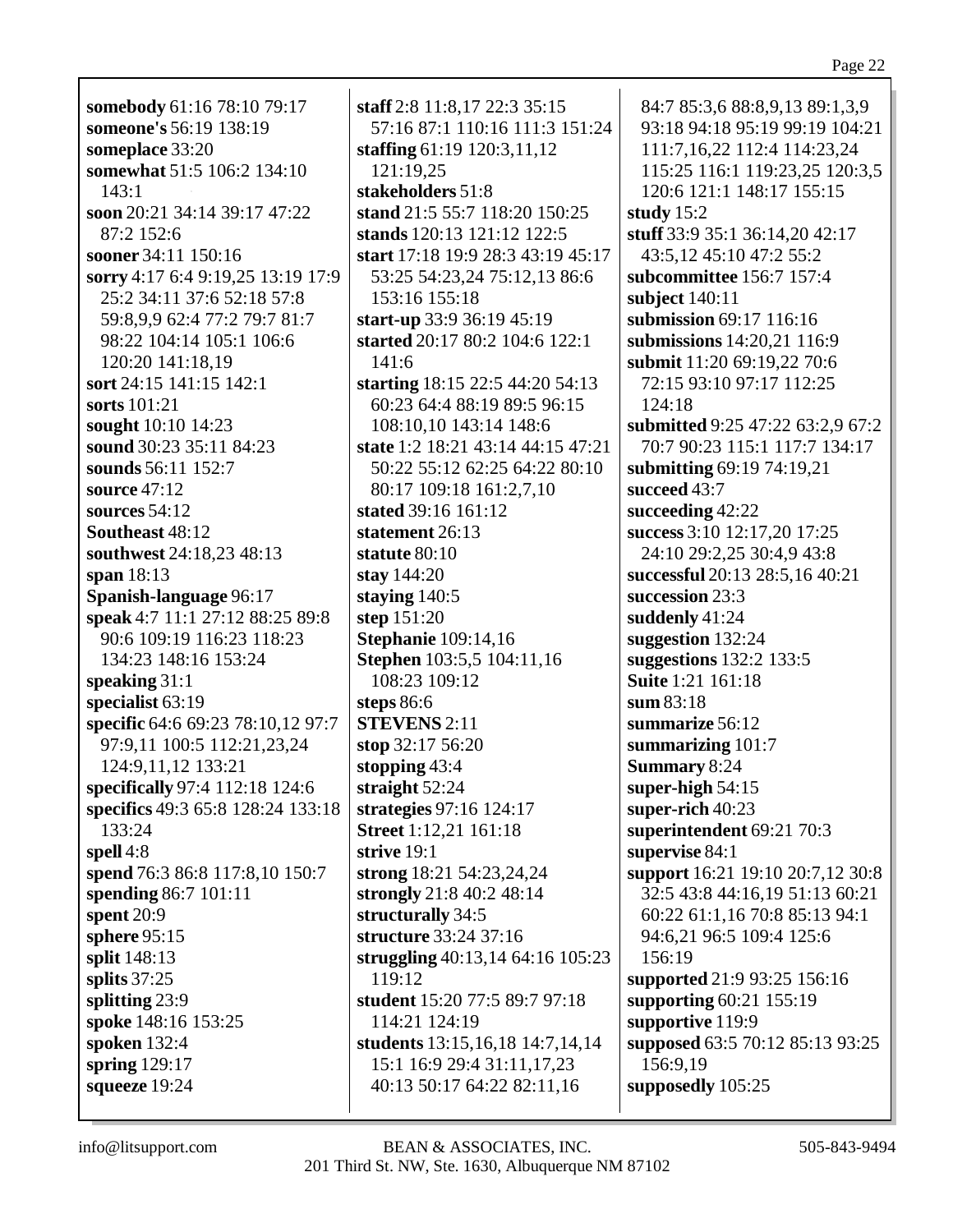| 21:23 23:8 28:25 33:22 34:18     | technical 60:22 102:8 110:14        | 46:3,12 47:1,10,11,12 48:9         |
|----------------------------------|-------------------------------------|------------------------------------|
| 38:11 46:4 49:12,24 55:19        | 111:5                               | 50:15,16,18 51:15 54:16,25         |
| 67:13 68:19 69:9,15 70:1 79:3    | tell 11:17 36:10 54:16,21,22        | 55:22 56:12 62:25 63:11 64:1,1     |
| 82:6 86:25 90:10,15 92:22        | Teller 119:19 120:20,25 121:3,7     | 65:20 66:2,3,5 67:14 69:2,12       |
| 103:18 105:8,16 107:16 109:12    | 121:10,24 123:21                    | 72:4,5 75:5,6,20 77:22 81:10       |
| 131:15 135:9 145:19 150:9        | ten 24:17 51:15                     | 82:13 85:24 88:25 89:4,6 91:2      |
| 151:5,22                         | ten-minute 59:21                    | 91:7,17,19,22 92:12,16,17          |
| surprise 21:9 35:1 51:5 110:18   | tendency 49:17                      | 95:19 99:18 101:6 103:15           |
| 117:16 129:19                    | tends $31:11$                       | 105:22 106:2 107:13 116:3          |
| surrounding 95:7                 | tense 59:11                         | 121:4,11,20 122:13,17,20 123:4     |
| survey 149:16                    | terminated 100:11                   | 123:6,8,13 128:2,22 129:1,6        |
| synergy $35:12$                  | terms 26:8 38:19 110:15 128:24      | 130:3,8,9,23 132:13,15,16          |
| system 30:5                      | <b>TESOL</b> 111:25,25              | 133:2,4 134:19 135:3,4,7           |
|                                  | testimony 161:13                    | 140:15 141:15,24 142:13 148:6      |
| T                                | text 21:14                          | 149:19,21 150:24 151:2,6,8         |
| T3:1                             | thank 4:9 5:24 9:16 10:20 12:13     | 152:5 153:12,19 155:22,24          |
| table 12:9 22:24 119:2 146:3,5   | 12:15 16:23 17:20 18:4 24:1,3       | 156:14,17 157:5                    |
| take 12:9 14:22 15:6 20:17 23:2  | 24:5 26:3,4,6 31:25 40:3 47:25      | thinking 32:21 36:11,25 69:18      |
| 27:2,6,12 30:23,24 35:15 59:21   | 50:2,23,25 52:14,17 58:2 59:18      | 70:2,2,4 125:10 150:2,3            |
| 75:10 86:5,17 95:2 97:2 99:14    | 59:19 68:8 71:19 81:4,18 85:16      | third 1:21 71:10 161:18            |
| 99:19 111:1 112:15 124:3         | 86:9 88:7 92:11 94:13 96:20,22      | Thirty-three 63:2                  |
| 126:23 133:1 135:20 146:6        | 99:8 102:22 114:15 118:20,21        | thorough 51:8                      |
| 147:8 157:22                     | 118:24 119:16 123:21 126:22         | thought 51:9 79:8 84:19 88:12      |
| taken 59:24 89:24 97:20 113:2    | 127:5,13 134:7 142:11 143:21        | 104:3 131:25 132:2 147:9 148:8     |
| 124:20 126:24 128:11 157:15      | 147:13 148:23 151:17 152:9,22       | thoughtful 39:9 131:7              |
| 160:12                           | 155:4,5,16 157:8                    | thoughts 40:7 48:4,4 50:10         |
| takes 51:18 116:11               | thanks 147:23 152:7                 | three 13:2,12 15:13,16 16:17       |
| tale 65:14                       | <b>Thanksgiving 153:23 154:12</b>   | 26:8 40:11 70:10 75:18 88:19       |
| talk 48:16 54:6 63:13 78:11      | 160:21                              | 90:8,19 116:21 140:1,14,17         |
| 102:3 103:18 125:16 127:9        | they'd 37:20 149:18                 | three-quarter's 103:14             |
| 153:22 155:8,10,13               | thing 9:20 12:1 20:11 26:1,14       | thunder 147:8                      |
| talked 21:10,12 22:20 30:16      | 27:19 28:21 34:3 36:2 37:10         | Thursday 135:17,22 136:2,7         |
| 102:7                            | 44:10 51:2 61:21 65:24 71:10        | Thursday-Friday 136:4 137:10       |
| talking 32:18 34:12 54:1,7 70:25 | 108:16 110:7 122:10 138:25,25       | tight 43:24 83:19                  |
| 88:14 117:16,17,19 154:12        | 139:17 148:12 153:20 157:13         | till 54:1 104:3                    |
| tangent $147:7$                  | things 15:24 22:22 29:16 31:15      | Tim 2:5 143:4 145:15,19            |
| Taos 103:11                      | 36:14,15,17 38:10 43:23,25          | time 13:11,20 14:1 19:3 20:3       |
| targets 10:5 15:5 16:8 97:11     | 44:13 52:24 55:17 57:14 62:15       | 21:5 22:15 26:11 27:8 28:13        |
| 112:24 124:12                    | 64:18 72:6 74:11 77:14,15,18        | 32:15 33:18 34:4 36:19 39:5,20     |
| Taylor 6:8,9                     | 91:10 92:1 103:4 112:10 138:17      | 42:6 48:18,25 51:18 60:18 69:3     |
| teach 94:23 135:15               | 138:20 148:24 149:4,17 150:16       | 69:25 75:7,25 76:3 80:11 85:5      |
| teacher 28:13 84:21 85:6,13      | <b>think</b> 15:24 16:10 18:9 19:23 | 85:23 110:2 111:8,23 114:16        |
| 103:14 111:25 120:16             | 20:1,5 21:8 23:19 25:22 26:14       | 116:11 117:22 118:1 121:23         |
| teachers 28:3 88:21 103:13       | 26:20,21 27:11 28:6,15,20 32:5      | 123:3,15 126:22 127:5,9 128:10     |
| teaching 43:4 95:1 117:20        | 35:10 36:18 37:6,9,9 38:23          | 135:23 136:2 140:24 141:1          |
| team 35:9,12,14 60:13 61:4,12,17 | 39:6,7,16,17,18,19,23 40:8,17       | 149:6 150:8, 14, 23 153: 25 156: 6 |
|                                  |                                     |                                    |

 $61:20,22$   $110:12$ 

sure 16:8,13 20:3,9,12 21:3,20,23

41:21,22 42:6 43:2,13 44:21,24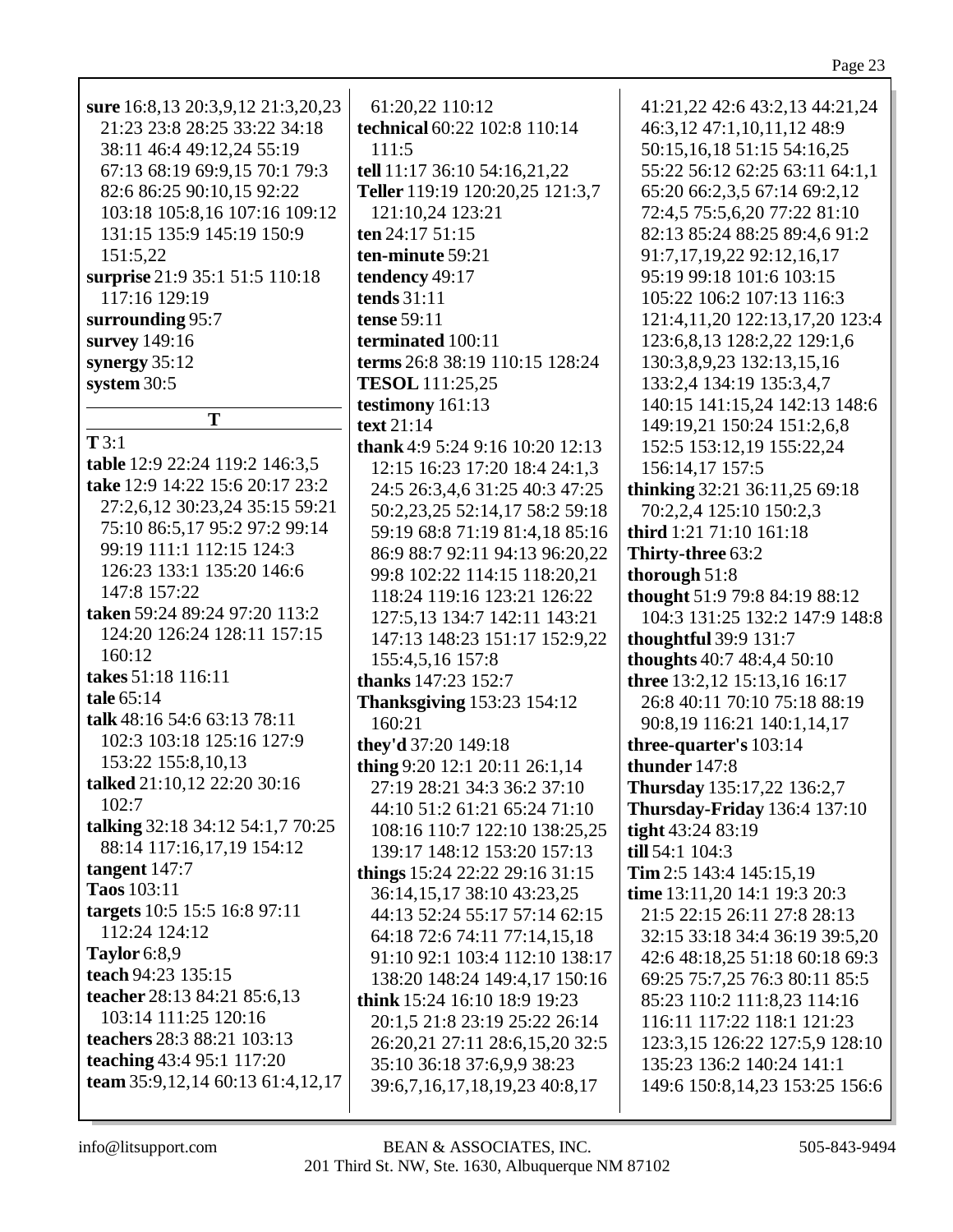| 156:18 157:3,14,18 162:9,14,19<br>162:24 | true 161:8<br>truly 26:24 36:24 | unfortunately 11:4 104:3 127:17<br>142:15 |
|------------------------------------------|---------------------------------|-------------------------------------------|
| timeline 26:2 39:12 127:21               | trusts $74:25$                  | <b>Unh-unh</b> 104:22,22                  |
| <b>timely</b> 118:14                     | try 22:10 26:1 32:22 42:4 52:6  | unique 18:9                               |
| times 66:25 75:21 85:1 94:20             | 54:15 66:23 86:20 95:15         | unit 37:15                                |
| 141:4                                    | trying 31:5,6 35:10 36:14,20    | units 45:24 94:11 101:21                  |
| tired $18:2$                             | 43:6 45:2,5 63:19 68:18 69:15   | unmodified 15:15                          |
| today 5:22 11:5,23 20:23 21:17           | 75:6,12 76:20 88:12 95:12,23    | untranscribed 151:7                       |
| 36:23 132:25 133:1 143:7 148:1           | 102:13 112:1 115:4 130:16       | upcoming 72:7                             |
| 148:14 149:2 153:15,18 155:19            | 142:13 151:12                   | update 60:11 61:18,22                     |
| 155:25 156:12 157:7                      | Tuesday 69:20 152:17            | updated 69:8 97:24 113:4 124:24           |
| toes 151:21                              | turn 147:11                     | updates 63:21 97:19 124:19                |
| told 65:21                               | turned 104:15 120:5             | updating $41:14$                          |
| tonight 60:3                             | turnover 64:17 102:12           | upfront 118:6                             |
| total 70:25 71:1                         | Turquoise 154:24                | upstairs $81:13$                          |
| totally 24:7 28:19 50:11 133:17          | tweaking 129:11                 | urgency 50:19                             |
| touch 87:12                              | two 6:6 10:2 15:17 17:3 37:24   | urging 78:23                              |
| tough 117:25                             | 61:5 88:20 89:4,9 90:7,7,19     | use 37:2 67:6 133:8                       |
| toughest $45:19$                         | 97:12 125:7,10 136:4,9 138:5    | usually 108:6 138:23 147:1                |
| Toulouse 2:7 4:11,21,22 9:4,6            | 139:23 141:22 143:9 145:12,14   |                                           |
| 16:24 17:8,13 21:6,7 24:9                | 153:12                          | $\mathbf{V}$                              |
| 43:16,17 44:9 45:2,16 46:19,25           | tying $17:14$                   | vacant 48:22                              |
| 47:5,15,20,25 58:5,10 67:20              | type 35:23 36:16 53:25 112:4    | valuable 149:19                           |
| 72:1 73:5,6 94:14,15 95:4 96:8           | 122:19 147:21                   | value 49:19 50:6 61:17                    |
| 96:20 98:5,6 113:15,16 126:1,2           | types $18:24$                   | vendors 36:8,15                           |
| 139:21,25 142:17 144:2 147:1             |                                 | venue 102:15                              |
| 153:8,9 158:8,9 160:2,3                  | $\mathbf U$                     | verbatim 96:3                             |
| track 91:20 92:6,8,13 141:10             | $uh-huh$ 151:5                  | verification 116:11,14                    |
| trademark 108:24                         | Ukadike 60:13                   | VERNON 118:24 119:3,6 123:7               |
| <b>traditional</b> 40:19 135:23          | unable 114:25 133:16 142:15     | 123:19,22                                 |
| traditionally 139:5                      | unanimously 8:19                | <b>versa</b> 79:20                        |
| <b>Trail 154:24</b>                      | unanswered 39:4                 | version 69:8                              |
| trailblazers 34:22 35:19                 | unbelievable 26:13              | <b>Vice 2:3 79:20</b>                     |
| training 64:18 77:19 91:24,25            | uncomfortable 21:2              | Vigil 82:7,8,19 83:1,8,14,24              |
| 97:8 112:21 124:9                        | uncommon 78:20                  | 84:24 90:14                               |
| trainings 149:18                         | underneath 25:9                 | visibility 95:23                          |
| transcript 1:10 3:6 7:3,3,20 8:10        | underserved 34:20               | visible $95:21,22$                        |
| 161:9 162:7,12,17,22                     | understand 23:23 28:19 45:8     | vision $19:5$                             |
| transitions 21:25                        | 46:17 52:3,15 54:3 56:15 64:20  | visit 61:25 152:16                        |
| transportation 31:12                     | 65:22,23 76:6 79:24 80:6 82:24  | visiting 62:11 124:16                     |
| trash $36:22$                            | 83:16 89:19 103:8 105:18        | visits $60:14$ $61:2,23$ $100:15$         |
| travel 139:3 145:23                      | 107:11 117:11                   | visualize 32:22                           |
| traveling 138:23 145:1                   | understanding 36:5,6 44:9 58:8  | vote 23:18,21 26:18 29:5 32:3,5           |
| travels $160:21$                         | 79:25 83:9 86:16 115:15         | 38:19 48:18 53:12 58:4 59:15              |
| tried 70:17 127:15 153:14                | understood 91:1                 | 71:21,22 99:6 113:11 114:14               |
| <b>TRISH 2:6</b>                         | underway 22:21                  | 125:22 126:20 129:10,14                   |
| troubles 116:24                          | unfair 156:17                   | 138:11,12 142:10 148:13 156:1             |
|                                          |                                 |                                           |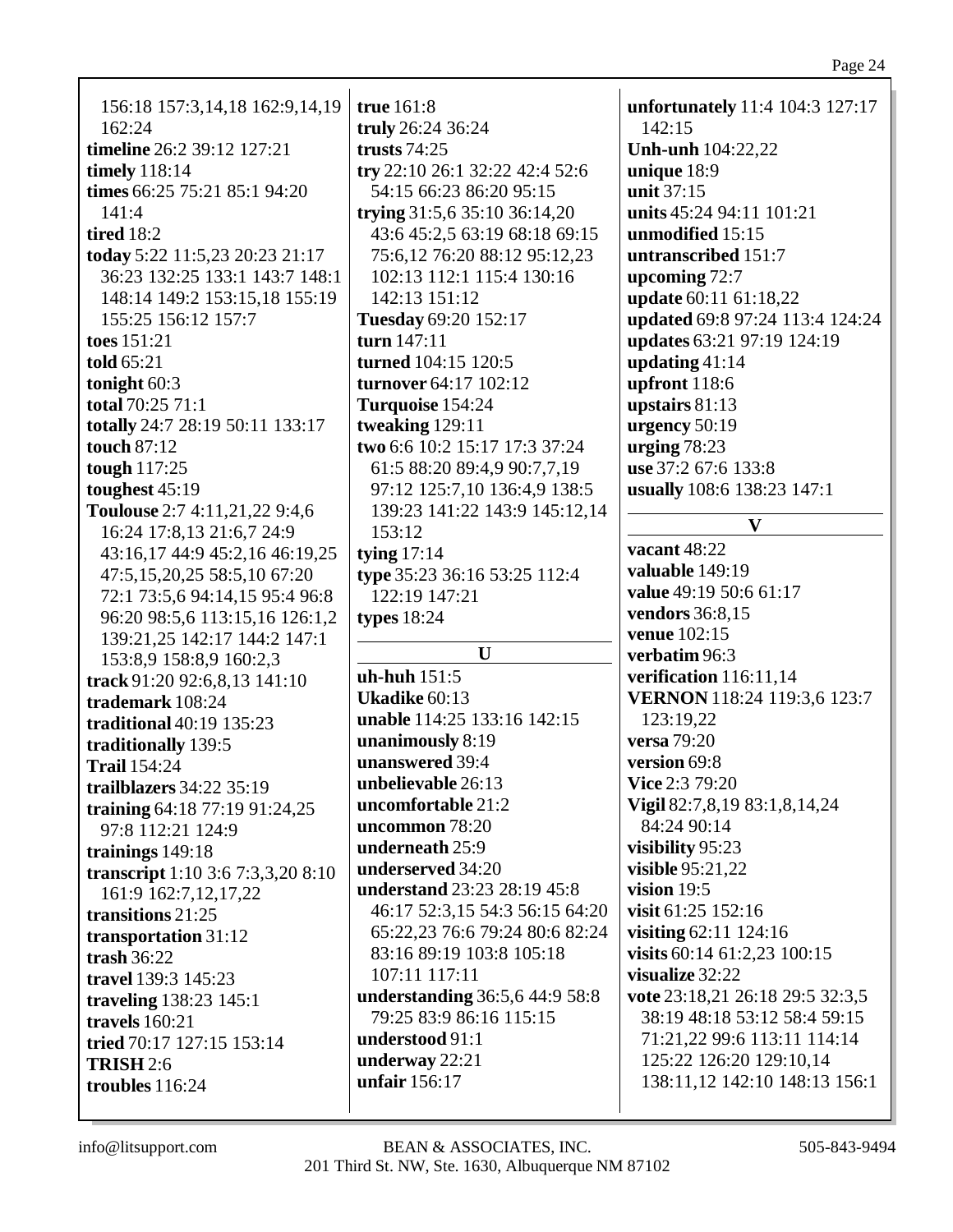Page 25

| 156:19 157:23 158:3 160:8          | 46:11 47:3 49:11 54:7,8,11      | wish 21:11 22:19 78:6 101:3,4    |
|------------------------------------|---------------------------------|----------------------------------|
| <b>voted</b> 122:9                 | 55:2,9,9,18 57:23 60:14 61:5,11 | 118:23 119:2 146:18              |
|                                    |                                 |                                  |
| votes 58:15 73:14 99:2 113:24      | 63:1,4,5 65:11 71:12 75:5,12    | withdraw $12:8$                  |
| 126:13 157:15 158:11 159:2         | 76:19 78:12,14 83:19 88:13      | withdrawals 97:20 124:20         |
| 160:1,12                           | 90:15 92:22 95:21,21 104:10,11  | withdrawn 6:6                    |
| voting 21:1 32:12                  | 105:15 106:1 108:9,10 109:3     | wonky 102:3                      |
|                                    | 112:1 115:4 116:12,13 117:15    | word 44:1 65:1 118:12            |
| W                                  | 117:19 119:6,12 122:13 123:13   | wording $130:16$                 |
| wait 15:7 34:15,19 40:9,17 50:17   | 127:20,25 129:6,6,7 131:6,8,19  | work 19:25 27:1 32:22 39:15      |
| waiting 30:17,17 31:19,23 41:5     | 133:7,25 138:23 140:7 141:3     | 40:13 43:10 44:10,12 46:8,9,11   |
| 62:4 71:12                         | 145:8 146:1,4,21 147:7,20       | 46:17 47:14 48:18 50:19,20       |
| walk 56:1,2                        | 148:7 151:9 152:5 156:9,18      | 57:24 60:21,22 61:2,13,17 70:7   |
| want 15:25 17:17 19:9 21:20        | 157:22                          | 83:25 127:4,6,6,9 128:13         |
| 22:8, 12, 24 23:1, 8, 14, 16 29:11 | we've 13:17 24:16 34:10,12 35:6 | 129:13 130:21 133:7,19,21        |
| 32:1,13 36:5 38:25 41:9 42:8       |                                 |                                  |
| 47:13 49:11 51:10,16 52:7 56:9     | 38:21 41:18,19 47:1 52:10 53:7  | 140:21,22 141:2,11,25 142:4      |
| 56:21 60:12 61:21 63:13,23         | 55:20 57:18 63:24 70:17 79:14   | 143:3 145:13,14 146:3 151:3,13   |
|                                    | 86:25 88:19 91:16 96:1 102:12   | 151:21 157:5                     |
| 64:19 65:1,18 68:16,22 69:3        | 109:1 122:2 129:3,16 132:14     | workable 69:16                   |
| 73:23 75:8,10,11,13 77:14          | 139:21,25 140:1 141:5 149:7     | worked 41:16 102:16 128:5,6      |
| 80:19 83:20 88:25 96:12,13         | 151:14,14,15                    | working 21:22 25:25 48:25 55:6   |
| 101:8 116:4 122:8,12,14 123:4      | weaknesses 15:19                | 61:16 62:23 64:2 82:25 90:13     |
| 131:15 134:21 135:22 136:6         | web 47:7                        | 91:20 142:5 153:16 154:9         |
| 137:5,7 140:5,7 146:11,20          | website 66:23,25 67:8           | works 33:4,25 34:8 84:2 108:6    |
| 147:8,21 148:12,19 149:1,1         | Wednesday 135:8,21 140:4        | 145:24                           |
| 150:2 151:18 153:10,16 155:7       | Wednesdays 135:15               | workshops 71:11 146:17           |
| wanted 11:1 23:23 56:2 67:13       | week 71:13 138:5 152:17 154:12  | world 56:21                      |
| 119:11 145:19,22 146:24            |                                 |                                  |
| 147:25 149:4 154:7 155:2,18        | week's 156:18                   | <b>worry</b> 12:10               |
| wants 123:5                        | weeks $55:9$                    | worth 34:18                      |
|                                    | welcome 119:1                   | wouldn't 16:12 18:14,20 35:20    |
| wary 65:4                          | well-developed 30:8             | 35:21 36:18 55:14 57:7 104:3     |
| wasn't 34:25 89:16 91:3 105:20     | well-served 10:13               | writing 11:13,19                 |
| 107:20 138:1 155:9                 | went 89:25 120:2.6              | written 51:12 87:13              |
| watch 107:21                       | weren't 11:24 45:10 47:16 53:23 | wrong 89:2 104:15 105:21 106:5   |
| water 11:25                        | 95:1 96:10                      | 143:18                           |
| way 11:25 23:21 27:17 40:7,25      | west 25:10                      | wrote 36:12 55:17 56:25          |
| 42:6 55:18,19 84:8 85:9 92:2       | whereof $161:13$                |                                  |
| 93:8 96:16 120:14 132:10           | whichever 53:16                 | $\mathbf X$                      |
| 133:19 138:9 148:7,11 150:2,3      | wholeheartedly 19:10            | $\mathbf{X}$ 3:1                 |
| ways 40:3 122:4 127:23             |                                 |                                  |
| we'll 5:19 34:18 61:18 62:6 80:4   | whopping $104:1$                | Y                                |
| 87:1 111:7 123:13,14 133:9         | <b>WIDA</b> 107:12              | yay $12:4$                       |
| 138:14 139:8 140:10 144:13         | willing 91:12,19 148:3 156:1,2  | yay-nay 138:9                    |
|                                    | 157:4                           | yeah 17:11,13 25:12 40:1 45:18   |
| 152:6                              | willingly $91:9,9$              | 66:19 69:1 71:8 72:3 94:22       |
| we're 16:5 18:2,10,10,12 19:2,3    | windows 116:14                  |                                  |
| 20:11 23:19 24:18 25:10 29:17      | Wings 99:9,13 103:2 104:18      | 102:18 103:25 105:12 106:7       |
| 31:3,5,6 33:12,13 34:1,22,23,24    | 106:8,10,11 112:14              | 140:1,17,18 152:4                |
| 35:18 39:9 40:22 41:1,13 42:10     | winter 153:13                   | year 10:12,14 13:24 15:6,21 16:5 |
|                                    |                                 |                                  |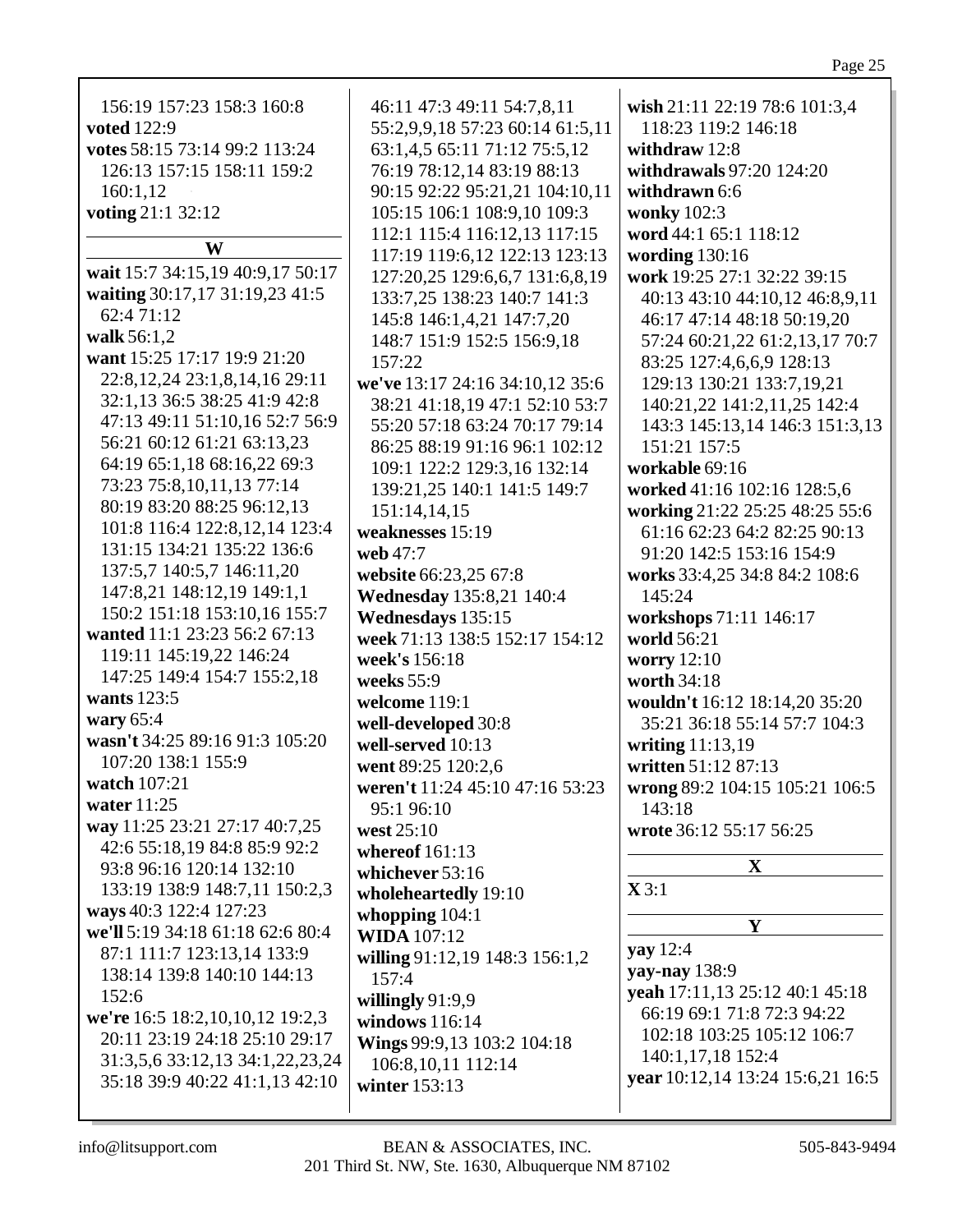| 16:6 17:4,6,7 33:11 34:15,17,20 | 11 3:19 63:7 142:12              | 2015 14:2                         |
|---------------------------------|----------------------------------|-----------------------------------|
| 36:19 40:18 41:25 48:20,21      | 11/17/17 162:2                   | 2016 15:8,17 93:2                 |
| 50:17 53:10,10 57:4 62:19,23    | 11:10 59:24                      | 2017 1:11 7:4,21 8:10,25 13:16    |
| 71:2,16 72:7 74:13 76:21,24     | 11:30 59:24                      | 14:2 17:7 69:12 161:14            |
|                                 |                                  |                                   |
| 82:23 83:4,15 87:15 88:19 89:4  | 11:45 126:24                     | 2017s 69:13                       |
| 89:4,9,9 90:7,7,7 92:18,24      | 112 119:23 120:3,6,19            | 2018 3:16 39:17 49:14 69:7,11     |
| 100:1 101:15,19 103:8,10 104:8  | 12 3:10,20 21:21 30:2 63:8       | 72:15 76:21 136:13 139:16         |
| 105:7,8 106:1 107:12 110:4      | 152:10                           | 2019 39:18                        |
| 113:4 114:22 115:1,9,16 117:4   | 12:00 126:24                     | 20th 137:2                        |
| 120:1,13,22 124:23 138:24       | 120 30:24 82:14,16 89:1 93:3,7,9 | 21 63:9 65:20                     |
| 139:5, 10, 16 140: 13 141: 7    | 94:7                             | 219 1:20 161:6,17                 |
| 153:22                          | 120-page 30:20                   | 21st 137:2                        |
|                                 |                                  |                                   |
| year's 34:18 134:10 138:1       | 120-student 93:15                | 22nd 137:3                        |
| year-end 97:24 124:24           | 120th 93:19 119:25               | 23rd 137:2,6,8,13                 |
| years 13:2,9,12 15:13,16,22     | 125,000 92:25                    | 24th 8:10 76:18 135:8,20 136:11   |
| 16:17 17:3 40:11 41:16 43:24    | 1263:17                          | 137:4,8,14                        |
| 45:18 54:13,20 55:1,21 57:19    | 12th 7:4 8:25 140:8 141:16,18    | 25th 135:16                       |
| 88:5,20 95:14 99:20 109:21      | 13 3:21 157:9                    | 26th 135:16                       |
| 114:21 125:10 137:18,22         | 1343:18                          |                                   |
| 148:23 155:12                   | 13th 7:20                        | 3                                 |
| yesterday 115:21 122:2 127:5,16 | 143:23                           | 33:6 13:11                        |
| 128:5 133:21 144:16 153:10      | 1423:19                          | 3.3 103:13                        |
|                                 | 15 114:22 139:20 140:13          | 3:00 46:9                         |
| yesterday's 133:14              |                                  | 30 161:14                         |
| <b>young</b> 23:14              | 152 3:20                         | 300 1:12                          |
| younger 96:15 152:21            | 1573:21                          |                                   |
|                                 | 16-'17 92:24 93:3 114:23         | 30th 61:8                         |
| ${\bf Z}$                       | 160 3:23                         | 3A 7:2                            |
| zero 76:23 77:9 100:2           | 1613:24                          | 3B 7:19                           |
| zeroing $50:1$                  | 1630 1:21 161:18                 | 3C 8:9                            |
|                                 | 17 1:11 15:8 100:1 105:11 137:19 | 3D 8:24                           |
| $\boldsymbol{0}$                | 17th $4:3$                       |                                   |
|                                 | 18 15:8 48:23 93:16              | $\overline{\mathbf{4}}$           |
| 1                               | 18-'1948:20                      | 43:3,79:1376:8                    |
| 13:3,25 18:15 70:24 82:21 89:24 | 18th 61:4                        | 40 35:15 89:3 116:7,12            |
| 90:4 99:18 114:20               | 19-'20 48:21                     | 40-day 83:21                      |
| 1,000 33:19                     | $19 - 20137:1$                   | 40,000 82:25 83:2,5 92:19,23      |
| 1.5 101:13 117:5                | 1978 3:22 157:12                 | 93:1                              |
| 1:00 104:4                      |                                  | 400 31:23 41:5                    |
| 1:08 160:22                     | 1st 17:7 62:24 70:5 71:17 135:11 | 40th 83:11 120:4                  |
| 10 3:18 134:5,8                 | $\overline{2}$                   | 40th-day 115:2,6                  |
| 10-15-1(H)(7) 3:22 157:12       |                                  | 48 105:6 106:18                   |
| 10:00 18:3                      | 2 3:5 5:25 13:13 70:23           | 4th 62:7,9                        |
| 100 54:12 84:20 85:3 104:14     | 2:00 46:9                        |                                   |
| 156:13                          | 2041:16                          | 5                                 |
| 103 119:25 120:6                | 2011:21 161:18                   | 5 3:5,8 9:18 14:10,19             |
| 104 104:8,21                    | 2012 13:8                        | 5:00 143:20                       |
|                                 | 2013 13:14,15                    |                                   |
| 107 13:15                       | 2014 114:22                      | 50 30:22 31:17 104:10,12,23       |
| 10th 142:3                      |                                  | 105:6, 11, 15, 16, 17 106: 17, 19 |